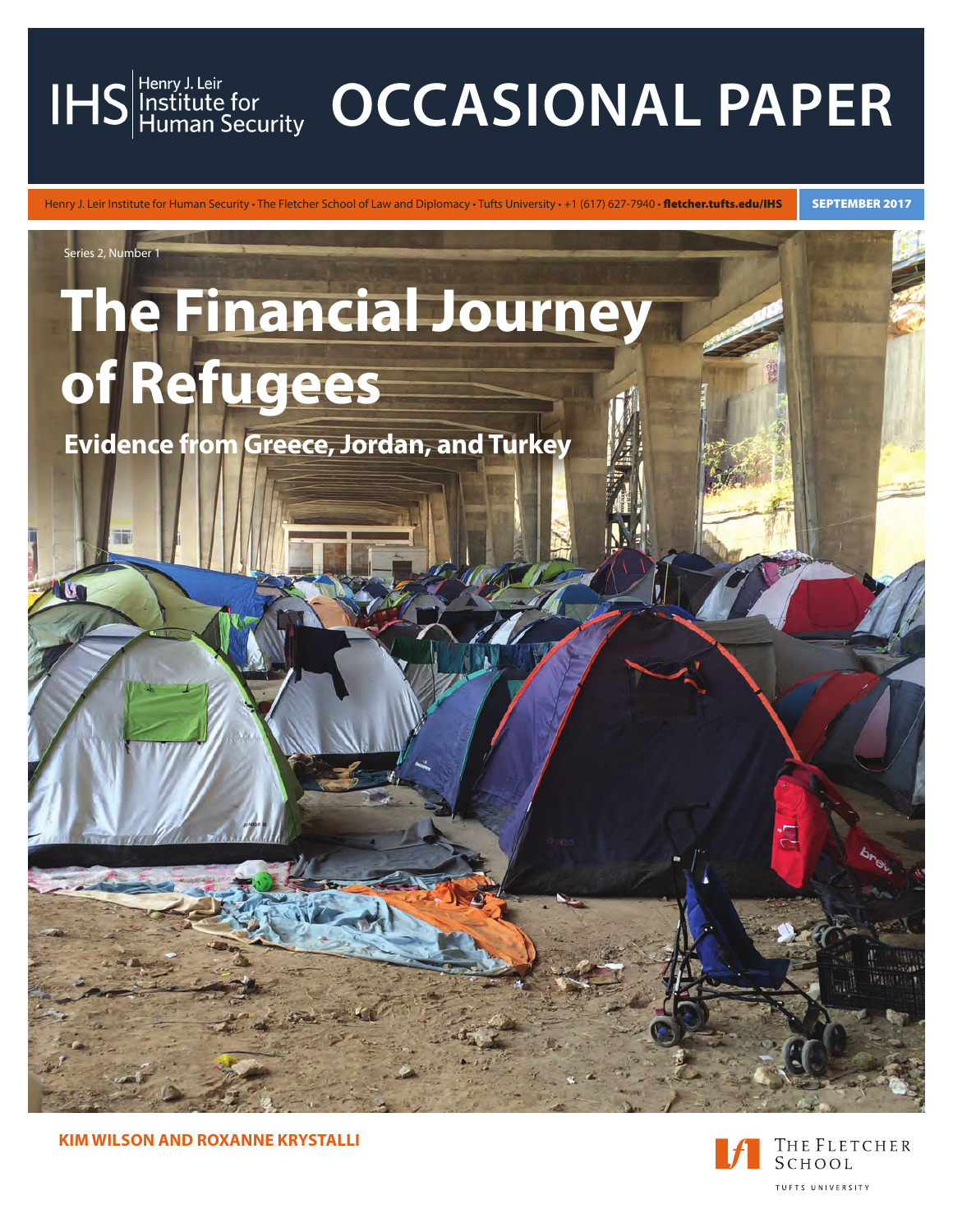#### **Henry J. Leir Institute for Human Security**

The Henry J. Leir Institute for Human Security (IHS) at The Fletcher School, Tufts University focuses on the security and protection of individuals and communities while promoting peace and sustainable development. To achieve this, IHS catalyzes collaboration between and creates synergies among the fields that place people at the center of concern: conflict resolution, human rights, humanitarian studies, and political and economic development. Our research, education, and policy engagement emphasize the following principles: protection and promotion of the rights of at-risk populations, empowerment of people, and promotion of responsible government and institutional practices.

**For more information on the research project, please visit [fletcher.tufts.edu/Institute-for-Human-Security/Research/](http://fletcher.tufts.edu/Institute-for-Human-Security/Research/Migration-Crisis-and-State-Fragility/Financial-Mobility-of-Refugees) [Migration-Crisis-and-State-Fragility/Financial-Mobility-of-Ref](http://fletcher.tufts.edu/Institute-for-Human-Security/Research/Migration-Crisis-and-State-Fragility/Financial-Mobility-of-Refugees)[ugees](http://fletcher.tufts.edu/Institute-for-Human-Security/Research/Migration-Crisis-and-State-Fragility/Financial-Mobility-of-Refugees)**

Suggested citation: Kim Wilson and Roxanne Krystalli, "The Financial Journeys of Refugees," Medford, MA: The Henry J. Leir Institute for Human Security at The Fletcher School of Law and Diplomacy, Tufts University, 2017.

\*The authors contributed equally to the report.

#### **ABOUT THE AUTHORS**

**Kim WIlson** is a lecturer in International Business and Human Security at The Fletcher School of Law and Diplomacy at Tufts University.

**Roxanne Krystalli** is the Humanitarian Evidence Program Manager at Feinstein International Center, Tufts University, and a PhD candidate at The Fletcher School of Law and Diplomacy.

**Correspondence:** [kimberley.wilson@tufts.edu](mailto:kimberley.wilson@tufts.edu) and [roxani.krys](mailto:roxani.krystalli@tufts.edu)[talli@tufts.edu](mailto:roxani.krystalli@tufts.edu)

**Photo credit:** Roxanne Krystalli took the cover photo and associated images throughout the report. The route maps shown were drawn by refugees.

**Funding and other support:** This project received support (in alphabetical order) from the Carnegie Corporation of New York, CRS Greece, Danish Refugee Council Turkey, GIZ Jordan, the Greek Forum of Refugees, Mercy Corps, the Trampoline House in Denmark, The Hitachi Center for Technology and International Affairs, The Fletcher School of Law and Diplomacy, and the Feinstein International Center at Tufts University. We give special thanks to Catholic Relief Services and The Hitachi Center for International Affairs for being our "first in" sponsors. Their confidence in us allowed us to attract interest from other supporters.

Write-up of the findings was made possible in part by a grant from the Carnegie Corporation of New York. The statements made and views expressed are solely the responsibility of the authors.

#### **Acknowledgements**

The authors would like to thank Anna Ackerman, Paula Armstrong, Kenza Ben Azouz, Mattea Cumoletti, Hila Hanif, Allyson Hawkins, Lillie Ris, and Roza Safarova for their tremendous contributions to fieldwork in Greece, Jordan, Turkey, and Denmark and their subsequent role in the analysis process. The authors themselves were also involved in the conduct of fieldwork. We would also like to thank the Henry J. Leir Institute for Human Security

We are also grateful to our interpreters and translators Ognjen Pantelic, Samir Hassagic, David Antonovic, Sanja Jovanovska, Kemal El Shairy, Amira Halilovic, Ruby Assad, Roya Pakzad, and Vinyan Abbas and thank them for their time and efforts. The Balkan Center of Migration provided significant insights into the research process.

Natalie Lam and Susannah Klopf have provided dedicated research assistance, contributing to the literature review and context overview. Allyson Hawkins was an invaluable team member throughout the life cycle of this project and we are deeply thankful for her work.

We are further grateful to numerous friends and colleagues in Greece, Jordan, Turkey, and Denmark who extended to us their hospitality, especially Anne and Niki—without their kindness this research would not have been sustainable.

We are especially thankful to Noelle Brigden, Loren Landau, and Elizabeth Stites, who provided feedback on an earlier draft of this report. The editors of a special issue of Disasters, coupled with two anonymous peer reviewers, also provided feedback on an earlier version of sections of this report that has been helpful in considering the study on the whole. We are grateful to Jenny Aker, Eileen Babbitt, Lupita Ervin, Carolyn Gideon, Marina Travayiakis, and members of an informal Boston consortium of migration researchers, all of whom have been supportive colleagues and thoughtful interlocutors throughout the process. This research was approved by the Institutional Review Board at Tufts University, where Ashley Hicks has been a generous colleague and resource.

Finally, we are indebted to the people who shared their stories with us and whose experiences are at the heart of this project.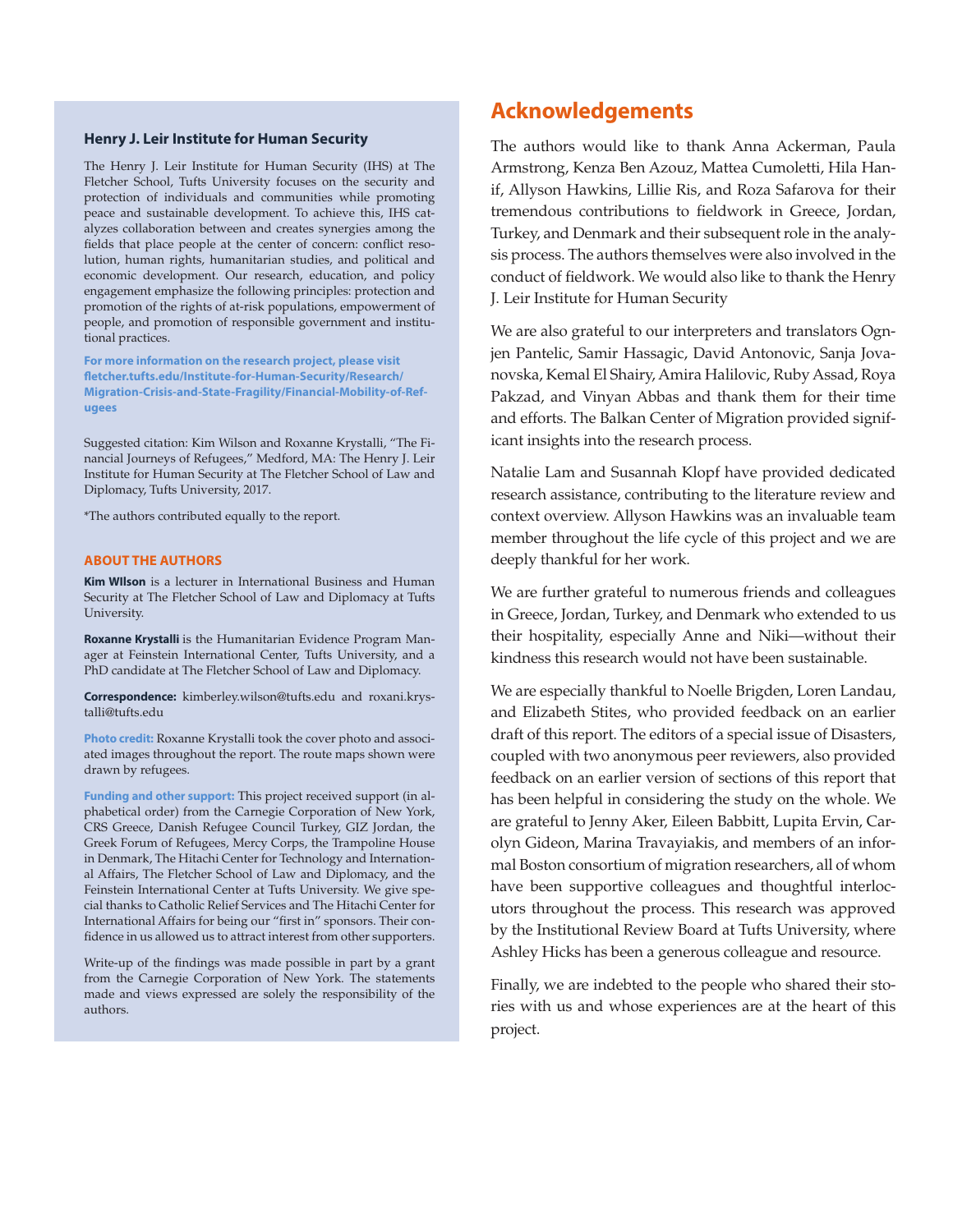# **Table of Contents**

|                  | <b>Executive Summary</b>                                                               | 6              |
|------------------|----------------------------------------------------------------------------------------|----------------|
|                  | Project Overview, Research Questions, and Methods                                      | 6              |
|                  | Summary of Findings: Financial Portfolios of Refugees                                  | $\overline{7}$ |
|                  | Summary of Findings: Financial Relationships on the Move                               | 9              |
|                  | Summary of Findings: Humanitarian Assistance As Part of Refugees' Financial Portfolios | 11             |
|                  | Summary of Findings: Identity on the Move                                              | 11             |
|                  | Opportunities for further research                                                     | 12             |
|                  | <b>Introduction: Research Questions and Overview of Study</b>                          | 14             |
|                  | <b>Chapter 1. Research Methods, Dilemmas, and Ethics</b>                               | 17             |
| 1.1              | Terminology                                                                            | 17             |
| 1.2              | Methodological Principles and Practices                                                | 17             |
| 1.3              | Overview of Research Participants                                                      | 18             |
| 1.4              | Overview of Research Locations                                                         | 19             |
| 1.5              | Research Timing, Analysis, and Subsequent Fieldwork                                    | 19             |
| 1.6              | <b>Engagement with Research Participants</b>                                           | 20             |
| 1.7              | Effects of Gender, Ethnicity, and Language on the Research Process                     | 20             |
| 1.8              | <b>Editing and Analysis</b>                                                            | 21             |
| 1.9              | The Ethical Dilemmas of Refugee Research                                               | 22             |
|                  | <b>Chapter 2. The Financial Portfolios of Refugees:</b>                                |                |
|                  | <b>Amassing, Carrying, and Spending Money on the Move</b>                              | 24             |
| 2.1              | Prior to the Move: Financial Preparation for Departure                                 | 24             |
| $2.2\phantom{0}$ | <b>Costs of Transit</b>                                                                | 27             |
| 2.3              | Beyond Smuggling: Other Uses of Funds on the Move                                      | 31             |
| 2.4              | The Special Cost of Bribes                                                             | 33             |
| 2.5              | Making Money on the Move                                                               | 34             |
|                  | a. Harvesting Income from Immoveable Assets                                            | 35             |
|                  | b. Selling Assets: Swapping an Asset for Cash                                          | 35             |
|                  | c. Rotating Savings Clubs                                                              | 36             |
|                  | d. Licit Wages and Livelihoods                                                         | 36             |
|                  | e. Illicit Wages and Livelihoods                                                       | 37             |
|                  | f. Blended Income: Formal and Informal                                                 | 37             |
|                  | g. Mixed and Changing Portfolios                                                       | 39             |
|                  | h. Making money on the move: Interrogating the silences                                | 40             |
| 2.6              | Carrying and Storing Cash: "This Is Why Mums Tell You Not to Touch Money"              | 41             |
|                  | <b>Chapter 3. Financial Relationships on the Move</b>                                  | 42             |
| 3.1              | Brief Overview of Refugee-Smuggler Relationships                                       | 43             |
|                  | a. Finding Smugglers and Establishing Relationships                                    | 43             |
|                  | b. The Networks within which Smugglers Operate Vary along the Routes                   | 44             |
|                  | c. Managing Risks and Vulnerability along the Smuggling Network                        | 44             |
|                  | d. Understanding Smuggling through a Gender Perspective                                | 45             |
|                  | e. Family Status Is Key for Understanding Interactions with Smugglers                  | 46             |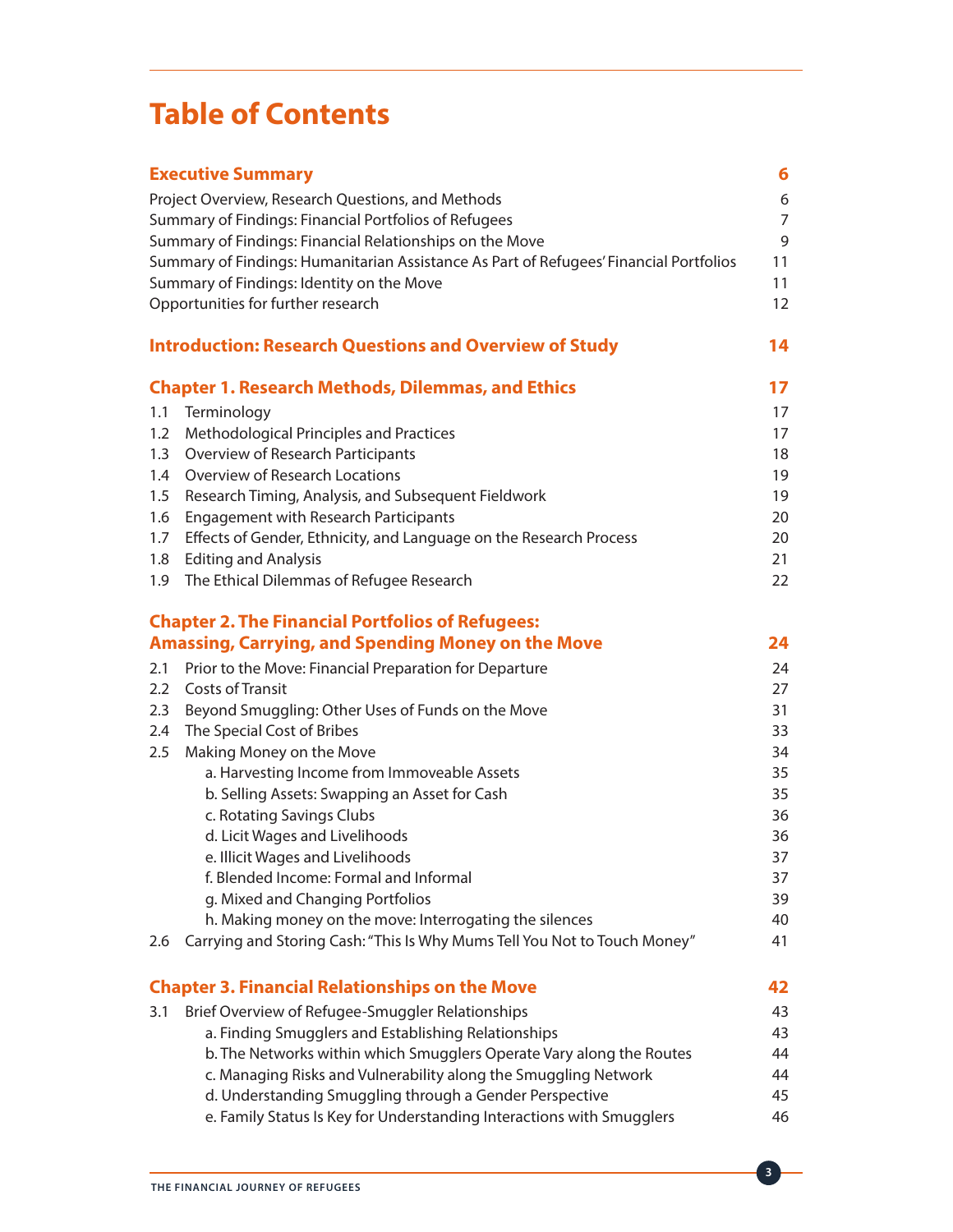|     | 3.2 Different Models for Financial Transactions with Smugglers                        | 47 |
|-----|---------------------------------------------------------------------------------------|----|
|     | a. Prepaying the Smuggler Directly or through Kin                                     | 47 |
|     | b. Post-paying the Smuggler Directly or through Kin                                   | 48 |
|     | c. Pay-as-You-Go System for Smugglers                                                 | 48 |
|     | d. Post-paying Smugglers Using a Financial Third Party: The Sarafi System             | 49 |
| 3.3 | Written Contracts, Guarantees, and Consumer Insurance Policies                        | 51 |
| 3.4 | The "Three Tries" Approach                                                            | 53 |
| 3.5 | Crowd-Funded "Pay-It-Forward" Schemes                                                 | 54 |
| 3.6 | Kinship Finance: The Role of Friends and Family                                       | 57 |
| 3.7 | The Hawala System and Comparisons to Formal Banking Institutions                      | 59 |
| 3.8 | A Reflection on Clearing and Settling Accounts in Informal and Semi-formal Systems    | 62 |
| 3.9 | The Role of the Formal Financial Sector                                               | 63 |
|     | a. Use of Money Transfer Operators by Refugees                                        | 64 |
|     | b. Barriers to use of MTOs                                                            | 64 |
|     | c. Refugees' Use of Banks                                                             | 67 |
|     | d. Use of Banks by Smugglers and Hawala-Sarafi Actors                                 | 69 |
|     | 3.10 Summing Up the Benefits and Costs of Using Informal and Formal Systems           | 70 |
|     |                                                                                       |    |
|     | <b>Chapter 4. Humanitarian Cash Assistance and Refugees'</b>                          |    |
|     | <b>Financial Portfolios</b>                                                           | 73 |
| 4.1 | NGO Perspective on Benefits and Challenges of Different Modes of Assistance           | 74 |
| 4.2 | Factors Driving Digital Cash Assistance: The NGO Perspective                          | 76 |
|     | a. Efficiency and Scale Factors                                                       | 76 |
|     | b. Familiarity (and Comfort-Level) Factors                                            | 76 |
|     | c. Financial Inclusion                                                                | 77 |
|     | d. Traceability and Conditionality of Funds                                           | 78 |
| 4.3 | <b>Determining Cash Assistance Amounts</b>                                            | 79 |
| 4.4 | Digital Assistance: Gender and Age                                                    | 79 |
|     | a. Gender                                                                             | 79 |
|     | b. Age                                                                                | 80 |
| 4.5 | Refugee Perspectives on Benefits and Challenges of Different Modes of Assistance      | 82 |
| 4.6 | Refugee Perspectives on Digital Cash Assistance                                       | 83 |
|     | a. Flexibility                                                                        | 84 |
|     | b. Familiarity                                                                        | 84 |
| 4.7 | Digital Cash Assistance as Part of Refugees' Financial Portfolios                     | 86 |
| 4.8 | Refugees' (Gendered) Perspectives on Digital Cash versus Food and                     |    |
|     | Coupons (Vouchers)                                                                    | 87 |
| 4.9 | Refugee Perspectives on Barriers to Using Digital Cash                                | 89 |
|     | a. Literacy, Financial Literacy, Lack of Familiarity, and Confusion                   | 89 |
|     | b. Gatekeeping                                                                        | 90 |
|     | c. Fear of Vanishing Assistance                                                       | 91 |
|     | 4.10 Making Cash Assistance Last                                                      | 92 |
|     |                                                                                       |    |
|     | <b>Chapter 5. Identity on the Move</b>                                                | 93 |
| 5.1 | "Inconvenient Identities": Gender, Ethnicity, Family Status, and Religion on the Move | 94 |
|     | a. Lack of "Desirable" Country of Origin                                              | 94 |
|     | b. Religious Identity as Both Potential Asset and Source of Vulnerability             | 94 |
|     | c. The Importance of Family Status and Femininity                                     | 95 |
|     | d. Men on the Move Face Particular Barriers                                           | 96 |
|     |                                                                                       |    |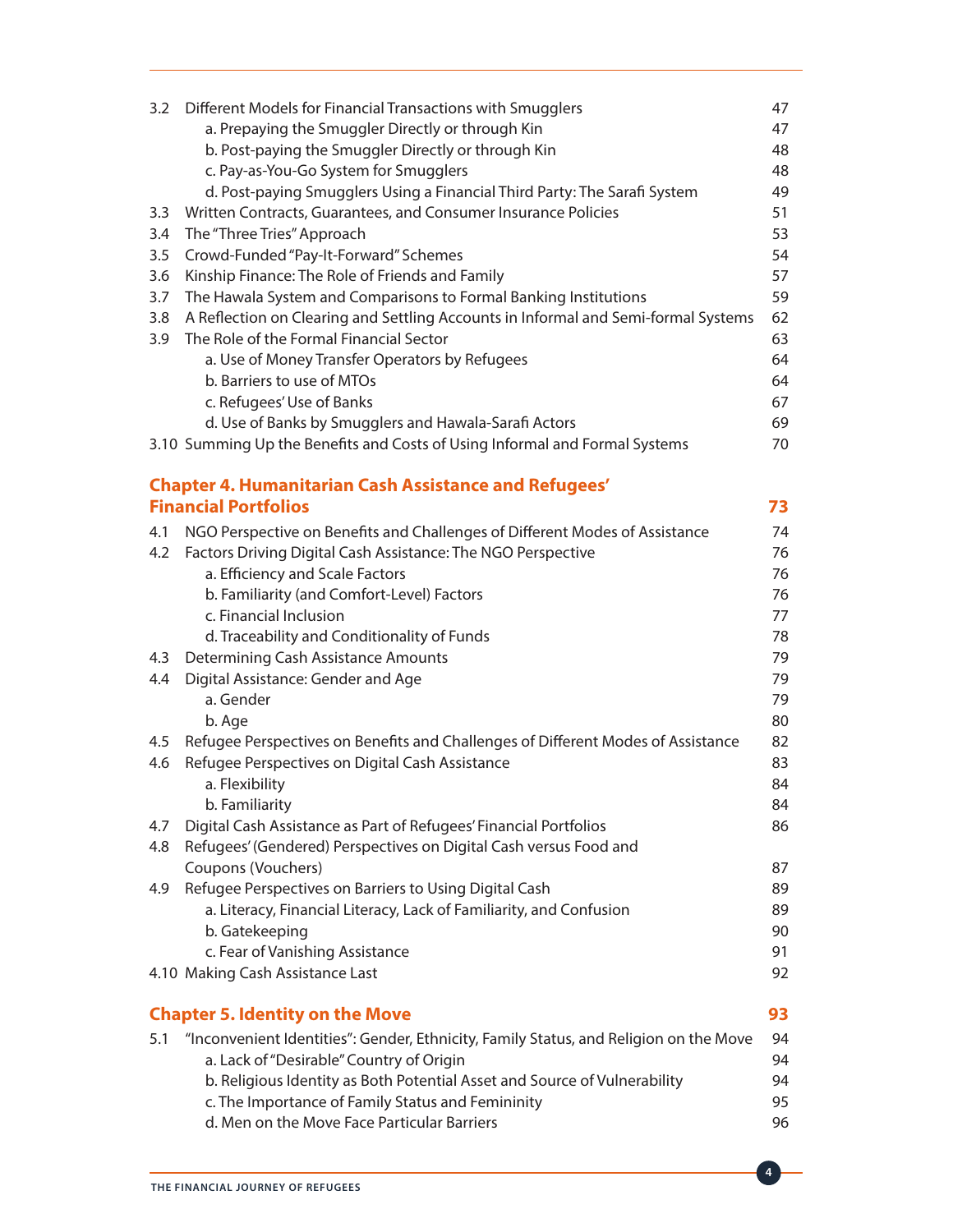| <b>Works Cited</b>                                              |                                                                        |     |  |
|-----------------------------------------------------------------|------------------------------------------------------------------------|-----|--|
| <b>Conclusion and Opportunities for Further Research</b><br>103 |                                                                        |     |  |
|                                                                 | b. The Refugee Perspective                                             | 101 |  |
|                                                                 | a. The Money Transfer Operator (MTO) Perspective                       | 101 |  |
|                                                                 | and the Workarounds                                                    | 100 |  |
| 5.4                                                             | Identity, Documentation and Financial Transactions: The Official Story |     |  |
|                                                                 | b. Pretending, Posing, and Transforming                                | 98  |  |
|                                                                 | a. Forged Documents                                                    | 98  |  |
| 5.3                                                             | Refugees' Strategies to Cope with Identity Issues                      | 97  |  |
|                                                                 | 5.2 Lack of Documentation or Proof of Identity                         | 96  |  |
|                                                                 |                                                                        |     |  |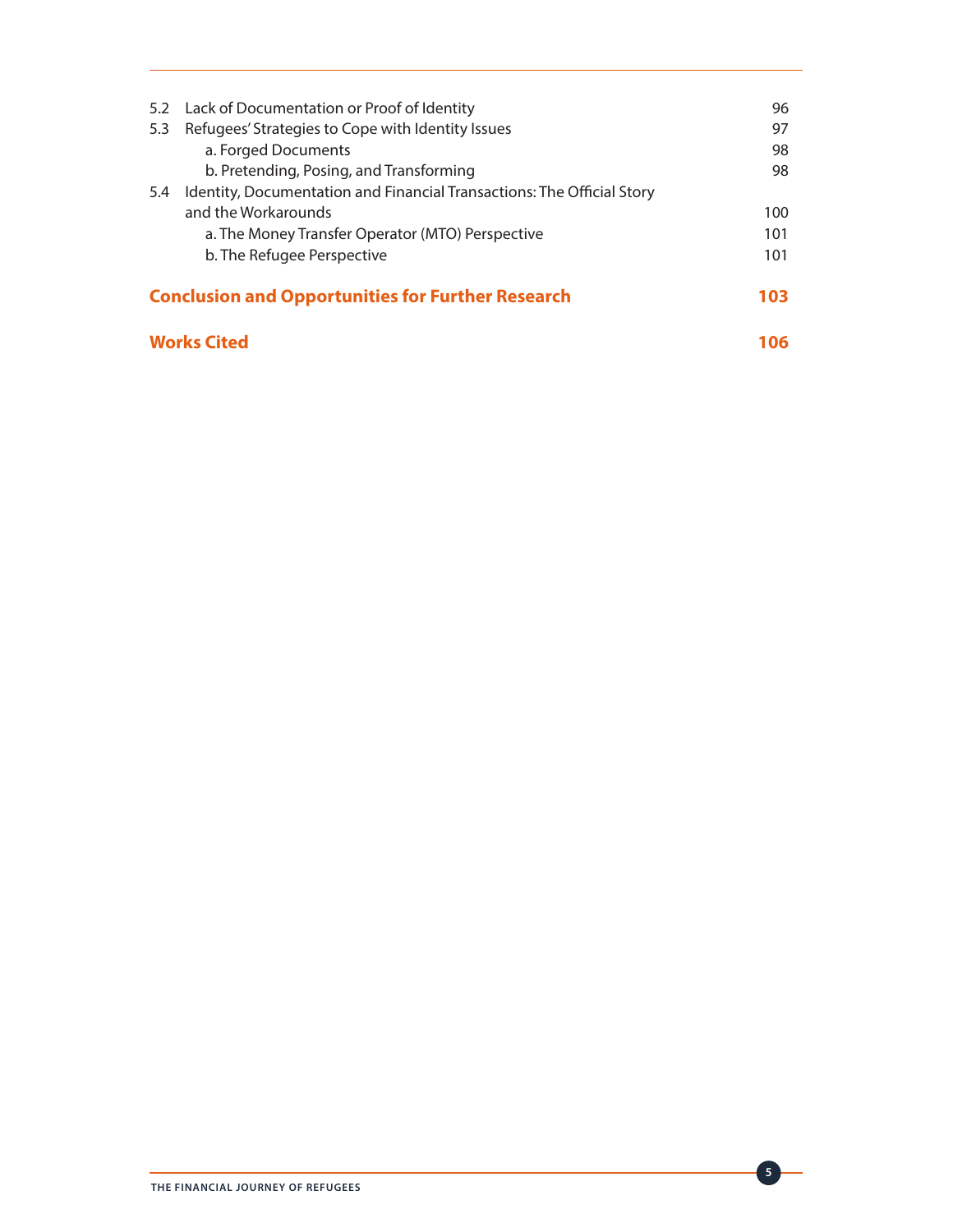# **Executive Summary**

# **Project Overview, Research Questions, and Methods**

The Financial Journeys of Refugees investigates what money and financial transactions can reveal about the journeys and experiences of forced migration. We examine money as a key node of the displacement experience: fueling transactions among formal and informal actors along the way; determining livelihood options; shaping or restructuring kinship networks; and coloring risks, vulnerabilities, or protective forces available to refugees. Our inquiry highlights these transactions and the power dynamics that unfold among refugees as well as between refugees and formal or informal authorities.

Four specific areas of inquiry emerged during this study:

- 1. How do refugees gather, move, store, spend, and make money along the journey of their displacement? How do their strategies lead to enhanced risk and/or self-protection along the way?
- 2. How do financial transactions structure relationships among refugees, as well as between refugees and formal or informal authorities, such as smugglers, informal money transfer agents, and formal banking systems?
- 3. How does the humanitarian system—and, in particular, cash assistance to refugees shape the aforementioned financial transactions and relationships?
- 4. What are the roles of refugee identity—in terms of gender, ethnicity, religion, and family status—and the documentation of that identity in shaping financial transactions, relationships, vulnerability, and coping strategies?

We pursued these questions in a qualitative study that unfolded between July 2016 and April 2017 at multiple sites in Greece, Jordan, and Turkey. We interviewed 120 refugees and 33 key informants and conducted observation at refugee camps and shelters, informal refugee settlements, money transfer offices, and other locations. This executive summary—and the full report it accompanies—are one of many outputs associated with this research project, all of which are available at the [Henry J. Leir Institute for](http://fletcher.tufts.edu/Institute-for-Human-Security/Research/Financial-Mobility-of-Refugees) [Human Security web](http://fletcher.tufts.edu/Institute-for-Human-Security/Research/Financial-Mobility-of-Refugees)site.

The significance of the above questions is threefold. First, inquiries about money on the move provide an entry point to exploring the risks refugees face, their coping strategies, and their relationships with formal and informal authorities (Jacobsen 2005, Collins et al. 2009). In this case, money—and the ways in which refugees amass, move, and spend it—is a window into understanding structures of power, access, protection, and vulnerability. Second, to the extent that financial inclusion literature and practice engage with refugees (El Zoghbi et al. 2017, Hansen 2016), they do so "in terms of integrating customers into an existing digital or formal financial structure," without focusing on the financial tasks that refugees must perform in order to survive (Wilson and Krystalli 2017,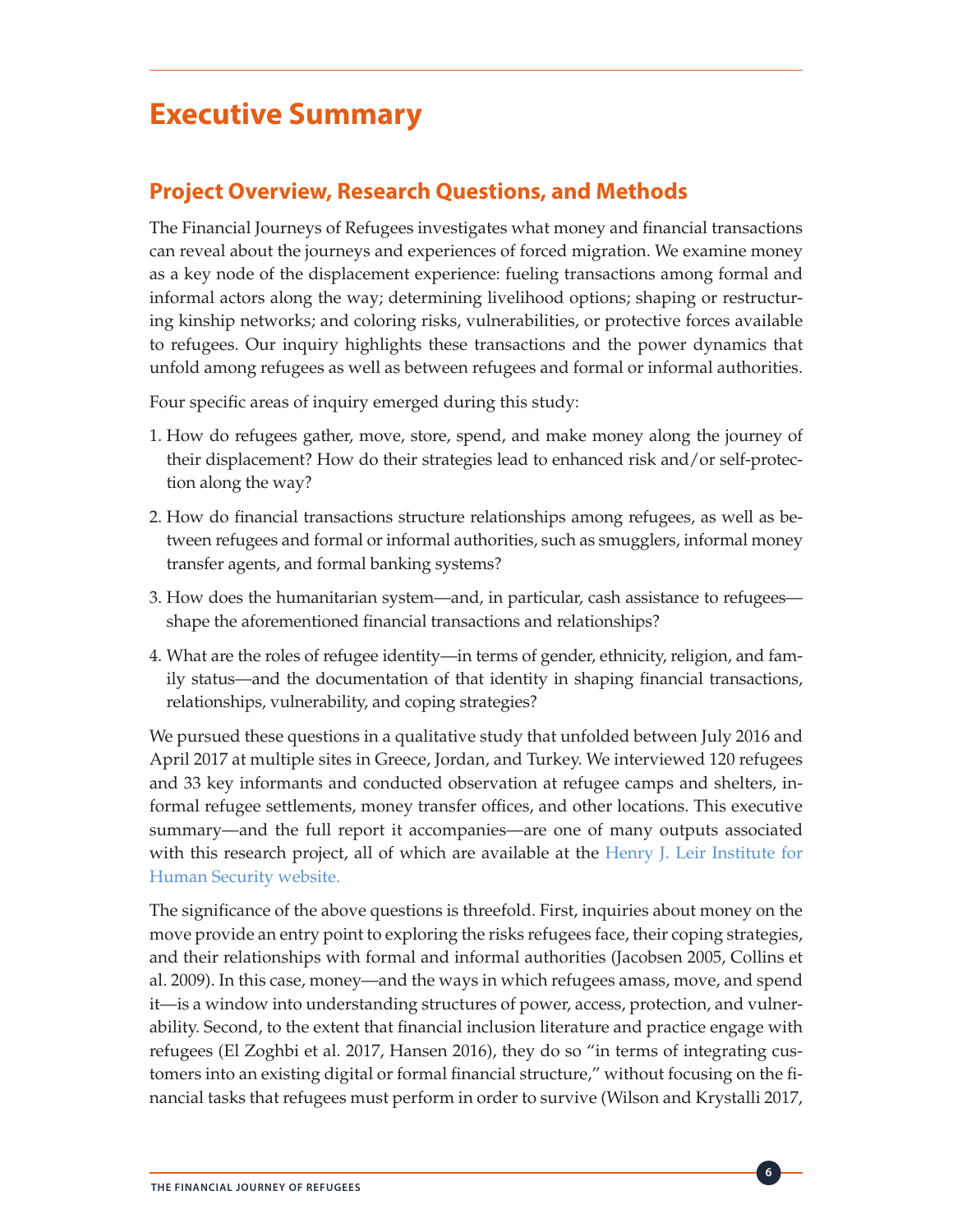p. 2). As we have written elsewhere, "Refugees are not a homogenous block of consumer interests—a market—but a diverse group of people living in urban neighborhoods and formal or informal camp settings. They have far-ranging experiences with cash management, digital technology, and banking, and varied consumer interests" (Wilson and Krystalli 2017, p. 4). This study sheds light on the diversity of these experiences and the needs to which they give rise along the way. Third, while refugee integration into economies and markets is slowly receiving attention as refugees arrive at points of resettlement or their aspirational destinations (Bevelander and Pendakur 2014, Bakker et al. 2016), to date, little attention has been paid to financial portfolios, transactions, and relationships along the way. Being "in motion"—as opposed to displaced and stationary—is a part of the humanitarian process that needs to be understood more fully. We explore movement not merely as a process of getting from point A to point B, but as a way of life for months or years. It becomes a way of being, and it shapes economies (formal and informal) and relationships that surround them. By shedding light on those experiences, we examine the implications for humanitarian actors, financial regulators, and other agencies that engage with refugees during their transit.

## **Summary of Findings: Financial Portfolios of Refugees**

**Even the most sudden displacement requires financial and logistical preparation**—and when that is not possible, refugees face intermittent journeys, with long pauses between stints of movement and possibly higher risks along the way. Preparations include selling land, livestock, and other assets; borrowing money from within kinship networks; making arrangements with smugglers and money transfer agents; and liquidating assets, where possible.

**Costs of transit varied greatly among refugees,** depending on the route, the timing and political developments that affected the accessibility of certain routes, family configuration, and other factors.

**Paying for smugglers remained the largest, most significant cost of transit.** Refugees who participated in the research framed smugglers not necessarily as criminal actors but as essential to their transit and paying them as a livelihoods choice they made to facilitate their passage.

Rarely did the funds refugees gathered in advance of their displacement suffice for financing the entire journey. **Refugees thus resorted to a combination of formal and informal labor along the way,** as well as to borrowing money, where possible. The lack of sufficient funds to pay for the next leg of a journey (often through smugglers) was most frequently cited as the reason some refugees were "stuck" in the country in which our research team met them.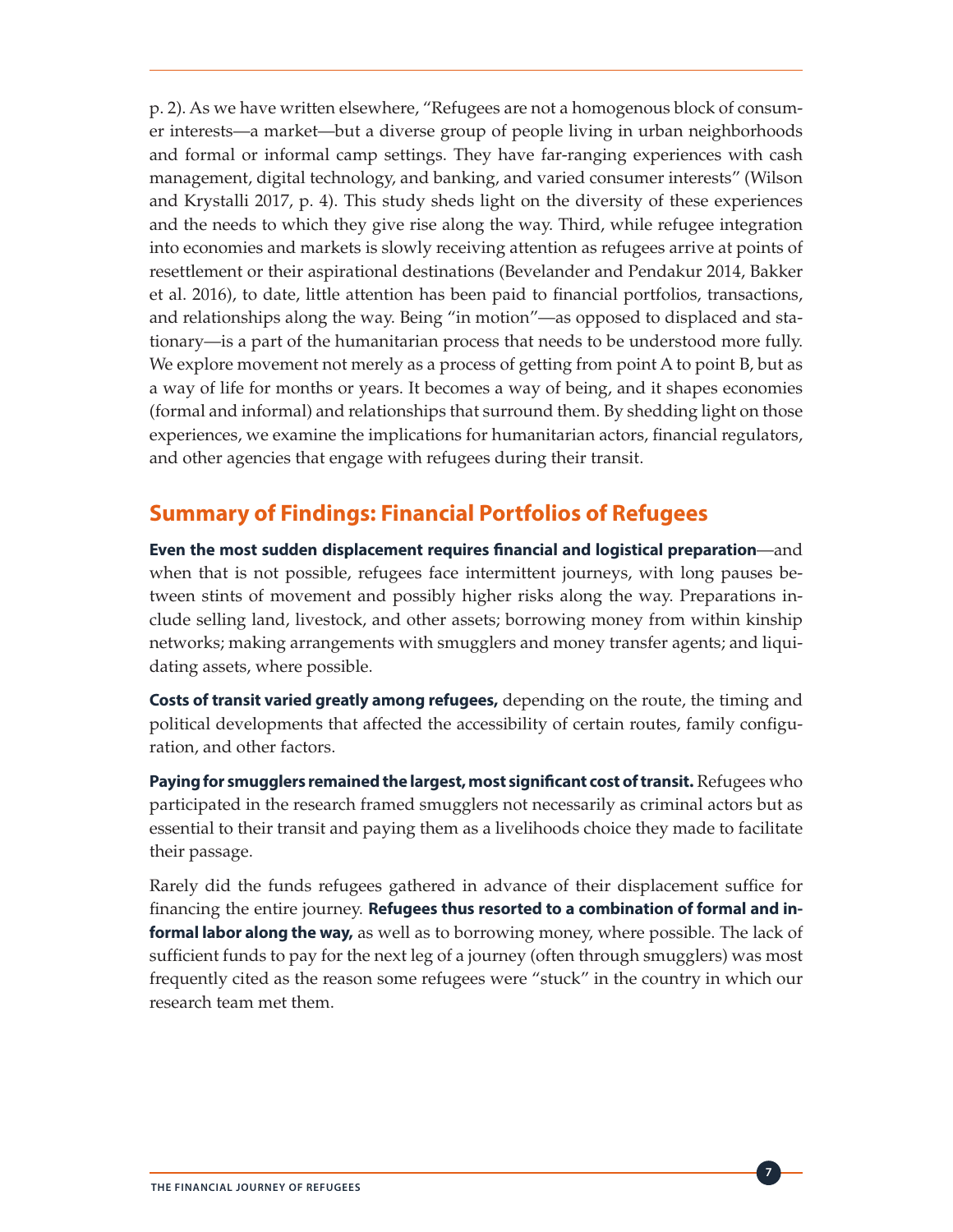#### **Figure 1. Most Common Sources and Uses of Funds for a Refugee's Journey**

#### **Funds (Cash and Assets) during Journey**

| Item |                                                                 | <b>Notes</b>                                                                        |  |  |  |
|------|-----------------------------------------------------------------|-------------------------------------------------------------------------------------|--|--|--|
|      | A Sources of Funds during the Journey                           |                                                                                     |  |  |  |
|      | Cash on hand                                                    |                                                                                     |  |  |  |
| 2    | Remittances as gifts from family and friends                    | Common                                                                              |  |  |  |
| 3    | Remittance as loans from family and friends                     | Common                                                                              |  |  |  |
| 4    | Remittances, through family, of refugee's own reserves          | Family in country of origin forwarded income<br>from rent, etc.                     |  |  |  |
| 5    | Remittances from sarafs or other third<br>parties from deposits | Some sarafs forwarded deposited funds directly<br>to refugees                       |  |  |  |
| 6    | Income from licit earnings                                      | Included stopping the journey for work to gather funds                              |  |  |  |
| 7    | Income from illicit earnings                                    | Included transactional sex (among men,<br>women, boys, girls)                       |  |  |  |
| 8    | Payments from third party to smuggler                           | Family or saraf payed smuggler directly<br>as refugee travels (see Chapter 3)       |  |  |  |
| 9    | Purchases made by third parties on behalf of refugee            | Family and friends purchased tickets for travel, etc.                               |  |  |  |
| 10   | Cash assistance from governments or NGOs                        | Cash assistance was intended for people<br>settling, not journeying (see Chapter 4) |  |  |  |
|      | Sum of A 1-10 equals sources of funds during journey.           |                                                                                     |  |  |  |

|                                        | <b>B</b> Uses of Funds during the Journey |                                                                                              |  |  |  |
|----------------------------------------|-------------------------------------------|----------------------------------------------------------------------------------------------|--|--|--|
| 1                                      | Deposits to sarafs                        | See Chapter 3                                                                                |  |  |  |
| $\overline{2}$                         | Deposits to family                        | A common strategy was to split cash among<br>family members                                  |  |  |  |
| 3                                      | Cash expenses                             |                                                                                              |  |  |  |
|                                        | Food                                      | Supplements to what smugglers provided in safe houses                                        |  |  |  |
|                                        | Clothes and extra gear                    | Typically extra clothing for cold or wet conditions,<br>life jackets                         |  |  |  |
|                                        | Health, medicine, hygiene                 | A major expense for older research participants as<br>well as those injured or with children |  |  |  |
|                                        | Alcohol and cigarettes                    | Good for bribes and building social connections                                              |  |  |  |
|                                        | Diapers, sanitary pads, condoms           | Depending on norms                                                                           |  |  |  |
|                                        | Entertainments for children               | Often on mobile phones                                                                       |  |  |  |
|                                        | Communication                             | Purchase of SIM cards and packages                                                           |  |  |  |
|                                        | Lodging                                   | If smuggled, lodging was often included                                                      |  |  |  |
|                                        | <b>Travel</b>                             | Beyond that included in smugglers packages                                                   |  |  |  |
|                                        | Additional payments to smugglers          | Depending on the package, some smugglers took<br>payment en route                            |  |  |  |
|                                        | Extorted payments to smugglers or others  | Common, especially among local passers                                                       |  |  |  |
|                                        | Currency conversion                       | Converting euros, US dollars or local currency to<br>new local currency or reverse           |  |  |  |
| Payments on loans to family or friends |                                           | Some family members needed to settle up before<br>journey was completed                      |  |  |  |

**8**

 **Sum of B 1–4 equals uses of funds during journey**.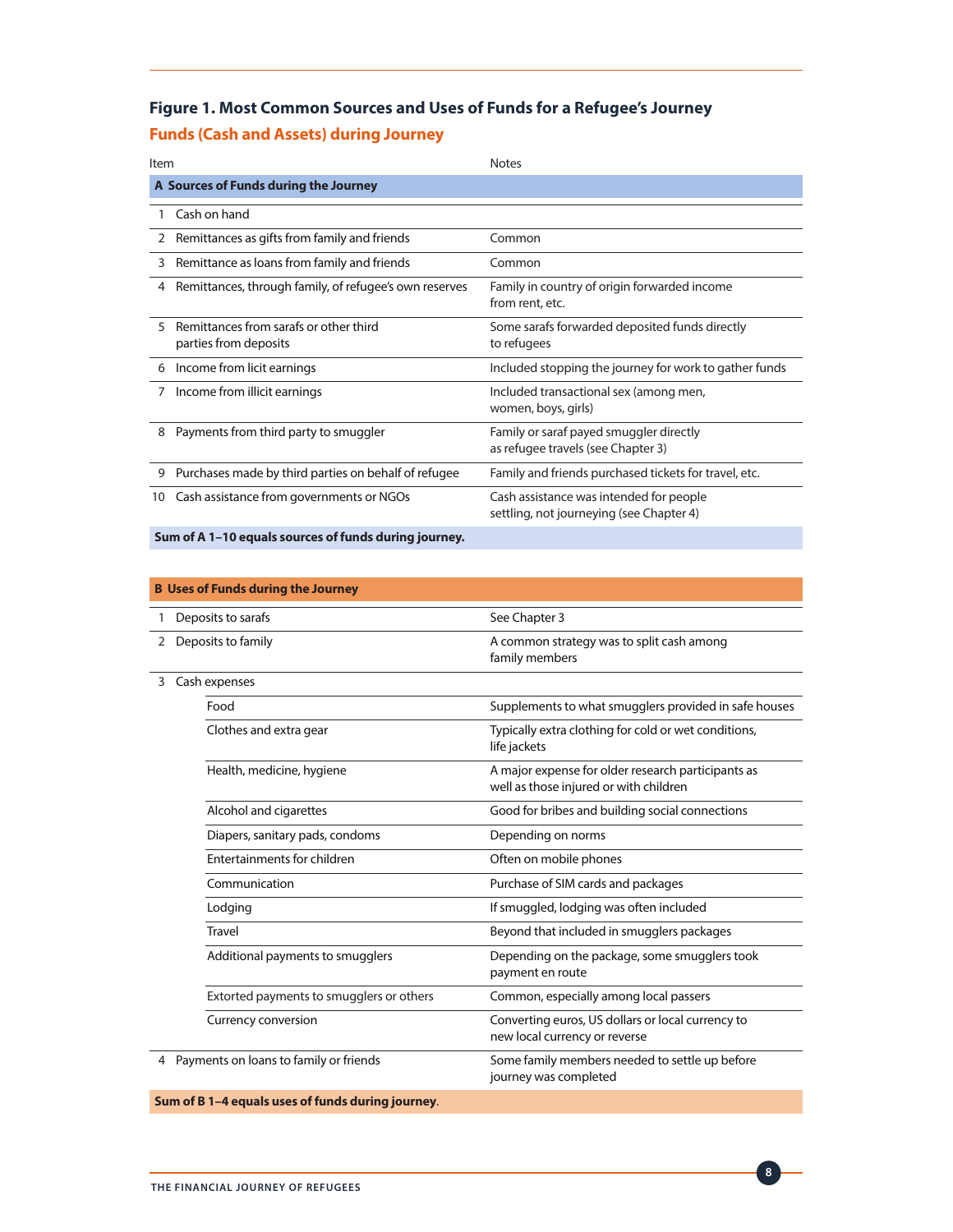#### **Summary of Findings: Financial Relationships on the Move**

**A number of intermediaries are essential for completing the financial transactions that underpin displacement.** These include smugglers, money transfer agents (such as Western Union), Hawalas and Hawaldars (local agents who facilitate transactions), and sarafs (local agents assisting refugee customers with paying their smugglers).

**A key component of refugees' financial relationships with smugglers involved the terms of payment and, particularly, the timing.** Refugees who employed a pre-pay system risked losing money when the smuggler failed (or refused) to transport them to the destination to which they had originally agreed. Few refugees were able to negotiate a "post-pay" system, whereby the smuggler was paid only after successful transit. More common was the "pay-as-you-go" system whereby refugees' family members in the country of origin would release a payment to a member of the smuggling network as soon as the refugee successfully completed each leg of the journey.

**The financial transactions involved in smuggling suggest a network of formal and informal, licit and illicit systems.** An example of the convergence of the systems is some refugees' purchase of insurance or use of "guarantee schemes" to ensure that the smuggler provided the services agreed.

**Social networks and kinship finance are essential for financing refugees' transactions and shaping relationships.** Some refugees even benefitted from "pay it forward" schemes, whereby those who financed the refugee's journey did not expect to be repaid, knowing that social norms would ensure that the refugee would assist someone else in the future.

**Though some refugees attempted to use banks and/or formal money transfer operators (such as MoneyGram or Western Union), many shared their perceptions that those systems were less accessible to them than more informal arrangements were.** This was at times due to insufficient documentation to satisfy identity requirements, fear of discrimination/harassment, or lack of interaction with the formal financial sector prior to displacement.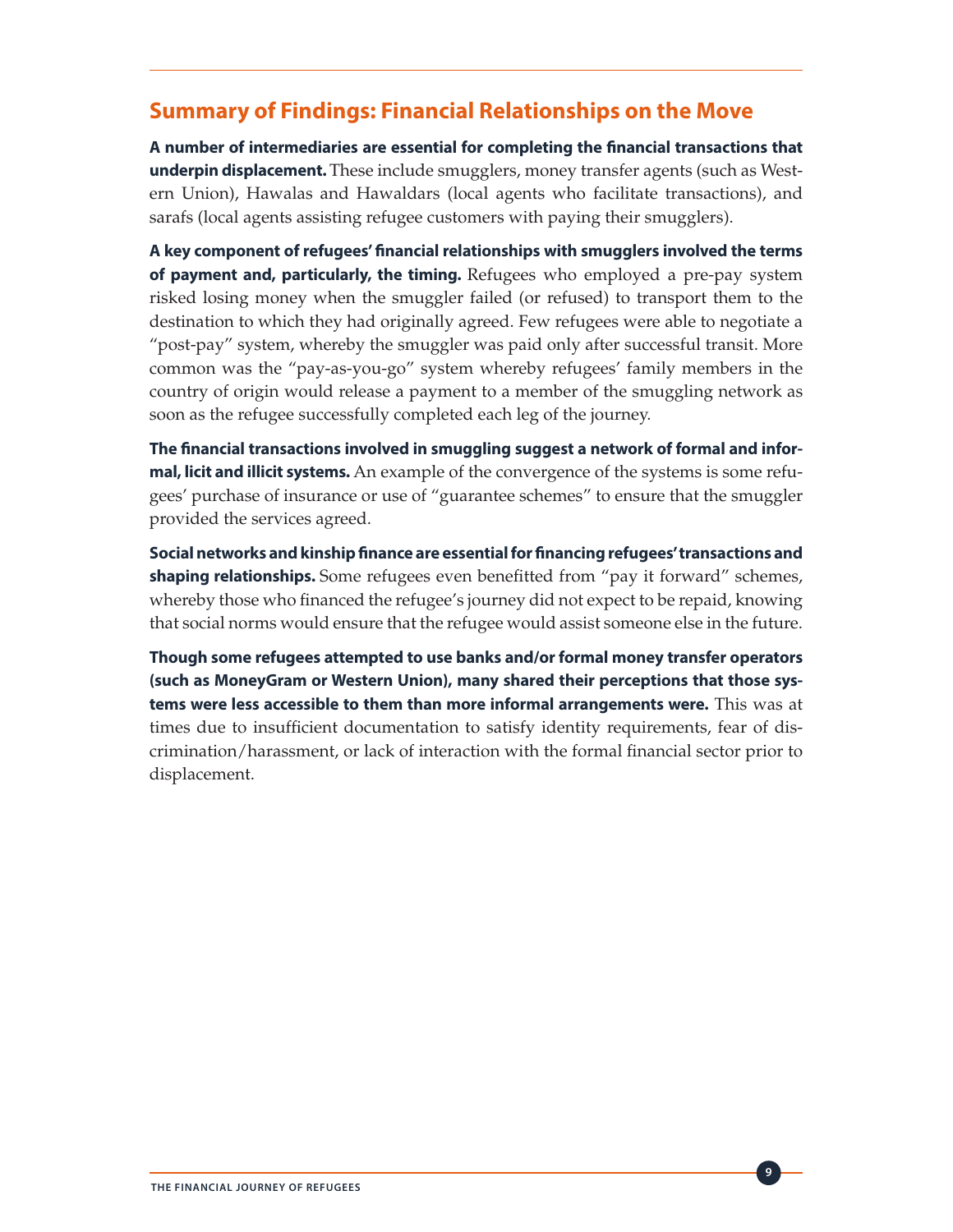#### **Figure 2. Benefits and Costs of Using Informal and Formal Systems**

|                                                                                                       | <b>Informal</b>                                                          |                                                                                                                                       |                                                                                                                                                                       | Formal<br>(registered, supervised by government entities)                                                              |                                                                                                 |                                                                                                                                         |                                                                                                    |                                                                                                                      |
|-------------------------------------------------------------------------------------------------------|--------------------------------------------------------------------------|---------------------------------------------------------------------------------------------------------------------------------------|-----------------------------------------------------------------------------------------------------------------------------------------------------------------------|------------------------------------------------------------------------------------------------------------------------|-------------------------------------------------------------------------------------------------|-----------------------------------------------------------------------------------------------------------------------------------------|----------------------------------------------------------------------------------------------------|----------------------------------------------------------------------------------------------------------------------|
| <b>Service Features</b>                                                                               | <b>Kinship Finance</b>                                                   |                                                                                                                                       | Hawala-Sarafi                                                                                                                                                         |                                                                                                                        | <b>Registered Money Transfer Services,</b><br><b>Cards, Mobile Money</b>                        |                                                                                                                                         | <b>Bank-Led Services</b>                                                                           |                                                                                                                      |
|                                                                                                       | <b>Benefit</b>                                                           | <b>Cost/Risk</b>                                                                                                                      | <b>Benefit</b>                                                                                                                                                        | Cost/Risk                                                                                                              | <b>Benefit</b>                                                                                  | Cost/Risk                                                                                                                               | <b>Benefit</b>                                                                                     | Cost/Risk                                                                                                            |
| <b>Price</b>                                                                                          | Often zero fees                                                          | Perceived as "no<br>cost" though<br>the costs of<br>time until<br>settlement are<br>considerable                                      | Perceived as lower<br>cost than bank or<br><b>Western Union</b><br>options                                                                                            | Perception of cost<br>not always in line<br>with reality and<br>subject to rumor                                       | Standard pricing                                                                                | Perceived as ex-<br>pensive, though<br>not as expensive<br>as kinship financ-<br>ing                                                    | Standard<br>pricing                                                                                | Perceived as<br>expensive                                                                                            |
| <b>Financial En-</b><br>hancements<br>(guarantees,<br>etc., offered by<br>third party or<br>smuggler) | N/A                                                                      | N/A                                                                                                                                   | Depending on<br>location, various<br>forms of journey<br>quarantees avail-<br>able, sometimes<br>bundled into the<br>price, sometimes<br>offered separately           | Some research<br>participants and<br>key informants<br>skeptical that<br>these enhance-<br>ments were<br>effective     | Perceived to<br>be guaranteed<br>because of brand<br>or because of<br>government<br>supervision |                                                                                                                                         | Perceived to<br>be quaranteed<br>because of<br>brand or<br>because of<br>government<br>supervision |                                                                                                                      |
| <b>Cultural Familiar-</b><br>ity (important for<br>adoption)                                          | <b>Highly familiar</b>                                                   |                                                                                                                                       | Highly familiar<br>form of money<br>transfer                                                                                                                          |                                                                                                                        | Familiar to most                                                                                | Familiarity pos-<br>sibly limited by<br>gender and age                                                                                  | Wealthier<br>migrants<br>or those on<br>salary found<br>it familiar and<br>liked services          | Mostly, unfamil-<br>iar, unless were<br>banked in coun-<br>try of origin                                             |
| <b>Access and</b><br><b>Convenience of</b><br><b>Adoption</b>                                         | Convenient if re-<br>ceiver; local person<br>makes payment to<br>refugee | Highly inconve-<br>nient to "lender,"<br>or person who<br>makes payment<br>to initiating<br>refugee's family                          | Shops and loca-<br>tions easily found<br>and relatively<br>close to refugee<br>or sending family<br>members; door-<br>step services<br>available in some<br>locations |                                                                                                                        | Convenient in ar-<br>eas with multiple<br>locations                                             | Inconvenient in<br>many countries of<br>origin as locations<br>were scarce; need<br>to be convenient<br>for both sender<br>and receiver | <b>Convenient for</b><br>salaried refu-<br>gees receiving<br>direct deposit                        | Inconvenient<br>for low income<br>refugees due to<br>banking hours,<br>bank policy,<br>documentation<br>requirements |
| <b>Trialability</b>                                                                                   | Easy to try and test                                                     |                                                                                                                                       | Easy to send funds<br>and test their safe<br>arrival                                                                                                                  |                                                                                                                        | Somewhat<br>trialable                                                                           |                                                                                                                                         |                                                                                                    | Difficult to test<br>and try                                                                                         |
| <b>Transparency</b>                                                                                   |                                                                          | Subject<br>to mental<br>reckoning; over<br>time, amounts<br>owed become<br>less and less<br>transparent                               | Each deal -<br>whether short-<br>term transactions<br>or long-term<br>relationship-<br>often subject<br>to individual<br>negotiation                                  | Opaque, no<br>standardization<br>except in circum-<br>stances with vis-<br>ible competition<br>and comparable<br>rates |                                                                                                 |                                                                                                                                         |                                                                                                    | Fees often not<br>understood, seen<br>as opaque                                                                      |
| <b>Accountability</b>                                                                                 | Family pressure<br>makes payments<br>and settlement<br>accountable       | No legal<br>recourse                                                                                                                  |                                                                                                                                                                       | No legal recourse<br>for non-perfor-<br>mance                                                                          | Perceived as<br>accountable; few<br>negative stories                                            |                                                                                                                                         | Perceived as<br>supervised<br>and therefore<br>accountable                                         |                                                                                                                      |
| <b>Flexibility</b>                                                                                    |                                                                          | Inflexible in<br>terms of settling<br>as depends on<br>physical prox-<br>imity or mobile<br>wallet access to<br>settle up             | Flexible, highly<br>customized<br>services                                                                                                                            |                                                                                                                        | Flexible transfer<br>services                                                                   | Inflexible storage<br>and shunting<br>of payments to<br>"service providers"<br>en route                                                 | Services seen<br>as flexible                                                                       | Locations and<br>documentation<br>requirements<br>perceived as<br>inflexible                                         |
| <b>Reliability</b>                                                                                    |                                                                          | Research partic-<br>ipants reported<br>that while<br>clumsy and<br>slow to settle,<br>the service was<br>reliable for the<br>receiver | Widely reported as<br>reliable                                                                                                                                        |                                                                                                                        | Reliable in terms<br>of cashing out                                                             |                                                                                                                                         | <b>Reliable for</b><br>transfer,<br>storage                                                        | Unreliable<br>in terms of<br>cashing out;<br>ATMs often not<br>liquid, biomarker<br>scans often not<br>working       |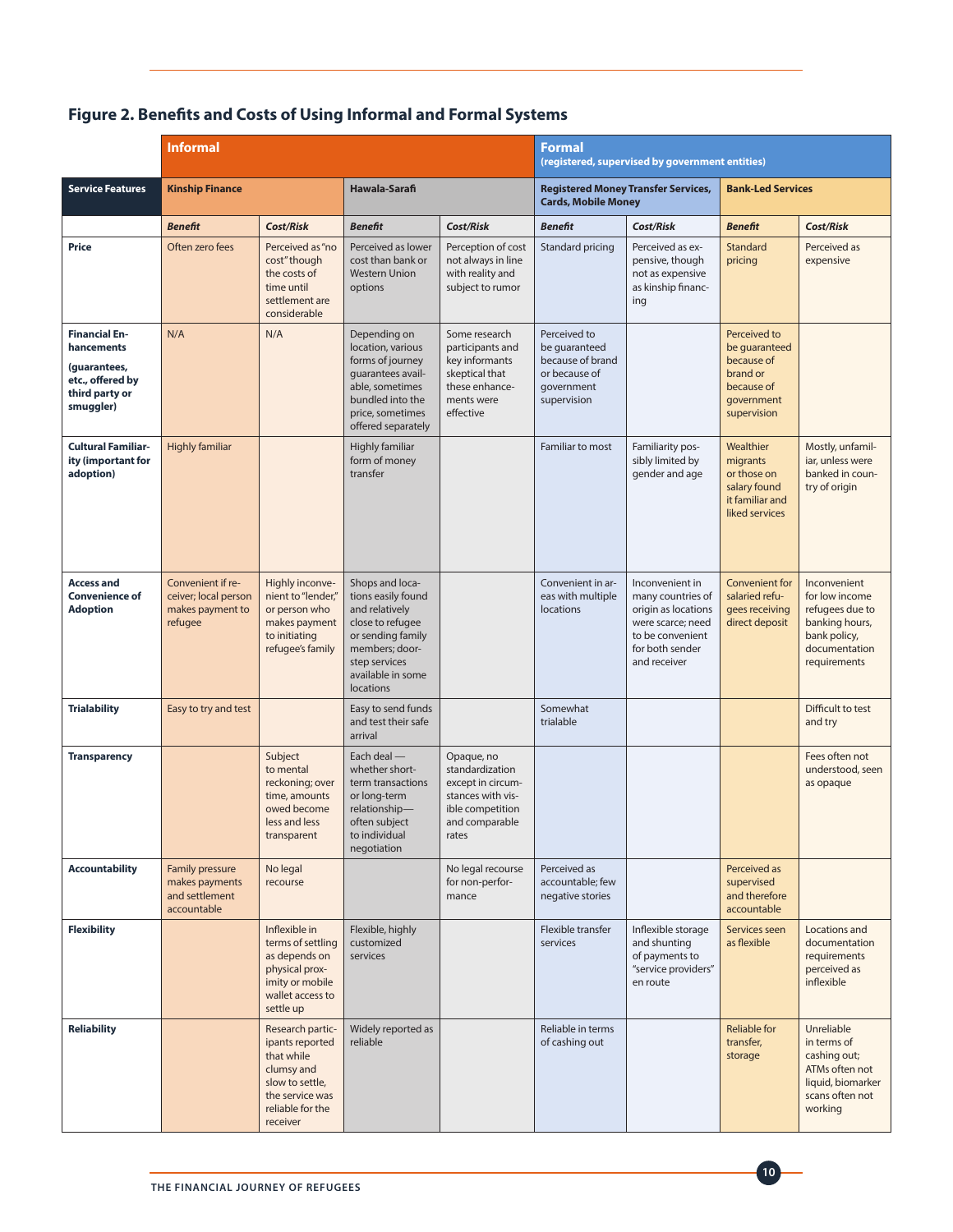# **Summary of Findings: Humanitarian Assistance as Part of Refugees' Financial Portfolios**

**Modes of distribution of humanitarian assistance varied among agencies,** including inkind aid (food and non-food items), physical cash, physical vouchers and coupons, electronic vouchers and coupons, and cards and e-wallets.

From the perspective of the NGOs we interviewed, **key factors for consideration in terms of the mode of assistance included** (a) ease and safety of distributing assistance; (b) traceability of refugees' spending as a way to comply with donor requirements; (c) ease of reloading/redistributing assistance; (d) ease of imposing conditions on how the assistance could be used; and (e) the existence of a path to refugee financial inclusion.

**Key factors affecting NGOs' perspectives on cash assistance included** (a) efficiency and scale; (b) familiarity and comfort levels; (c) considerations of financial inclusion; (d) dignity of and flexibility for end users; and (e) traceability and conditionality of funds.

**Key factors affecting refugees' perspectives on cash assistance included** (a) flexibility; (b) familiarity; (c) ease of use by different family members (based on gender and age); (d) the dignity the form of assistance may have made possible (particularly when compared to other forms of assistance).

Refugees cited **fears of losing eligibility for humanitarian assistance** as a reason to avoid using licensed financial institutions for money transfers between themselves and family members (or smugglers). Though the alleged linkages between money transfer agents and humanitarian organizations were unconfirmed, refugees nonetheless believed that NGOs could trace their transactions through money transfer agents. Rumors of such linkages drove refugees towards more informal money transfer arrangements. They believed that less formal institutions were less likely to report their transactions (including deposits from casual labor or remittances from relatives).

#### **Summary of Findings: Identity on the Move**

Who one is and the ability one has to prove it turns out to be two of the thorniest problems for a refugee.<sup>1</sup> Identity is linked to who can gain permission to work or travel or access systems of protection and assistance. It determines which experiences different systems prioritize over others and how refugees interface with bureaucracies of care. Identity refers both to one's own self-identification (and its political connotations) and to its documentation.

Refugees remarked on their **national origin, religion, gender, age, and family status** as having been both sources of vulnerability and potential assets during transit. Refugees recurrently noted their perception that humanitarian agencies, legal systems (such as asylum offices), state security forces, or other actors affecting the refugee experience privileged certain identities (genders, family status, countries and ethnicities of origin) over others. Some refugees were able to highlight certain aspects of their identity (or,

<sup>1</sup> Parts of this section appear (adapted in portions; identically in others) in a forthcoming article in *Disasters.*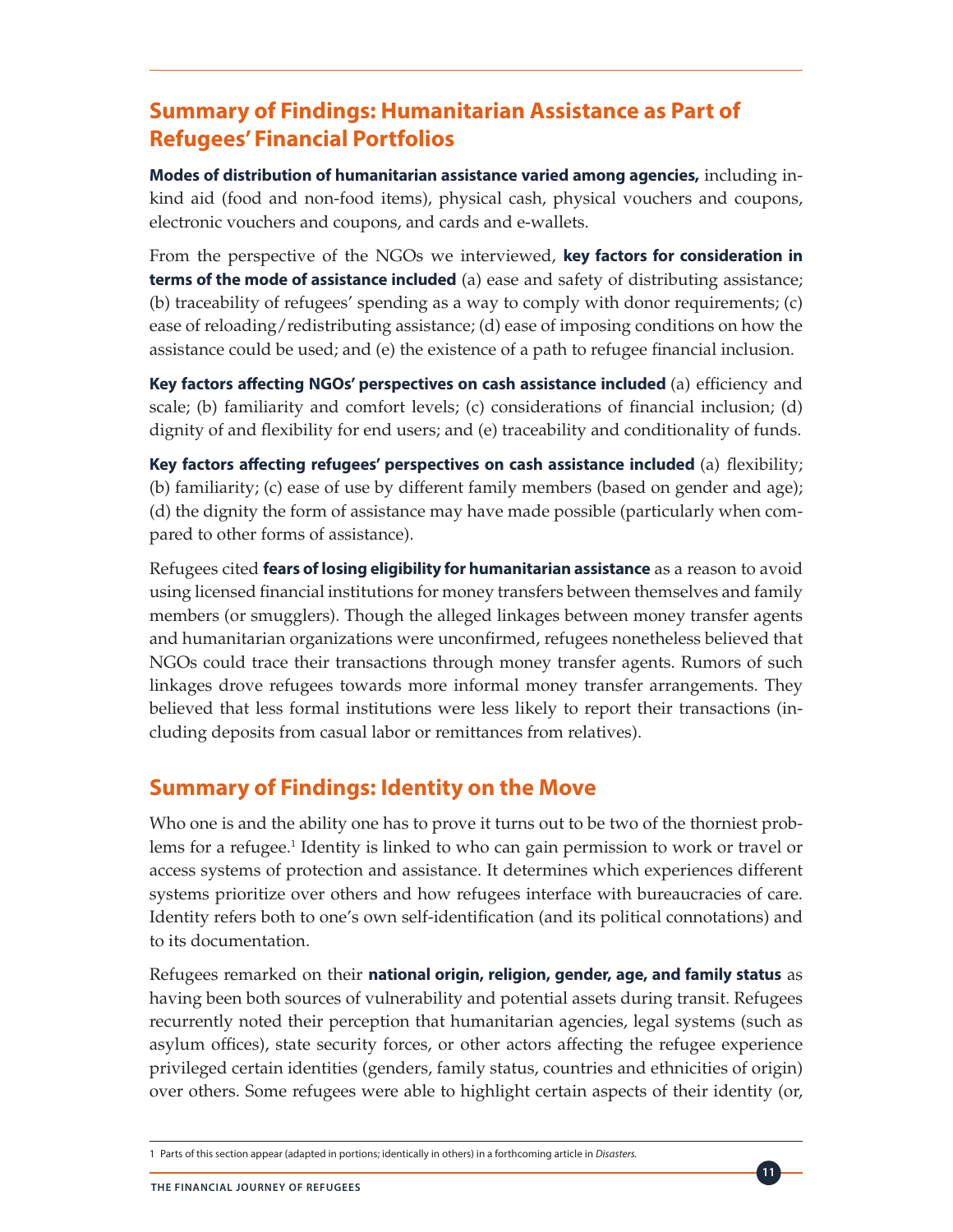indeed, to transform into more favorable subjects) that were perceived to be favorable to the system. For those who could not, identity became a way in which numerous systems created and enforced hierarchical regimes, which they were powerless to change except through deception.

In terms of the **documentation of identity,** refugees remarked that, at times, not having documented identity allowed them more flexibility in navigating the complex systems of assistance, protection, and care. At the same time, lack of documented identity precluded some refugees from accessing services, particularly in the formal financial system. Various actors—from money transfer agents to interpreters—assisted refugees in informally navigating identity requirements in order to access the services they needed.

# **Opportunities for further research**

- **The role of social networks in shaping the refugee experience.** Our research study has highlighted the importance of social networks in the financial journeys of refugees. Subsequent studies can shed light on how refugees forge and maintain social networks—often cross-border and cross-nationality—while in transit. This can involve an analysis of how gender, nationality, religion, and family status shape those networks.
- **The financial journeys of refugees traveling alone.** Much of our research has focused on the experiences of refugees fleeing alongside their families or neighbors. To the extent that we were able to integrate narratives of refugees fleeing alone (due to family separation, financial restrictions, or other reasons), their experiences appeared to differ significantly from those traveling in groups in ways that merit further research.
- **The evolving role of formal financial institutions.** As protracted displacement and refugee transit continue at the time of writing, it will become increasingly important to trace whether and how refugees' interactions with formal financial institutions change over time. This includes, but is not limited to, studying refugees' interactions with banks and use of a variety of financial instruments (such as e-wallets and debit cards).
- **Host community perspectives.** This study has focused primarily on the experiences of refugees and on the perspectives of actors who interface with their financial journeys (such as money transfer agents and key actors in the humanitarian system). Host community perspectives would complement this analysis, particularly considering the challenging financial journeys many residents of host communities faced in our countries of study as this research was unfolding. Studying host community attitudes could include, but not be limited to, understanding the perspectives of local authorities (e.g., mayors, police chiefs), and examining the attitudes of local residents towards refugees and financial inclusion.
- **The social networks of smuggling.** As we discuss throughout the report, smuggling is a key node through which to understand refugees' financial journeys and overall experiences. Throughout the study, we identified opportunities for further research on the social networks of smugglers, including but not limited to, an examination of the role of gender and ethnicity in shaping smuggler-refugee interactions, relationships between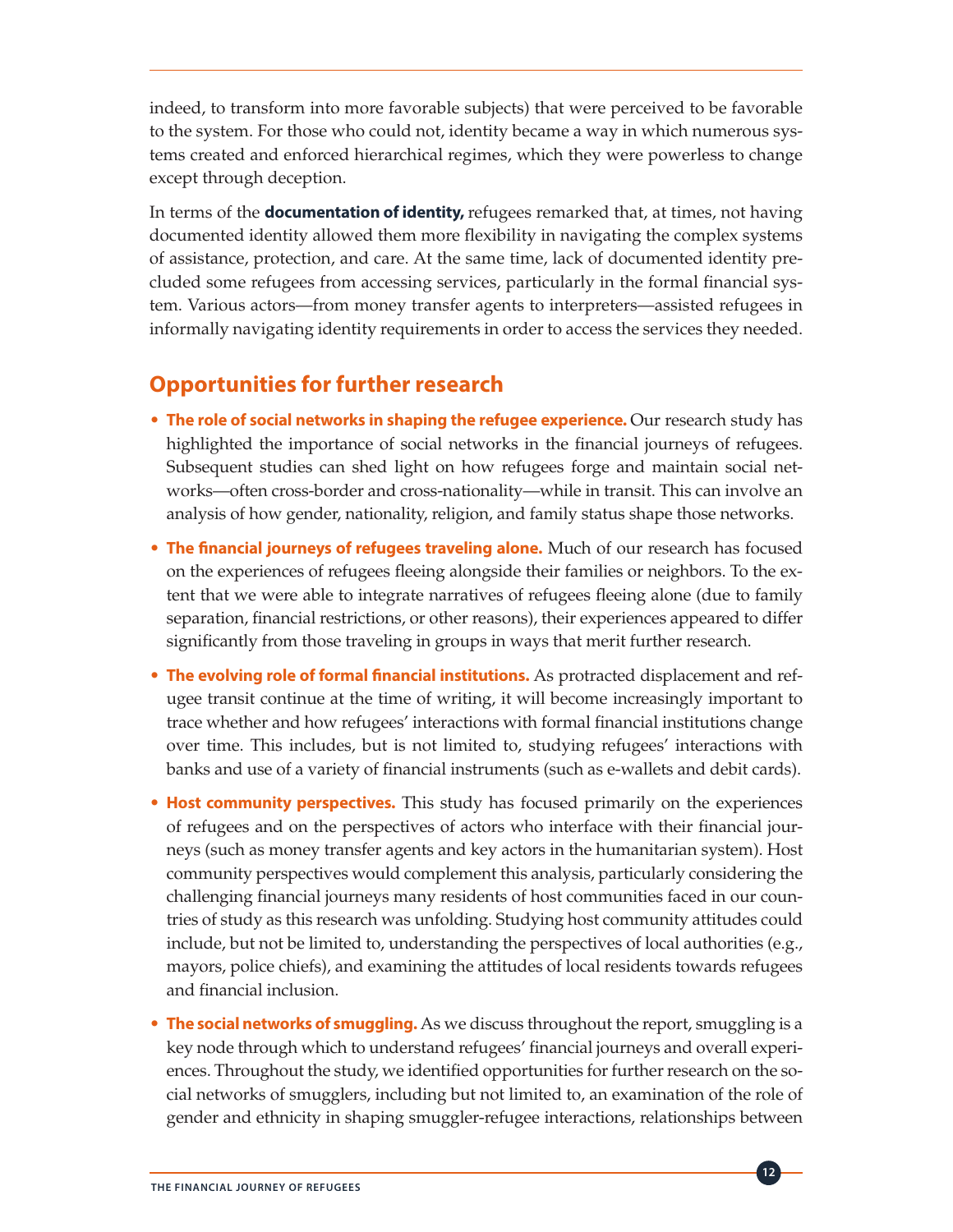smugglers and state security forces or police, and relationships between smugglers and other key actors involved in the refugee experience in potentially licit but informal ways (such as, for example, taxi drivers and humanitarian actors).

- **Discrimination and harassment of refugees (and fear of discrimination/harassment).** Our study has shown how, at multiple points, both the fear of and the reality of discrimination and harassment shaped refugees' behavior in their financial journeys. Future studies can delve more explicitly into specific "pain points" that increase refugees' vulnerability to discrimination, as well as trace whether and how attitudes towards refugees change as they become more integrated into host communities.
- **Longitudinal research on the experiences of refugees over time.** Our research study unfolded over the course of a year and, even within this period, we noted significant shifts in the experiences, challenges, and coping strategies of refugees at our various research sites. Tracing these experiences over a longer time, both in the countries of "aspirational settlement" and in countries of transit that are evolving into destinations, can reveal insights on the evolution of financial journeys over time, particularly in situations of protracted transit and/or uncertain resettlement.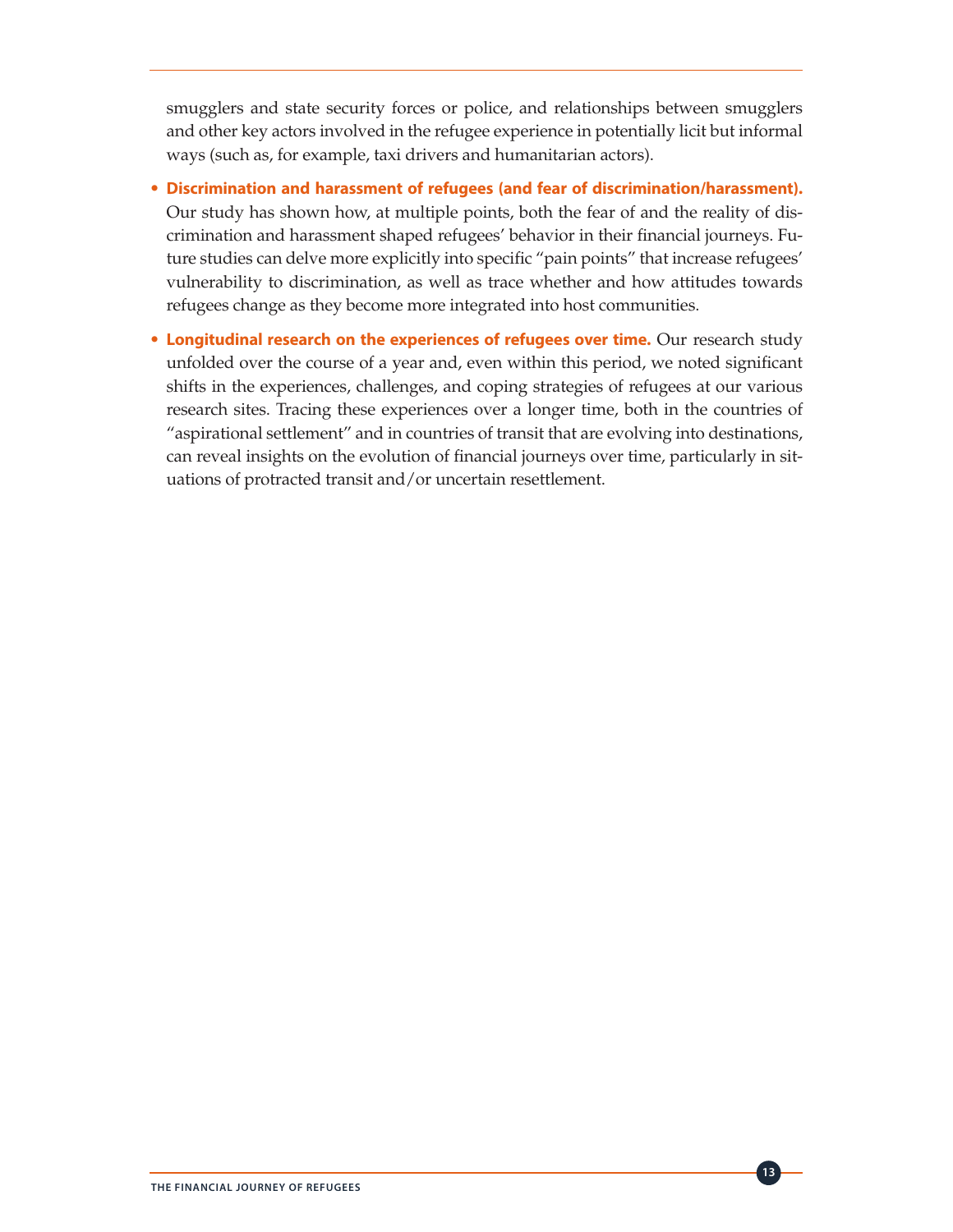# **Introduction: Research Questions and Overview of Study**

The church bells near Piraeus Port in Greece ring every hour to the tune of Manos Hatzidakis' song "The Children of Piraeus." Made iconic through Melina Merkouri's performance of it in the movie *Never on Sunday,* the song extolls the magic of the port and of the children "who will grow up to be brave for Piraeus' sake." At the crescendo, Merkouri sings: "As much as I search, I cannot find a port . . . like Piraeus."

For the refugees who sought shelter at the port in 2016, Piraeus was a more reluctant temporary home than the song would suggest. One port worker who gave our research team directions said the refugees were located at hangar 13 and under a bridge, "across the ships to Crete." On the walk to hangar 13, we pass a sinking vessel named *Panagia tis Patmou* (The Virgin Mary of Patmos), the protector of ships.

The contrasts in the imagery we encountered appropriately represent the tensions at the heart of this research. On one side, we observed tourists, in white linen and straw hats or denim shorts and backpacks, rolling bags off the cruise ships



**A rocking horse sits at the edge of the informal refugee settlement in Piraeus in July 2016.**

to Crete. Across the way, a wooden rocking horse toy and two pairs of children's shoes sit at the edge of an informal tent settlement for refugees, underneath graffiti that reads "No Borders."

This research project investigates what money and financial transactions can reveal about the journeys and experiences of forced migration. The overwhelming refrain in response to our questions about what refugees brought with them on their journeys was "just the clothes on my back." It would be a misreading of this project to assume that any discussion of money or assets among refugees negates the vulnerabilities and risks they face along their journeys or disputes their needs for humanitarian and legal assistance or protection. Rather, we examine money as a key node of the displacement experience, fueling transactions among formal and informal actors along the way; determining livelihood options; shaping or restructuring kinship networks; and coloring risks, vulnerabilities, or protective forces available to refugees. Our inquiry highlights these transactions and the power dynamics that unfold among refugees as well as between refugees and formal or informal authorities.

Four specific areas of inquiry emerged during this study:

1. How do refugees gather, move, store, spend, and make money along the journey of their displacement? How do their strategies lead to enhanced risk and/or self-protection along the way?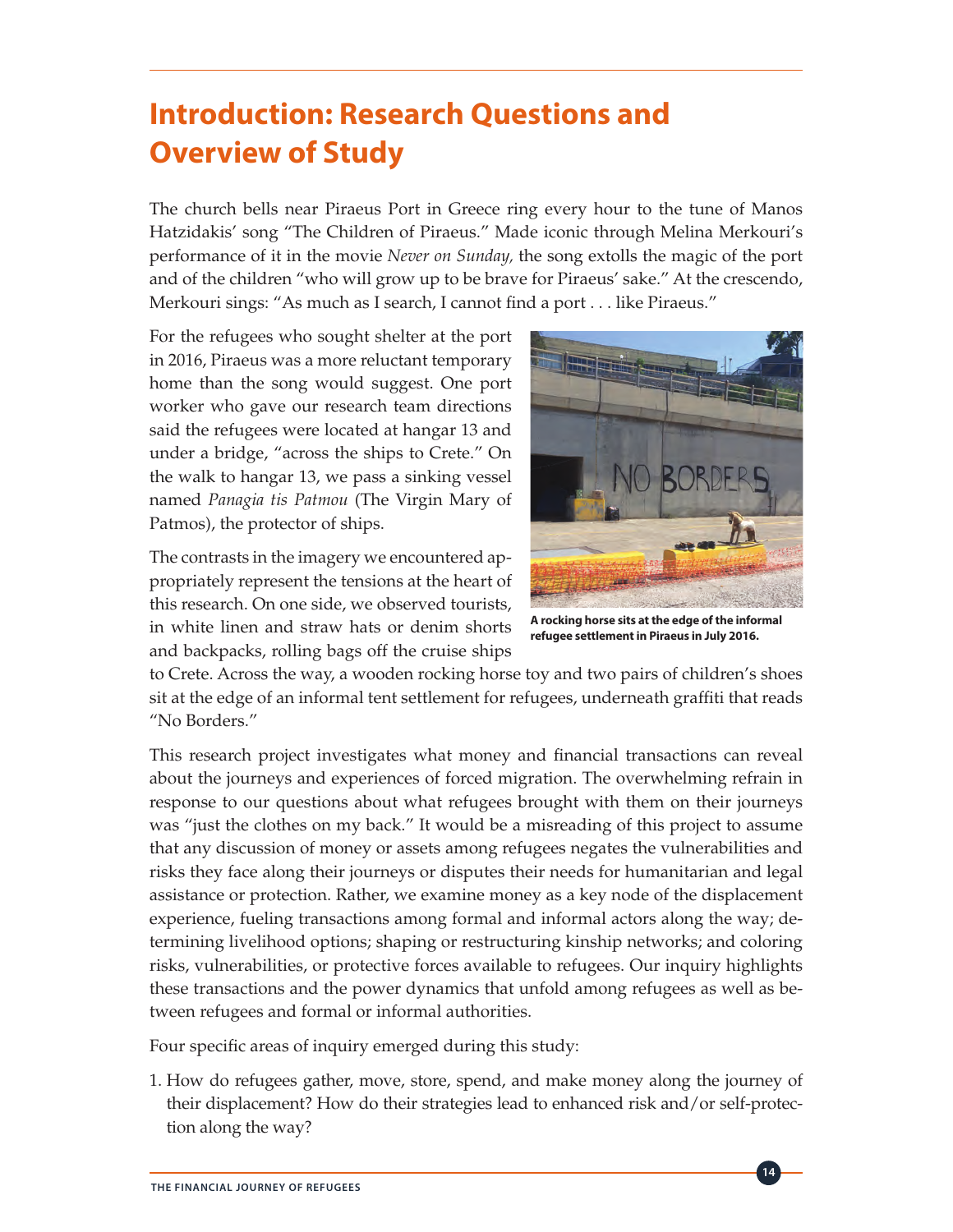- 2. How do financial transactions structure relationships among refugees, as well as between refugees and formal or informal authorities, such as smugglers,<sup>2</sup> informal money transfer agents, and formal banking systems?
- 3. How does the humanitarian system—and, in particular, cash assistance to refugees shape the aforementioned financial transactions and relationships?
- 4. What are the roles of refugee identity—in terms of gender, ethnicity, religion, and family status—and the documentation of that identity in shaping financial transactions, relationships, vulnerability, and coping strategies?

We pursued these questions in a pilot qualitative study that unfolded between July 2016 and April 2017 at multiple sites in Greece, Jordan, and Turkey. Exploratory research in Denmark informed the project, but has not been included in the write-up of our findings at this stage. The significance of these questions is three-fold: First, inquiries about money on the move provide an entry point to exploring the risks refugees face, their coping strategies, and their relationships with formal and informal authorities (Jacobsen 2005, Collins et al. 2009). In this case, money—and the ways in which refugees amass, move, and spend it—is a window into understanding structures of power, access, protection, and vulnerability. Second, to the extent that financial inclusion literature and practice engage with refugees (El Zoghbi et al. 2017, Hansen 2016), they do so "in terms of integrating customers into an existing digital or formal financial structure," without focusing on the financial tasks that refugees must perform in order to survive (Wilson and Krystalli 2017, p. 2). As we have written elsewhere, "refugees are not a homogenous block of consumer interests—a market—but a diverse group of people living in urban neighborhoods and formal or informal camp settings. They have far-ranging experiences with cash management, digital technology, and banking, and varied consumer interests" (Wilson and Krystalli 2017, p. 4). This study sheds light on the diversity of these experiences and the needs to which they give rise along the way. Third, while refugee integration into economies and markets is slowly receiving attention once refugees have arrived at a point of resettlement or aspirational destination (Bevelander and Pendakur 2014, Bakker et al. 2016), to date, little attention has been paid to financial portfolios, transactions, and relationships along the way. Being "in motion"—as opposed to displaced and stationary—is a part of the humanitarian process that needs to be understood more fully. We explore movement not merely as a process of getting from point A to point B, but as a way of life for months or years. It becomes a way of being, and shapes economies (formal and informal) and relationships that surround them.<sup>3</sup> By shedding light on those experiences, we examine the implications for humanitarian actors, financial regulators, and other agencies that engage with refugees during their transit.

The rest of the analysis proceeds as follows: Chapter 1 discusses the research methods, including our use of terminology and considerations related to research safety and ethics. The four subsequent chapters correspond to research questions. Chapter 2, which

<sup>2</sup> We engage more fully with the language of smugglers, agents, and facilitators in Chapter 3, dedicated to financial relationships on the move. 3 We thank Loren Landau for his insights on this section.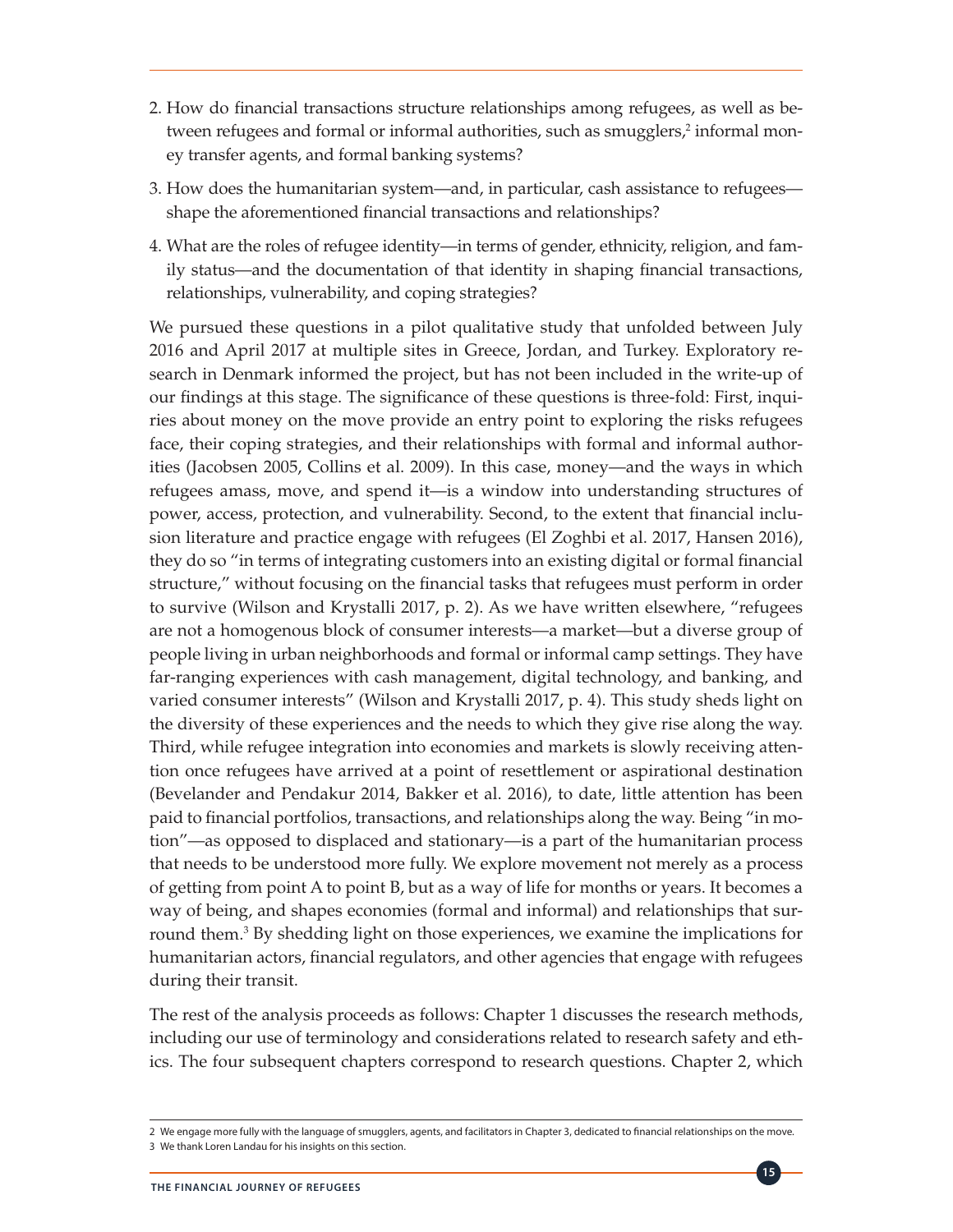corresponds to the question on how refugees gather, move, store, spend, and make money along the way, provides an in-depth look into the financial portfolios of refugees. Chapter 3, which corresponds to the research question on how financial transactions shape relationships with formal and informal actors along the way, examines the modes through which refugees pay smugglers; the financial intermediaries along the way; and the role of kinship-based, informal, semi-formal and formal financial systems.

Chapter 4 examines the role of humanitarian cash assistance in refugees' financial portfolios. Chapter 5, which corresponds to the overarching research question on identity and its documentation, sheds light on how refugees navigate who they are, who they are perceived to be, and who they can prove they are in their constant attempt to access systems of protection and assistance. In Chapter 6, we outline questions for further research.

In addition to this paper, we are releasing a number of outputs related to this research project. These include, among others, (1) a compendium of fieldnotes, aimed at both serving as a teaching tool and providing a less-edited, less-fragmented account of refugee narratives; (2) topic-specific briefing papers, including a discussion of the implications of this research for policy and practice; (3) brief online videos summarizing study findings; (4) an opinion essay on financial inclusion for refugees; and (5) blogs summa-rizing findings for different audiences. These outputs can be found on the [Henry J. Leir](http://fletcher.tufts.edu/Institute-for-Human-Security/Research/Financial-Mobility-of-Refugees) [Institute for Human Security w](http://fletcher.tufts.edu/Institute-for-Human-Security/Research/Financial-Mobility-of-Refugees)ebsite.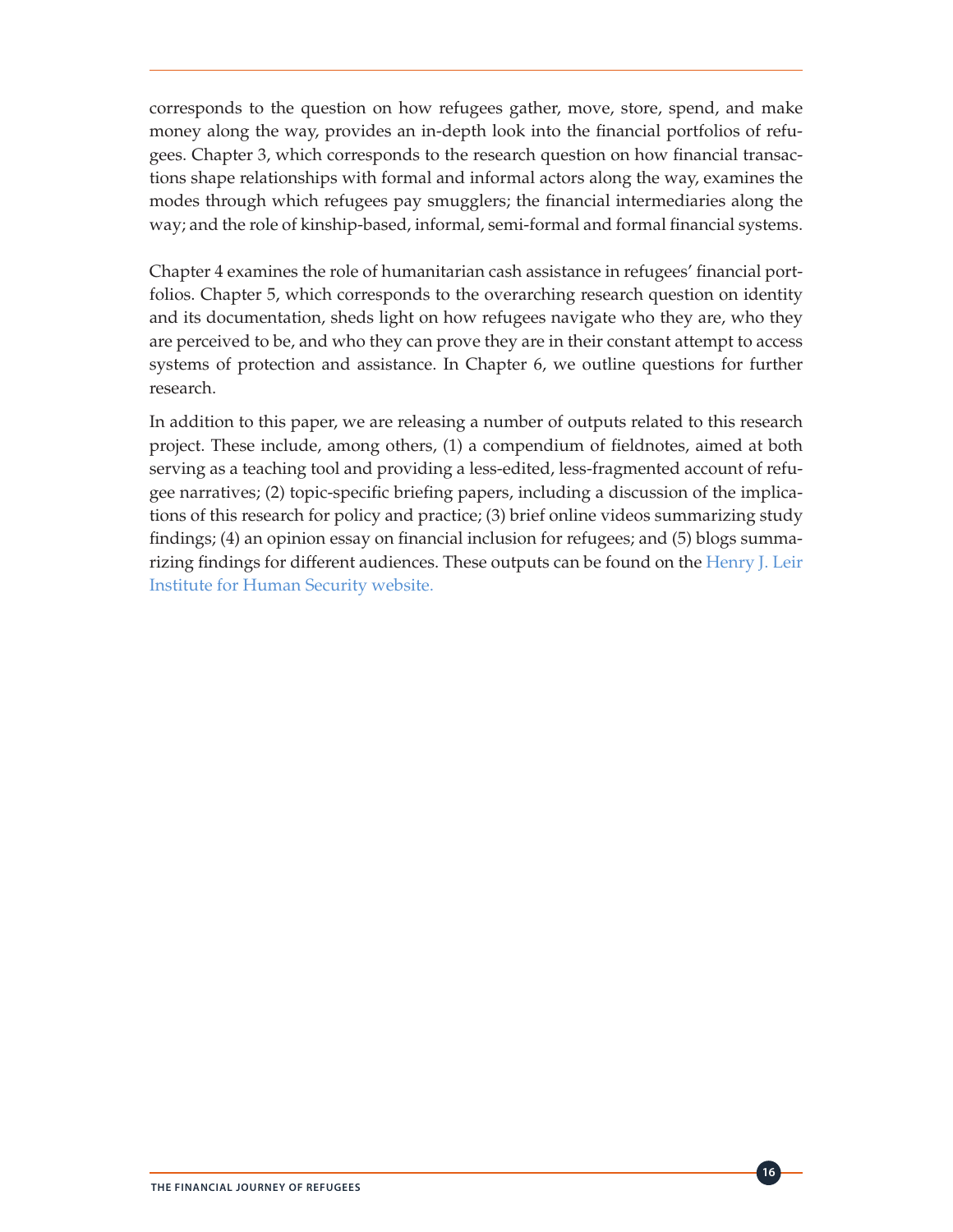# **Chapter 1. Research Methods, Dilemmas, and Ethics**

Knowledge is socially made and the power dynamics of research shape both the refugee experience and its narration through refugees' own stories and our retelling of them.<sup>4</sup> In this chapter, we discuss the terminology we use, our methodological principles and practices, the timing and profiles of our research sites and participants, and some of the ethical dilemmas that underpinned this research.

# **1.1 Terminology**

A tension in this research project reflects the politics of naming and recognition that we are investigating: What do we call our research participants? Labels in the literature have included "refugees," "migrants," "immigrants," "displaced people"—each carrying different meanings and symbolic power (KhosraviNik 2010). We have chosen the term "refugee" because that is the word our research participants overwhelmingly used to describe themselves—as well as the term by which humanitarian actors referred to them. In this context, "refugee" does not necessarily refer to someone who has the formal, legal recognition of this status.

The politics of labeling also complicate the framing of the spatiality of the refugee crisis. Labels have included "the Mediterranean refugee crisis," "the European refugee crisis." or "the Syrian refugee crisis" (Linden-Retek 2016). We are conscious that this is not a single crisis that unfolds in a discrete, bounded geographic region. For this reason, we focus our analysis on the specific sites of research, where possible, rather than constructing an imagined, cohesive space of a singular crisis.

# **1.2 Methodological Principles and Practices**

Our methodology reflects key tenets of feminist research (Wibben 2016, Lykes and Coquillon 2007) and interpretivist social science. As articulated by Lisa Wedeen (2013), these include a

- 1. commitment to understanding how knowledge is situated and entangled in power relationships;
- 2. curiosity about how categories are socially manufactured, not existing "always already," waiting to be discovered;
- 3. ejection of strictly individualist assumptions in favor of a recognition of more complex social relationships and modes of agency; and
- 4. close examination of language, symbolic systems, and meaning-making.To apply these commitments, we relied on the Lean Research approach for conducting research in vulnerable settings (Armstrong et al. 2015).

<sup>4</sup> Parts of this section also appear (adapted in portions, identically in others) in the discussion of our methodology in a forthcoming article on the gender findings of this study in Disasters journal. We thank the editors and peer reviewers for their comments.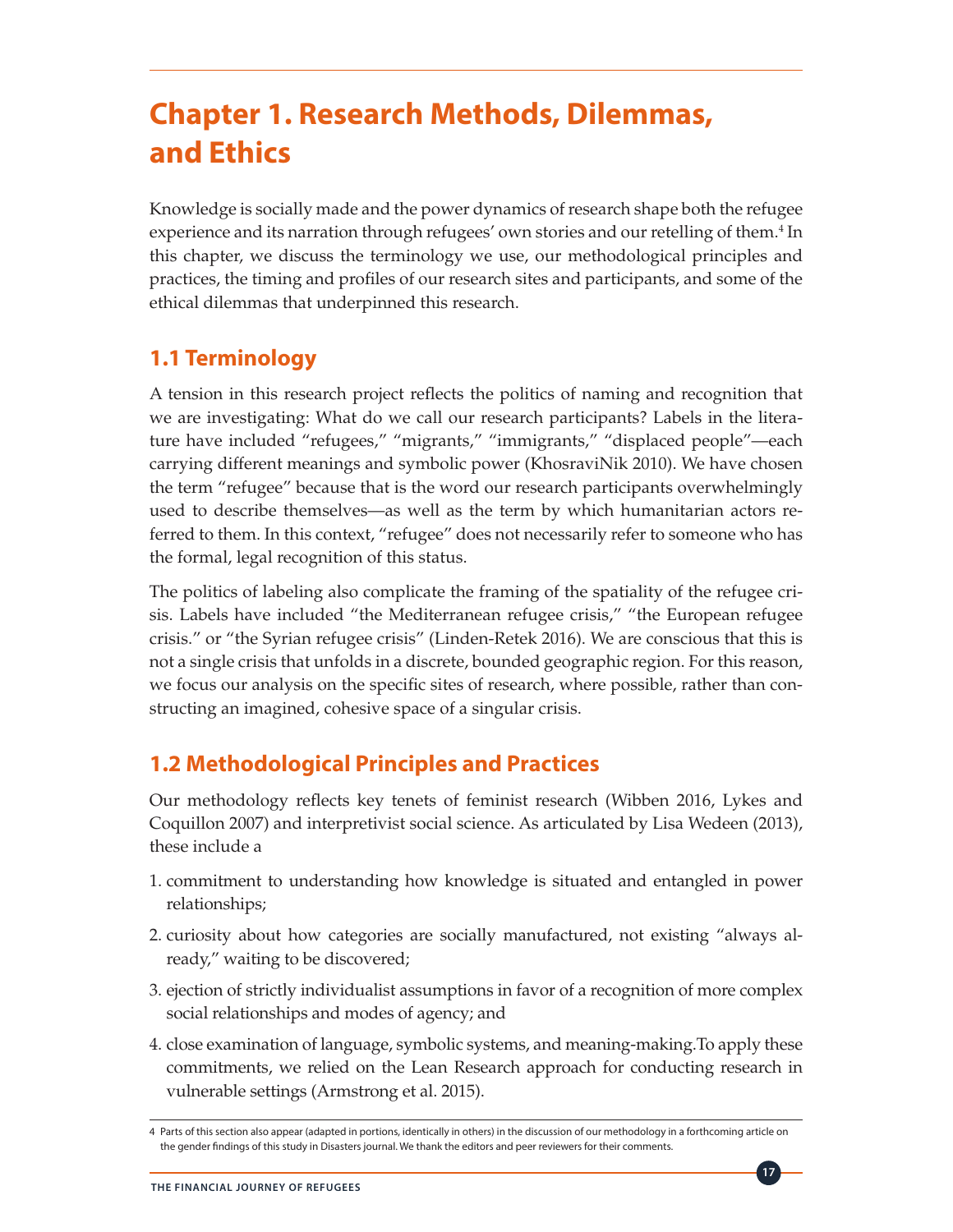The [Lean Research Framework](https://leanresearchhub.org/tools-2/framework/) articulates principles and practices for conducting rigorous, respectful, relevant, and right-sized research in vulnerable settings.

Throughout our analysis, we acknowledge that refugees do not merely exist; they also have to *do* refugee-ness. Like all narratives—and especially narratives of injury and vulnerability (Brown 1993; Jones 2009), stories of displacement invite and require performance (Wedeen in Schatz 2009; Jones 2009). Performativity here refers to the iterable practices (Derrida 1998) that "constitute individuals as particular kinds of social beings or subjects" (Wedeen 2013, p. 88). Both in this methodology section and throughout the report, we note the ways in which these performances shift across contexts and audiences (Scheper-Hughes and Bourgois 2004).

# **1.3 Overview of Research Participants**

The breakdown of refugee research participants by sex and ethnicity across our three country sites can be seen in Tables 1 and 2. Consistent with our approved research protocol, we did not interview children, defined in our countries of study as individuals under the age of 18. As the tables indicate, we deliberately did not limit our refugee participants to certain points of origin or ethnicities (e.g., Syrian refugees) and, instead, engaged with a diverse group of participants who mirrored the languages spoken by our interpreters and research team (see below). This engagement highlighted important themes regarding perceived hierarchies within and among refugees, discussed in Chapter 5 of this report. In addition to the refugee research participants, we engaged with 25 key informants, described in the next sub-section.

|              | Greece | Turkey | Jordan | <b>Total</b> |
|--------------|--------|--------|--------|--------------|
| Male         | 57     | 8      | 11     | 76           |
| Female       | 28     | ς      | 13     | 44           |
| <b>Total</b> | 85     | 11     | 24     | 120          |

#### **Table 1. Sex of Refugee Research Participants**

#### **Table 2. Country of Origin of Refugee Research Participants across Countries of Study**

|                                                                                                                  | Greece | Turkey | Jordan | <b>Total</b> |
|------------------------------------------------------------------------------------------------------------------|--------|--------|--------|--------------|
| Syria                                                                                                            | 24     | 11     | 19     | 54           |
| Iraq                                                                                                             | 4      | 0      | 5      | 9            |
| Afghanistan                                                                                                      | 40     | 0      | U      | 40           |
| Other (Palestine, Iran,<br>Eritrea, Algeria, Democratic<br>Republic of the Congo,<br>Burundi, Senegal, Ethiopia) | 17     | 0      | U      | 17           |
| <b>Total</b>                                                                                                     | 85     | 11     | 24     | 120          |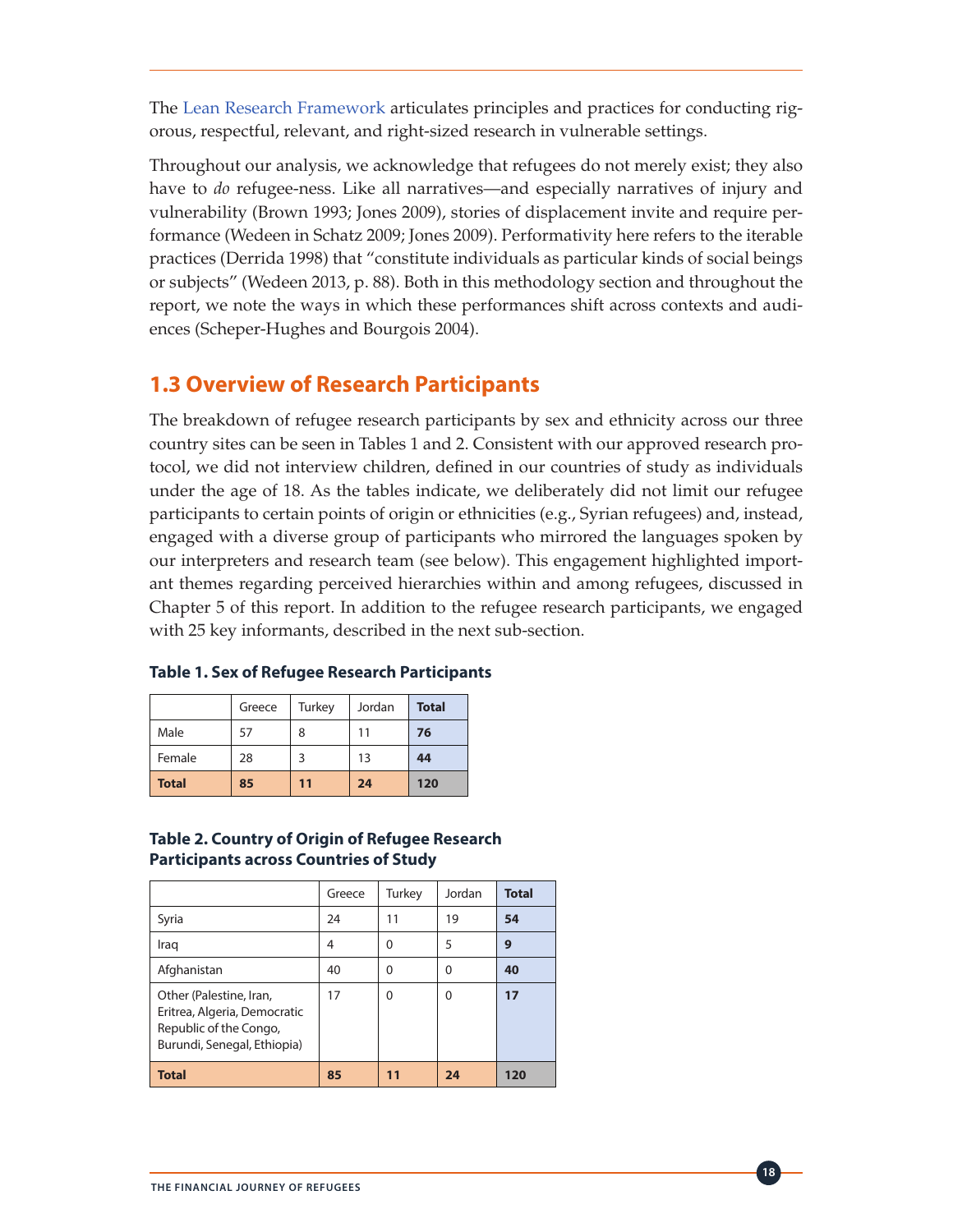#### **1.4 Overview of Research Locations**

Collectively, refugees viewed our three countries of study differently, seeing some primarily as countries of transit (Greece) and others as temporary destinations that sometimes evolved into more permanent places of settlement (Jordan, Turkey, and—to an extent—Greece).

In all three countries, members of the research team interacted with refugees in a variety of settings, including refugee camps (e.g., Elliniko camp in Greece) and informal refugee settlements (e.g., under the bridge in Piraeus Port in Greece). Members of the research team also engaged with refugees who had dispersed within urban or semi-urban areas without being part of a formal or informal refugee settlement (e.g., certain refugees in Sanliurfa, Turkey; Amman, Jordan; and Athens, Greece). The numbers of research participants across our sites were un-



**Some of the interpreters and researchers debrief after a week of fieldwork in Greece.**

even, reflecting the availability of funding, research team members, interpreters, and time. Acknowledging the value of refugee testimonies even at sites at which we were able to collect few narratives, we have opted to include all three country cases and highlight gaps and areas for further research, where relevant. Each refugee testimony is cited in connection to the country in which the interview took place. Elements of refugees' experiences varied depending on their location and the juncture in their journey and we note any variations in the analysis.

#### **1.5 Research Timing, Analysis, and Subsequent Fieldwork**

The timing of interviews affected the narratives we were able to access. The first cycle of fieldwork took place in July and August 2016. By July 2016, many of the formal border crossings to Central and Western Europe had closed or passage through them had slowed considerably. This meant that many of the people we interviewed who had previously considered themselves to be in transit were now fairly immobilized in the country in which we encountered them (Digidiki and Bhabha 2017, Brooks 2016). As one key informant said in Greece in July 2016, "There is no money here. Most people don't have the hope they can leave Greece at this point. If you have money, you are already gone." A different key informant in Greece in July 2016 echoed, "Accurately speaking, nobody is in transit [in Greece] anymore. The formal border is closed. Some—few, not many have accepted that this may become their country. Most people still want to leave and think they will leave."

A preliminary analysis workshop by the research team in September 2016 identified areas for further inquiry. We pursued some of these during subsequent fieldwork in Jordan and Greece between December 2016 and April 2017.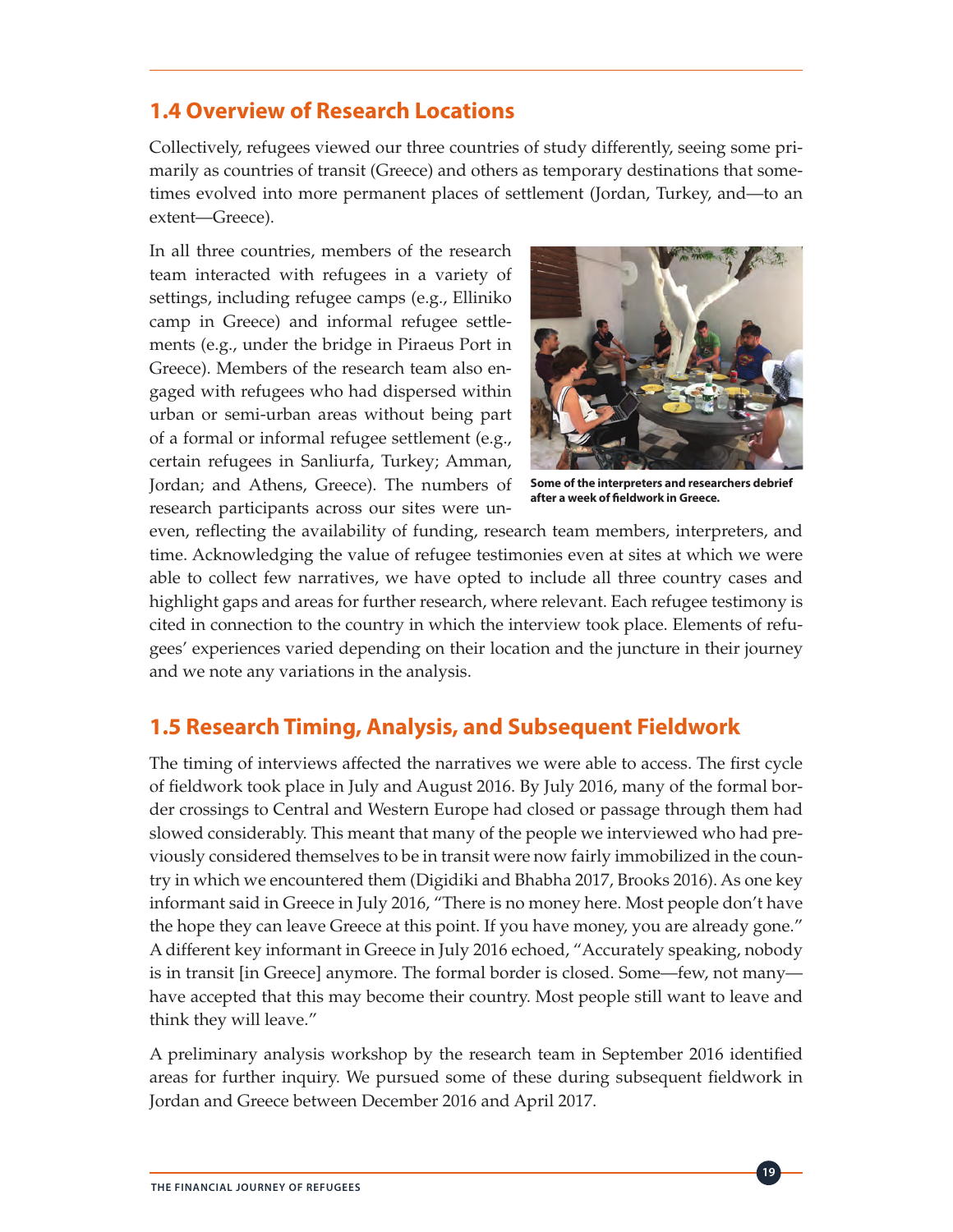#### **1.6 Engagement with Research Participants**

The primary modes of engagement with research participants included interviews with key informants and refugees and observation at the above sites. Key informants consisted of personnel interacting with refugees in numerous professional capacities. These included the delivery of humanitarian assistance, facilitation of money transfers, provision of legal services and counseling for asylum, and offering of other programming to support refugee integration into communities. Certain key informants had also



**Iraqi man and researcher draw annotated map of his journey to Greece.**

supported state agencies in verifying refugee registration information, and thus shed light on the eligibility requirements for receipt of certain types of assistance. The engagement with key informants reflected a feminist commitment to "studying up" (Nader 1972) and exploring the narratives of those with power to shape refugees' experience, instead of placing narrative expectations squarely on refugees who experienced various forms of vulnerability throughout their journeys (Theidon 2012).

Engagement with refugees primarily consisted of semi-structured interviews as well as observation of settlement sites. Certain refugees also participated in mapping their journeys, drawing on participatory cartography methodologies from Robert Chambers (2006) and Elisabeth Wood (2003). The maps provided entry points for conversation on points of risk, vulnerability, and protection in refugees' journeys, as well as their interactions with authorities. As maps are useful not only as entry points of conversation but also as analytical tools, some are displayed as illustrations throughout this report.

During observation, we noted, among other factors, the physical setup of the site, the available facilities, the presence of humanitarian actors or other professionals and their interactions with refugees, the ease of movement between the settlement and other areas in which refugees spend time, and the ways in which refugees organize their daily lives during displacement. Members of the research team also had the opportunity to observe selected non-governmental organization (NGO) focus groups and meetings with refugees at field sites. Reflections from those events, particularly with regard to hierarchies of humanitarianism, are included throughout the analysis.

## **1.7 Effects of Gender, Ethnicity, and Language on the Research Process**

Our research methods affected the narratives to which we had access. For example, it was often difficult to talk to women alone, without the presence and/or permission of male family members or other men in the women's network (such as neighbors). Many of the stories of women were often mediated through the presence of men, who at times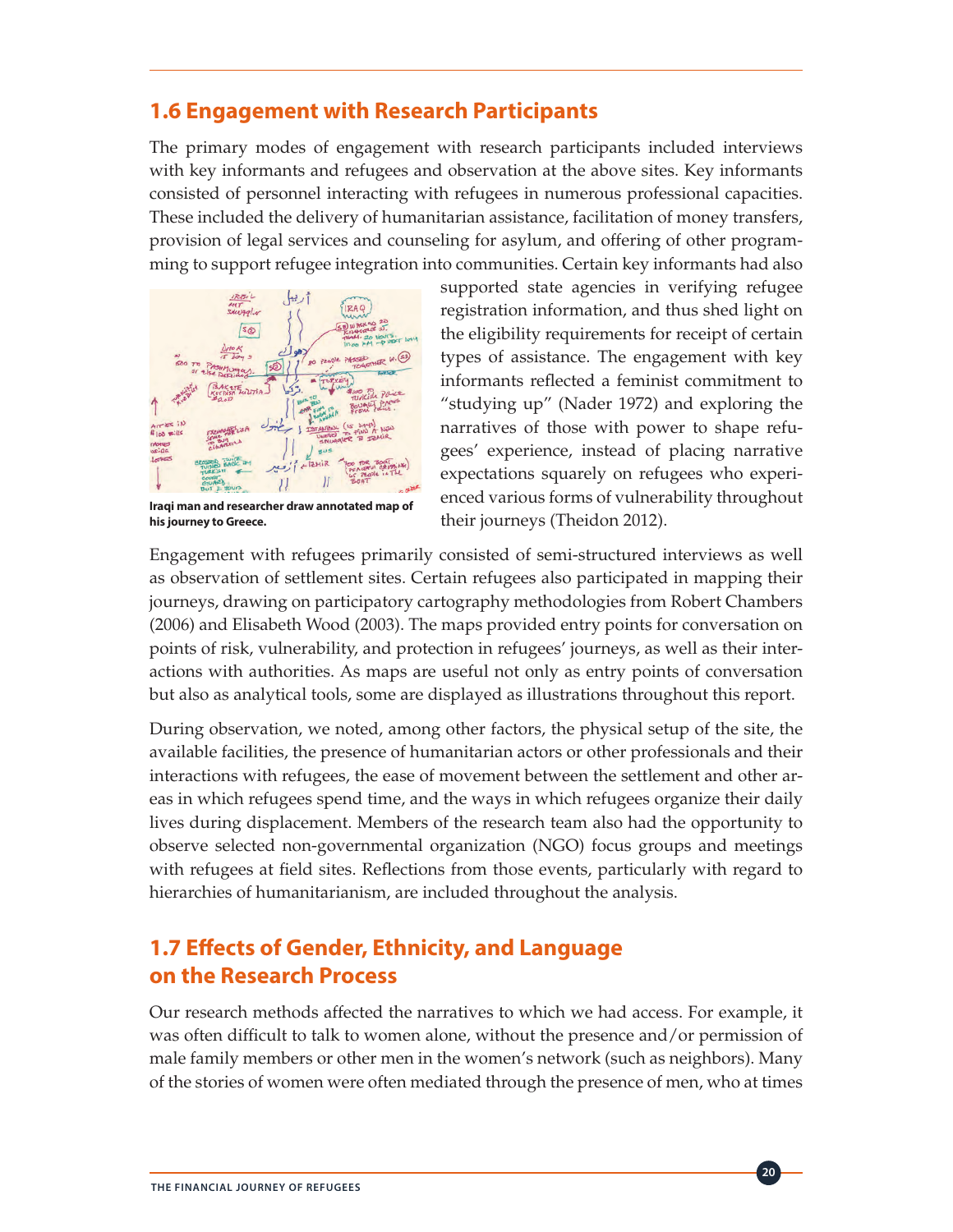dominated the conversation or answered on women's behalf.<sup>5</sup> As we remarked in our earlier discussion of fluid performances of refugee-ness across contexts, the narratives that refugees feel comfortable producing for researchers may differ from those they feel compelled to perform in front of other refugees (even when—or especially when those are their family members, neighbors, or acquaintances). We sought to address these issues by engaging with female research participants in women-only spaces, or in gender-segregated community groups, as well as by talking to women who were traveling alone or in groups of other women and by noticing the shifting dynamics and narratives. The languages our research team members and interpreters spoke—Arabic, English, Farsi/Dari, Greek, Turkish—affected the narratives to which we had access.

# **1.8 Editing and Analysis**

As Helen Bassini writes, "The qualitative feminist research journey is messy, non-linear, and inductive" (Bassini in Wibben 2016, p. 181). We used an inductive approach to code data both at our formal analysis workshop with our full research team and during subsequent opportunities among the co-authors of this paper. Where possible, we have opted to quote extensively from the stories of refugees themselves. Consistent with our approved research protocol, we have chosen to abstract or omit entirely certain identifying details pertaining to people's identities or to places. We have also chosen to quote from the fieldnotes of our research team in situations where quoting a refugee directly is not possible or where the researchers' observations provide additional context.

Throughout the write-up process, we paid close attention to narratives themselves as a financial resource and a form of financial performance.<sup>6</sup> Chapter 5 explores how refugees felt compelled to produce shifting performances of need or vulnerability depending on what the particular system (whether kinship finance, humanitarian protection, or other) expected of them. In examining these narratives and performances, we explore not only the stories refugees produce, but also the systemic pressures, expectations, and inequalities with which they are engaging.

The process of editing and analysis has prompted us to reflect on the politics of knowledge production. Echoing Malkki (1995, p. 56),

The problem of representation is, at this point, tied to that of representativeness. For ethnographic generalizations are inevitably supported with citations of particular events and utterances. But which particularity is to be privileged? Which specific statement will be quoted? Does one always omit "freak utterances," comments that were heard only once, in favor of recurring statements?

We wrestled with Malkki's questions and acknowledged editing as its own form of instrumental fragmentation—indeed, of violence—to the narratives of refugees. While we acknowledge the necessity of putting narratives in conversation with each other and of making selective choices about how to pair refugees' voices with our own analysis of them, we have also sought to preserve the integrity of refugees' stories as holistic

<sup>5</sup> The gender of researchers and interpreters also affected our access and the power dynamics of our research. Our all-female research team was accompanied by interpreters of all genders.

<sup>6</sup> We thank Noelle Brigden for this framing and for her feedback on an earlier draft.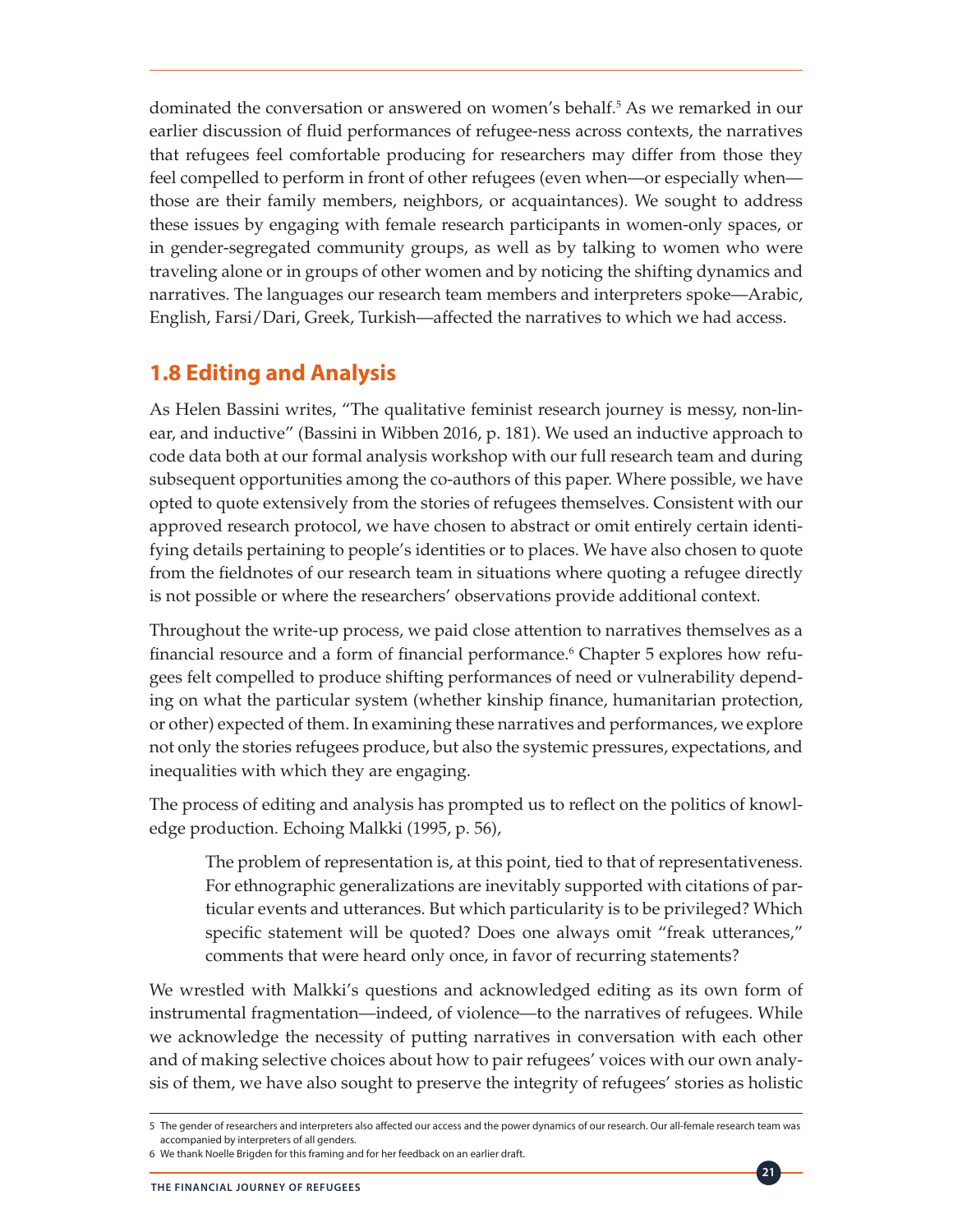narratives in themselves. To that end, complementing the release of this paper, we will be launching a series of lightly edited fieldnotes. These consist of refugee narratives edited for security (i.e., removing identifying information) and told in the voices of the refugees who shared their stories with us.

Finally, throughout the write-up, we note tensions between what emerged as common stories versus exceptional narratives. As we discuss in greater depth in Chapter 5, we build on research by Didier Fassin and Mariella Pandolfi (2010), Miriam Ticktin (2011), and others to illustrate how the humanitarian system operates under a logic of exception and "how compassion acts as a form of policing, choosing a few exceptional individuals and excluding the rest" (Ticktin 2011, p. 127). This system of exception shapes the narratives that refugees share with researchers, humanitarian agencies, legal groups, and other key actors in the migration crisis. The political economy of trauma (James 2004) rewards certain scripts of exceptional hardship over other, more common narratives. In the context of our research, this tension took many forms: When discussing their strategies for liquidating assets into cash prior to their journeys, the most common narrative among refugees involved the sale of livestock, homes, and household appliances, as we discuss in Chapter 2. In the case of one research participant, however, it involved the sale of a child; in the case of another, it involved encouraging a daughter to marry earlier to both make the household smaller (thus reducing its financial needs) and to use bridewealth as an asset that could finance migration. Illustrating the range of refugee journeys, while being mindful of the reinforcement of particular narratives at the expense of the marginalization of others, has remained a challenge throughout the research and analysis process.

# **1.9 The Ethical Dilemmas of Refugee Research**

Throughout this chapter, we have discussed some of the ethical dilemmas we have faced and some of our strategies for engaging with them. Though a fuller discussion of the ethical dilemmas this study has raised is the topic of a separate publication, and this theme has already received extensive attention in the literature (Jacobsen and Landau 2003, Mackenzie et al. 2007), three additional dilemmas are worth briefly highlighting here.

First, we navigated concerns around access and "research fatigue" (Pascucci 2017) due to an oversaturation of researchers, journalists, and humanitarian practitioners, all asking questions to the same groups of refugees. This was coupled with perceptions among refugees that participating (or refusing to engage in) a study may affect their access to humanitarian assistance, protection, or other benefits. These dynamics were further exacerbated when refugees were asked to repeatedly narrate experiences of physical violence they or their loved ones suffered in their home countries or along the journey of migration (Theidon 2012). As Elissa Helms' writes in her exploration of the obligations that we impose on victims of violence to narrate the harms they suffered, "Sometimes allowing victims to remain silent and anonymous is a way to allow them to reclaim dignity and a sense of self" (Helms 2013, p. 240).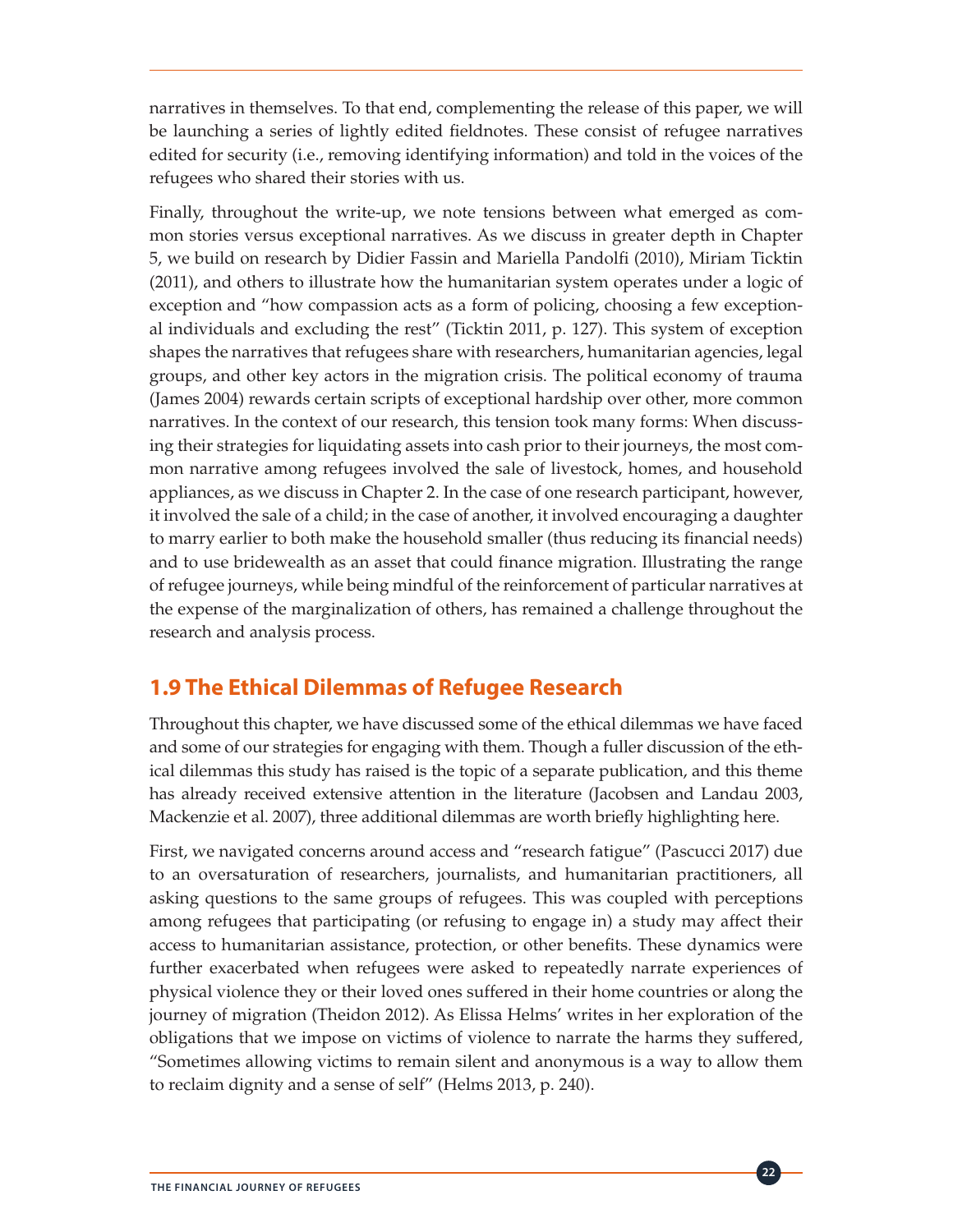We attempted to engage these concerns in a number of ways. These included

- opting not to conduct research in areas in which large research studies were underway (such as Zaatari refugee camp in Jordan);
- receiving feedback on the relevance and respectfulness of our initial study approach from humanitarian practitioners, researchers, and interpreters who worked in our geographic and thematic research areas;
- iteratively revisiting our semi-structured qualitative interview protocol at the end of each day to incorporate refugees' and interpreters feedback on our approach;
- accessing all sites independently of the practitioner organizations that supported the research, knowing that being seen in any affiliation with them might affect refugees' willingness to participate in the study; and
- opting not to ask direct questions about the violence that may have motivated refugees' flight from their point of origin, or that they encountered along the way, and clarifying this to all potential research participants. Where stories of violence—physical, structural, and systemic—emerged in the research process, we documented them accordingly herein.

Second, we remain aware of how the process of research and documentation may undermine coping strategies that are essential to refugees' survival. Here, too, we follow Malkki (1995, p. 51) and Feldman (1991, p. 12):

I would emphasize that in all of this, the success of the fieldwork hinged not so much on a determination to ferret out "the facts" as on a willingness to leave some stones unturned, to listen to what my informants deemed important, and to demonstrate my trustworthiness by not prying where I was not wanted. The difficult and politically charged nature of the fieldwork setting made such attempts at delicacy a simple necessity; like Feldman, I found that "in order to know, I had to become expert in demonstrating that there were things, places, and people I did not want to know."

Finally, the political economy of suffering<sup>7</sup> that governs storytelling in vulnerable settings (Fassin and Rechtman 2009) affected both refugees' willingness to participate in our study and the narratives we accessed during our engagement. We acknowledge that power imbues research relationships—in this case, visibly unequal power. In the end, we were—and remain—part of the hierarchies that elevate certain narratives while marginalizing others. Rather than denying this subjectivity and power, we have attempted to explicitly convey it through our writing.

<sup>7</sup> The notion of a political economy of suffering recurs throughout anthropological work on violence and critical humanitarianism. As Kleinman, Das, and Lock (1997, p. xi) write, "Collective suffering is also a core component of the global political economy. There is a market for suffering: victimhood is commodified." See also Bourgois (2003) and Sanford and Angel-Ajani (2006).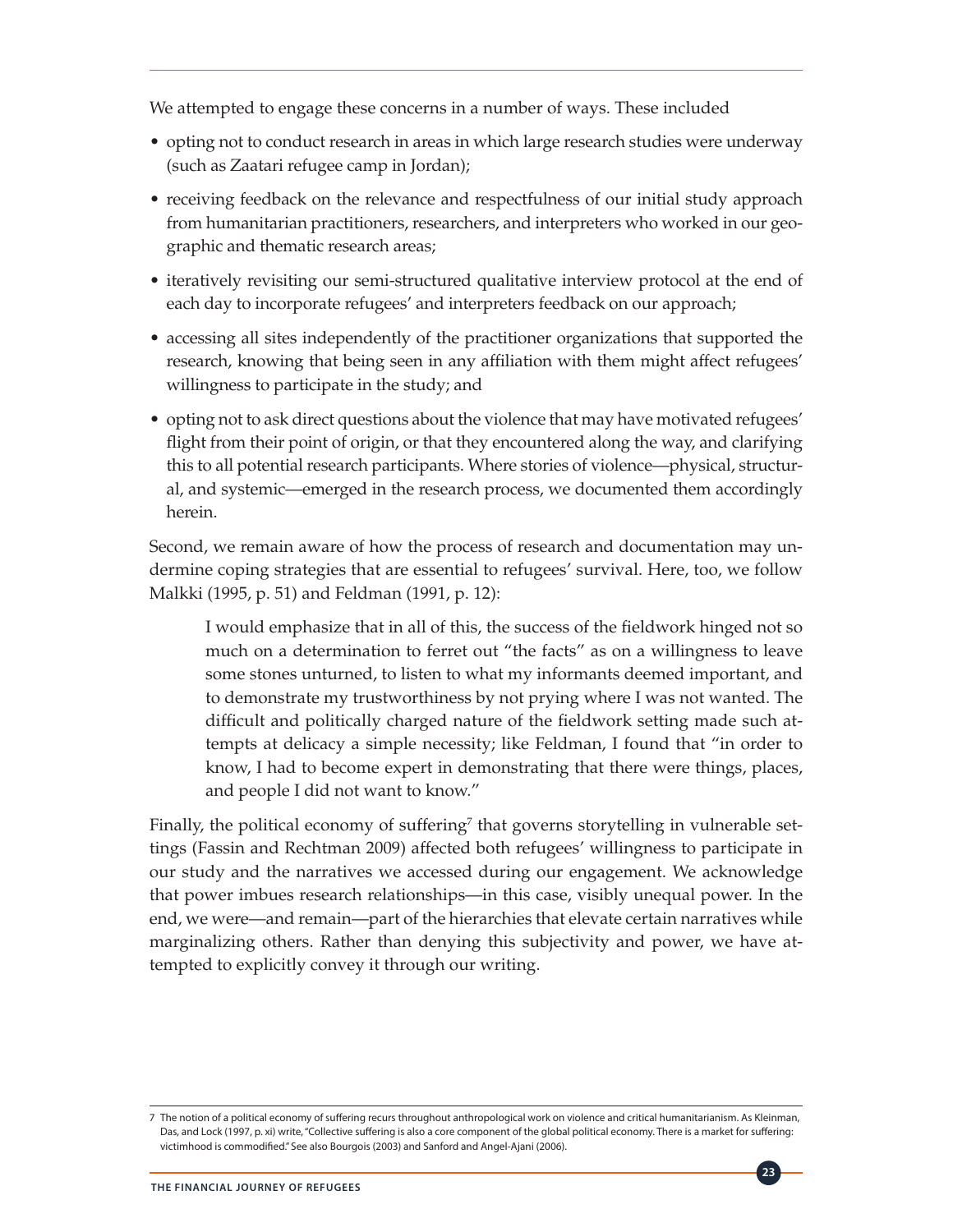# **Chapter 2. The Financial Portfolios of Refugees: Amassing, Carrying, and Spending Money on the Move**

Money is an essential component of refugees' journeys, not only for financing daily expenses (such as food, shelter, diapers, etc.), but also for facilitating relationships with key actors along the way, as we examine in depth in Chapter 3. In this chapter, we begin by exploring the main sources of funds that refugees use to finance their journeys. A key finding is that even the most sudden displacement requires financial and logistical preparation—and when that is not possible, refugees face intermittent journeys,



**A ship that ran aground remained docked in Piraeus port in July 2016.**

**24**

with long pauses between stints of movement and possibly higher risks along the way. Preparations include selling assets, withdrawing any available cash from accounts, borrowing money from kinship networks, and setting up financial mechanisms to access funds along the way. After discussing these preparations, we take a look at the costs of these journeys, acknowledging that costs varied widely over time and from refugee to refugee. Finally, we examine refugees' strategies for gathering money during their transit, such as borrowing (profiled in depth in Chapter 3) and working along the way.

## **2.1 Prior to the Move: Financial Preparation for Departure**

Though the exact moment at which a person embarks on the migration route is usually triggered by a defining, often sudden, event, these journeys require financial and logistical preparation. The majority of research participants articulated having considered leaving their point of origin before the incident that led to their eventual departure. These preparations consisted of

- liquidating assets to secure cash to carry during the journey;
- depositing cash with kinship networks to transfer to refugees during transit;
- soliciting or borrowing cash from kinship networks to finance transit, where possible;
- collecting outstanding debts; and
- identifying smugglers and money transfer agents, where needed, and negotiating terms and insurance policies.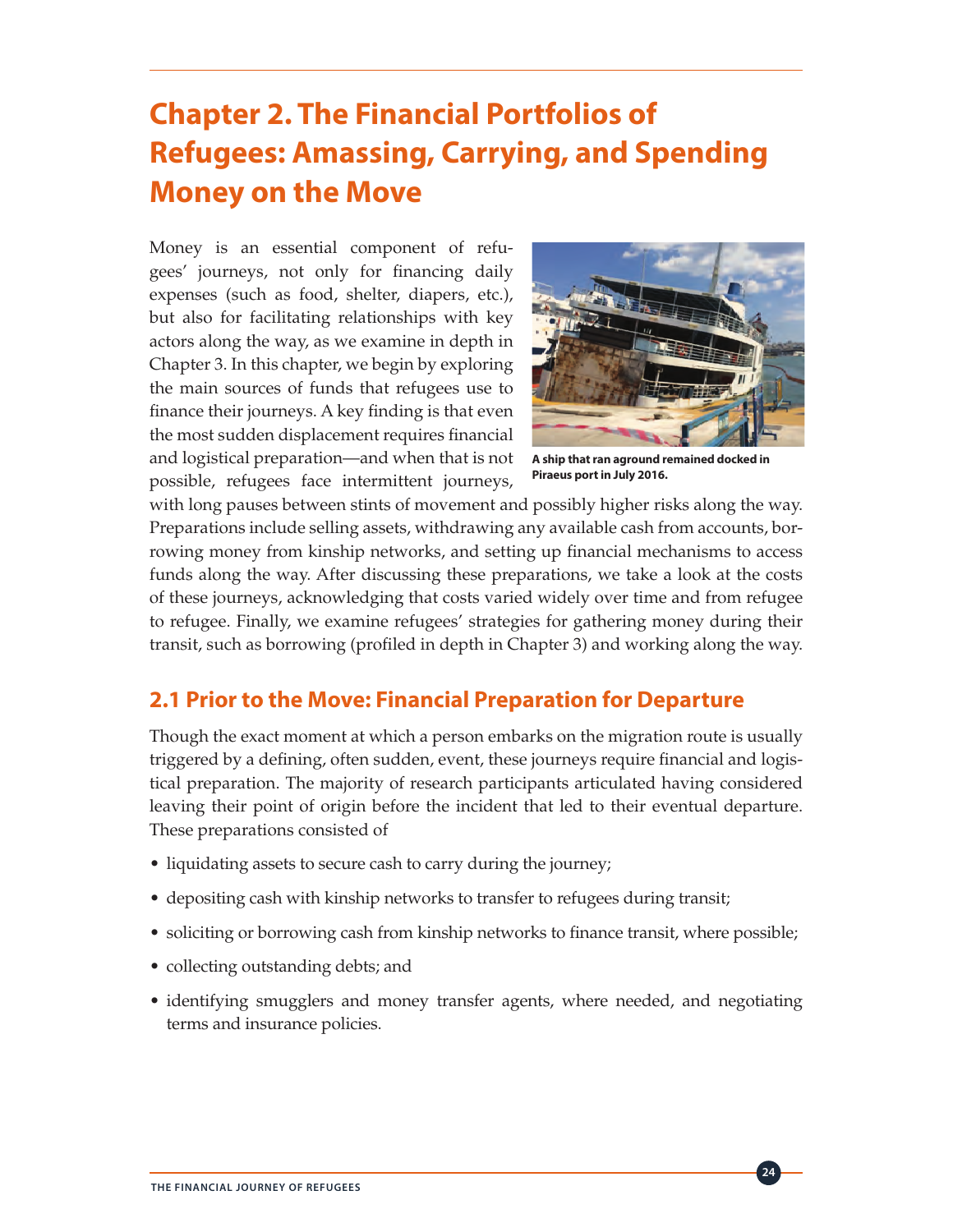In liquidating assets to secure cash, research participants narrated selling land, homes, or livestock, when possible:

> *We all sold things, whatever we could. . . . We just wanted money immediately to pay to leave.* **—Syrian woman in Greece**

> *We sold everything: refrigerators, washing machine, everything. Sold the house, closed the bank account. Liquidated. Anything to get here.* —Iranian **woman in Greece**

*It was a black day when I had to sell my wife's gold.* **—Iraqi man in Jordan**

When preparations for departure where protracted, as was the case with some research participants fleeing Afghanistan or certain African countries, they may have lasted years:

> *In Nigeria, you cannot sell your family's land because it belongs only to the family. If you sell it to someone else, both will have problems—it's the bad eye of the ancestors. So, there is a dawlet system that allows us to lend land in exchange for money. People can borrow your land if they give you money, but they cannot build a house on it; they can only bring in their animals, harvest crops. My brother lent the land to a cousin for two years and he used that money to go.* **—Nigerian woman in Greece**

By contrast, when preparations had to be brief due to imminent departure, as was the case with some research participants fleeing Syria, sales took place over a matter of days and often resulted in substantial losses over what peacetime sales could have been:

> *I* sold my house for €5,000, but *I* believe before the war it would have been *worth €50,000. I sold my motorbike for €1,000 and borrowed €4,000 from my brother.* **—Syrian man in Greece**

For those who were not able to prepare extensively and had to leave suddenly, financial readiness depended on the possibility of borrowing money from family members and friend networks (either at the country of origin or after arrival in other countries). Sometimes, this involved even borrowing money from strangers:

> *We were running when we left and we did not have a chance to bring anything. We just took our ID cards and passports. Our livestock, possessions, everything we left behind was lost. We left with only our clothes. At the airport, good people offered us money for tickets.*

> *We went to people that we know to get help, saying that we wanted to come to Jordan. Those people bought tickets for us. We did not know anyone in Jordan. We came and immediately applied to UNHCR. We asked Iraqis that we know what to do.* **—Iraqi man in Jordan**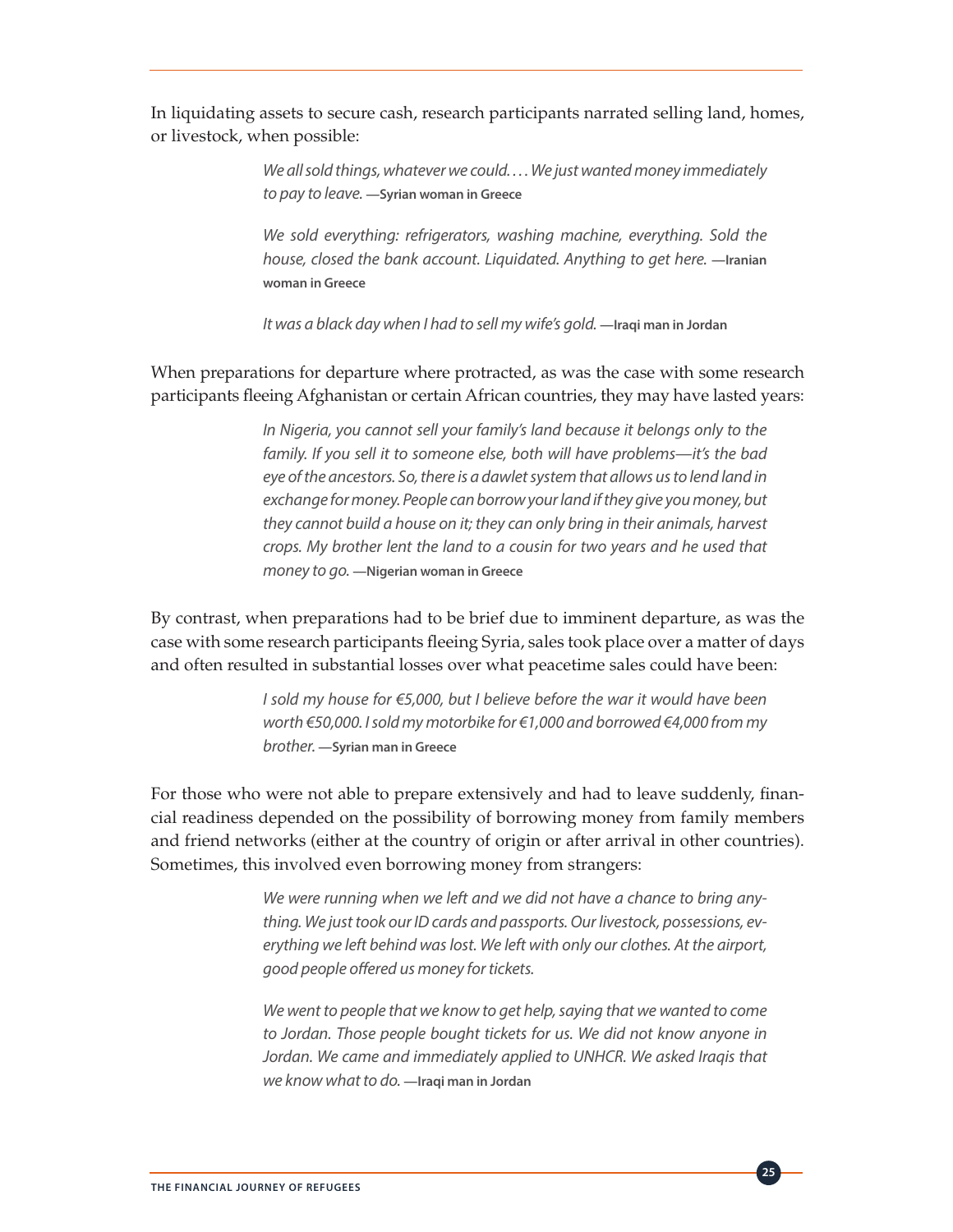The journeys of refugees who had less time to prepare financially (or who had fewer assets to liquidate) were often more staggered and characterized by long pauses along the way to find work and secure a temporary livelihood to finance the next leg of the journey. As one key informant said about refugees who were stuck in Greece without being able to move forward in July 2016, "Refugees who are still in Greece haven't found a smuggler or don't have money to pay him. In that case, you look for agriculture work. It's not like Turkey, where it's relatively easy to find labor for refugees. Because of the financial crisis, both the laws and the jobs are harder here." Refugees themselves reported having to pause their onward journeys towards Europe to amass more cash to finance them. An excerpt from a researcher's fieldnotes regarding a conversation with an Afghan man in Greece elaborates:

> *His family sold a house to pay for the trip. He brought 500 dollars with him for water and food along the way. "That was not enough. I had to work. There was no work in Iran for people like me. Too dangerous." He stopped in Turkey for 8 months, where he worked construction.* **—Researcher's fieldnotes from a conversation with an Afghan man in Greece**

If one were to analyze a refugee's cash flow from an accountant's point of view, our field notes in aggregate could be represented in the form of a "statement of sources and uses of cash." Table 3 below summarizes the funds gathered prior to departure, as well as their uses. Subtracting item B from A would indicate the funds available for the journey itself.

| Item                                 |                                                            | <b>Notes</b>                                                                   |  |  |  |
|--------------------------------------|------------------------------------------------------------|--------------------------------------------------------------------------------|--|--|--|
| A Sources of Cash Prior to Departure |                                                            |                                                                                |  |  |  |
| 1                                    | Routine income                                             | Household's income portfolio prior to departure                                |  |  |  |
| 2                                    | Income above and beyond daily expenses                     | Extra taxi driving, construction, domestic work, etc.                          |  |  |  |
| 3                                    | Liquidation or gathering of assets                         |                                                                                |  |  |  |
|                                      | Sale of house/property/equipment                           | Special liquidation houses were emerging in Syria and elsewhere                |  |  |  |
|                                      | Sale of jewelry<br>the way                                 | Some refugees also brought gold and jewelry with them for sale along           |  |  |  |
|                                      | Sale of animals                                            | Typically, larger livestock                                                    |  |  |  |
|                                      | Sale of other                                              | In one extreme case, a child                                                   |  |  |  |
| 4                                    | Borrowing from friends                                     | Extremely common, could be in "pay it forward" mode<br>(detailed in Chapter 3) |  |  |  |
| 5                                    | Gifts from friends                                         | <b>Extremely common</b>                                                        |  |  |  |
| 6                                    | Collection of loans outstanding                            | Collecting amounts owed by family or business associates                       |  |  |  |
| 7                                    | Winnings (e.g., lottery)                                   | In an isolated instance, this provided sufficient funds to leave               |  |  |  |
| 8                                    | Gathering of savings                                       |                                                                                |  |  |  |
|                                      | <b>Bank accounts</b>                                       | Common only for bank-literate                                                  |  |  |  |
|                                      | Cash on hand or nearby                                     | Common                                                                         |  |  |  |
|                                      | Trusted third parties<br>tionships (detailed in Chapter 3) | Common, and representing an array of semi-formal and informal rela-            |  |  |  |
|                                      | Sum of A 1-8 equals inflows prior to departure.            |                                                                                |  |  |  |

**Table 3. Summary of Sources and Uses of Cash Prior to Departure**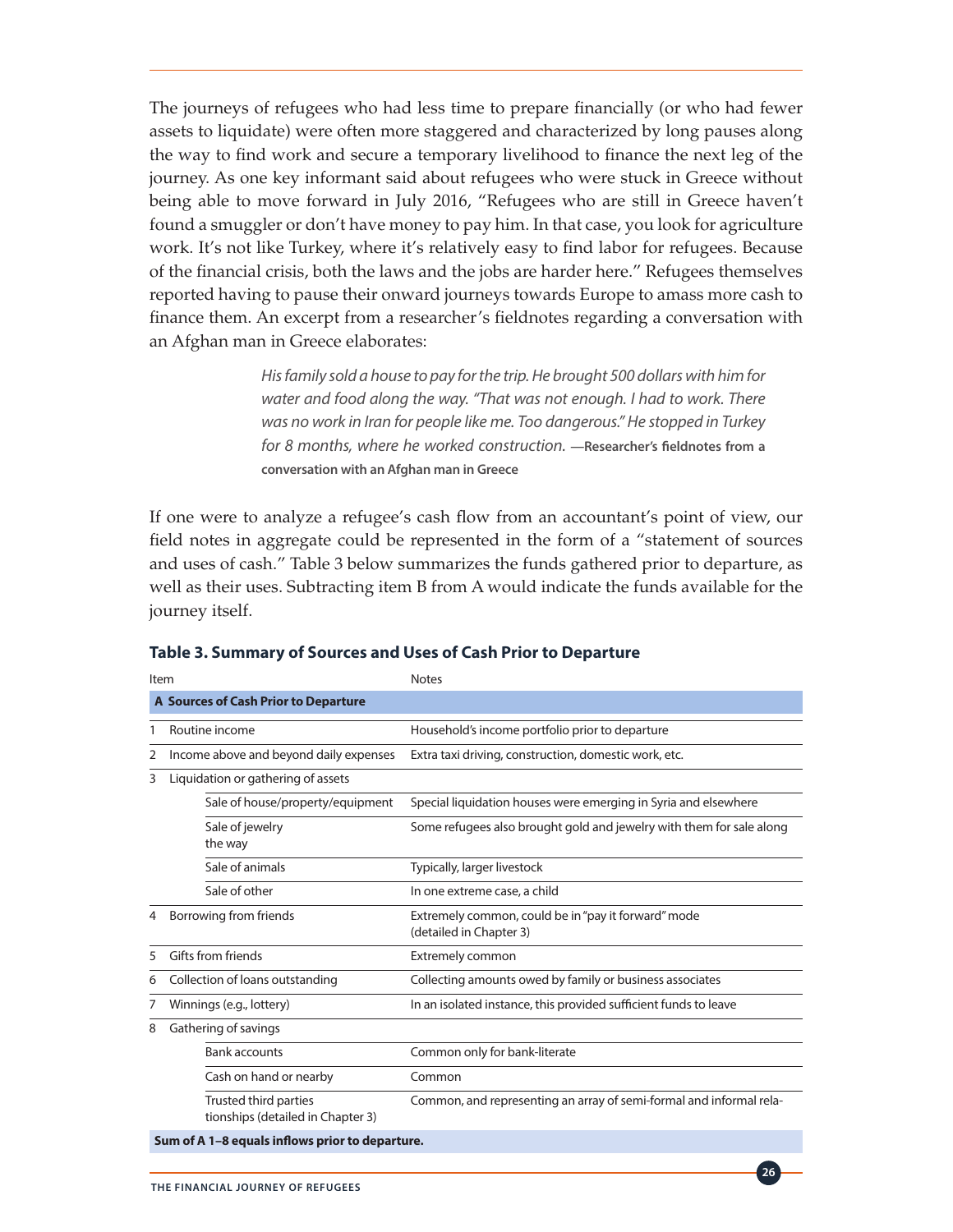|             | <b>B</b> Uses of Cash Prior to Departure               |                                                                      |  |  |  |
|-------------|--------------------------------------------------------|----------------------------------------------------------------------|--|--|--|
|             | Deposits to saraf or other non-family<br>third parties | The major expense for "long haul" journeys (see Chapter 3)           |  |  |  |
| 2           | Deposits to family as custodians                       | Common                                                               |  |  |  |
| 3           | Payment of smuggler's insurance                        | See Chapter 3                                                        |  |  |  |
| 4           | Purchase of journey items                              | Minor expense (typically less than 5 percent of expenses)            |  |  |  |
|             | Clothes                                                | Some special clothing, e.g., secret pockets, belts for carrying cash |  |  |  |
|             | Gear                                                   | Some special gear for climbing, protection from cold                 |  |  |  |
|             | Food, medicine                                         |                                                                      |  |  |  |
| 5           | Purchase of documents                                  | Authentic passports and visas or stolen/forged documents             |  |  |  |
| 6           | Pre-payments to smuggler                               | Depending on package negotiated with smuggler                        |  |  |  |
| $7^{\circ}$ | Purchase of travel tickets (airfare, etc.)             | Only in cases when air travel was possible                           |  |  |  |
|             | Sum of B 1-8 equals outflows prior to departure.       |                                                                      |  |  |  |

## **2.2 Costs of Transit**

How much money does a refugee need while on the move? In over 100 conversations with refugees, we found no cost structures identical. Instead, the cost of moving from a refugee's country of origin to Europe fluctuated, as did the costs of moving through countries of transit, some of which became countries of endured settlement or "reluctant destination" over the course of our study. Key informants affiliated with the Balkan Center for Migration and Humanitarian Activities, which tracked monthly costs of border crossings, confirmed this fluctuation in prices. Even over the time of our research (July 2016-April 2017), prices varied by thousands of Euros from month to month. Factors that affected the price fluctuation included (1) family status, including how many children were part of the group; (2) territories people had to pass through and who controlled them; (3) mode of travel, such as the combination of taxis, trucks, planes, or feet needed to cross borders; (4) documents refugees needed smugglers to procure or replace for them; (5) political developments that facilitated or foreclosed certain routes of passage. As one key informant said in Greece,

> *When we say the borders are closed, we mean the formal border. As soon as the formal border [from Greece to elsewhere in the Balkans] closed, the smugglers were in great business. Golden jobs! The prices vary and they fluctuate depending on these events. To give you an example, this week it seems to cost 1,800 euros to get from Greece to Austria. But this depends on who has to mediate, who is helping along the way, whether you're taking trucks or taxis or walking, whom you have to bribe. There is all-inclusive smuggling, and smuggling a la carte, and everything in between. Problem is, you don't know what you're getting.* **—Key informant in Greece**

We deliberately did not initiate direct conversations with refugees about the amount of money they carried with them or their costs during transit. However, as refugees began to volunteer this information themselves during our conversations about preparing to flee, we discovered that discussing money on the move was a less contentious topic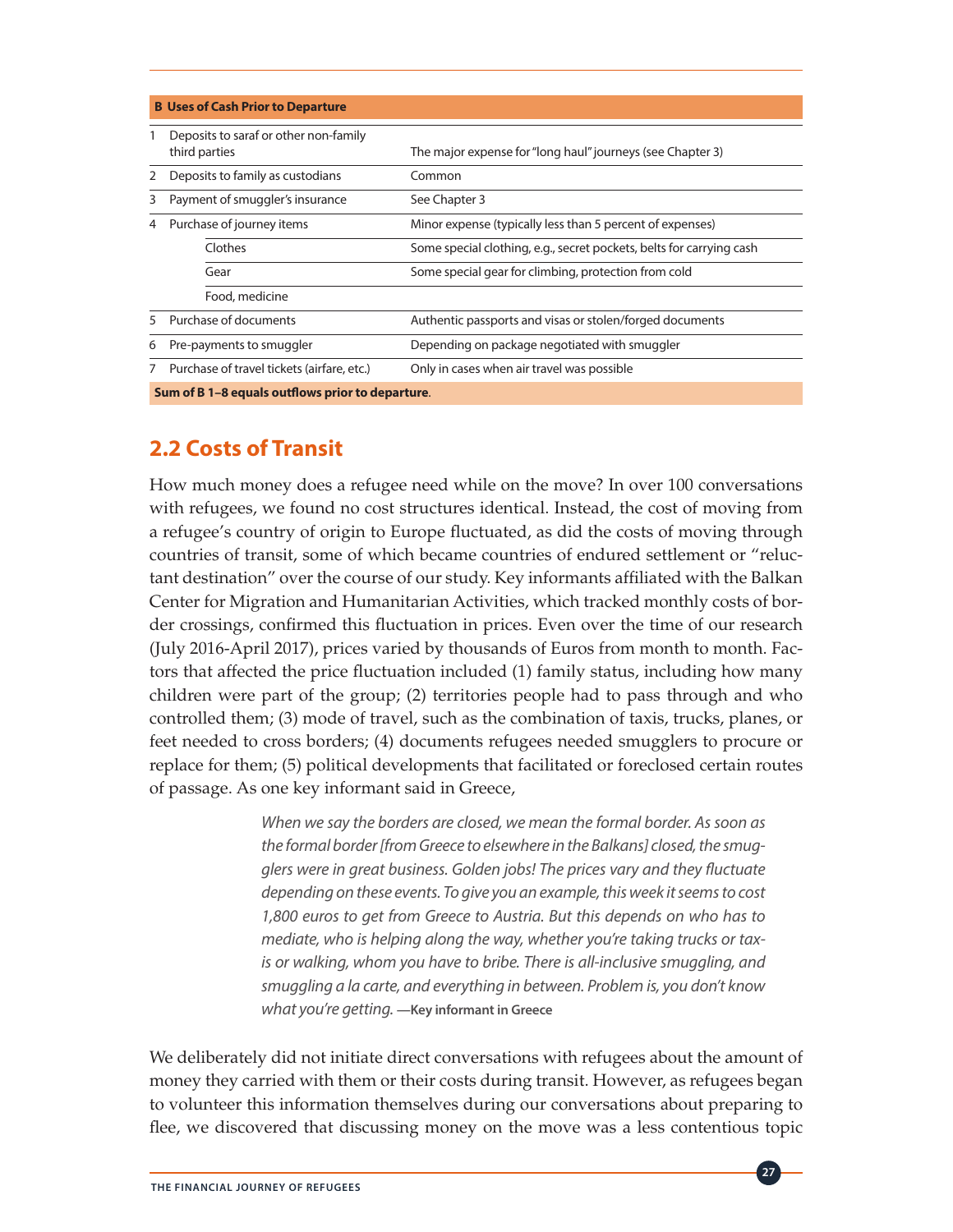than we had anticipated. Many refugees—particularly men, as we discuss in Chapter 5—were happy to shed light on the transactions underpinning their experiences of forced displacement. Some had kept detailed records; others recalled from memory. This information is significant because the amounts of money refugees were required to spend during their transit corresponded to financial preparations they had to make prior to departure, kinship networks they leveraged before and during their transit, and risks they faced along the way. Below, we preview some indicative costs for various routes.

**From Afghanistan to Turkey or Greece and Beyond.** For those who had to endure the hardships of travel largely characterized by trucks and buses, a trip from Afghanistan to Greece could cost \$7,000. If Turkey (rather than points in Europe) were the destination, the cost could lower to \$2,000 per person or less. A refugee from Afghanistan describes such a journey to Greece:

> *My children are seven years old, five years old, and three years old—all boys. The whole trip from Afghanistan to Greece lasted two and a half months. One of the most frightening legs of the journey was crossing from Iran to Turkey, across the Zagros mountains. It was 15 hours by foot. A loose boulder fell on my husband, crushing his foot. Some young Afghan men, traveling alone, helped him by spraying some "soccer spray," getting him up and helping him limp through the climb.*

> *Often, along the journey, people would ask us for things. Give us your phone. Give us your money. We had no idea who these people were or if we should pay attention to them and frequently we did give them money just to get rid of them. The problem was not our smuggler; it was everyone else. We were constant targets.*

> *We had only one main smuggler, elder smuggler, from Kabul to Van, but were passed along by 25 different local smugglers all across Iran. We made no payments to these smugglers—only to the elder, and only then when we reached Van. It cost €2,000 to travel from Afghanistan to Turkey (Van).* —Afghan woman **in Greece**

Refugees' ability to negotiate prices was also critical in determining costs. In areas in which smugglers were ubiquitous and prices more transparent—for example, in Nimrooz Province in Afghanistan, border crossings between Syrian and Turkey, or ports in eastern Turkey—refugees could choose a smuggler based on price. However, in areas in which smugglers were fewer or not as identifiable, a good price depended on an individual's ability to negotiate. As one Afghan key informant noted, individual negotiating skills were key to getting a good deal: *Jor amad* was key, meaning the way in which parties come to terms with one another. Each arrangement appeared bespoke, even when travelers had time to shop for the best deal. Pricing was somewhat consistent in places where there existed an informal "office of transactions," a physical place where a refugee may visit and obtain prices. Research participants reported such places in Ath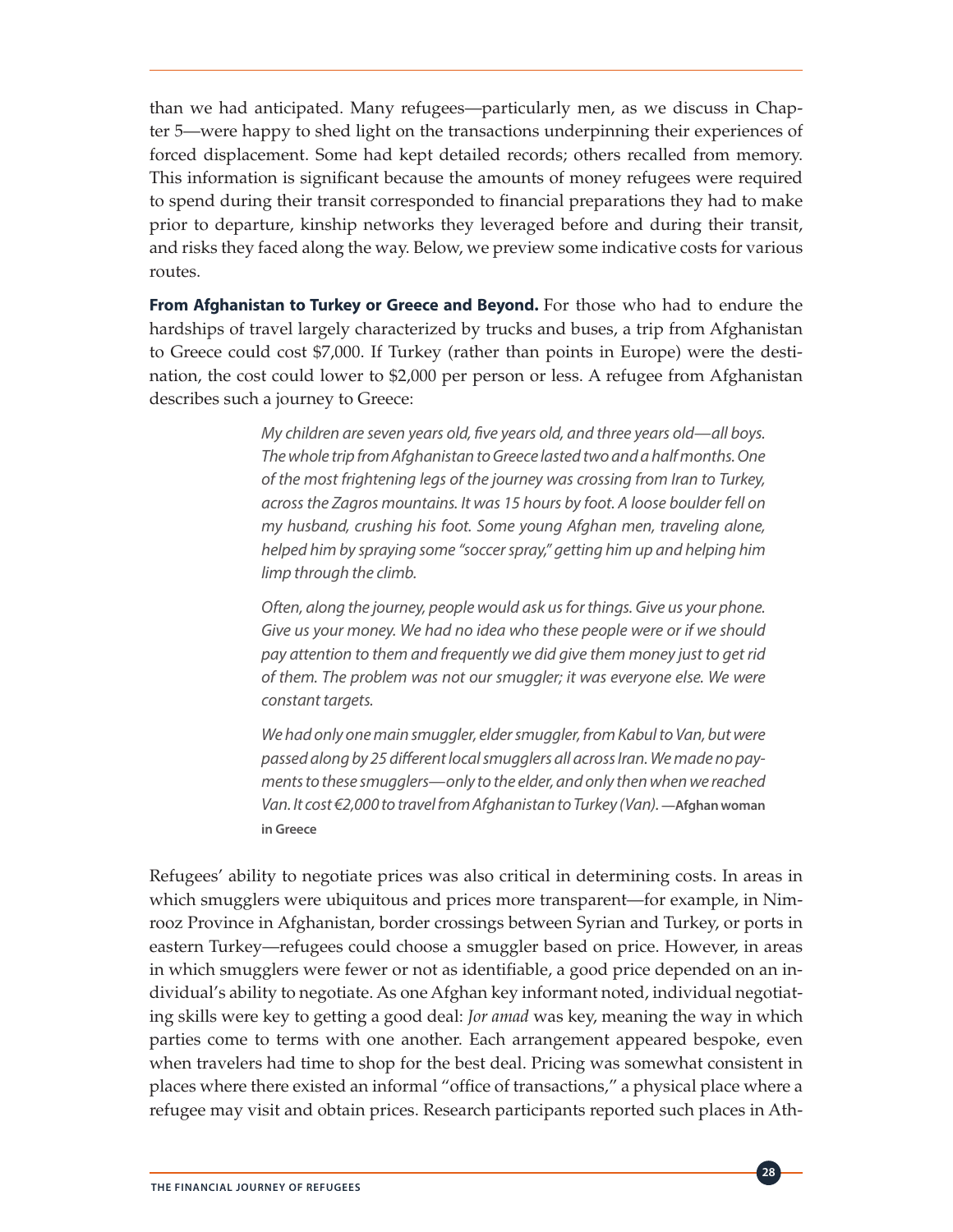ens, the Turkish western seaboard, and parts of Syria. Pricing was also more consistent when competition was apparent.

Following are three legs of a journey and costs of each.

*From Afghanistan to Greece, typical costs for traveling via truck, buses, cars and boats in winter of 2016 ran something like this: \$1,500 from Afghanistan to Pakistan; \$1,000 from Pakistan to Iran (just crossing border); \$3,500 from Iran to Istanbul; \$1,350 from Istanbul to Athens (via bus, boat, and ferry), for a total cost of \$7,350. Smugglers provided food, safe houses, and transportation.* **—Afghan man in Greece**

Smuggling represented the single largest cost of the refugee journey and fees included travel, shelter, food, documentation, and bribes. Though smuggling itself is discussed in greater detail in Chapter 3, a researcher's fieldnotes from a conversation with an Afghan man describe how he allocated costs between travel-related expenses and cashon-hand:

> *It costs 10,000 Afghan dollars (equivalent of about \$200) to get to the border of Iran per person. He said this is a less formal part of the journey—in his group, only 4 of 17 made it across the border without getting sent back. On the border between Afghanistan and Iran, he said "smugglers line up like a taxi stand—you just get off the bus and choose one." . . . He said he had no passport because it would have been too expensive to get a real passport. He reports that it cost about \$500–\$600 to get across the border into Iran, plus he carried another \$200 of pocket money. He stayed in Iran for only about 10 days, then crossed to Turkey for about \$1,500, which was the price of being smuggled at the time. He stayed in Turkey for a few months, working in construction, but he didn't get paid properly. He was never able to save money, only to live day by day. His original plan was to save enough money in Turkey to pay for a smuggler into Greece by himself. Because he was not able to save enough, he called his family and they pooled more money together and called the same smuggler that had gotten him into Iran and they paid him \$1,600 to get him from Turkey to Greece. He brought about \$300 with him to Greece.* **—Researcher's fieldnotes from conversation with Afghan male, Greece**

The ratio in this story, of roughly 15 percent cash for day-to-day costs versus smuggling costs of 85 percent, held true for most interviews, even though the total costs changed markedly based on the distance traveled, the duration of the journey and mode of travel.

Families could find better prices but their hardships would multiply. An excerpt from a researcher's fieldnotes describes part of a family's particularly punishing journey. It cost \$3,500 per person in hard cash, but cost considerably more in adversity.

*From Kabul, they traveled for 24 hours by bus, passing through Kandahar. They were afraid, having heard that Daesh stops buses along the way looking for Shias passing through. They spent two nights in a border town, and then made the*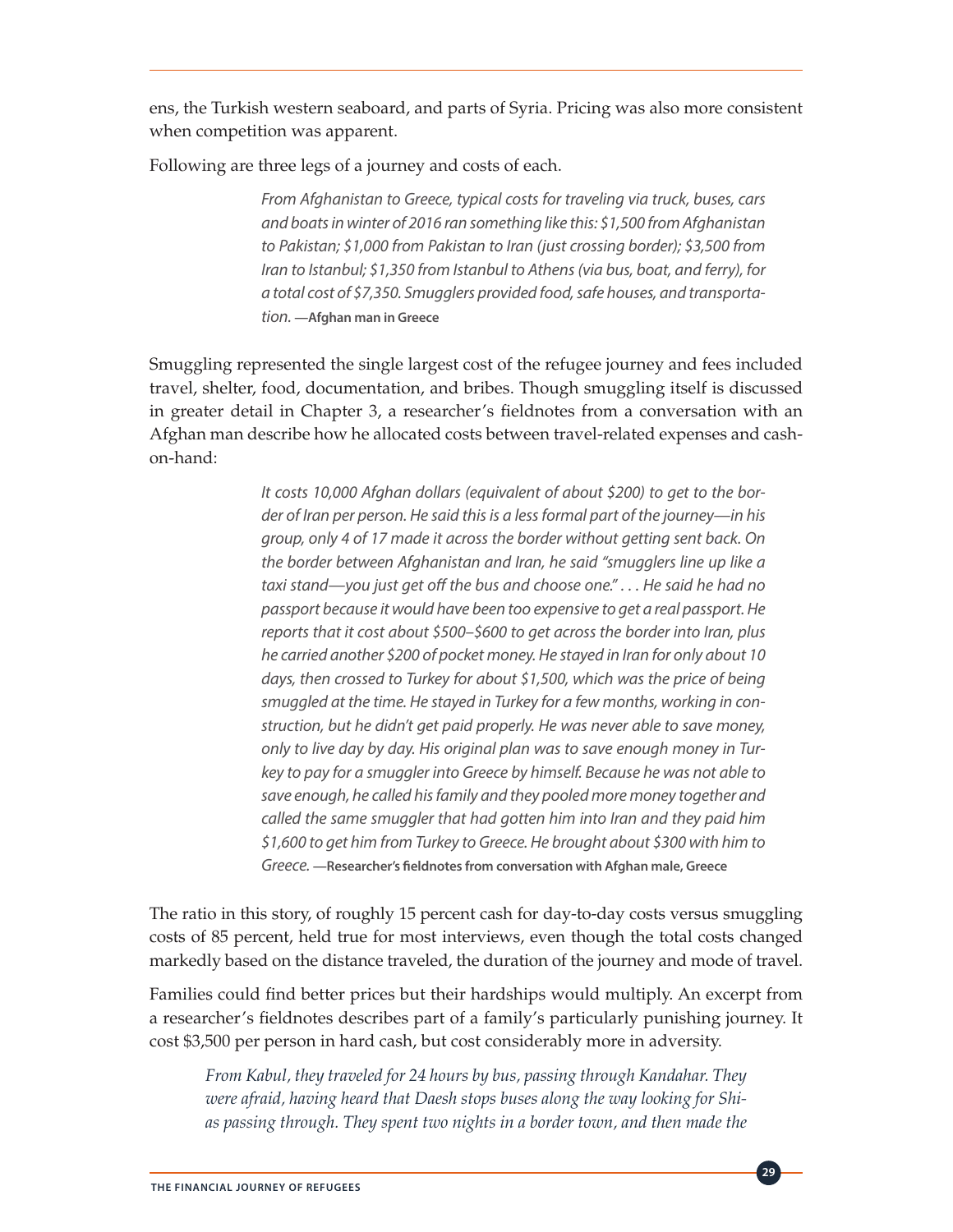*journey across the border into Pakistan. This journey took them 28 hours, sometimes by car and other times by foot. There were about eight families traveling together, along with 13–14 single men. In Pakistan, they were sometimes followed by the police, but once they reached the smugglers' safe houses, the police no longer bothered them. The safe-houses in Pakistan belonged to families who had some connection to the smugglers. They had no food that first night and just enough cash to buy some bottles of water and some cookies that they gave to the younger travelers. The smugglers had advised them not to carry cash, because of thieves, and they were not allowed to leave the safe house to access their money through a saraf [money middleman*—*see Chapter 3]. After spending the night, they departed at 8 AM to make the journey into Iran. This involved a 13-hour trip, once again traveling by car and foot, mostly through desert. They traveled at high speeds in the back of large, open top vehicles*—*every inch was packed and the vehicle carried 70–80 people. The young men sat around the perimeter of the vehicle, holding onto dear life at dangerous speeds, and the women and children sat towards the middle, holding onto their young children. The men sitting at the perimeter sometimes fall out of the vehicle and are left behind in the desert.* 

**From Syria to Greece and Beyond.** Though a shorter journey end to end, departing Syria for Greece could also be expensive—up to \$2,500 per person in the spring and early summer of 2016—with the major expense entailing movement across variously controlled territories within Syria itself. The few who were able to drive to the border to Turkey at Idlib reduced their costs to being smuggled across a single border.

A typical trip from Damascus to Greece in the spring of 2016 could range from \$1,000– \$3,000, depending on how many internal borders were crossed in Syria. Each major segment was cut into smaller segments based on which areas were controlled by Syrian forces and pro-government militias, by Daesh, or by opposition forces, foreign and domestic.

**Routes through Africa.** For routes through Africa, costs again varied, with country of origin and route dictating aspects of costs but not accounting for all variations in pricing. An Ethiopian described his multi-legged, broken journey to Turkey:

> *I* went to the bank, took all of my money out, and asked my sister to keep it. I *had money from my job— about 300,000 birr [\$12,000] in my bank account. I wanted to go to Sudan. I called my friend who lives in Germany and he gave me the phone number of a smuggler. I met the real smuggler after two weeks. We discussed the travel—I told him: "I have money and everything. Whenever I can leave, I'm ready." The smuggler said okay. He asked for \$1,200. To go to Sudan only to which I said, "Okay, anywhere but Ethiopia."*

> *Someone working for the smuggler drove us to the border with Sudan. The driver told us to get off and he left us in a small house there. He told us to wait for a Sudanese man. When the Sudanese smuggler came we crossed the border at night with him by foot. We walked for four or five hours. Then we took*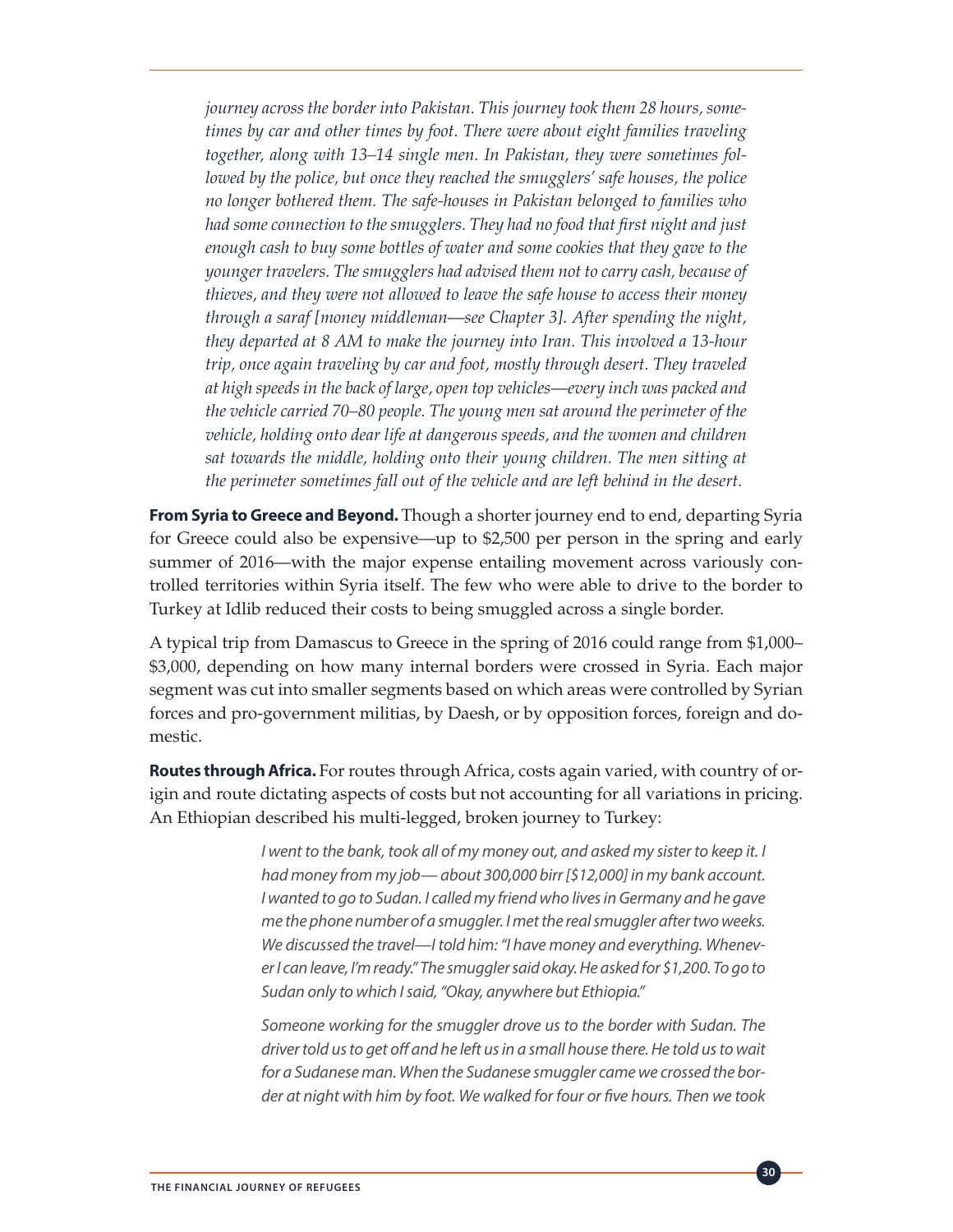*a car to Khartoum. The driver doesn't leave us for a second. The Sudanese smuggler called the Ethiopian smuggler when we arrived. Then the Sudanese smuggler gave me a phone to call my sister so she would pay him. I think she met one of them in person but I'm not sure who or how she paid.*

*In Khartoum I had to stay in the smuggler's house for ten days without going out. I heard an Ethiopian had been deported from Sudan to Ethiopia. I tried to collect information and when I realized it was too dangerous to stay there, I told the smuggler I wanted to leave. I said I wanted to travel to another country, farther away. I wanted to go to Turkey and stay there. The Sudanese smuggler put me in contact with a Turkish smuggler. I didn't speak with the Turkish smuggler, just with the Sudanese. He asked for \$2,000. I stayed in the same house for four more days. And then the smuggler gave me a fake passport with a visa to Turkey.* **—Ethiopian man in Greece**

## **2.3 Beyond Smuggling: Other Uses of Funds on the Move**

Having reviewed the ways in which the price of smuggling is a key cost of the financial journeys of refugees, we now turn to the rest of their expenses. A summary is provided in Table 4. Costs varied, depending on the individual experiences of refugees, as well as their family status. For example, refugees fleeing with young children reported spending money on diapers and baby food, as well as medical care along the way. Similarly, refugees who were injured during transit reported issues both with amassing funds (often because they could not work at the time) and with unforeseen expenses.

#### **Table 4. Most Common Sources and Uses of Funds for a Refugee's Journey**

#### **Funds (Cash and Assets) during Journey**

| Item |                                                                 | <b>Notes</b>                                                                        |  |  |  |
|------|-----------------------------------------------------------------|-------------------------------------------------------------------------------------|--|--|--|
|      | A Sources of Funds during the Journey                           |                                                                                     |  |  |  |
|      | Cash on hand                                                    |                                                                                     |  |  |  |
| 2    | Remittances as gifts from family and friends                    | Common                                                                              |  |  |  |
| 3    | Remittance as loans from family and friends                     | Common                                                                              |  |  |  |
| 4    | Remittances, through family, of refugee's own reserves          | Family in country of origin forwarded income<br>from rent, etc.                     |  |  |  |
| 5    | Remittances from sarafs or other third<br>parties from deposits | Some sarafs forwarded deposited funds directly<br>to refugees                       |  |  |  |
| 6    | Income from licit earnings                                      | Included stopping the journey for work to gather funds                              |  |  |  |
| 7    | Income from illicit earnings                                    | Included transactional sex (among men,<br>women, boys, girls)                       |  |  |  |
| 8    | Payments from third party to smuggler                           | Family or saraf payed smuggler directly<br>as refugee travels (see Chapter 3)       |  |  |  |
| 9    | Purchases made by third parties on behalf of refugee            | Family and friends purchased tickets for travel, etc.                               |  |  |  |
| 10   | Cash assistance from governments or NGOs                        | Cash assistance was intended for people<br>settling, not journeying (see Chapter 4) |  |  |  |
|      | Sum of A 1-10 equals sources of funds during journey.           |                                                                                     |  |  |  |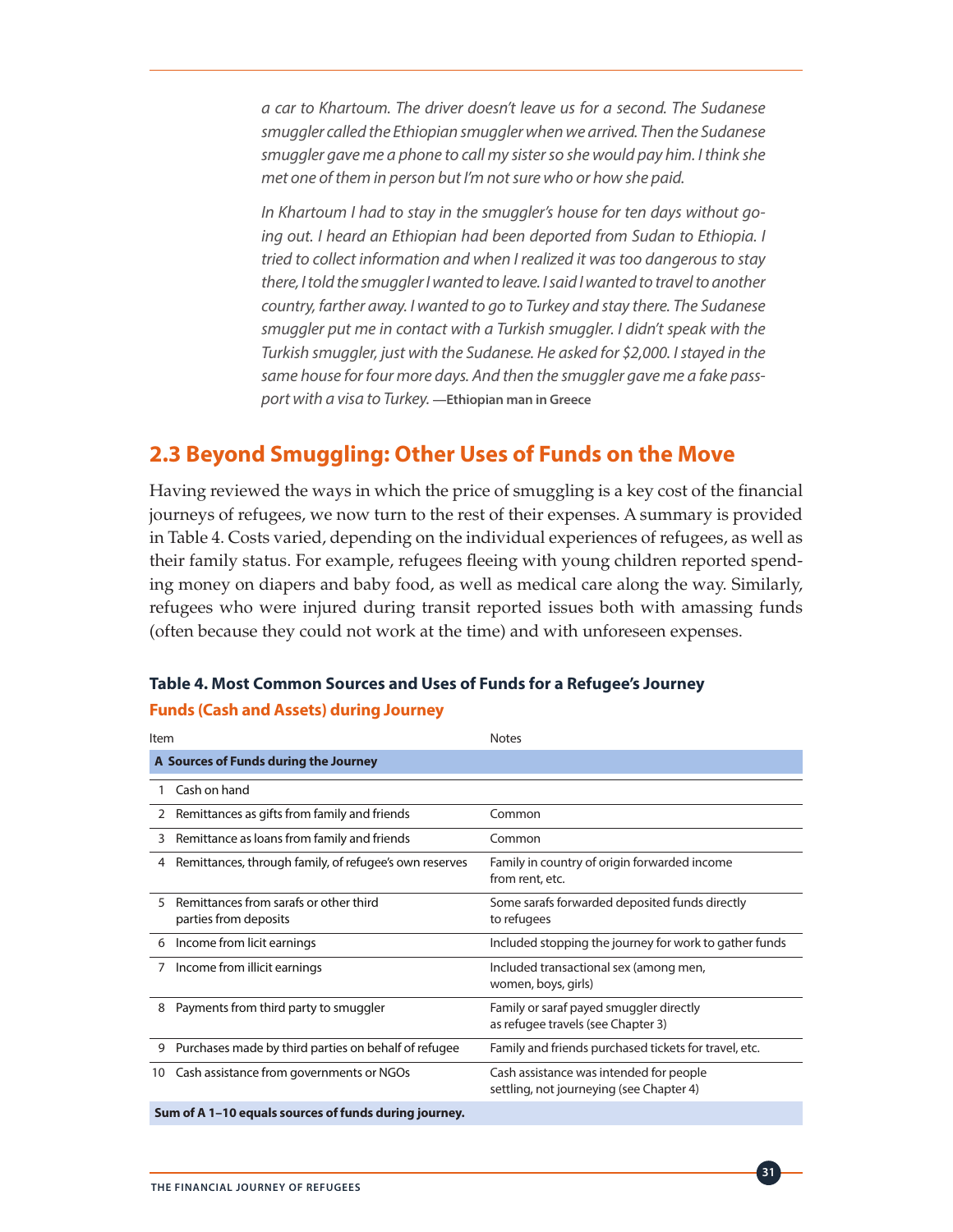|                                          | <b>B Uses of Funds during the Journey</b>         |                                                                                              |  |  |  |
|------------------------------------------|---------------------------------------------------|----------------------------------------------------------------------------------------------|--|--|--|
| 1                                        | Deposits to sarafs                                | See Chapter 3                                                                                |  |  |  |
| 2                                        | Deposits to family                                | A common strategy was to split cash among<br>family members                                  |  |  |  |
| 3                                        | Cash expenses                                     |                                                                                              |  |  |  |
|                                          | Food                                              | Supplements to what smugglers provided in safe houses                                        |  |  |  |
|                                          | Clothes and extra gear                            | Typically extra clothing for cold or wet conditions,<br>life jackets                         |  |  |  |
|                                          | Health, medicine, hygiene                         | A major expense for older research participants as<br>well as those injured or with children |  |  |  |
|                                          | Alcohol and cigarettes                            | Good for bribes and building social connections                                              |  |  |  |
|                                          | Diapers, sanitary pads, condoms                   | Depending on norms                                                                           |  |  |  |
|                                          | Entertainments for children                       | Often on mobile phones                                                                       |  |  |  |
|                                          | Communication                                     | Purchase of SIM cards and packages                                                           |  |  |  |
|                                          | Lodging                                           | If smuggled, lodging was often included                                                      |  |  |  |
|                                          | <b>Travel</b>                                     | Beyond that included in smugglers packages                                                   |  |  |  |
|                                          | Additional payments to smugglers                  | Depending on the package, some smugglers took<br>payment en route                            |  |  |  |
|                                          | Extorted payments to smugglers or others          | Common, especially among local passers                                                       |  |  |  |
|                                          | Currency conversion                               | Converting euros, US dollars or local currency to<br>new local currency or reverse           |  |  |  |
| 4 Payments on loans to family or friends |                                                   | Some family members needed to settle up before<br>journey was completed                      |  |  |  |
|                                          | Sum of B 1-4 equals uses of funds during journey. |                                                                                              |  |  |  |

We note some interesting silences regarding spending and costs along transit routes. Specifically, in none of our conversations with refugees did spending on their own entertainment come up; insofar as entertainment or leisure was mentioned, it was always with reference to refugees' children (for whom they occasionally bought new toys or clothes). Key informants at times expressed skepticism regarding the acceptability of refugees' use of money towards what these key informants perceived as indulgences. One key informant in Greece expressed dismay at the idea that refugees had used humanitarian cash assistance (discussed in Chapter 4) towards haircuts, and another key informant felt similarly about adult women using cash assistance to buy new clothes. A key informant who had worked with refugees throughout the Balkans echoed dissatisfaction with the idea of refugees buying themselves computers or hairdryers. These dynamics are worth examining for three reasons: First, they suggest a hierarchy of legitimacy in others' imaginations of refugees' needs—and that hierarchy may shape the narratives that refugees feel they can produce to describe their own spending habits on the move. Second, key informants' attitudes regarding refugees' "allowable expenses" reveal imaginations of dignity, vulnerability, and need and are, thus, instructive for understanding how refugees are expected to perform their plight. Third, as many of these refugees enter phases of protracted displacement and as "transit" becomes an indefinite state or a new norm for some of them, additional attention will need to be paid to their forms of leisure, entertainment, and construction of a life beyond survival.<sup>8</sup>

<sup>8</sup> We thank Noelle Brigden for her valuable input on an earlier draft of this section.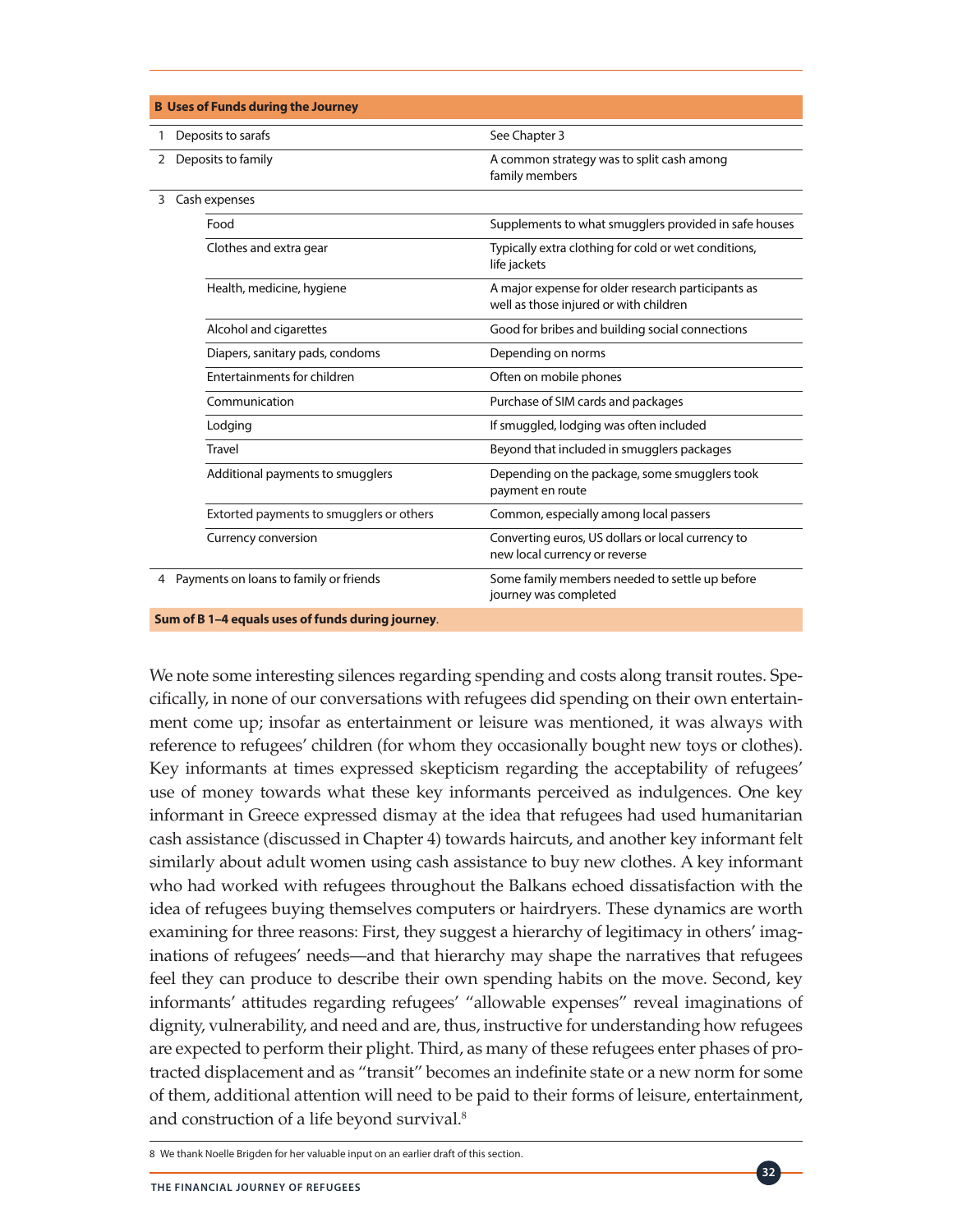# **2.4 The Special Cost of Bribes**

Bribes took on a major role in most journey narratives. This is not unique to the context of our study; from urban refugees in Kenya (Pavanello et al. 2010, Campbell 2006) and Mauritania (Lindstrom 2003) to journeys of Central American migration (Brigden 2016, Galemba 2017), people on the move frame bribes as a livelihood strategy or a strategy for facilitating passage and ensuring self-protection.

Among those reported to have solicited or accepted bribes from refugees are police, border guards, smugglers, and camp residents. Depending on the risk the refugee faced and the relative power of the briber, the cost of bribing varied. A Congolese woman reported having paid a \$2,000 bribe twice, once to get released from prison and once when police searched her suitcase at an overland border crossing in East Africa.

> *After the investigation in September, the police saw I was innocent and released me. When I got out, I told myself, "I can't work here anymore. There are no other jobs. I have to leave." My lawyer too said I should leave, turn the page. I sold my house with the help of my lawyer for cash. It was a beautiful home. I put the money in my luggage. In Goma, I stayed in a hotel for two weeks. I knew no one there so I wasn't hiding. I was going out to shop. After ten days my lawyer called me: "The bank is still after you. They're saying the money you have is not the house's money and that you didn't sell the house. It's the bank's money," they say. "You have to leave." I bought a bus ticket to go to the border. I had my luggage with the cash inside with me. At the border, they checked us, and they saw I had all that cash. I had to justify why I had so much money. I said it was my money, that I sold my house, but they didn't believe me. They arrested me and put me in jail for four days. I called my lawyer and they released me, but I had to give them \$2,000.* — Congolese woman **in Greece**

Though this is a unique case, the necessity of bribing to secure passage, release oneself from prison, procure documents, or ensure relative safety recurred throughout the refugee narratives we encountered. As an Eritrean woman shared in Greece, "I had to pay \$5,000 to go from Asmara to Khartoum. It is so dangerous to leave Eritrea that it is very expensive to corrupt the guards." Bribes to reduce jail time when police caught refugees trying to find smugglers to flee were common, especially in Turkey:

> *You see the same people in jail again and again—we are all making the same journey. If you bribe the police, maybe they won't throw you in jail, or they will let you out of jail faster. And sometimes, nothing happens. The police catch you trying to leave, but nothing bad happens.* **—Afghan man in Greece, narrating his experience in Turkey**

Some bribes were part of an intricate system that involved police and were bundled into the price of the journey. A refugee described his experience in Turkey: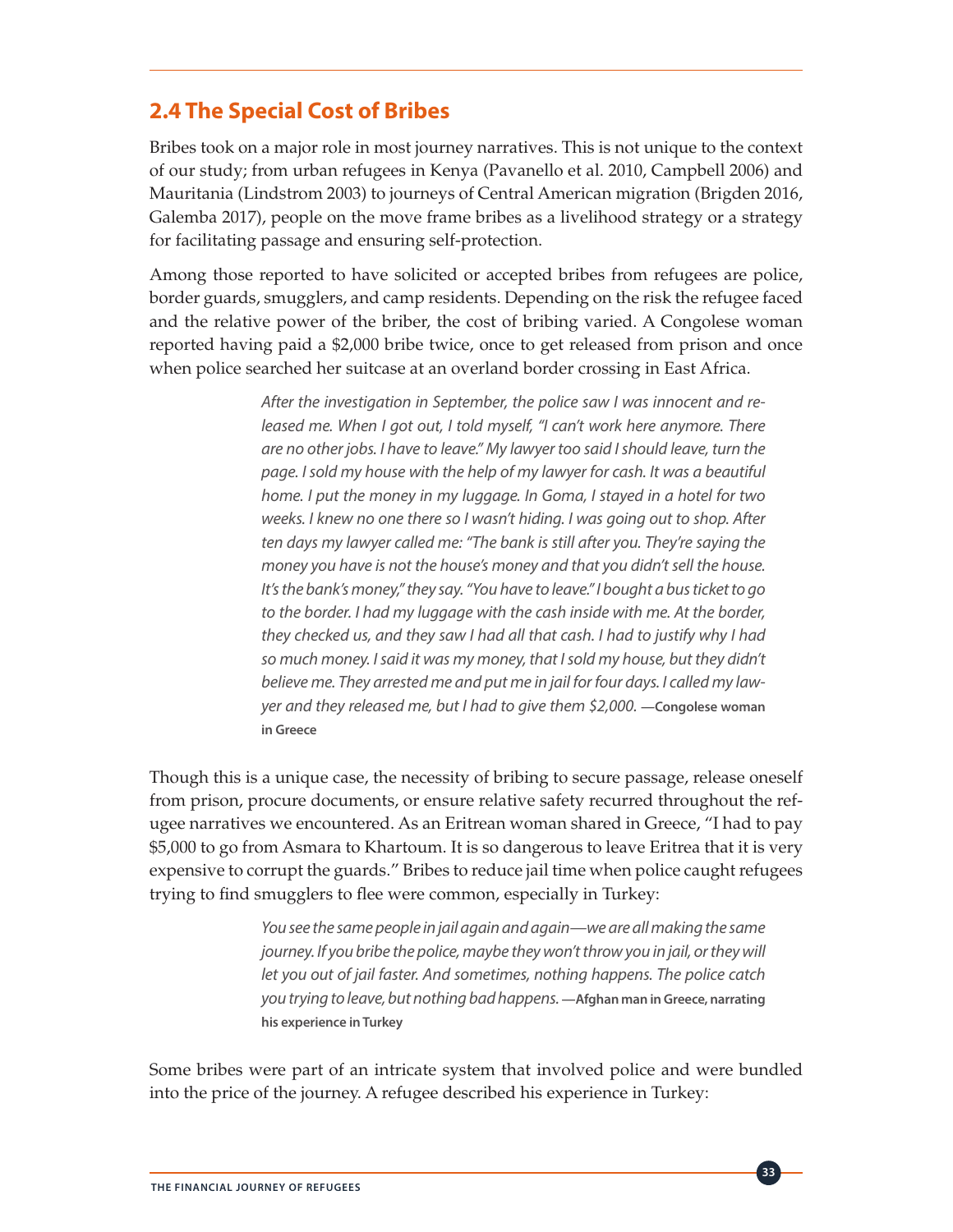In Istanbul we started looking for sea smugglers. Every smuggler was giving *us different prices. I started having expertise in this. Even in the streets, some people approached us "selling paradise [a ticket to Greece] for 500 euros." One of our friends in France recommended an Algerian smuggler: The smuggler had "ten years of experience" and put us in contact over the phone. We went to his house. It was big. He has a Turkish residency. He works with the Turkish people, with the police. He said: "Don't worry the Turks work with me . . . I make you pay only 500 euros. Don't tell your friends." We got along very well. He got us passports and took care of everything for us. The smuggler told us a policeman would come to us and that we should do whatever he told us to do and not speak to anyone else. The policeman did approach us at a corner—we pretended to know each other—and he asked each of us to follow him one by one to different restaurants where he would take money from us—his payment. We had to give him 100 Turkish liras. Once we had all paid him, he said, "If you're with me, the police won't speak to you," and we followed him to the public bus stop.* **—Algerian man in Greece**

None interviewed seemed surprised about the requirement to pay bribes for various services. Many spoke of needing to "hasten the process" or "find a way." Some planned well in advance for the eventuality of paying a bribe. A researcher's fieldnotes reveal how a research participant in Jordan prepared in Syria for the eventuality of bribes along the way:

> *The family flew into Amman then traveled to Irbid by bus. All they had with them were their documents, some clothes, and a special drink from Syria (didn't specify) that she [the refugee] would use to "bribe" guards at various points.* **—Researcher's fieldnotes from conversation with Syrian woman in Jordan**

Finally, bribes were not absent from camp settings—even among refugees themselves. A key informant in Greece relayed that in one camp, after an NGO digitally loaded up cash assistance onto refugee-held debit cards each month, certain camp residents would tax each aid recipient the sum of  $\epsilon$ 10, or about 10 percent of their aid, in exchange for "protection." These camp residents would be refugees themselves with no formal power, but with perceived informal authority among other refugees, particularly in terms of guaranteeing security. Gretchen Peters (2009, p. 132) describes a similar scheme in Afghanistan, wherein "shopkeepers, like farmers, could expect to hand over about 10% of their monthly take, either in the form of cash or commodities."

#### **2.5 Making Money on the Move**

Until this point, we have reviewed how refugees prepared financially for their journeys, and took stock of their sources and common uses of funds. We now turn to refugees' strategies for making money while on the move. Most of our research participants were not able to finance their journeys exclusively through the assets they gathered prior to departure. Instead, they had to piece together a financial strategy while on the move,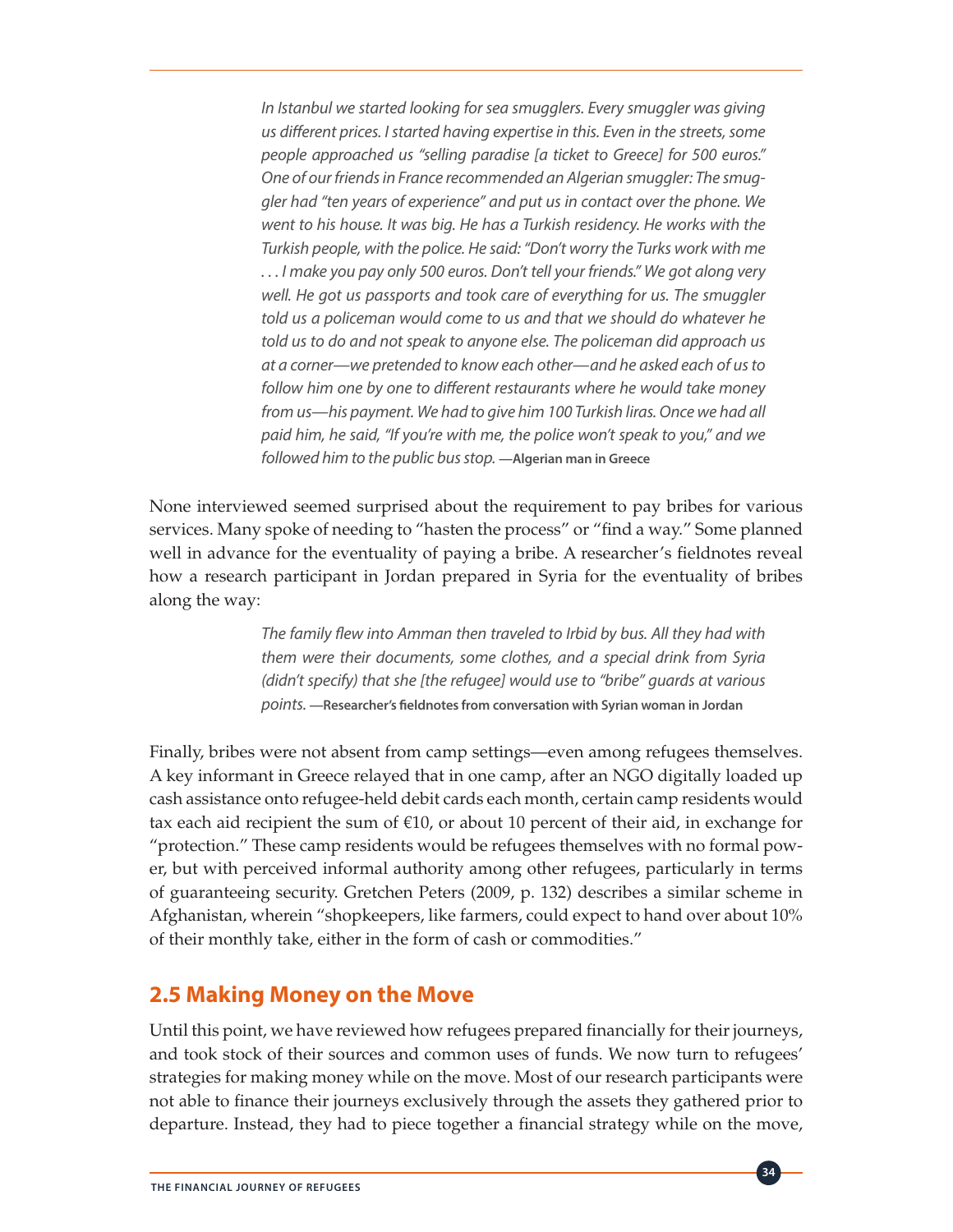which combined laboring, borrowing, and attempting to safeguard cash from being lost or stolen and/or stretching their cash assets to last as long as possible. The strategies we encountered included

- scrambling (scrambling for cash from relatives in the form of loans or gifts),
- swapping (switching out one asset for another while on the move or in preparation, such as selling gold for cash).
- squirreling (storing or hiding money from others, such as by sewing it into clothes).
- stretching (making what little money they had last till the next grant, or transfer), and
- shunting (directing payments via third parties to smugglers).

In this section, we focus on scrambling and swapping. Other sections of this report detail squirreling, stretching, and shunting.

#### **A. HARVESTING INCOME FROM IMMOVEABLE ASSETS**

Some research participants had relatives in their country of origin who forwarded the income earned from immovable assets at home. One such research participant reported,

> *We sold one house for about \$100,000 to get money for our journey. We did not have to borrow; the second house is being rented for \$300 a month.*  **—Afghan man in Greece**

Certain research participants from Syria, in particular, reported that relatives at home were forwarding money from jointly held businesses still functioning in their hometowns or from liquidating property and equipment. What was not clear from our interviews was how long assets back in a refugee's country of origin could continue generating income. Conflict and the threat of destruction or seizure, as well as continued liquidation, would surely deplete assets; this area requires further research over time. Notably, this strategy of harvesting income from immoveable assets was only available to refugees of particular social classes who had access to those assets in the first place, which does not accurately reflect the experiences and backgrounds of many of the refugees we met transiting our countries of study.

#### **B. SELLING ASSETS: SWAPPING AN ASSET FOR CASH**

Many of our research participants traveled with assets to be sold along the way. The asset most cited for stowage and sale was gold:

> *They brought gold and money with them when they crossed the border. His family traveled first to Beirut by car. His father drove with them to help see them through the checkpoints on the way. They passed 7-–8 checkpoints in which soldiers were heavily armed, not like the quick security checks that they had known in the past. They spent four hours driving. At the airport, they said goodbye to his father. His father gave him cash and gold to carry.* **—Researcher's fieldnotes from a conversation with a Syrian man in Jordan**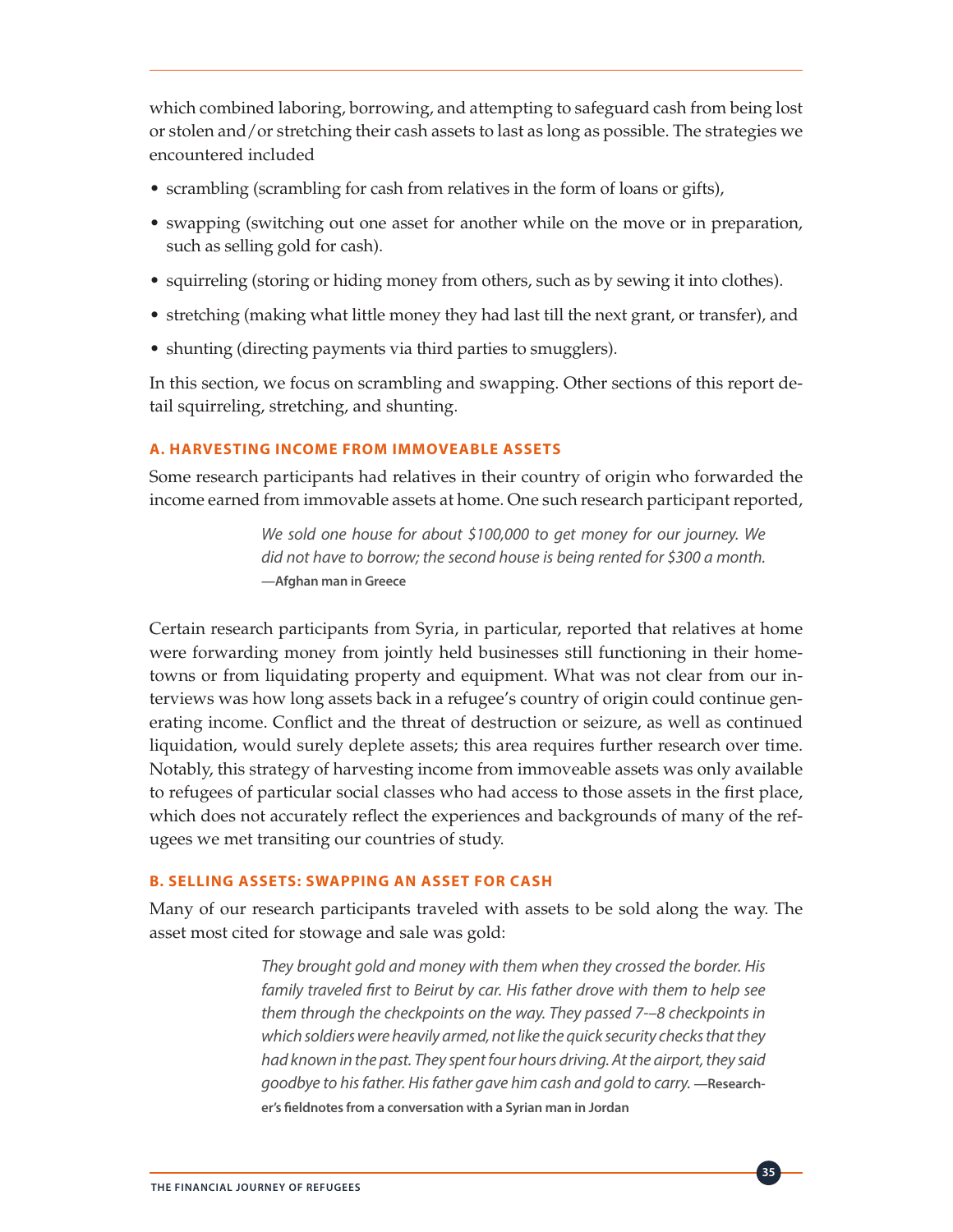#### Research participants discussed the sale of the gold they carried:

*In Homs, she and her family stayed in a hotel for the night (with more than "one million other people" in the same room). There were no blankets, so she covered her children with her coat. They stayed in Homs for one week, and she sold her gold for cash there. Her husband's annual bonus had paid for the first bus ride, and now they were low on funds. They attempted to travel to Jordan again, this time a different route. They went back to Damascus, then from there to Zabadani and then to Lebanon. With the gold she sold, they paid for a car for the family to Beirut (they slept in the car the first night). From Beirut, they traveled to Tripoli. Their relatives were very poor, and could not house them, so the family stayed overnight in a storeroom.* —Researcher's **fieldnotes from an interview with Syrian woman in Jordan**

#### **C. ROTATING SAVINGS CLUBS**

Some Syrian refugees reported a model of informal and rotating savings clubs with family members. In such clubs, each member would deposit an agreed-upon sum over a given cycle. During each week of the cycle, a designated member would receive the entire pot. This would repeat until each member had received the pot. The club allowed members to gather a more useful sum of money to fund a special purchase or to pay larger expenses such as rent. While this type of system is common outside contexts of armed conflict or forced migration (Ardener 1995), research participants reported that it was challenging to keep these clubs together in times of displacement. Uncertain income streams and frequent movement and relocation of club members made holding the clubs together difficult:

> *Inside her home, her family participates in their own jama3eh [savings club]. Everyone who can contribute financially puts money in weekly, and it gets paid out to individuals on a rotating basis so they can use the lump sums to pay for personal expenses. She says jama3ehs aren't super common outside families because there's always the risk that someone will exit it (move) and no longer contribute/take the money with them before the circle is finished. This insecurity/people always on the move is making most refugees hesitant to use this system.* **—Researcher's fieldnotes from interview with Syrian woman in Jordan**

#### **D. LICIT WAGES AND LIVELIHOODS**

Research participants often could not travel in a continuous, unbroken journey. Instead, they traveled in fits and starts, their available cash and income opportunities defining stops along the way. Refugees not only had to earn income to pay their living expenses, they had to save up for their onward journeys. Those onward journeys did not come cheaply, but often included the expensive services of smugglers. As a result, refugees took up a range of temporary employment as a strategy for gathering funds. While a detailed exploration of the legality, politics, and practicalities of refugee labor is beyond the scope of this report, we provide a few illustrative examples in this section.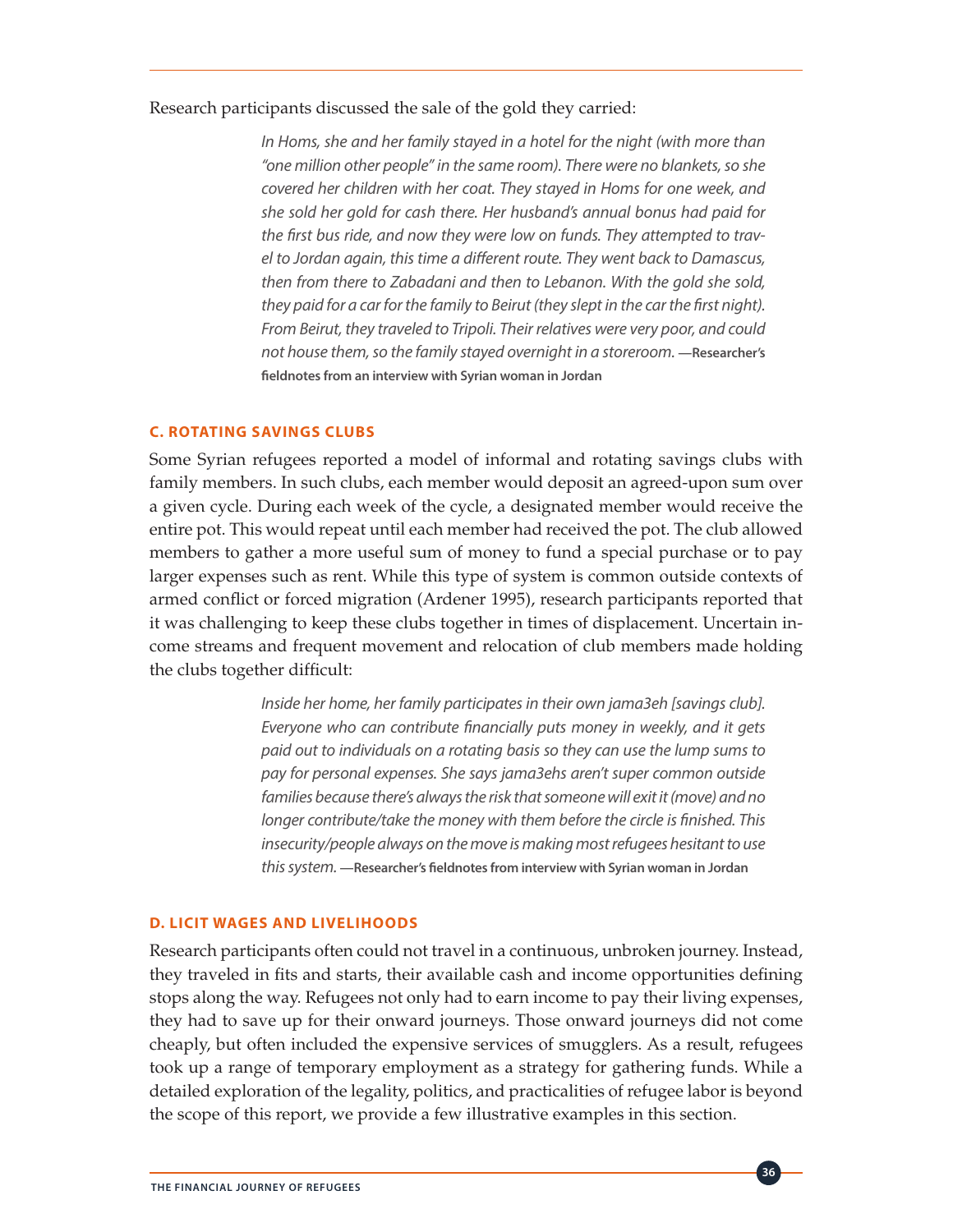*In Iran, they stayed in Shiraz for about seven months to earn money for the next part of their journey—she stitched goods that were sold in the market. Her uncle sold their house in Kunduz and they waited until he sent the money to them in Iran. Once they earned enough for their next journey, they found a smuggler for \$800 per person to cross to Turkey.* **—Researcher's fieldnotes from interview with Afghan woman in Greece**

Not all stops were planned and foreseen at the beginning of a journey. Emergencies arose that required refugees to halt their movement and gather more funds. Key informants and refugees cited medical crises as a reason to stop and earn an income. A research participant described her trials getting from Syria to Greece:

> *We have been in this camp for four months. It took us five days to get from Deir ez-Zor to Turkey. We had to use a smuggler to get out of Syria because we traveled through areas controlled by Daesh and "the system." I traveled with my sister, her husband, and her two children, then me and my daughter, and our uncles. There were 10 children in the whole group, and 20 of us altogether. My sister and her husband and children stayed in Turkey because their daughter was sick. I waited for four months there because my daughter was sick too, but decided to keep moving with her after she got better. She is two years old. During the four months, I worked in a factory for a Turkish boss.*  **—Syrian woman in Greece**

#### **E. ILLICIT WAGES AND LIVELIHOODS**

Women reported that they often did not have the social or cultural permission to work in agriculture, domestic, or construction jobs. Refugees of all genders and ethnicities also reported lacking either the working permits or the skills to obtain regular wages. Some of the men and women who fell outside the quotas and constraints of the formal workforce often fell through the cracks of assistance systems as well.<sup>9</sup> They had few alternatives to earn money. Some turned to transactional sex in exchange for cash, which is discussed in greater length in Chapter 5.

#### **F. BLENDED INCOME: FORMAL AND INFORMAL**

Rarely did research participants who worked only work in the formal sectors. Their opportunities changed as they were able to get work permits, place themselves in a location with good job prospects, or upgrade their skills through training. The following example told in the participant's own words, illustrates a remarkable journey from Syria to Turkey via a northern country. We provide his long narrative below (edited for security and brevity), as it illustrates a circuitous journey, the uncertainty and patchiness of his income, and his constant financial shuffle.

> *I left Syria in late 2012 when my job ended after the start of the uprising. I was arrested twice for participating in the protests. The organization laid some of*

> > **37**

<sup>9</sup> Importantly, the opposite was true as well in certain cases: For example, at the time of writing, in Turkey, those with work permits were automatically disqualified for the country-wide Emergency Social Safety Net (ESSN) cash assistance program run by World Food Program and the Turkish Red Crescent.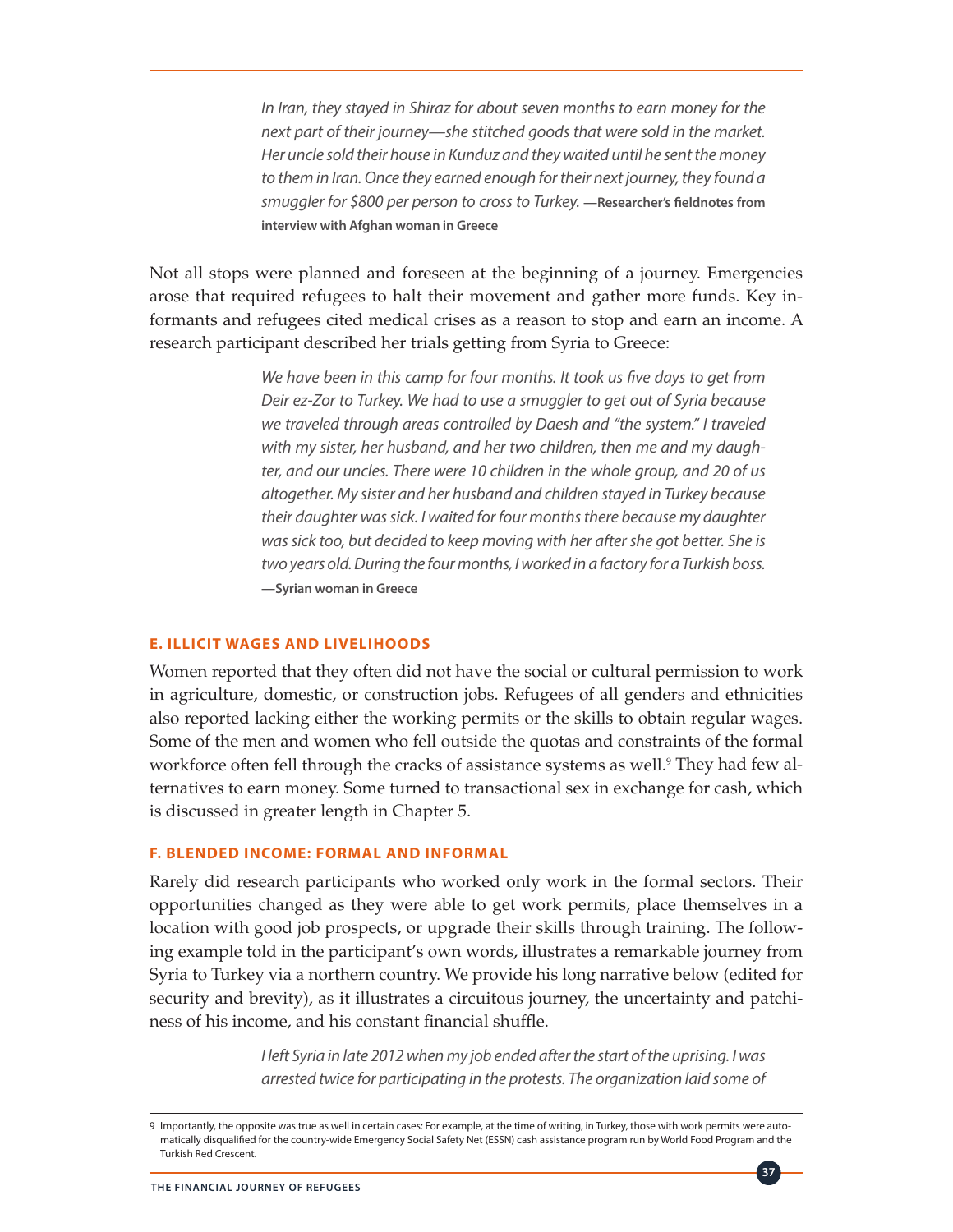*us off, as my job required me to travel between cities and they could not guarantee our security. I faced trouble at checkpoints, so decided to travel. Turkey wasn't my destination. I decided to try to go to a northern country. I wanted to go to a university there. I studied the language.* 

*I carried the money on me. I waited for 16 hours in Beirut and didn't leave the airport because I was worried about my stuff. I flew from Beirut to Istanbul airport, then on to the country. I kept my money on me the whole time.* 

*I brought winter clothes, but didn't end up needing those because the best way to fight cold is layers. I brought my ID, certificates, passport, military service book. I worked in a bakery when I ran out of money. He paid us daily wages. I got bored, and had to leave the dorm. So I used my remaining money to buy a tent and a hiking backpack.* 

*After a month in the country, they asked me to leave, because I was active in a protest movement. They gave me two weeks' notice to leave the country. I saved up money and bought a ticket to Istanbul.* 

*I was paid cash for day labor and spent that money on a daily basis. I spent as earned to get some food. I had been able to save money working as the bouncer. I saved \$500. I used that to buy the ticket to Istanbul, some \$180. I met an American there, part of a missionary group. He helped me buy the ticket online using his credit card. I paid him in cash. We are still friends on Facebook. He liked my hiking experience, we were friends.* 

*Working on the farms in the towns wasn't that easy. There were times when I would not find a job for a few weeks. I would use the job to buy bread and mayonnaise. There was one incident when I could not find work for four weeks. I hunted for food with a Swiss army knife.* 

*All my money came and went on the trip, I started the trip broke and earned enough money for each day.* 

*I remember when I left Syria, I had \$1,800 on me. This was a lot of money for me. It was my savings from the work I was doing. The possibility of losing it was too much. If I'd known how to wire it to a safe account and pick it up there, I would have, but didn't know how to do that.* 

*Even when I was in one place, it was hard for me as a foreigner to open a bank account with a residency permit. By the time I had been there long enough, the money was gone.* 

*When I flew to Turkey, the authorities stamped my passport and let me in.* 

*I* slept on a bench in front of the Blue Mosque for three weeks, looking for an *apartment I could afford. I found a room for 150 Turkish lira per month, with only a mattress and a chair.*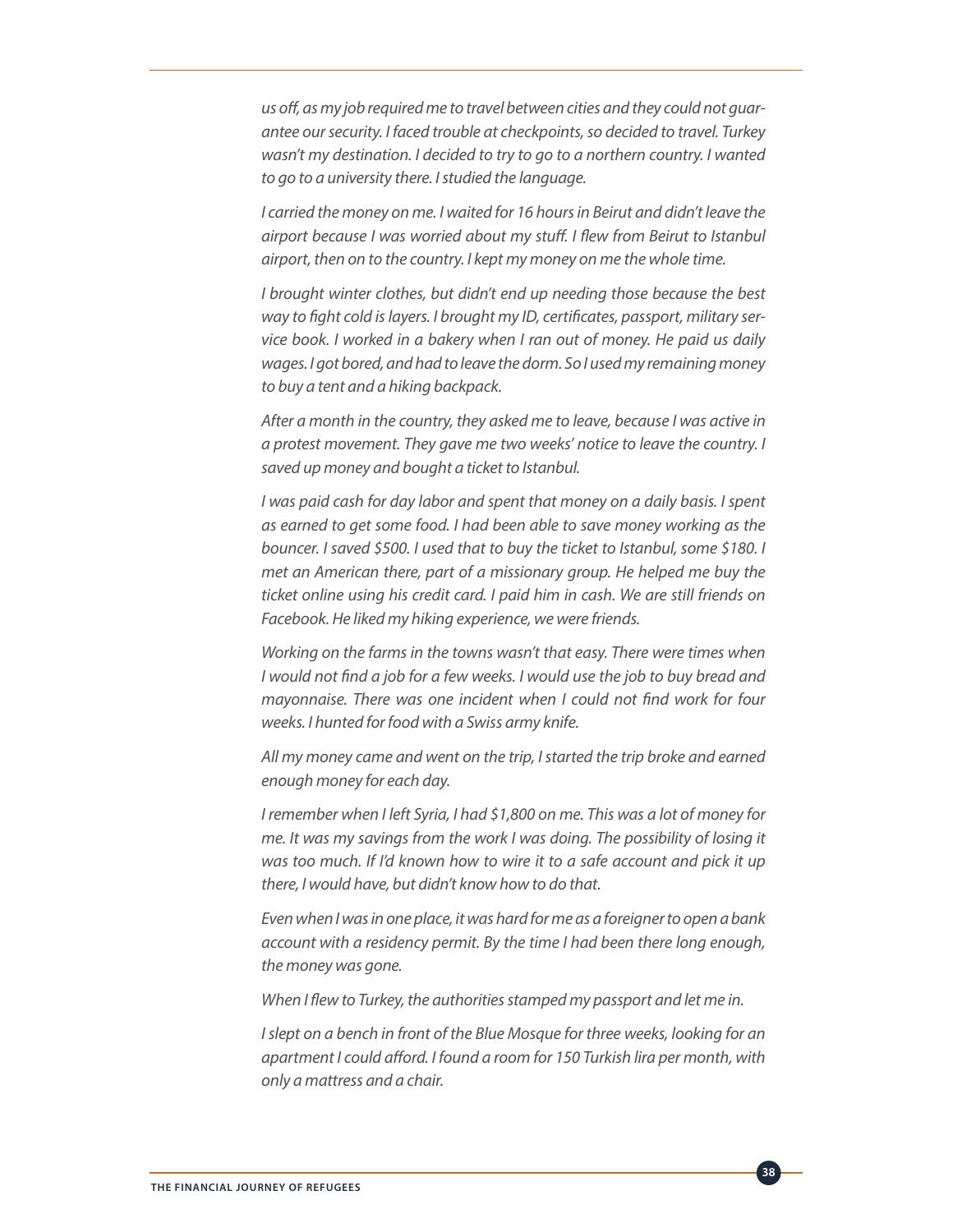*On the bench, I was completely ignorant. I blocked out the existence of other Syrians. I didn't want to introduce myself to anyone else because I didn't trust them. I kept my cash with me on the bench, in my socks.* 

*I enjoyed the apartment, with this old guy. He confused English and Russian, combining them to talk to me. I started looking for a job because my \$300 was running out. I ate one meal a day, sometimes I forgot because I got used to low food consumption. I started posting on Craigslist to teach Arabic, English, other languages. I asked if market shops were hiring. I found Craigslist through looking for vacancies on Google. I saw that you could post there that you were looking for a job.* **—Syrian man in Greece**

### **G. MIXED AND CHANGING PORTFOLIOS**

Families had multiple sources of income and their income portfolios shifted over the trajectory of their periods of transit. The financial shuffle was constant, piecemeal, and ever-changing.

This research participant's scramble began before he started his journey and continued in Lebanon, Egypt and Turkey:

> *My friend had rented an apartment. It was awful, but it was ready. To get there, we—my wife, toddlers, and me—went by car to Lebanon, then flew to Egypt. My cousin bought the tickets online for me. He also sent \$500 to me in Egypt through Western Union. My friend in Saudi did the same. My sister gave me cash. Another friend gave me \$250 in cash. A friend in a difficult situation offered to give me \$200 in cash. His brother carried the money to my brother who gave it to me before I left. We had about \$3,000 on us. My wife hid the money in her clothes. I had some daily money in my pocket.*

> *I applied for jobs, didn't get any, so I used the time to learn the transportation system. A couple of months later, a friend with a company was settled, so we resumed the work that I had been doing in Syria. I started the online job again. Then a professor who'd been my teacher at university offered me an opportunity. Later, my cousin who was also in Egypt told me about a customer support company in Egypt. So I worked for that company, fulltime. I had three jobs. After three months I was so exhausted, I resigned from the technical support job.* **—Syrian man in Turkey**

Not only did he knit together an income from far-flung sources, he knit together multiple ways of getting paid:

> *For one job, I used Western Union from Dubai, got the transfers in US dollars.*  Later, the brother of that friend, who lived in Egypt, sent the money through *a bank transfer. I had opened a bank account with an Egyptian bank. I only used the bank to receive the transfers, I did not store any money there. For the other job, my brother in Syria received the money in person. Payment*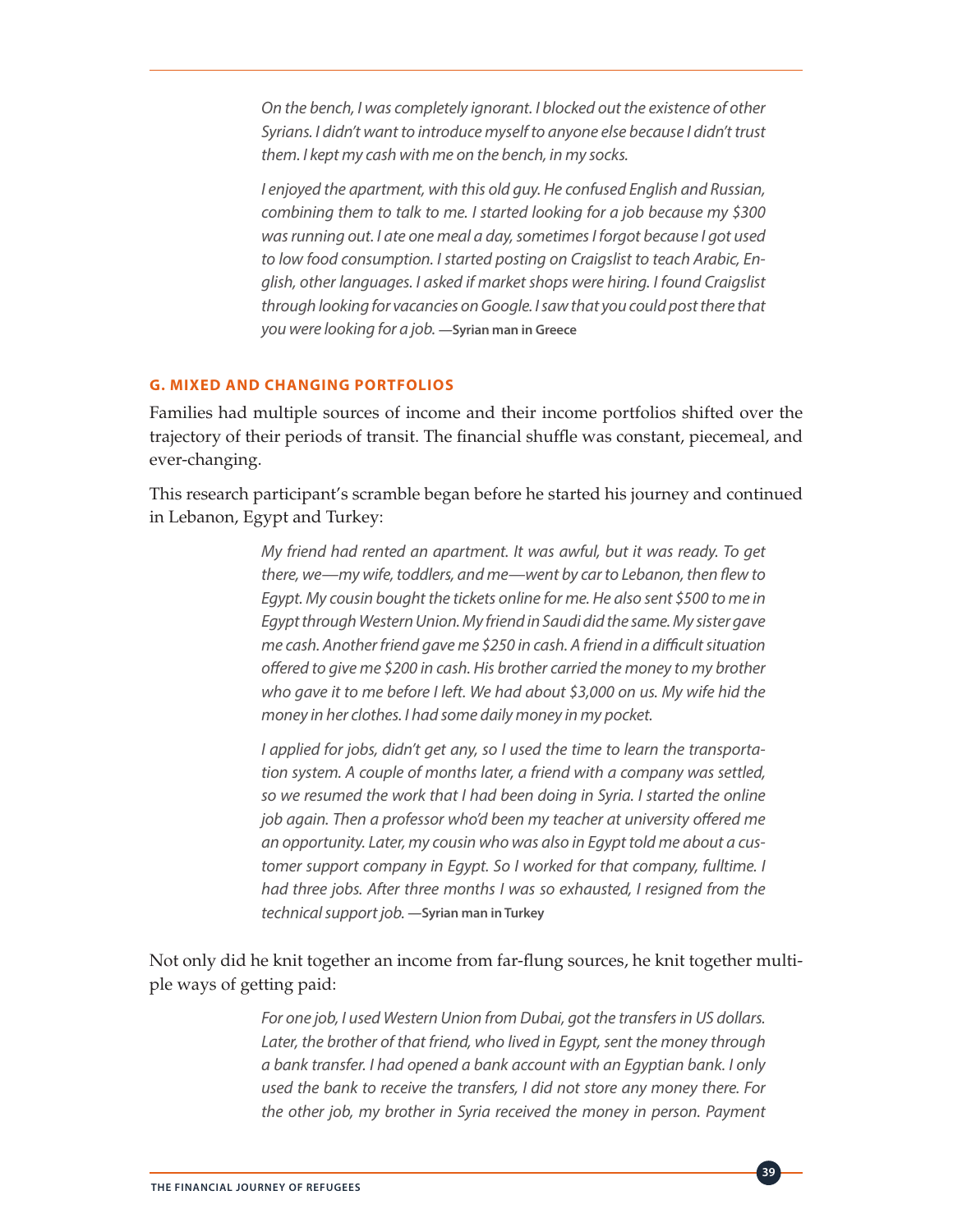*was always delayed. We'd get the money six months after finishing the work. The money was paid in Syria and it stayed there. My family in Syria used that money.* **—Syrian man in Turkey**

Even after being settled in a place for a while, some saw their financial shuffle as a hardship—an obstacle to creating a productive enterprise or steady income stream. A Syrian family living in Jordan recounted their constant dance to patch together income. The portfolio of cash grants, wages, rental assistance, and business income changed over the course of their journey and stressful attempts to resettle.

> *A Syrian neighbor of theirs in Zaatari had helped arrange for her son to work in a small town nearby, and then they could move there and her other children could attend school. In that town, her son worked and earned a monthly salary (in cash). The son's employer offered them to rent his house and he could work it off through his salary. She did not use a bank and just used the cash from her son's work to pay for day-to-day expenses. They stayed in that town for 10 months, at which point her husband was able to join them, through a stroke of luck. From there, they made the decision to leave and come to Irbid. Now, the family receives 40 JD[JOD or Jordanian dinar]/month in food coupons from International Organization for Migration, and they received one-time aid from a German organization (283 JD) and from a local organization (200 JD), and from CARE (130 JD). They also received rent assistance once from a Norwegian organization, for the house they've lived in for one and a half years and share with many relatives. She clearly had these numbers memorized and listed them off to me. She now works by cooking and selling food out of her home.*

> *The family's biggest expense is rent (100 JD/month) and her husband recently had a heart attack, so he is unable to work. Her son still works on and off for cash under the table, but it's rarely enough to make ends meet.* — Researcher's **fieldnotes from interview with Syrian woman in Jordan**

#### **H. MAKING MONEY ON THE MOVE: INTERROGATING THE SILENCES**

Once again, we note the importance of paying attention to the silences in narratives of forced displacement. Begging, stealing, or other forms of complicity in violence against travel companions did not appear in any of our research participants' narratives about their own livelihoods, though research suggests they are survival strategies for refugees in other contexts. These strategies were only foreshadowed in vague terms, and always with reference to other refugees (as opposed to refugees' own experiences). For example, certain Syrian refugees made reference to North African refugees stealing, drinking, and causing disturbances in camps in Greece. These framings are highly gendered (attached most commonly to men) and ethnicized/racialized (attached more commonly to darker-skinned refugees, often from African states). The absence of references to stealing and participation in other illicit activity as a livelihood strategy does not necessarily suggest that the activity did not take place; rather, it may be indicative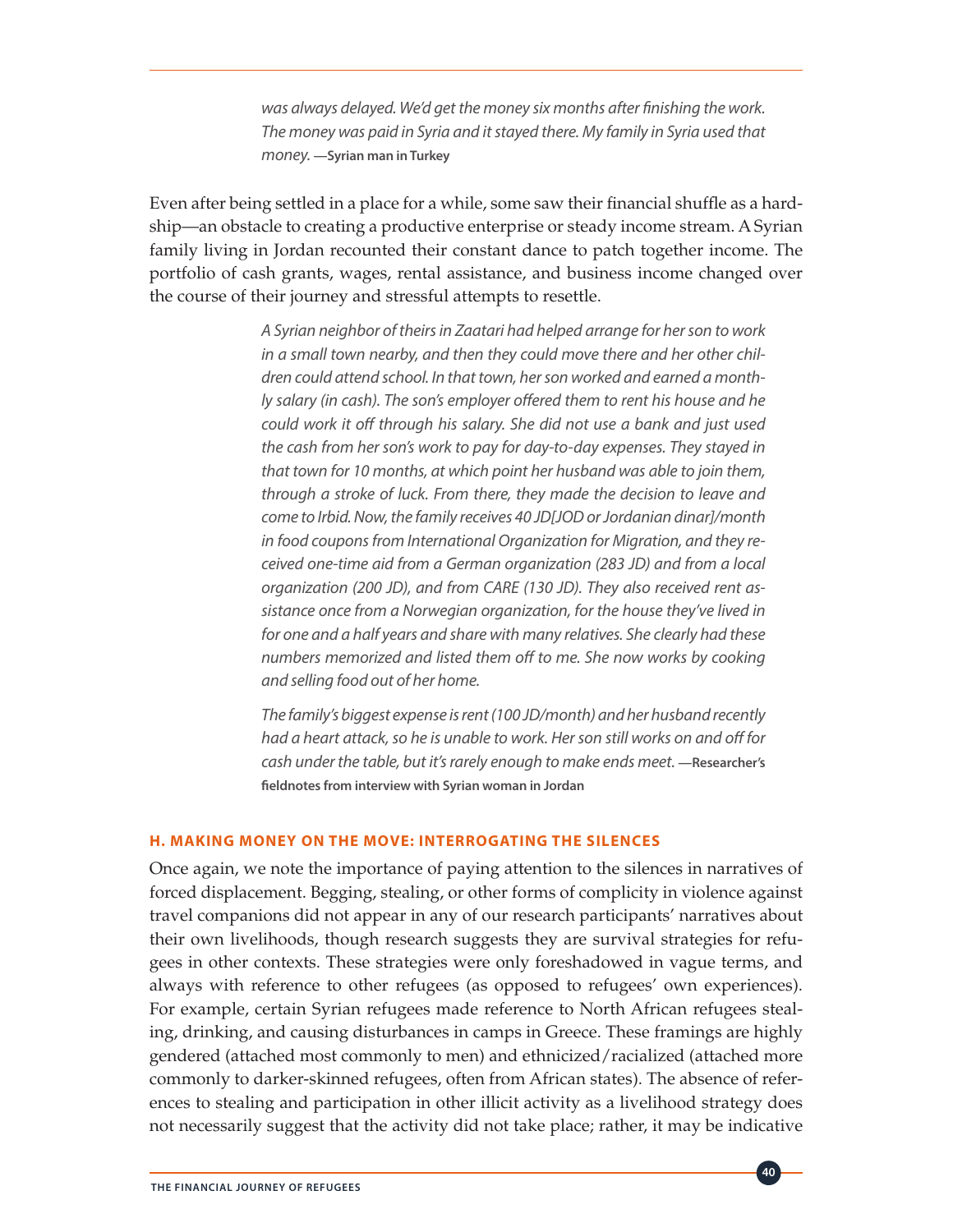of which financial narratives refugees felt were acceptable to share regarding their own experiences.

# **2.6 Carrying and Storing Cash: "This Is Why Mums Tell You Not to Touch Money"**

Having established the centrality of money—particularly in cash form—exploring how refugees attempt to keep their money safe during the journey is worthwhile. The most common strategy involved relying on their own bodies and on gendered perceptions of which bodies are less searchable and less likely to be coded as threats (Wilcox 2015).

As we showed earlier, a Syrian man in Greece stated, "My wife transported the cash. In our culture, it is wrong to rob a woman or to hold her at gunpoint. Because of this, she was always the guard of the money." An Afghan man in Greece echoed this sentiment by pointing to his wife's chest and saying, "Here is my bank, where we keep our valuables." The same man shared that he had wrapped \$2,000 around the waists of his children, who were also less likely to be searched.

When male refugees carried money—particularly when they were unaccompanied by female family members—they also secured it in parts of their body they thought would be less likely to be searched. An Afghan man in Greece stated:

> *I carried the cash deep in my pockets. . . . In a special pocket in my underwear. This is why mums tell you not to touch money.*

Debriefing meetings with our interpreters at the end of each day of research often included a segment on moments they felt uncomfortable translating or moments during which refugees had appeared shy to share something with female research team members. One day, these moments pertained almost exclusively to the creative mechanisms refugees used to carry cash:

> *The Syrian man said he carried \$900 in cash. The interpreter asks him how and the man appears embarrassed to discuss in front of me. He chats only with the interpreter instead, who later tells me: "There is a special pocket in his underwear, but he did not want to discuss in front of the lady."* **—Researcher's fieldnotes in Greece**

Though highly resourceful, these strategies also carried risks for refugees, including money being lost, destroyed, or stolen along the way, particularly during portions of journeys that involved precarious sea crossings. For large sums, such as the amounts needed to pay smugglers, refugees used a variety of financial mechanisms, profiled in depth in the next chapter.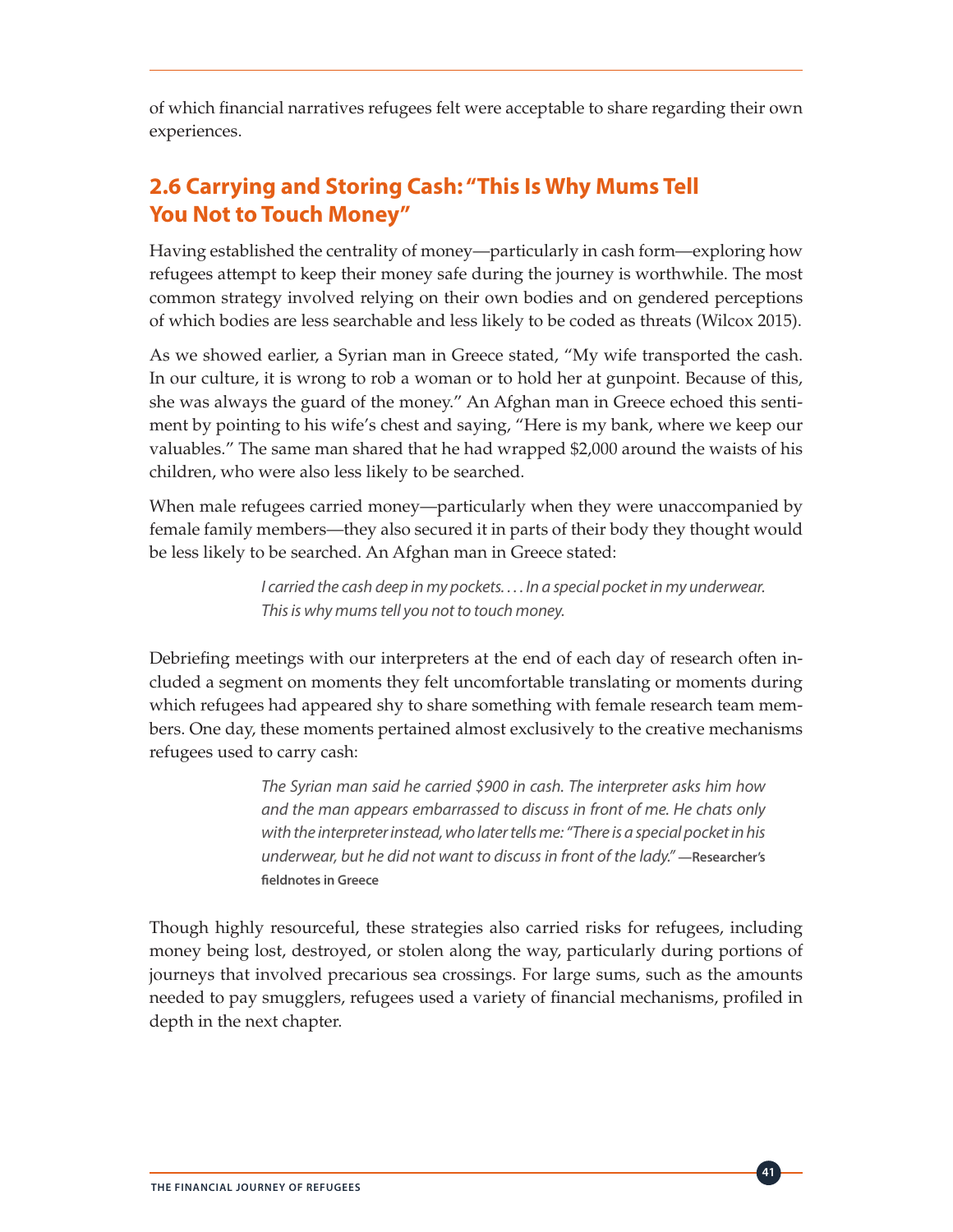# **Chapter 3. Financial Relationships on the Move**

While the previous chapter shed light on the sources and uses of refugees' funds during their transit, this chapter turns its attention to the actors involved in the transactions underpinning migration, the power dynamics among them, and the ways in which refugees attempted to minimize financial risks to themselves or navigate challenges along the way.

Table 5 provides a brief overview of key actors and terms that recur throughout the chapter. Pronunciations and terms for these actors varied among research participants, and spellings vary in the literature.

| <b>Banks</b>                                                  | Banks, in this case, refer to formal and official financial institutions, which may be national, inter-<br>national, or private. As the rest of the chapter shows, banks are not the only actors (and often not<br>refugees' preferred actors) to facilitate financial transactions related to displacement.                                                                                                                                                                                                                                                                                                                     |
|---------------------------------------------------------------|----------------------------------------------------------------------------------------------------------------------------------------------------------------------------------------------------------------------------------------------------------------------------------------------------------------------------------------------------------------------------------------------------------------------------------------------------------------------------------------------------------------------------------------------------------------------------------------------------------------------------------|
| <b>Hawala</b>                                                 | Hawala is a generic term to describe a system in which local agents help customers transfer mon-<br>ey between two points. The Hawala (also seen in lowercase form: hawala) is typically unregulated<br>and is a side-business of traders and merchants. In many countries, Hawalas are legal, even if<br>unregistered. In countries such as the US, informal Hawalas are not legal.                                                                                                                                                                                                                                             |
| <b>Hawaldar</b>                                               | A hawaldar is an operator or agent of a Hawala system-who may simultaneously be a shop-<br>keeper or trader or who may own a business to which the Hawala operations are attached.                                                                                                                                                                                                                                                                                                                                                                                                                                               |
| <b>Money</b><br><b>Transfer</b><br><b>Operators</b><br>(MTOs) | These are companies that transfer funds internationally, many of which serviced refugees inter-<br>viewed for this project. Key MTOs include, but are not limited to, Money Xpress, Moneygram, and<br>Western Union. Informal, semi-formal, and unofficial money transfer operators are referred to as<br>"saraf" or "Hawala," depending on the context.                                                                                                                                                                                                                                                                         |
| <b>Money</b><br><b>Transfer Agents</b>                        | Individuals who work at MTOs (above).                                                                                                                                                                                                                                                                                                                                                                                                                                                                                                                                                                                            |
| <b>Saraf</b>                                                  | A saraf is the local term for a hawaldar in certain contexts. Sarafs not only perform transfer ser-<br>vices typical of hawaldars, but also highly customized services to assist customers in paying their<br>smugglers.                                                                                                                                                                                                                                                                                                                                                                                                         |
| <b>Sarafi</b>                                                 | In this paper, sarafi refers to the Hawala system. We also use the term "sarafi system" to refer to<br>the special guarantee scheme that some sarafs offer to their customers, whereby the customer<br>deposits funds with the saraf and the saraf forwards payment to the smuggler once an agreed<br>upon destination or waypoint is reached.                                                                                                                                                                                                                                                                                   |
| <b>Passer</b>                                                 | Passers—whom our research participants also called fixers, intermediate smugglers, or agents—<br>are smugglers responsible for one leg of refugees' longer journeys (e.g., through the mountains<br>of Iran, or from Turkey to Greece). They would typically be connected to a broader smuggling<br>network and linked to a "lead smuggler," whom they may never have met and with whom they<br>may not directly interact. They may handle some money and/or solicit bribes, but the main smug-<br>gler-refugee payments typically go through the lead smuggler, not the passers.                                                |
| <b>Smuggler</b>                                               | Smugglers refer to the individuals and networks that facilitate the passage of refugees through<br>borders by evading formal border control routes and mechanisms. As the rest of this chapter dis-<br>cusses, they operate in networks—often transnational—consisting of lead smugglers (also called<br>"elder smugglers,""kingpin smugglers,""chief smugglers") and "passers" (see above). Smuggling<br>is outlawed according to the Protocol against the Smuggling of Migrants by Land, Sea, and Air,<br>supplementing the United Nations Convention against Transnational Organized Crime, as well as<br>many national laws. |

#### **Table 5. Key Actors**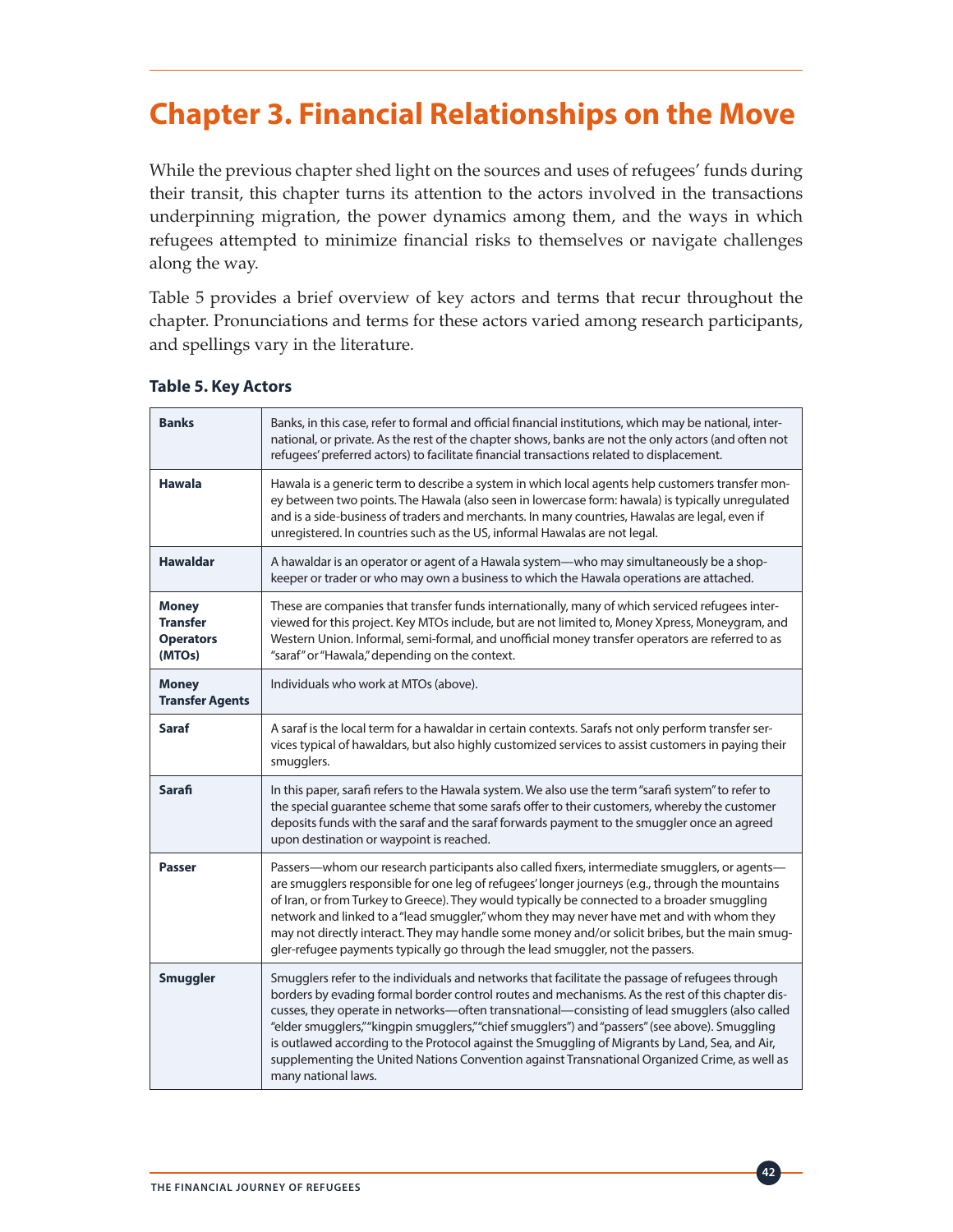Extensive literature exists on the central role of smugglers in facilitating refugees and migrants' journeys in the Americas, the Mediterranean, and beyond (Sanchez 2017, Mandic 2017, van Liempt and Doomernik 2006, Spener 2004, Brigden 2014). A detailed analysis of smuggling networks at our countries of study goes beyond the scope of this paper. Rather, we focus on the financial transactions that governed refugee-smuggler interactions, the ways in which money served as both a protective factor and



**A refugee and researcher draw a map to discuss sections of their journey.**

a source of vulnerability in these relationships, and the strategies both refugees and smugglers employed to navigate formal and informal financial systems and secure payment. Prior to delving into this analysis, we offer a brief overview of how refugees described finding smugglers and establishing relationships.

The securitization of discourses and practices surrounding migration has altered both the framing of certain actors, such as smugglers, and refugee interactions with them. Rebecca Galemba notes "the securitisation of migration shifted the discourses, rumours, and practices surrounding migrants at the Mexico-Guatemala border, which offers a lens towards understanding the changing brokerage and perceptions of migrant (im)mobility" (Galemba 2017, p. 2). Following Galemba, we depart from an analysis of smugglers as criminal actors and smuggling as a criminal activity (though they can be both, depending on context and jurisdiction). Instead, we examine refugees' interactions—specifically, financial transactions—with smugglers as an essential node for understanding the ecosystem of forced migration. As the rest of the chapter will show, this is not a story that unfolds merely "in the shadows" (Nordstrom 2004) and it involves interactions and cross-overs between formal and informal, licit and illicit actors and networks.

### **3.1 Brief Overview of Refugee-Smuggler Relationships**

### **A. FINDING SMUGGLERS AND ESTABLISHING RELATIONSHIPS**

A key theme across our research sites was the often repeated "you just know who is a smuggler" in refugees' descriptions of how they made initial contact with smugglers. Recommendations from relatives and friends who had made the journey earlier were key. Along the way, refugees reported finding smugglers in camps and informal settlements, or at well-known points in a city where other refugees directed them to go in search of a smuggler. An excerpt from fieldnotes in Greece details the search:

> *He is trying to leave Athens in the next few days. He said he has heard it costs about 2,000 Euros to leave Athens and that he spent most of the money he made in Turkey already, so he is a little worried. He came to this location [where the interview took place] to see if he can find a smuggler or someone*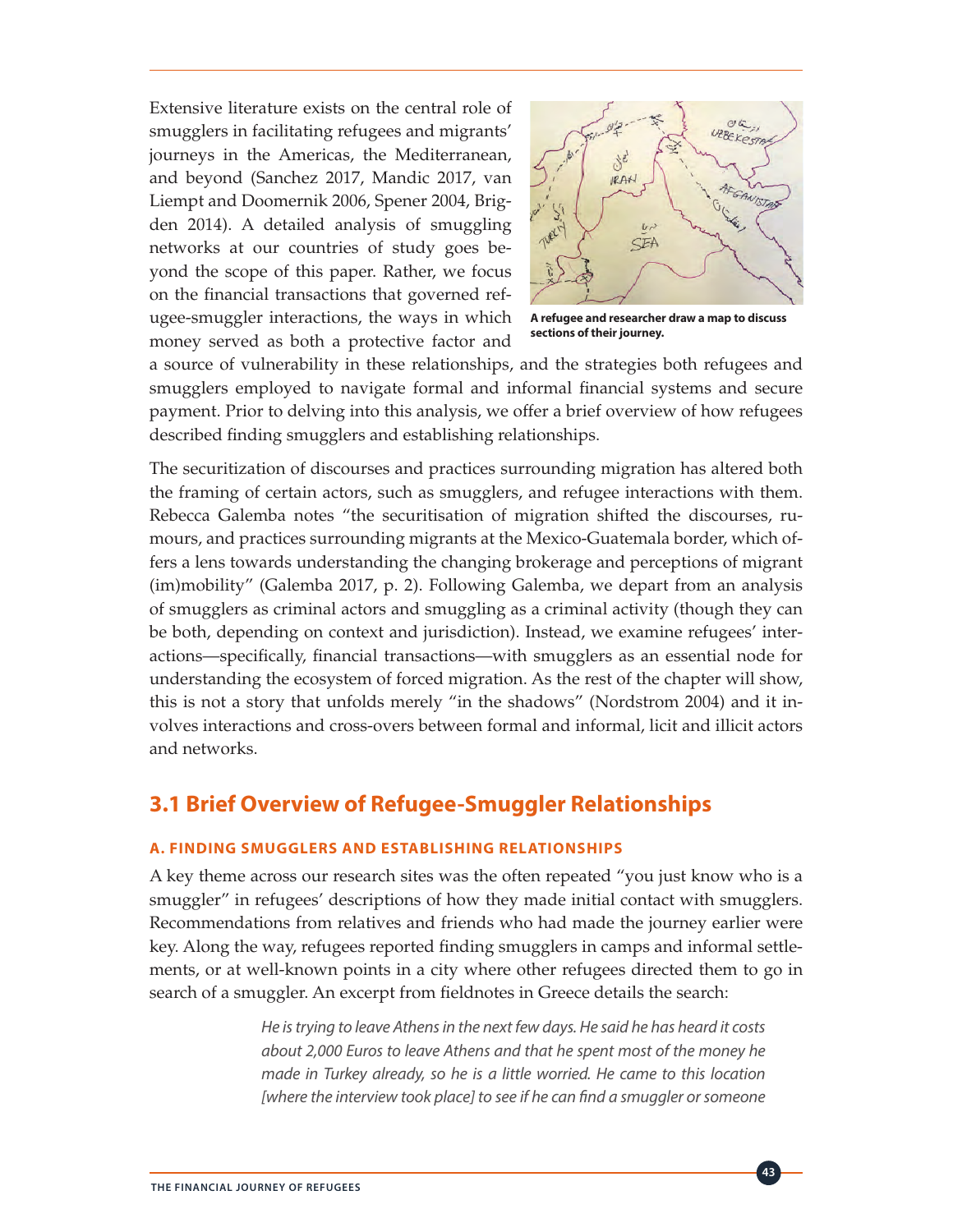*who can connect him to work. When I ask how he knows who the smugglers are, he says "look around, it's easy. Who do you think they are?" When I ask why this location, he says "we asked around at the camps – people know. Since the border closed, the smugglers are rich. They make it easy for you to find them." He said there is one particular person he is looking for because some families he met along the way have used him. "He's a famous smuggler, many families have used him, I trust him." But he hasn't seen him in the past three days and he is concerned.* **—Researcher's fieldnotes in Greece**

### **B. THE NETWORKS WITHIN WHICH SMUGGLERS OPERATE VARY ALONG THE ROUTES**

Some smugglers, particularly on the Afghanistan-Turkey route or routes through East Africa, accompanied refugees along the entire route, or would trade off with smugglers within the same network. In that case, a "lead smuggler" would oversee the transactions and hand-offs, and intermediate smugglers or "passers" would pass refugees from one to the other until they reached their destination:

> *By the way, the smugglers communicate through so many different people. There are many channels. We don't know who the guy who shepherds us from point A to point B is.* **—Ethiopian man in Greece**

> *From Afghanistan to Pakistan, he traveled with the assistance of one smuggling network, led by a single elder smuggler. Along the way he was passed like a baton from many of the elder smugglers workers. "I never saw the elder smuggler and can't be sure if he is Afghan."* **—Researcher's fieldnotes from interview with Afghan man in Greece**

In other cases, particularly from Syria to Turkey, smugglers would merely accompany refugees to the border or help them cross it, leaving them alone to navigate their next steps outside that context.

#### **C. MANAGING RISKS AND VULNERABILITY ALONG THE SMUGGLING NETWORK**

While financial risks and transactions are discussed in greater detail below, it bears mentioning other points of vulnerability that refugees encountered in their relationships with smugglers. These included

**• Losing the ability to contact smugglers.** This happened when smugglers changed phone numbers, when refugees lost their phones or the smugglers' phone numbers, or when smugglers or refugees were temporarily imprisoned. Numerous refugees emphasized the significance of being able to stay in touch with smugglers. As one Syrian man in Greece said, "The first thing you do is you buy a phone. You need a phone. You need it to connect with people—agents, smugglers. My phone was stolen in Turkey, and I thought, this is how I'm going to die." Having to change smugglers because the previously arranged ones were not within reach represented both financial and personal risks to many refugees and resulted in being stuck in transit.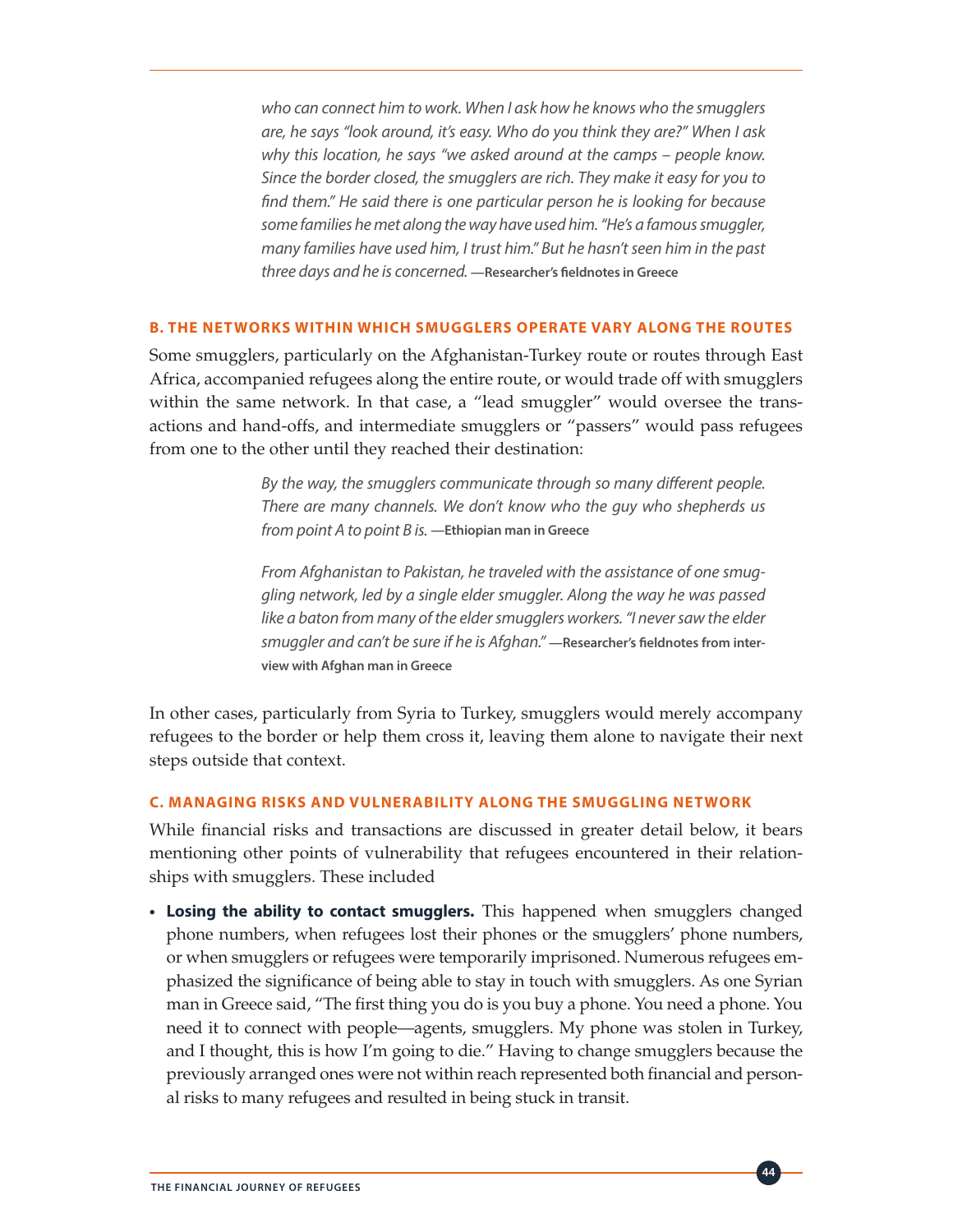- **• Having to switch smuggling networks.** In general, refugees described a preference for using the same smuggler—or staying within the same network of connected smugglers—for as long as possible. This appeared to be most feasible for refugees on the Afghanistan-Turkey route. According to many refugees, Turkey was a breaking point in this chain, after which individual legs of the journey had to be negotiated piecemeal (Turkey-Greece, Greece-onward in the Balkans, etc.). This, in turn, represented risks to both financial and human security, as we discuss below.
- **• Maltreatment by smugglers.** As Mandic and Simpson (forthcoming) discuss, refugees often discussed being maltreated at the hands of state forces (police, border patrols) in harsher terms than they cast their interactions with smugglers. As long as smugglers were paid promptly according to the terms agreed, refugees described these relationships as having the potential to remain fairly amicable. The success or failure of financial transactions—whose terms smugglers changed unpredictably at times—often defined smuggling relationships. Other forms of maltreatment by smugglers included changing the terms of agreement, particularly about how many people would board boats from Turkey to Greece. At times, smugglers yelled, pushed, or threatened people to get on the boats so that they would not be detected by police on the shore. As one Syrian man said in Greece, "The boat was for 25 people, and there were 55 on it. The smuggler said no more than 30, but there were almost double that. My wife tried to not get on the boat because she was worried about the boy, but the smugglers stand on the shore and yell at you. Sometimes they pull a gun and tell you to just get on the boat. You just get on the boat."

### **D. UNDERSTANDING SMUGGLING THROUGH A GENDER PERSPECTIVE**

"Traffickers see money, not gender," articulated one key informant in Greece in response to a question about how gender may have shaped relationships with smugglers. However, our research suggests that interactions and transactions with smugglers, as well as the ways in which smugglers attempt to gain leverage over refugees to ensure payment, were rife with gendered meanings.

The smugglers our research participants encountered were male, and arranging these journeys was frequently an exchange between them and male family members. A woman commented on how this impacted her experience:

> *The smugglers aren't used to dealing with women. But they take our money like other people's money. They sometimes tried to talk to my son, but I said "no, you are dealing with me!"* **—Syrian woman in Greece**

When we asked about female smugglers, research participants expressed surprise. "A female smuggler? That would be like a black polar bear," remarked one key informant. Additional research is needed to understand why the smuggling network in our countries of study appears to be dominated by men. Research from other contexts, particularly in Central America, can help form some preliminary hypotheses (Sanchez 2016, Vogt 2016). We hypothesize that it is consistent with men's control over key domains of formal and informal power, and the ways in which particular men are networked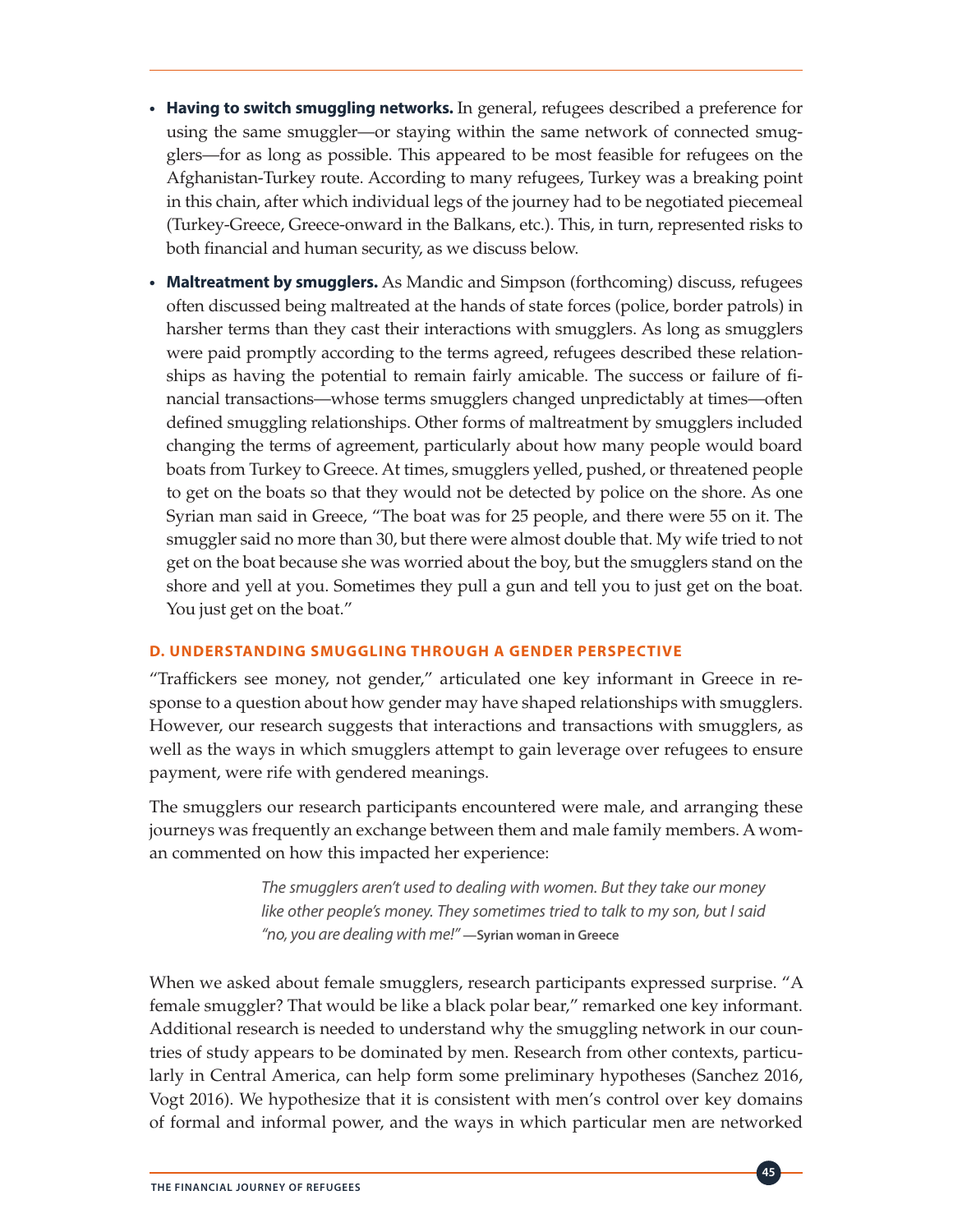within those communities (Ahmad 2011, Nordstrom 2004). Moreover, when women do participate in smuggling (even in less visible or public roles), it is worth researching the ways in which they strategically leverage certain perceptions of femininity to facilitate their work (Sanchez 2016). We further hypothesize that women's active and visible involvement in smuggling would attract attention, in part because of frames that render women's participation in illicit and underground activities more transgressive than men's (Gentry and Sjoberg 2015).

The gendered nature of rumors that we were able to access about female smugglers corroborates these hypotheses. Two key informants and a refugee in Greece discussed rumors of a female smuggler in the Balkans, "who is tougher than the men." This woman is allegedly married to a police officer. A different rumor articulated by a key informant in Greece suggests there is a "Balkan woman with a foreign husband and a father high up in the government" involved in smuggling. These rumors place women at the nexus of powerful formal and informal networks in ways that could enable their participation in smuggling. They are also telling of how women are imagined and constructed to behave within illicit and informal networks.

Despite their reported absence from the leadership of smuggling networks, women reportedly participate as facilitators in support roles, such as connecting refugees to male smugglers or pointing refugees in the right direction. A refugee in Greece commented on this distinction by saying, "There is a difference between the smuggler who actually moves people and the contact or the agent. That's like the PR for the smugglers. They are an advertisement for the smugglers and get a cut of the money." Further research is needed to understand how gender intersects with other factors of these women's identity and social positioning—such as their family status and their role within the community—in ways that affect the participation of certain women in informal and underground economies.

### **E. FAMILY STATUS IS KEY FOR UNDERSTANDING INTERACTIONS WITH SMUGGLERS**

Refugees discussed that family status matters in making arrangements with smugglers. An Afghan refugee in Greece commented that his group's journey was slowed down by having too many children in the group. This man was the only adult male, alongside two women, and nine children en route to Europe. He said, "We were stuck for four nights in Iran. . . . Smugglers do not make as much money off the children, so it was not as lucrative for them."

Smugglers leveraged family separation as a way to ensure that they get paid. An Afghan man in Greece shared:

> *When we were getting closer to Turkey, the smugglers were worried that the younger boys in particular would flee without paying them, so they had the guards stay up to make sure that nobody left at night. They separated the men and the women. They had the single men call their families and then they would beat them so the families could hear and promise they would make the payment.* **—Afghan man in Greece**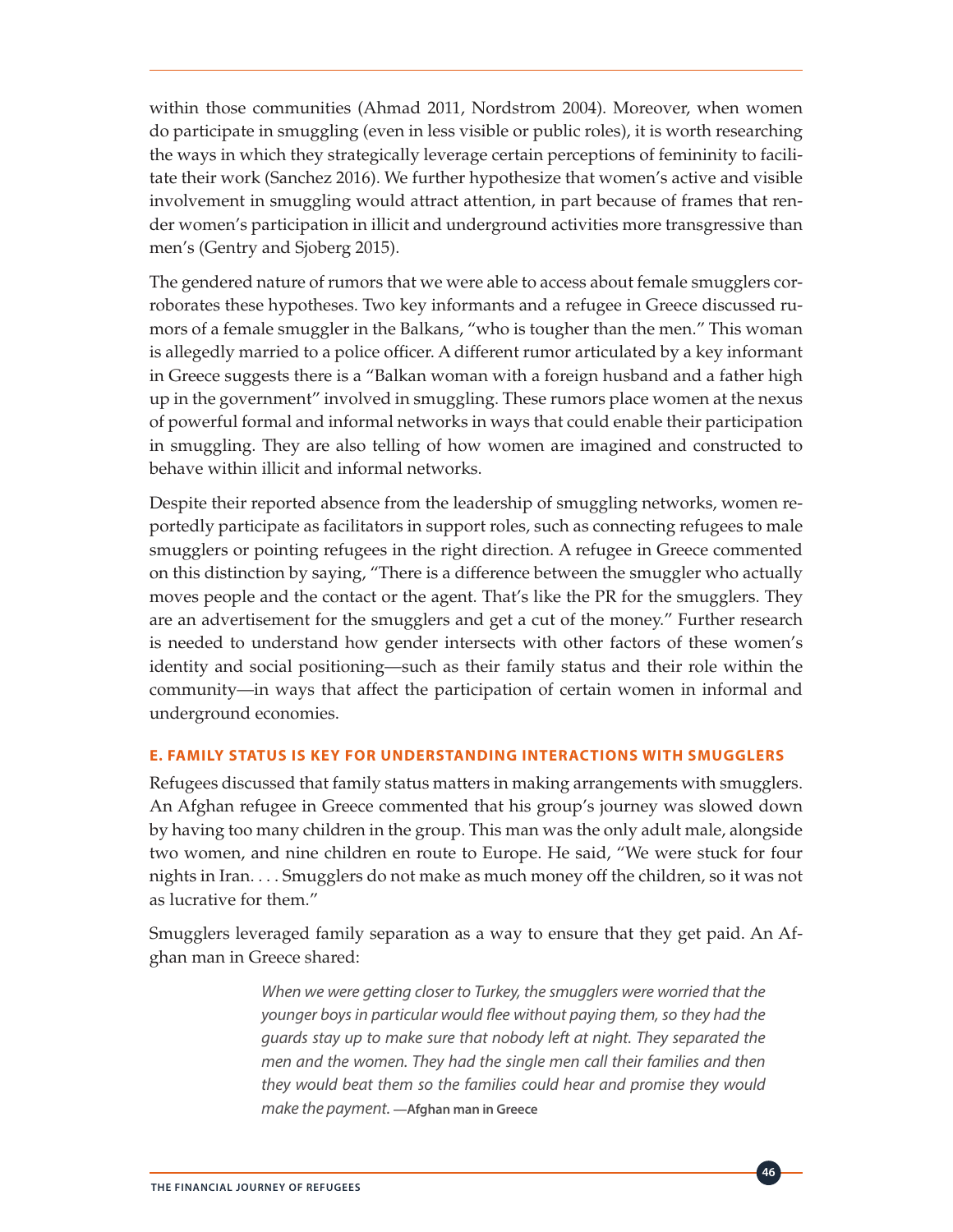### **3.2 Different Models for Financial Transactions with Smugglers**

Research participants reported various methods of paying their smugglers. Refugees, smugglers, and financial middlemen negotiated with two categories of risk in mind. Refugees naturally were concerned with performance risk—that the smuggler would not safely transport them to the agreed final destination or waypoint. Smugglers were concerned with payment risk—that refugees would not be able to make full payment for their smuggling services. Table 6 illustrates the range of payment methods in use to reduce the two risk categories. Throughout this section, the "demand side" refers to the refugees' side of the transaction, while the "supply side" refers to smugglers' considerations. While we found evidence for both crude and sophisticated payment methods, not all methods were available to all refugees. In some instances, only one form of payment was an option.

We show throughout this section that the financial transactions underpinning not only interactions with smugglers but also the entire journey of refugee transit entail movements between formal and informal, licit and illicit, legal and illegal systems, networks, and processes (Duffield 2001, Nordstrom 2004). Financial transactions with these actors do not exclusively take place underground or in informal spaces; rather, they intersect with the formal financial services sector before diverging from it once again in favor of more informal networks. We note these movements throughout the analysis.

### **A. PREPAYING THE SMUGGLER DIRECTLY OR THROUGH KIN**

In this instance, the refugee pays in full directly to the smuggler for the entire journey or parts of a journey prior to departure. We found this was often the case when crossing the Aegean by boat from Turkey to Greece. It was also very common within Syria and when crossing the Syrian border to Turkey.

Often friends and family would make payments on behalf of the refugee, either because the refugee lacked sufficient funds or because a family member was more proximate to the smuggler:

> *In Turkey, I found a smuggler in Istanbul through the hotel I was staying in. The smuggler had many names; I do not know which was his real name. I spent two months in Turkey before leaving. I was in contact with my cousin, and he paid the smuggler € 15,000 by giving money to someone in Iran who then gave the money to the smuggler. When I met the smuggler, he had already been paid.* **—Iranian man in Greece**

This method of prepayment clearly places the refugee at risk. When asked about fears along the journey, one responded:

> It is the fact that you don't have a choice but to trust a smuggler who is a *criminal and you always have to fear that he will rob you or not honor the deal and not get you to your destination.* **—Syrian man in Greece**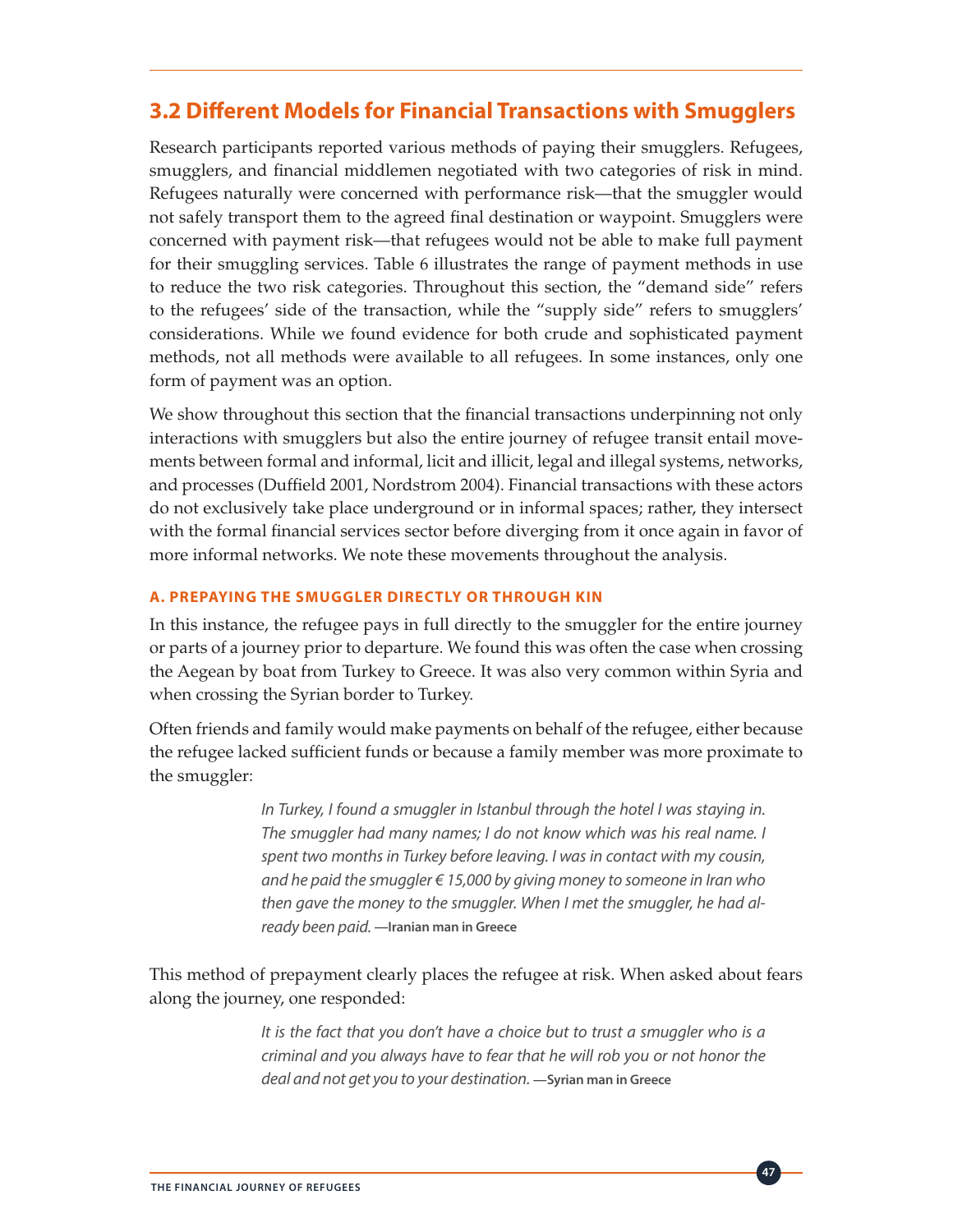#### **B. POST-PAYING THE SMUGGLER DIRECTLY OR THROUGH KIN**

On the opposite end of the payment spectrum are various forms of post-payment: paying for the journey in whole or in part after the journey had been completed. While this may reduce performance risk for refugees, they also ran the risk of becoming "human collateral," as the smuggler sought to assure payment:

> *At the time of our meeting, [name redacted] had called from Quetta, Pakistan. He had reached this Pakistani city after spending one night in Kandahar. From there, they had gone to Iran. When I called a couple of days later, he had reached the Turkish soil, but he was fuzzy on the route. His brother said: "He and I are both illiterate." He meant they are not well-versed in geography. The family had some financial problem and it took them a few days to put together the \$1200 negotiated price. His brother said that for the past four days [name redacted] was locked up outside Istanbul. He will be released as soon as the smugglers get the money. When I called, he had just given the money to a representative of the smuggler.* **—Key informant in Greece**

We heard of the many harms endured by refugees who were unable to make their payments expeditiously. One research participant narrated:

> *From Zahedan, I traveled with five other men, just like me. We were passed from smuggler to smuggler in an unbroken chain from one border to the next. I paid for the smuggling services after they were successful. Once I arrived in any predetermined destination, I would have funds wired by my parents directly into my smuggler's bank account. I did this just as I crossed the border into a new country.*

When asked what would happen if someone failed to pay, he continued:

*That happened to others, but not to me. I saw the boys get their ears cut off*  for lack of payment of their smugglers' fee. **-Afghan man in Greece** 

#### **C. PAY-AS-YOU-GO SYSTEM FOR SMUGGLERS**

Many families and individuals paid for smuggling services at various points in their journey, particularly in instances in which smugglers were not connected by a network. This was especially common for Syrian refugees:

> *My trip [from Syria to Greece] cost about €10,000, or €2,500 per family member. This included all costs, including smuggling services. . . . It took us ten days to cross Syria alone. . . . We had seven different smugglers and made seven different payments.* **—Syrian man in Greece**

When asked if he felt at risk carrying all those funds to make the payments, he told us his wife transported the cash: "In our culture it is wrong to rob a woman or to hold her at gunpoint. For this reason, she was always the one to guard the money." We delve into

**48**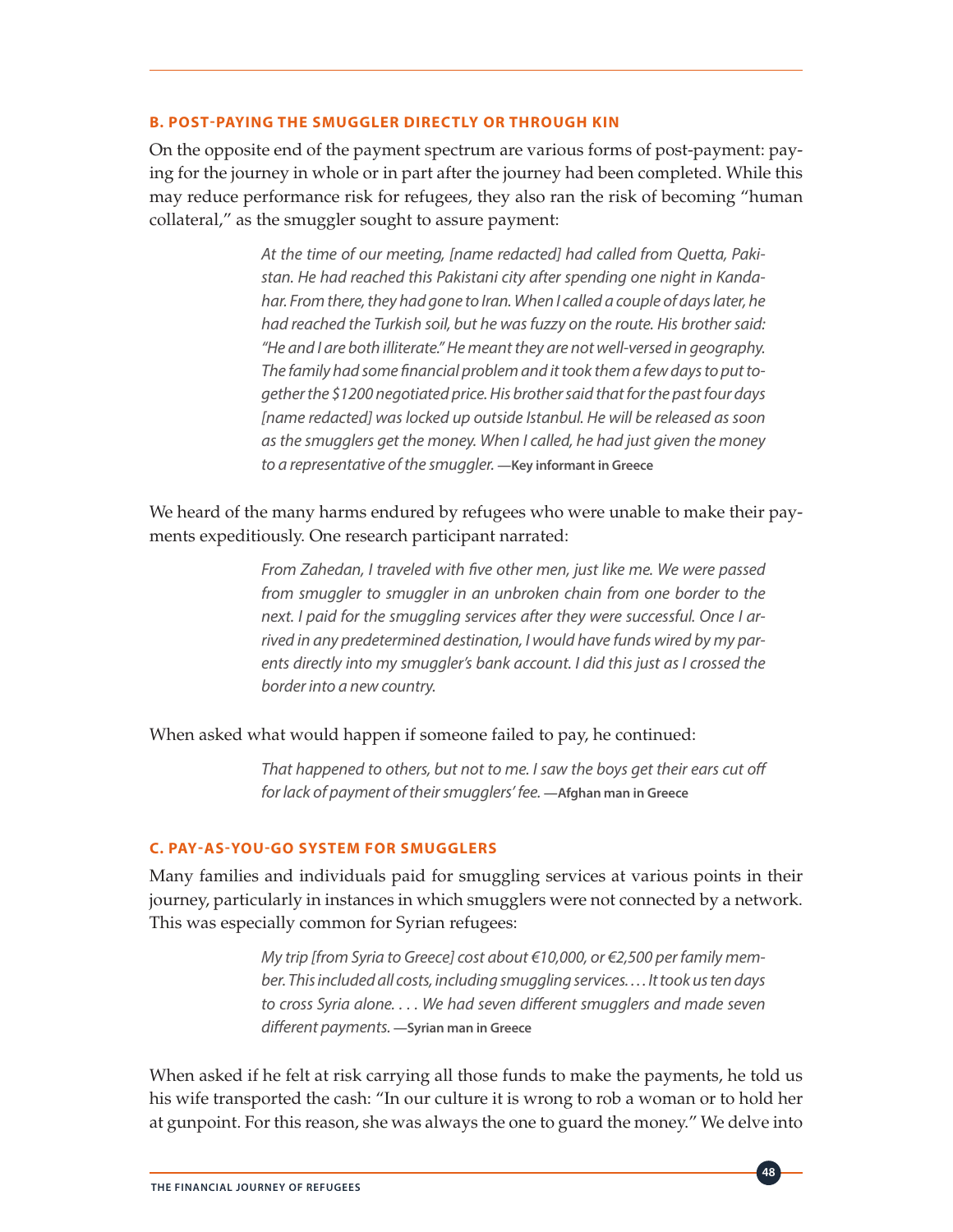the theme of how refugees leveraged perceptions of masculinity and femininity to carry and move cash in greater length in Chapter 5, as well as earlier in Chapter 2.

### **D. POST-PAYING SMUGGLERS USING A FINANCIAL THIRD PARTY: THE SARAFI SYSTEM**

The more-traveled a route, the more varied and transparent the payment options appeared. For example, along the well-traversed routes leading from Iran and Afghanistan to Greece, refugees referred to the "sarafi system" or "guarantee scheme." This method involved a rich range of variations but at its core, the system included a kingpin smuggler, local passers, and financial middleman or "sarafi." After locating a lead smuggler, the refugee would negotiate a price for travel, a destination for the travel, and, if needed, travel documents. Refugees would also negotiate a mode of travel based on their budgets. Once a price was established, the refugee located a financial middleman. In many cases refugees found their own saraf but often smugglers had already identified a saraf. Fieldnotes from a conversation with two Afghan women in Greece describe one interaction:

> *They found the smugglers by word of mouth, and the smugglers told them which saraf to use. They gave all of the money they had to the saraf, and the combination of the name and account number they used for the interactions was called "ramz". The smuggler told them not to carry any money along the way. So every time a payment needed to be made, they contacted the saraf, gave the "ramz" and he would release the money to a smuggler.* **—Researcher's fieldnotes from conversation with two Afghan women in Greece**

The sarafi system not only made payment to smugglers convenient, bypassing the need to carry large sums of cash, but also it served as a form of guarantee. The example in which the saraf already knows the smuggler puts the refugee at greater risk than if the refugee chooses the saraf.

Culturally longstanding business relationships take precedent over one-off relationships. However, often the refugee does not have a choice. Either way, a third-party saraf offers a buffer between the risk of non-performance potentially experienced by the refugee and the risk of non-payment potentially experienced by the smuggler—as well as buffering the risks of carrying cash along the way. Releasing payment upon completing a successful journey seemed to at least partially insure the refugee. An Afghan man describes traveling with his family from Turkey to Greece:

> *We left by boat late at night. I had a flashlight and kept flashing it so that others would notice our boat. Once we reached Greek territory the Greek police saw us. They came to our rescue and transferred everyone from our boat to a ship. I had put money with the saraf and he released it once we reached each of our destinations. The smuggler had people in each location who transferred us along our assigned routes. The smuggler doesn't get paid if anyone was deported—only if the destination is reached.* **—Afghan man in Greece**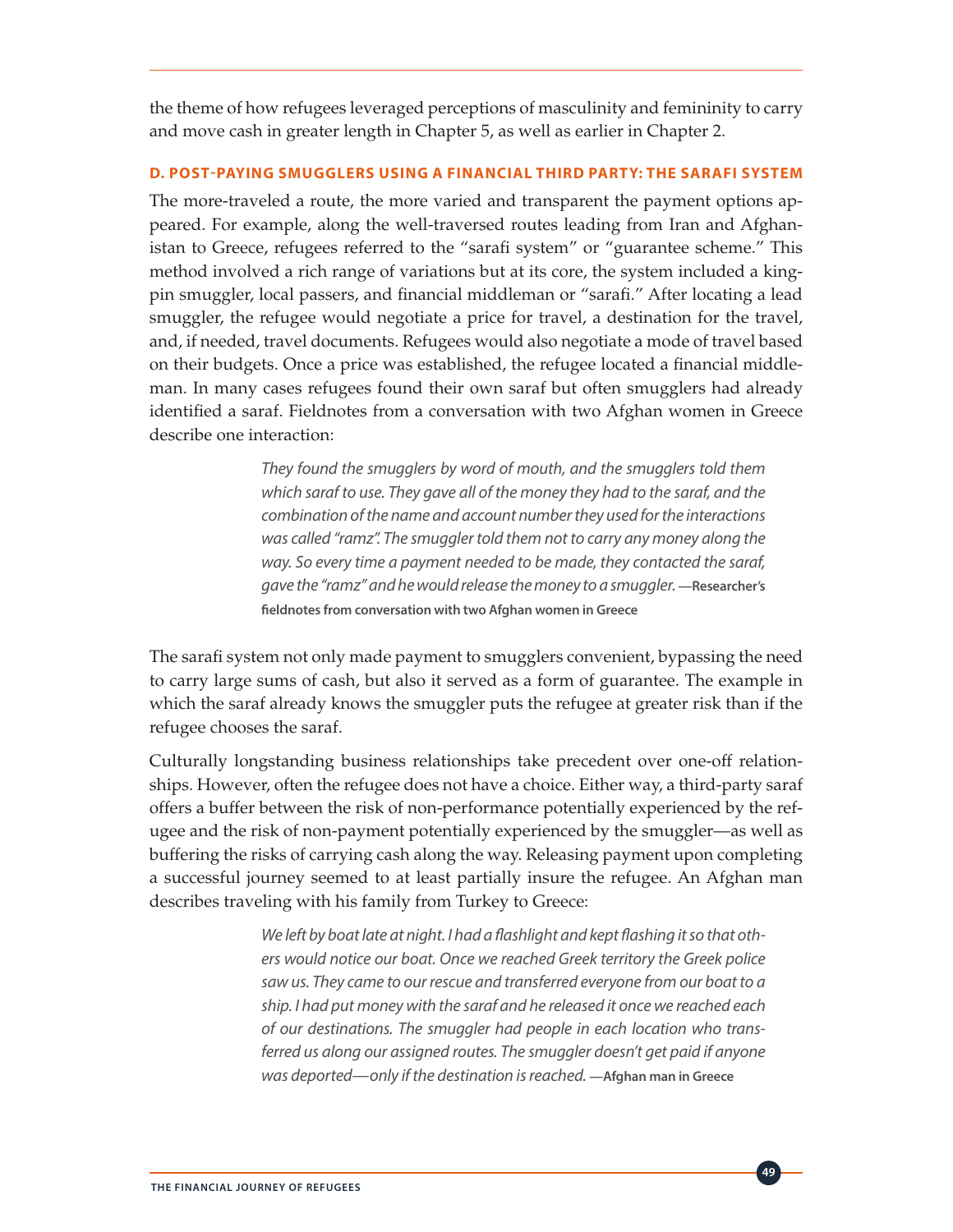This research participant called the saraf a *do'kon*, which means a store or shop. The research participant also had a bank account in Afghanistan, but he preferred the saraf's services to the bank's when it came to making payments.

Many refugees from Afghanistan and Iran referenced the sarafi system. These deposit-and-release services had sprung up both in countries of origin and along the route. Sarafis could be easily found across Afghanistan, as well as in Greece, Turkey and (we were told) as far as Germany. One refugee traveling with his family from Mazir-e-Sharif described his financial journey thus in a researcher's fieldnotes:

> *He arrived in Istanbul from Mazar-e-Sharif with his youngest son, daughter, and wife by plane. He found a smuggler to get visas and tickets to Turkey costing \$5,500-\$6,000 per family member. The actual cost of the Turkish visa is \$60, he said, but it is almost impossible to get one. So he paid almost USD \$24,000 for all four visas and tickets. Everyone in the family was together in Istanbul. He found another smuggler in Istanbul from among many smugglers there. Some were Turkish, some Afghan, some are Tajik. He found an Afghan smuggler – but stated the actual mastermind smugglers are Turkish (they also speak Dari). He deposited money (which he brought with him in cash) in a saraf in Istanbul for the future payment to the smuggler.*

> *He paid 1,800 Euros per person (for 7 people in total) to be transferred from Istanbul to Samos island. The smuggler transferred them in a van that fits 14 people but had 28-30 people. From Istanbul they were brought to a different, smaller city. There they spent 45 days – food and accommodation was found and paid for by the smuggler. He decided to wait for as long as needed: "The ocean waves were not good, so I used to check the intensity of the waves on my cell phone every single day". When the waves were not as strong, the smuggler transferred them from the small city to the boat with 24 other people. At their first attempt, they arrived on the island of Samos. After reaching Samos, he requested his saraf to release €12,600 to his smuggler for payment of all family members (€ 1,800 per person).* **—Researcher's fieldnotes in Greece**

The sarafi system was also used by refugees stranded in Greece to receive funds from relatives. One refugee in a camp in Greece reported that her husband would send her small amounts of money through a saraf in Athens. To receive her money, she showed the owner of the store—the saraf—her name and a code that her husband had texted her. At first she travelled to the store once a month to fetch her cash, but then the process became even more convenient: The saraf started traveling weekly to the camp, bringing cash to the refugees' doorsteps. The additional costs were the fare from Athens—€7, an amount that the residents of the camp gladly paid—as well as fees charged by the saraf. Travel to and from Athens sometimes took a long time, so this doorstep service was highly valued.

While some refugees were able to release payments to their smugglers at the completion of an entire journey, others released partial payment upon reaching each way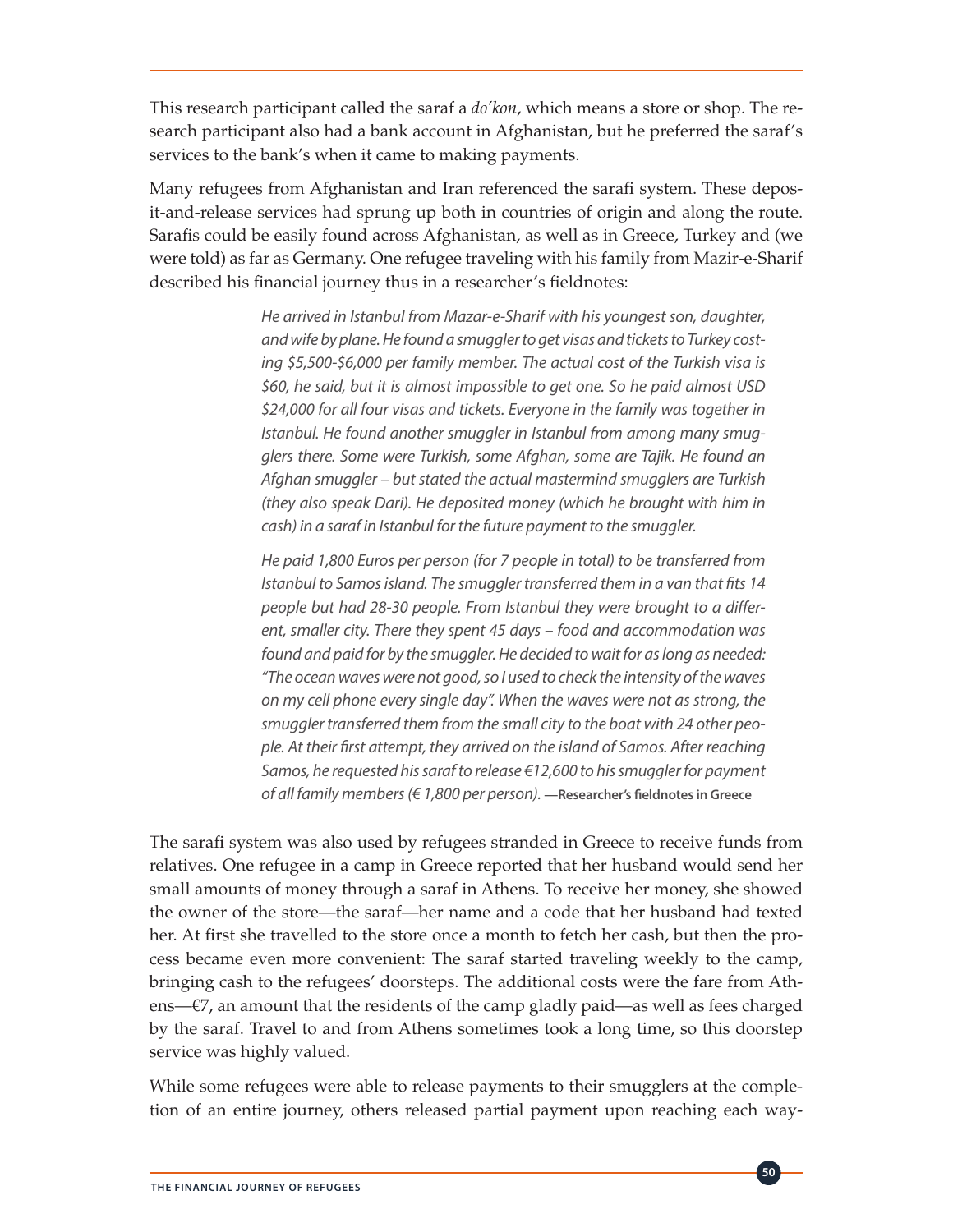point. Banks (whose role we discuss in greater length below), as well as sarafs, could be involved in a payment circuit that includes a refugee, a kingpin smuggler, and local smugglers. A refugee described his use of both the bank and sarafi systems:

> *From Afghanistan to Pakistan, I traveled with the assistance of one smuggling network, led by a single elder smuggler. I would call the elder as soon as I reached a major waypoint. At the first two waypoints (entry to Pakistan and entry to Iran), I called my family and gave them a four-digit code. The*  family knew that this code meant I was okay, and they called the elder, giving *him the code. This signaled to the elder that everyone was satisfied that I had made it to the intermediate destination as planned. My parents then paid the elder by transferring cash from their bank to the elder's bank account. After the second waypoint, they no longer used the code system. I would simply call my parents and tell them to transfer funds to the elder. The elder would then send the next smuggler to transfer me to the third waypoint. From there no more payments were made in Iran and I was simply smuggled from person to person. In Turkey the smuggling network changed.* **—Afghan man in Greece**

He went on to say that he had tried to move north, this time using the services of a saraf in Athens. He prepaid through a local shopkeeper. He deposited  $\epsilon$ 2,000 with the shopkeeper and an additional €100 fee for a total of €2,100. But the refugee had not negotiated a "guarantee scheme" with this particular smuggler, so the shopkeeper paid the smuggler anyway, even when the refugee was caught at the border and returned to Athens.

### **3.3 Written Contracts, Guarantees, and Consumer Insurance Policies**

We heard of a range of supply-side and demand-side guarantees that would either protect the service provider (the smuggler or the saraf) from non-payment risk or the refugee from non-performance risk, or both. Most arrangements between refugees and sarafs were verbal, but not in all cases. A key informant reports (all names have been changed):

> *Shuja, someone whom Ajmal knew, knew the smuggler. Shuja speaking on behalf of the smuggler had asked Ajmal to find anyone that he trusts and "freeze" the money with them. He had also recommended one money exchanger in a Kabul neighborhood. When Ajmal showed up with the representative of the smuggler, the saraf wrote, signed and stamped a letter acknowledging the receipt of the money as an "amanat" for three months. Ajmal, who has worked in admin and finance for the past 10 years, insisted to put some concrete terms in this letter: for example, what is the money for, the name of the person traveling, destination, conditions for release of installments, etcetera. For the saraf, it was either amanat (less formal) or no deal. Amanat means when you trust something with someone. In this case, putting the money in the saraf's trust.* **—Afghan key informant**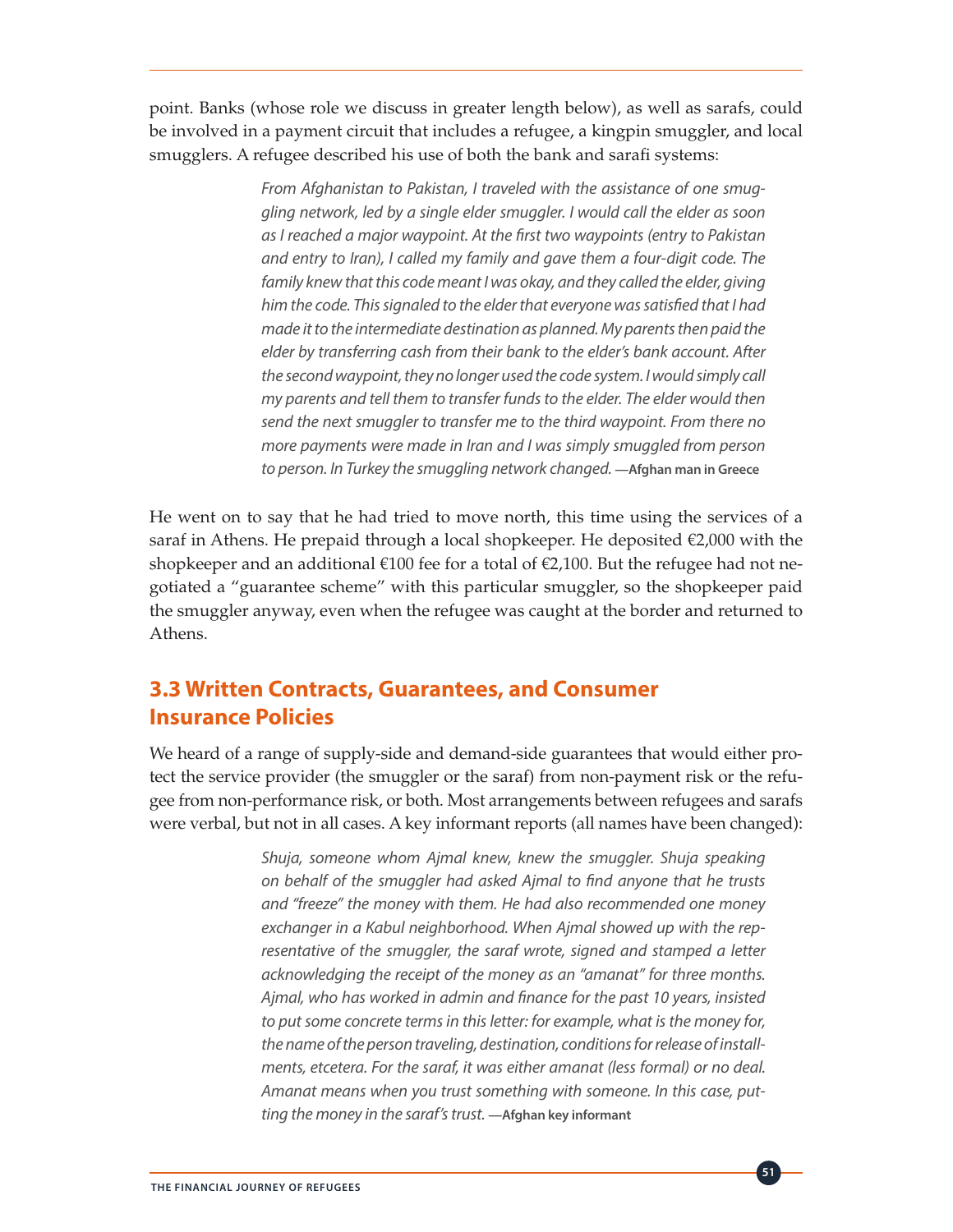The letter served less as a contract and more as an acknowledgement of receipt of the deposit. In some instances, smugglers themselves wanted guarantees of payment beyond the assurances of a saraf. Houses and other assets were used as collateral, sometimes without the knowledge of asset's owner:

> *He had had enough and did not want to continue on the journey. So he let his cousins go. They had not left their money — \$1,450 per person all the way to Turkey — with just anyone. Instead, they had given their uncle's house in Kabul as a zamanat, or guarantee, to the smuggler. The uncle says he did not know that his house was used as a collateral.* **—Researcher's fieldnotes from interview with an Afghan man in Greece**

We also heard of various forms of insurance whereby, for a small fee (typically \$50), a smuggler would guarantee a successful journey and, if not successful, the intermediary would issue a refund. An excerpt from a researcher's fieldnotes in Greece elaborates:

> *In order to pay for the smuggler to Greece, the refugee was instructed by the agent who he found on Facebook to go to a "security point" at a store and give the money to a Turkish guy. But then the agent didn't trust the guy in the store and instead took him around the corner to a different shop and took the money directly.*

> *The money was \$600 and the agent gave the refugee a password, which was to serve as insurance that if for some reason the smuggler wouldn't take him or he didn't make it to his destination, he could use the password to get his money back, except for a fixed sum (\$50) that would go to the smuggler/ agents (like a hotel cancellation fee).*

One key informant later called this scheme a "false guarantee." The schemes were designed to make refugees feel like they had some insurance if the journey failed—but, according to this key informant, the smugglers would often keep the money regardless. While some key informants were skeptical that refunds were actually made, we did hear of success. One research participant was completely satisfied with his refund and reported such "insurance policies" are commonplace in Athens:

> *Really, I did not care. My heart was not in it. I paid the smuggler €3,700 and he got the papers and the ticket [from Greece to Germany]. I went to the airport and they saw that my papers were a forgery and I was turned away. I felt no conflict, no bad feeling. I went to the Maktp (The Office of Transactions) and they gave me my €3,700 back minus €50 for the cost of the insurance. The smugglers are gambling! They lost on me but on that same day, they probably had many successes.* **—Syrian man in Greece**

We heard many more examples of insurance contracts purchased directly from the smuggler or from a third party. Fieldnotes from a different conversation with a research participant elaborate: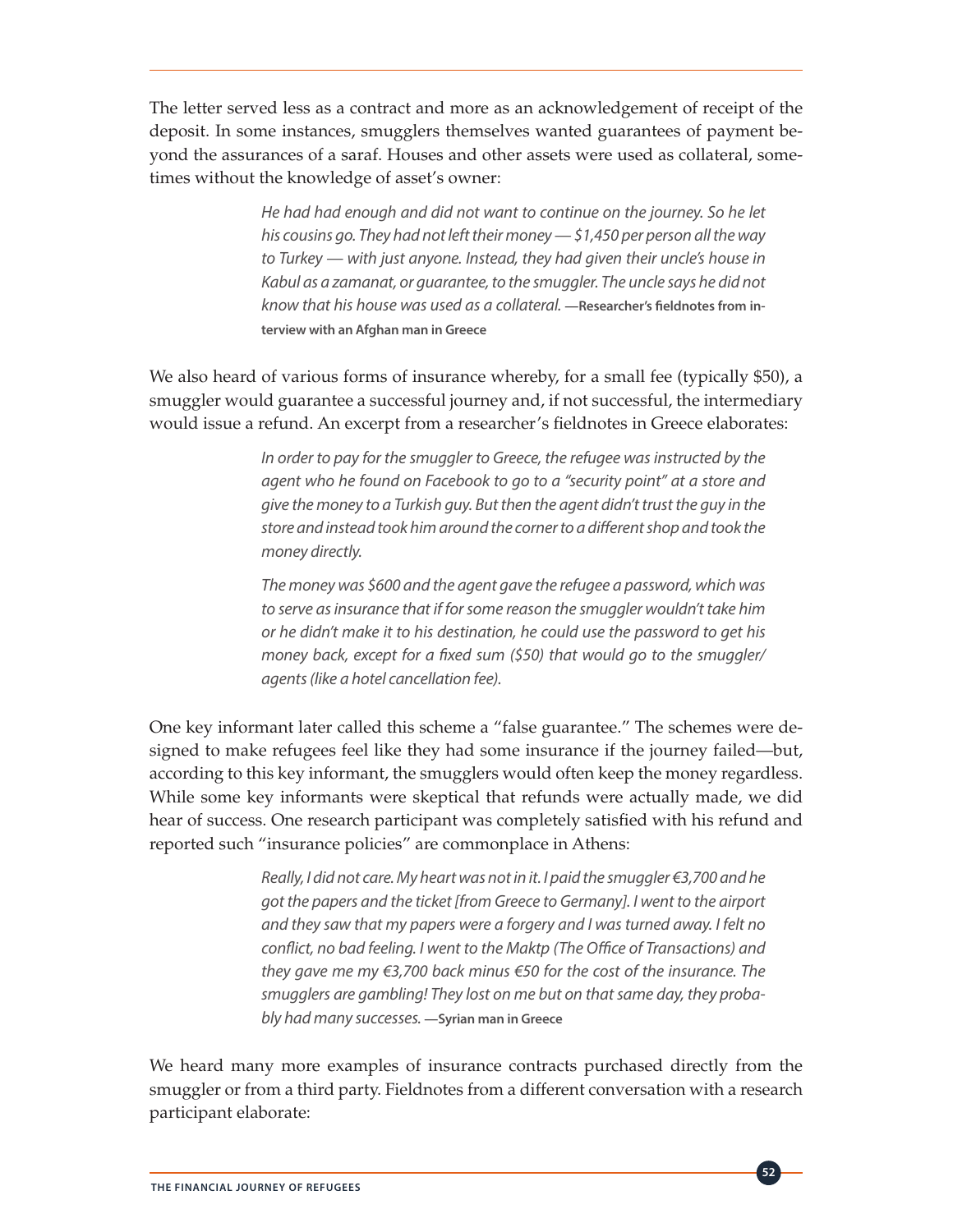*The refugee didn't want to pay the smuggler because he didn't trust him, so he decided himself to use an "insurance" person as he called it to safeguard against the smuggler trying to steal their money without actually transporting them. They gave their money to the "insurance agent" who gave them a code, a shifra, and then this would be used to pay the smuggler only if they made it across. Once they arrived safely in Turkey with the smuggler, they gave the shifra code to the smuggler who then called the insurance agent and collected his money.* 

We asked this research participant what would happen if they give the smuggler a fake receipt or *shifra* to try to cheat the smuggler out of his payment. He said it's not possible because the insurance agent has the correct code to which to compare it.

Sarafs and smuggler insurance agents run risks beyond payment risk: reputation risk and legal risk. Their reputation as trustworthy businesspeople (in businesses that are attached to, but separate from, these refugee-specific financial transactions) is valuable and worth protecting. Many sarafs have venerable family histories, noted for their reliability as traders. In this context, reputation is a valuable form of social capital.

Souring relationships between sarafs and smugglers represented a further risk. One saraf confided to a key informant that his business in financing the journeys of refugees was waning because "the trust has been broken." Refugees who had, in fact, reached their destinations had their families deny this and demand their money back. This put the saraf at grave risk with smugglers who trusted him.

Risks associated with breaking laws also weighed on certain sarafs in ways that surpass some of the risks that smugglers faced. Smugglers—whose locations, physical cell phones, phone numbers and SIM cards are in constant flux—are difficult to track. By contrast, sarafs in countries of refugee origin have fixed addresses and thus are easily traced. According to a key informant, a sign in the Sarai Shazada neighborhood in Kabul warns that involvement with *qachaq-e-insan*—smuggling—is illegal. So while sarafs may be duped by families failing to reach their agreed upon destinations, they have no legal remedy available. They must choose between disappointing refugee families or disappointing smugglers. In either case the "trust is broken."

# **3.4 The "Three Tries" Approach**

A key informant in Athens described a system he called "three tries," popular among refugees as well as smugglers, which may or may not include a financial middleman. In this scheme, a smuggler agrees to procure plane tickets and documents (forged or stolen) for three separate, sequential trips. He only procures the tickets and documents for the second trip if the first fails, and for the third if the second fails. He (overwhelmingly "he," as discussed earlier) has calculated the costs so that he makes a large profit if the refugee travels successfully from Athens onward to Europe on the first try. He still makes a profit if the second try is successful. But on the third try, if the refugee does not make it, the smuggler loses money.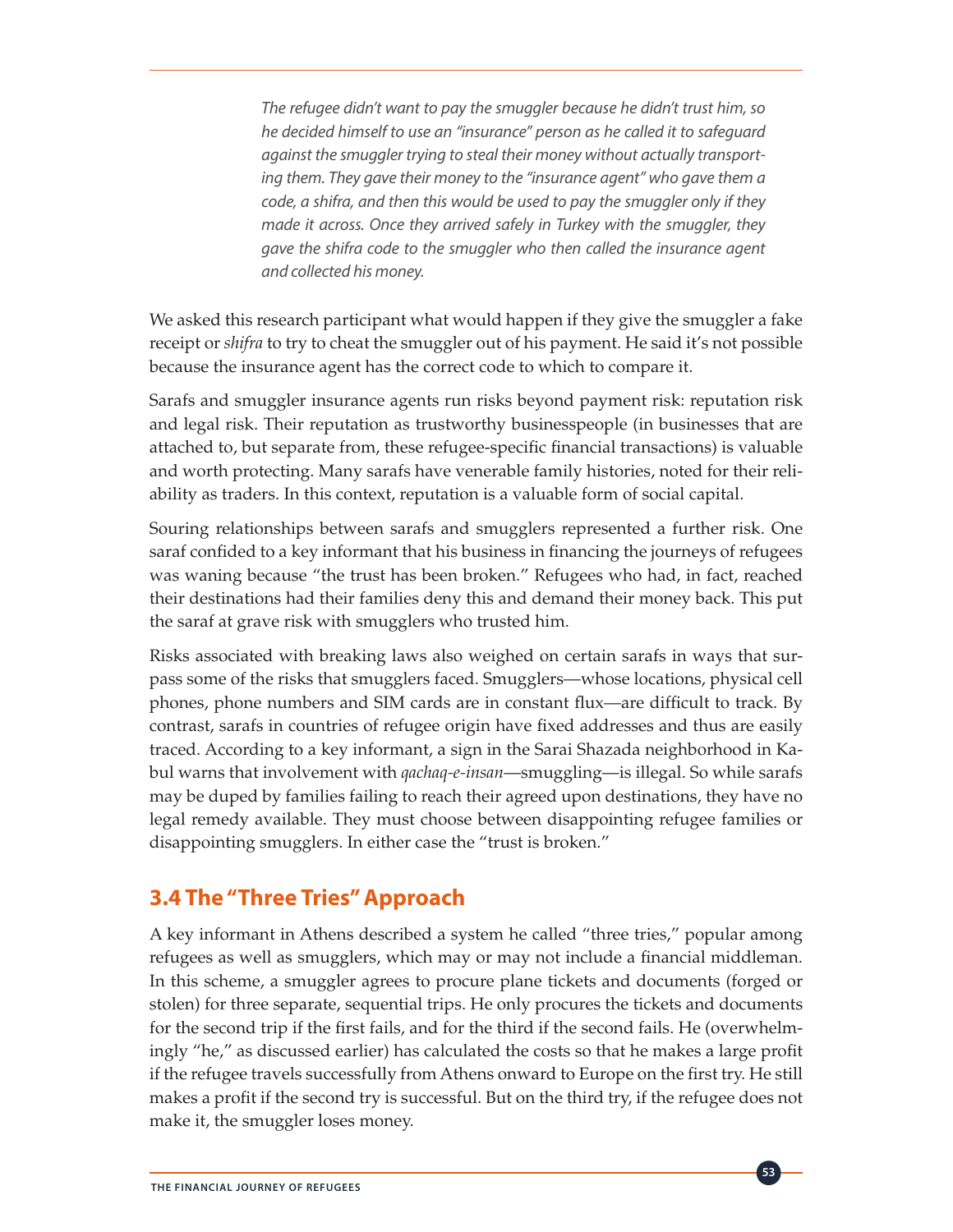This was not the first time we heard of such a guarantee scheme. This research participant described his experience with such a guarantee in place between Turkey and Greece:

> *On the twelfth day we were set to go to Chios. The smugglers took us to another big house with people from everywhere. They start with the families, with the women and children. When it was the single men's turn, they put us in a closed van from which you couldn't see the outside. They told us not to smoke, and to turn off our phones so we could not attract the marine patrol or police before they let us out. We were in the forest, a few kilometers from the sea. There was nothing around us, just trees. They gave us four Zodiacs*  [rafts] for fifty men that we had to inflate and told us which way to go. But *before we started inflating the Zodiac, the gendarmerie caught us. There were men coming from behind us on the ground and a helicopter. Two guys had smoked cigarettes and I think that's how the gendarmerie caught us. The trip failed. They held us all and seized the four Zodiacs. The smugglers had*  lost a lot of money. But the gendarmes released us later that night because *they knew the smugglers weren't with us. We went back to the house that night. We knew we had the right to two more attempts without paying more.*  **—Algerian man in Greece**

He went on to describe his second and third attempts. Of his last attempt, he relayed success:

> *We walked back to the smuggler's house and stayed there for two days this time. We knew this would be our last chance; many people had no more money. There was a new group of refugees in the house. One of them was a very good sailor. We went with him and this time there were no problems at all.*

The informal and highly customized nature of the sarafi system tended to make its inner workings opaque and from time to time its contracts less than secure. A Syrian in Turkey described his brother's passage to Bulgaria in 2011:

> *Sometimes people were caught in Bulgaria or Hungary. These were unattractive destinations. Whether or not the smuggler got the money depended on the contact; sometimes they would renegotiate. Some smugglers were honest and agreed that they wouldn't take all the money because the person had not gotten to the destination. Most of the smugglers wouldn't take the money if a person died. The sea route was more dangerous but also cheaper.*  **—Syrian man in Turkey**

### **3.5 Crowd-Funded "Pay-It-Forward" Schemes**

An emerging payment strategy blended a "pay-it-forward" ethical contract with the concept of crowd funding. In this scheme, the refugee traveling incurred no debts. Instead, family and friends paid smugglers by gathering funds and readying them for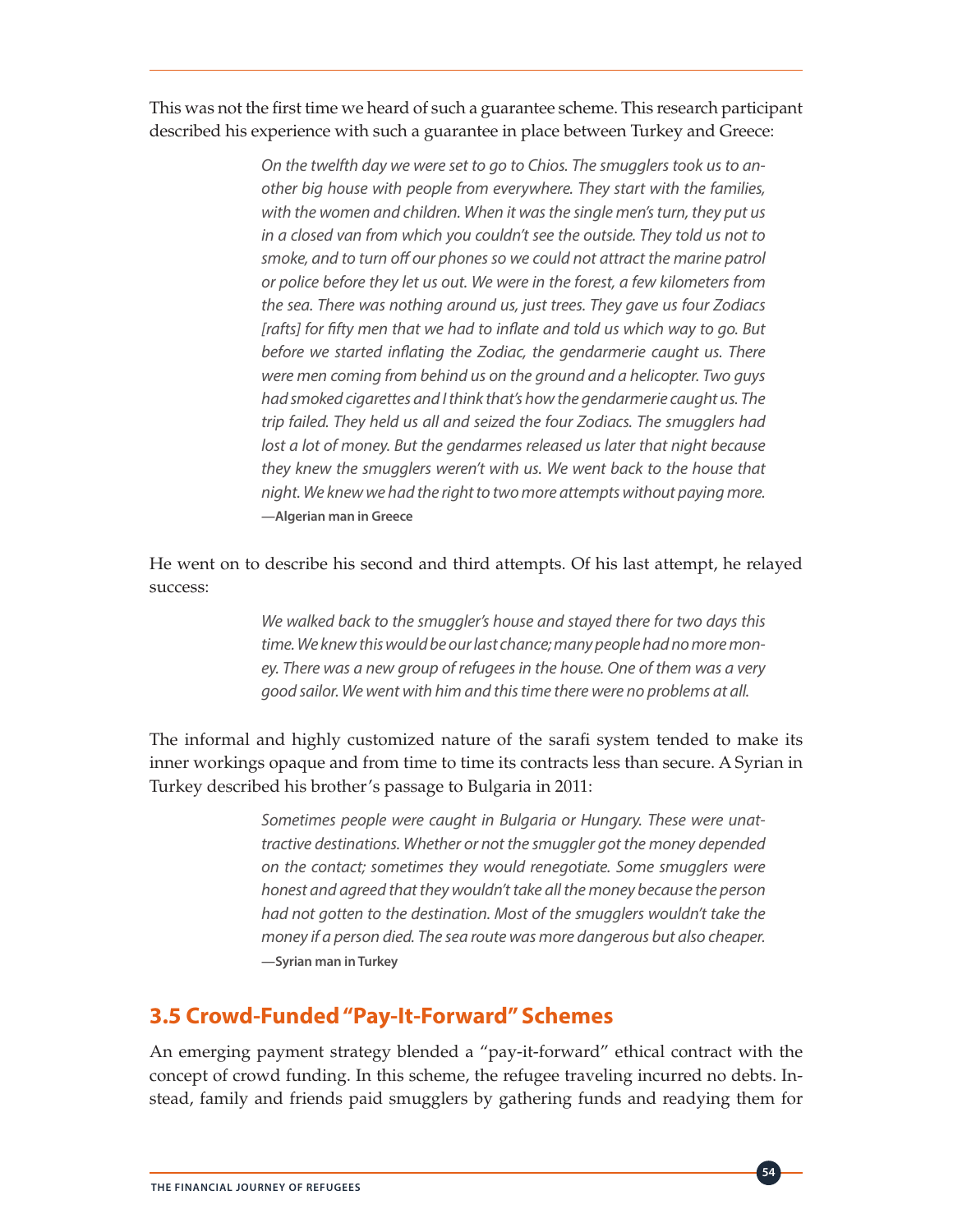transfer as soon as the refugee reached his or her destination (or soon after). An Eritrean woman discussed her experience:

> *I spoke to my parents and told them I wanted to leave. I called my Eritrean friends in Sudan. One of them arranged everything for me. She looked for a smuggler. . . . I didn't have to sell anything: my husband's family, my family, all our friends in other Arab countries sent money to my friend. I didn't arrange anything. My friend told me I had to meet a driver at 3 pm a week later, in Asmara. I stayed home for a week and waited. I had about \$200 only with me. I didn't take clothes with me—only something to eat. I knew nothing about what would happen. In the car, there were four other women. The driver was nice. He didn't speak or anything. He brought us to Khartoum—the driver knew everything about the border and he went through a secret way. Maybe he paid police. I don't know. When I got to Khartoum, I called my friend and told her I had arrived. She paid the \$5,000 to the smuggler and I went to her house. I spent three months in Sudan, not working. I was very afraid of the Eritrean security in Sudan. I knew people who had been sent back from Sudan, so I was hiding. I realized I couldn't continue like this forever.* **—Eritrean woman in Greece**

### She then explained that a second round of crowd funding took place to get her to Turkey and onward to Greece:

*I talked to my friend about going to Europe. She helped me to get to Europe. I am not sure if it was the same smuggler. My friend took care of everything for me. She told me she needed to collect \$5,500 to go to Istanbul and then an additional \$1,500 to go to Greece. In April I got a passport with a tourist visa to go to Turkey. . . . They locked me up in the house for two weeks until they had received the money from my friend. My friend needed more time than the first time [Eritrea to Sudan] to collect the money because she needed to contact relatives and friends in Israel, America, from all over the world. About twenty people participated in funding my journey.* 

### Other Eritreans echoed this blended crowd-funded "pay-it-forward" model. According to one,

*We Eritreans are very supportive of one another because we know the hell that Eritrea is. Also, Eritreans know how bad smugglers are. We know very well that they will abuse and rape women if they don't get their money. So people feel pressure to give. Your relatives and friends cannot leave you to die. That's why we have become very fast and good at sending money to each other over the decades.* **—Eritrean male in Greece**

When the researcher asked a follow-up question about whether refugees were expected to pay back the people who help them, the research participant responded: "No, no, no,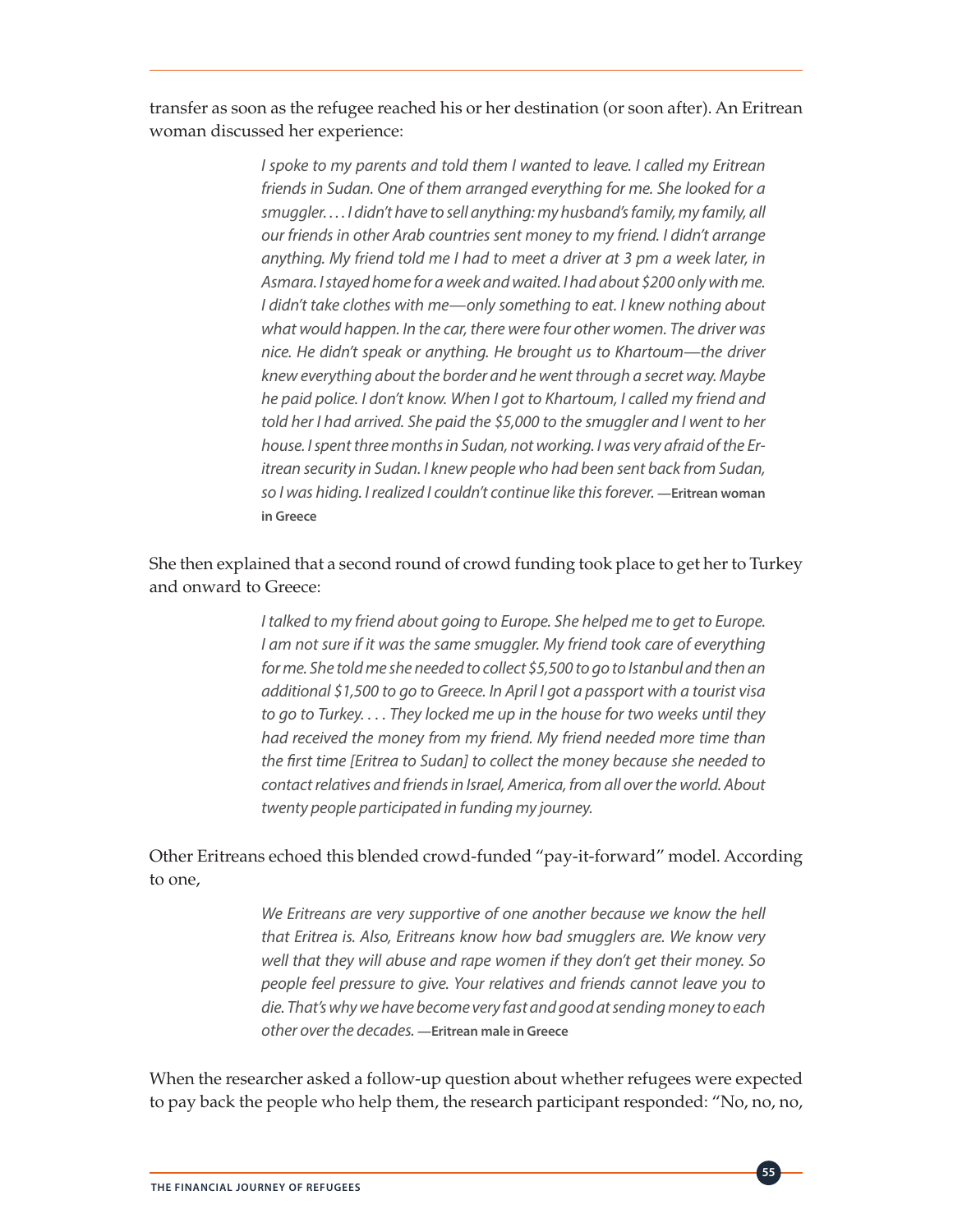not at all. But if my Eritrean friend asks for my help, I must give. I will give back this way. It's a collective system. All Eritreans understand each other on this."

Syrians in Turkey also went to great lengths to tell us how they would reimburse family members for financing their journeys. Family members and friends had helped them amass enough money to complete various stages of their journeys and they felt obliged to repay. A Syrian man recounted the "pay-it-forward" instructions of his creditors:

> *For the first few months, I was testing the waters with my work and trying to get a sense of regular expenses. Then I started to pay back the money I owed to people all around the world. I started to allocate money for the people I needed to return money to. My salary was better than before, so I could keep aside money to pay my debts. I had paid some debts in Egypt but not all of them. I kept the money aside in my mind. To pay back the debts, I started with my friend in Saudi who had sent me \$1,000. A mutual friend of ours came from Saudi to Turkey, and I paid him. My cousin in Dubai came to Istanbul by chance and I gave him the cash. My friend who had been in a desperate situation and had given me money said he didn't want it back. Some others said they did not want it back. Both of them said, "Pay it forward, if you want*  to." I can't remember how I made my first transfers to Syria. I never did it the *official way, through Western Union or anything. I transferred to my brother and sister the same way I do it now. Which is through friends who want to move money to Turkey.* **—Syrian man in Turkey**

Table 6 summarizes the modes of payment described throughout this section

| <b>Modes</b><br>of Paying a<br><b>Smuggler</b>     | <b>Payment Timing</b>                                                                       |                                                                                   | <b>Financial Enhancements</b><br>(Demand Side)                                                                                                                | <b>Financial</b><br><b>Enhancements</b><br>(Supply Side)                                                                                                                                                                   |                                                                   |
|----------------------------------------------------|---------------------------------------------------------------------------------------------|-----------------------------------------------------------------------------------|---------------------------------------------------------------------------------------------------------------------------------------------------------------|----------------------------------------------------------------------------------------------------------------------------------------------------------------------------------------------------------------------------|-------------------------------------------------------------------|
|                                                    | Pre-Pay<br>(refugee or<br>family pays in<br>full for entire<br>journey before<br>departure) | Pay Leg by Leg<br>(refugee pays on<br>reaching pre-deter-<br>mined waypoints)     | Post-Pay<br>(refugee pays in full<br>after destination is<br>reached)                                                                                         | <b>Insurance and Refunds</b><br>(given by "financial supplier"<br>or acceptance of partial<br>payments) (saraf, smuggler,<br>or other third party)                                                                         | <b>Physical</b><br><b>Collateral</b><br>(required by<br>smuggler) |
| <b>Pay Directly</b><br>to Smuggler<br>or His Agent | Yes, evidence of<br>this; common in<br>Syria                                                | Yes, mixture of pre-<br>and post-payments,<br>depending on what<br>was negotiated | Yes, usually for<br>shorter legs, as<br>in Syria (e.g., one<br>border crossing)<br>Used when smug-<br>gler wants to see<br>proof that refugee<br>has the cash | Yes, but based on initially<br>negotiated terms<br>Some "third party insurance"<br>available<br>Some partial payment<br>accepted based on where<br>on the route the journey<br>ended, if not at the aspired<br>destination | In some instances,<br>yes                                         |

### **Table 6. Modes of Payment**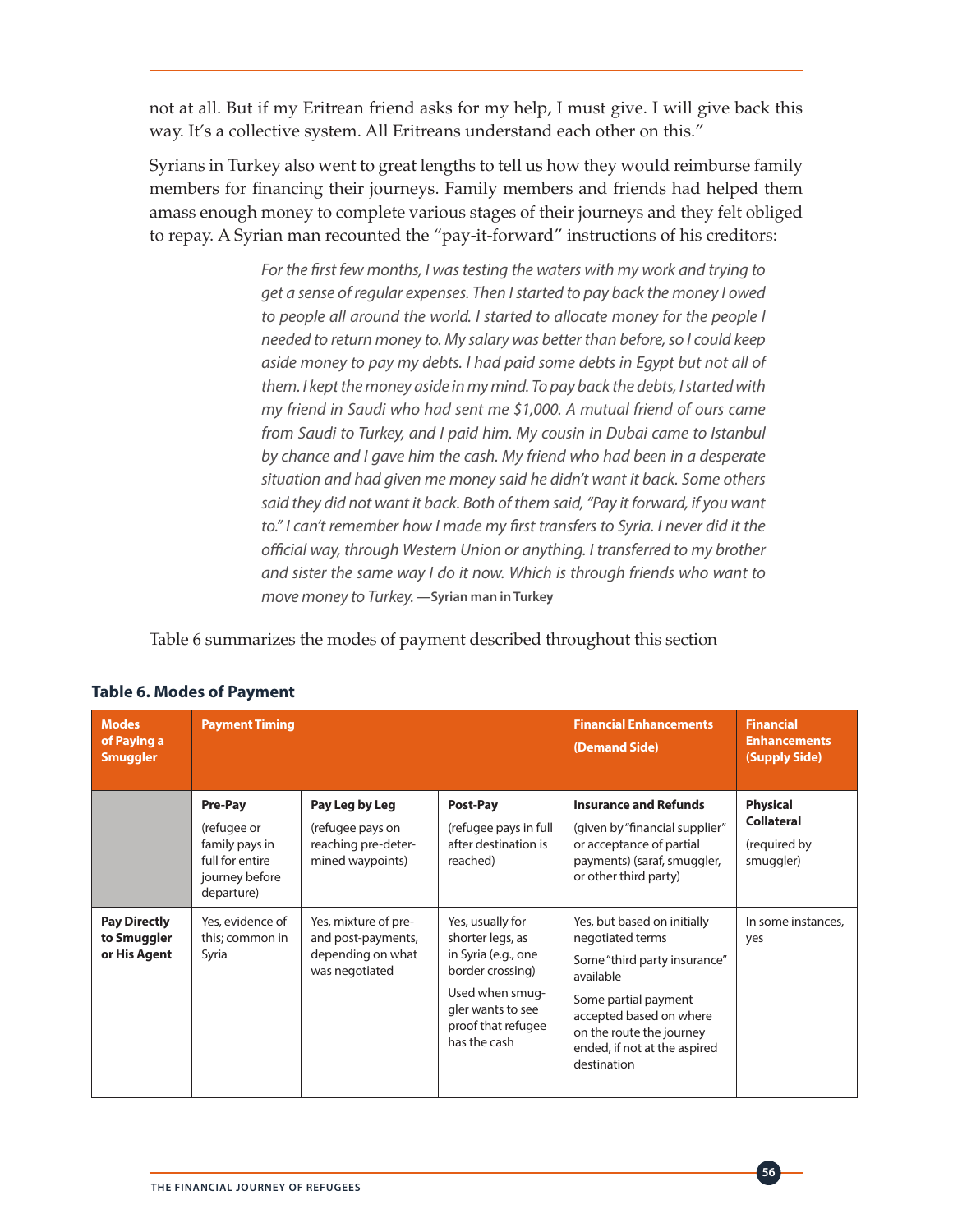| Via Hawa-<br>la-Sarafi<br><b>System</b>                                                  | Yes, refugee<br>pays saraf and<br>saraf pays<br>smuggler upon<br>reaching final<br>destination                       | Yes, saraf releases<br>funds to smuggler<br>at predetermined<br>waypoints<br>Very common from<br>Afghanistan and Iran<br>and somewhat newer<br>from Syria | Yes, in this case the<br>saraf is just a trans-<br>fer mechanism                                                                                                                     | Yes, some instances where<br>refugee can get money back<br>if the journey failed<br>In many cases, no refunds. In<br>some instances, partial pay-<br>ment would be accepted<br>based on where the refugee<br>ended up |                           |
|------------------------------------------------------------------------------------------|----------------------------------------------------------------------------------------------------------------------|-----------------------------------------------------------------------------------------------------------------------------------------------------------|--------------------------------------------------------------------------------------------------------------------------------------------------------------------------------------|-----------------------------------------------------------------------------------------------------------------------------------------------------------------------------------------------------------------------|---------------------------|
| <b>Via Family</b><br><b>Member or</b><br><b>Trusted Per-</b><br>son (Kinship<br>Finance) | Yes, trusted<br>neighbor or<br>family member<br>takes deposit<br>and releases to<br>smuggler at final<br>destination | Yes, trusted neighbor<br>takes or family mem-<br>ber takes deposit and<br>releases to smuggler<br>at pre-determined<br>waypoints                          | Yes, money is sent<br>through saraf or<br>bank according<br>to family member<br>instructions<br>Refugee may be<br>detained or beaten<br>while waiting for<br>smuggler to get<br>paid | Yes, money can be returned<br>if refugee doesn't reach<br>destination<br>Smuggler can also ask for<br>collateral                                                                                                      | Yes, in some<br>instances |
| <b>Via Bank</b><br>or Western<br><b>Union</b>                                            | Yes, where<br>available, but in<br>some countries<br>not available                                                   | Yes, where available,<br>but in some countries<br>not available                                                                                           | Yes, where avail-<br>able, but in some<br>countries not<br>available                                                                                                                 | None reported                                                                                                                                                                                                         | None reported             |

# **3.6 Kinship Finance: The Role of Friends and Family**

A key theme that emerged in the analysis is the significance of kinship networks, both for amassing the necessary funds and for facilitating the actual transactions. In this section, we examine these networks in greater depth, exploring the roles of friends and family in sending and lending and of the Hawala system.

Family members still in the country of origin, as well as those settled at the country of aspirational destination, reportedly send money to refugees directly and indirectly. As described earlier, they often pay smuggler fees directly to the smuggler or through a saraf. They also will send money to refugee family members to help them manage local expenses.

In shorter-haul journeys, for example from Syria to Jordan or Syria to Turkey, where some extended-family members and friends may be able to cross back and forth, transactions became maze-like, their terms of settlement murky, and the collection of debts outstanding and aggravating. In those cases, borrowing and outstanding debts become a critical concern in managing the financial portfolios of refugees on the move:

> *I* remember when my sister and her friends were facing situations where a *lot of people owed them money and they had to work to keep track of it. Think of yourself: say you're trying to get money to me. You trust Katie [name changed] to give me the money and she trusts that you will pay her back. I receive the money, but I'm outside the situation. But between you and Katie, if you're outside Turkey, and you cannot make the transfer because you are seeking asylum and you can't pay right now for whatever reason, Katie may have a lot of people owing her money. She has to follow up on it and*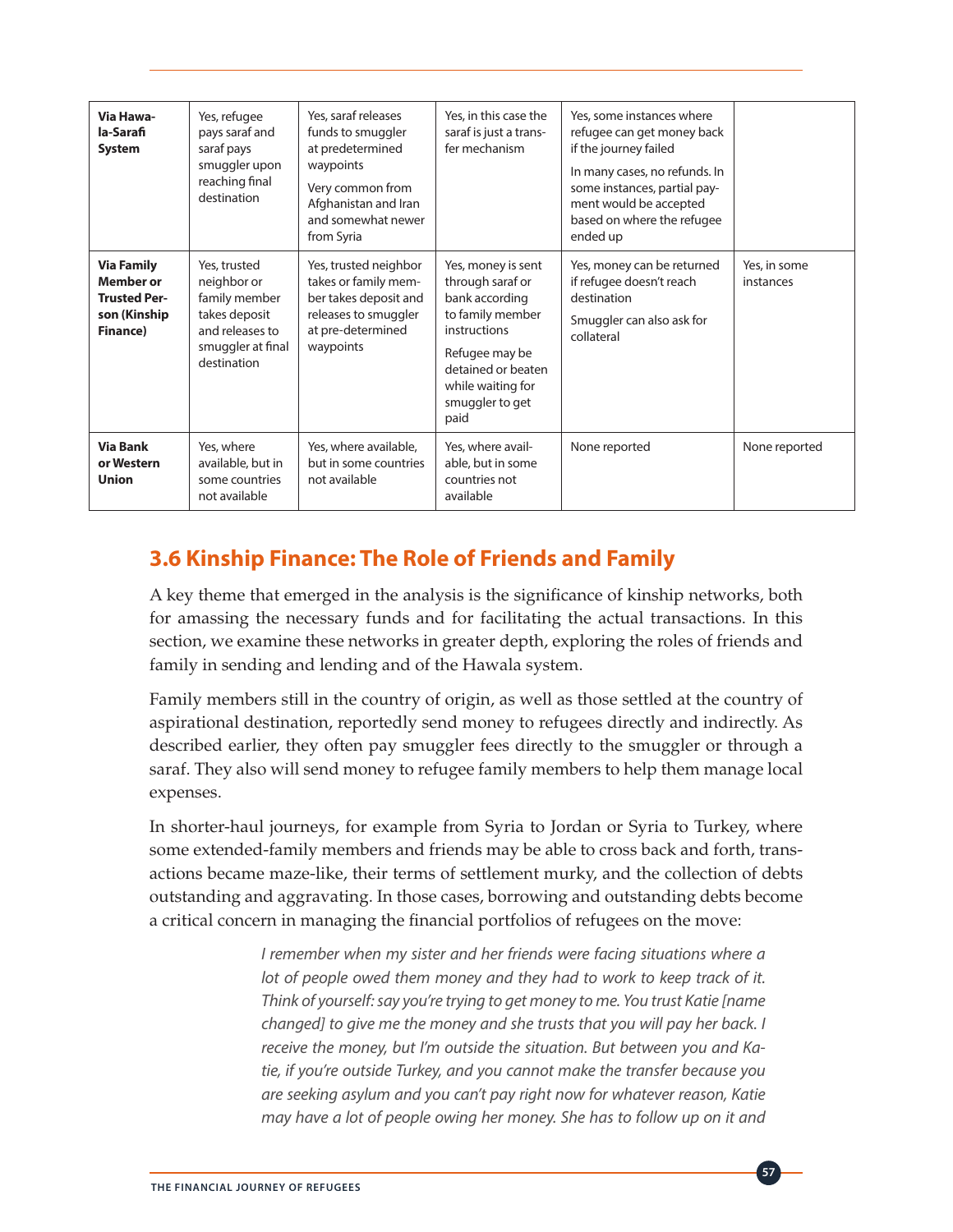*keep track of it and it's complicated with exchange rates. With Turkish lira and Syrian pound fluctuating like they are. Then you have to resolve these issues amongst yourselves. People may feel like they are losing because of the exchange rate or that they need their money and cannot get it.* 

*Also, the agreements are verbal. A friend might ask for \$250, then \$150 then \$25. She might recollect differently from you. Nothing is written down. Between friends, even distant friends, it's not part of the culture to write down amounts. Although my old boss used to message me on Facebook, saying, "I have sent you X amount," then I would reply when I got it.* 

*With family, relatives, a lot needed cash, they wouldn't write it down. My sister and her good friend were in a situation where the friend borrowed thousands of dollars from my sister. She wanted to pay back in installments. She [the friend/borrower] was in Gaziantep and used to send money up with individuals. My sister had to go all over Istanbul to meet with these people. It was a real burden for her.* **—Syrian man in Turkey**

The refugee went on to emphasize the problem of mental reckoning. Keeping mental records of transactions is often disastrous, usually for the lender. The refugee just referenced described the situation of a co-worker:

> *A colleague in our office loaned money to many people, just small amounts. He loaned amounts he could afford to lose, but he realized it had added up. For \$200, people need time to get the money together; they say they will pay you next week and then they do not. These people weren't his great friends to start with, people forget what they borrowed and that they borrowed. Fifty Turkish lira is small. When you remind someone that they borrowed that they act like you are ridiculous.* **—Syrian man in Turkey**

But, when comparing the services of family to those of a transfer agent, the same refugee stated: "With friends and relatives, you sleep better at night, even if they screw you." Another refugee from Syria based in Jordan echoed this sentiment:

> *Fifty Jordanian dinar is nothing here, but it goes a long way in Syria. Money transfer agencies are robbing us. One hundred dinar is 100,000 Syrian pounds if you simply exchange it in Jordan. If you try to send it however, they take 38,000 pounds out, and you can only send 62,000. All the money transfer agencies have similar high rates. I learned that I'm losing a lot of money using their services, so I've made connections between families across borders instead.* **—Syrian man in Jordan**

This refugee went on to explain how the workaround system functioned. Where families were split across the Syrian-Jordanian border, and a Syrian in Jordan wanted to send money home, the refugee in Jordan physically would give the money to another Syrian refugee residing in Jordan. That refugee would call their family back in Syria

**58**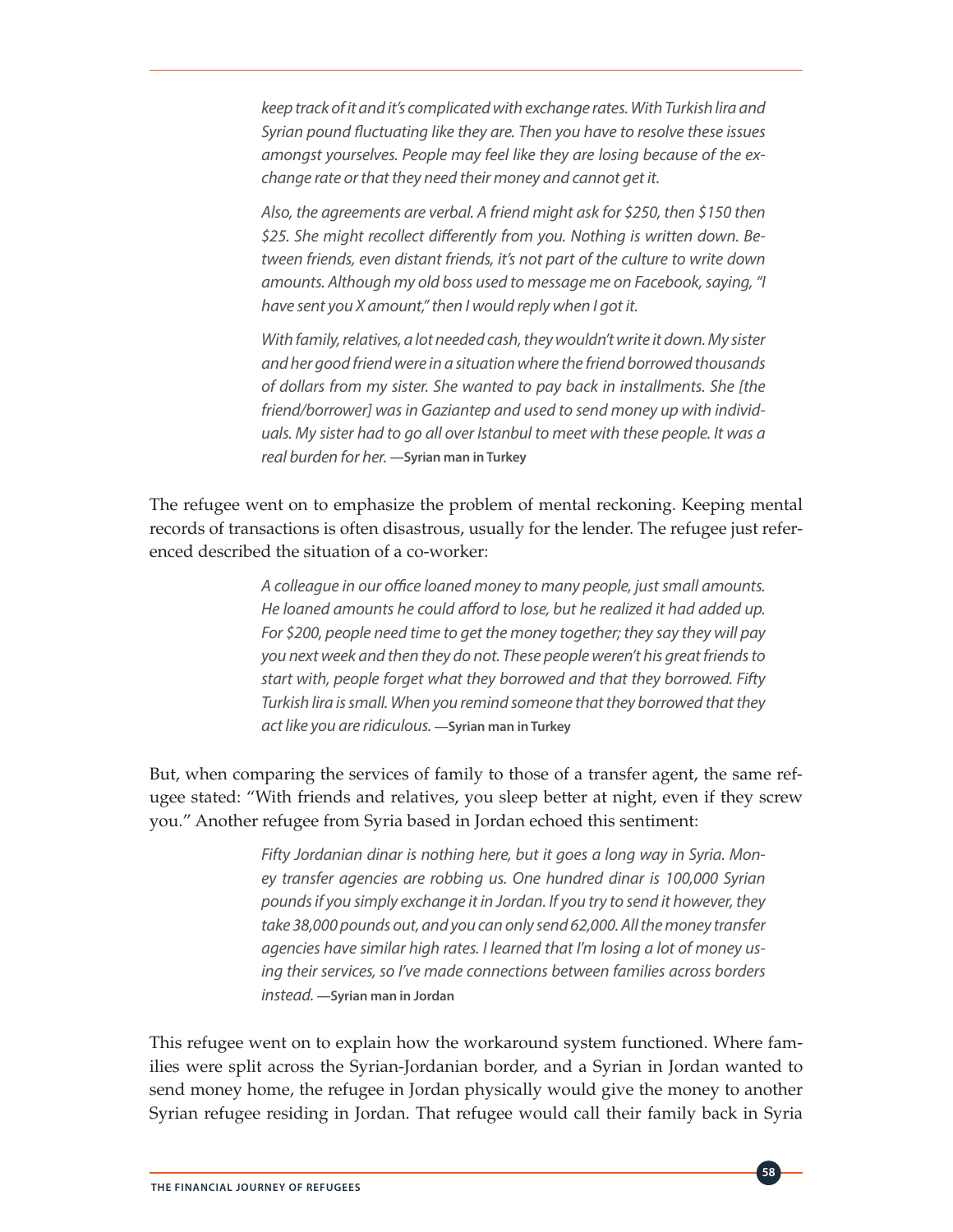and ask them to physically give an equal sum to the first refugee's family back in Syria. But the book-keeping quickly became complex. After a few transactions one can easily see how the Syrian family in Syria could be owed a lot of money from their Jordanian-based relatives. This matter becomes further complicated when currencies change. A different Syrian in Jordan explained:

> *Now, there are problems with currencies as well. In Jordan, they're still using the old Syrian currency (hard cash) but in Syria there is a newly printed currency from Russia and they can't use the old currency anymore. This could be a problem if family in Jordan was taking old currency and physically sending it to family in Syria—useless once it gets there.* **—Syrian man in Jordan**

From the borrower's perspective, they were inclined to settle their debts and were grateful to family for the loans. After borrowing from multiple friends and family to finance his journey this refugee was left with many debts:

> *I stayed in Gaziantep for one month with a friend. When this friend left for Germany, I moved to Sanliurfa to stay with a family member. After that I started to search for the work—because now I have debts, after this long year.* **—Syrian man in Turkey**

Beyond individual sending, lending, and receiving, we also heard of examples of rotating savings and credit associations, generically called ROSCAs by the development community, and locally called *game'ya*. In a *game'ya*, about ten or so members, often from the same family, gather to regularly contribute identical sums to a group pot. Each week or month, depending on how often they meet, a different member takes home the whole pot. In this way, individuals can save up lump sums for special purchases or for expenses like paying the rent in ways that are difficult to save for alone. A Syrian female reported that Syrians are commonly participating in the *game'ya* in Sianliurfa, Turkey. According to her, in Syria, she would put 11,000 Syrian pounds (25 USD) in the *game'ya* pot each month. Her group consisted of ten to twelve people, but groups could be as small as five or as large as twenty. Research participants in Jordan remarked that *game'ya* were often used, typically only among family members. They explained that in situations of displacement, they did not necessarily know neighbors well enough to trust them.

# **3.7 The Hawala System and Comparisons to Formal Banking Institutions**

While some families developed "mirror image" financial relationships to move money across borders, many research participants preferred to use registered and unregistered Hawala networks (called sarafs, sarfs, and other names). The Hawala refers to a system in which local agents help customers transfer money between two points. The Hawala is typically unregulated or loosely regulated. Some countries, like Afghanistan and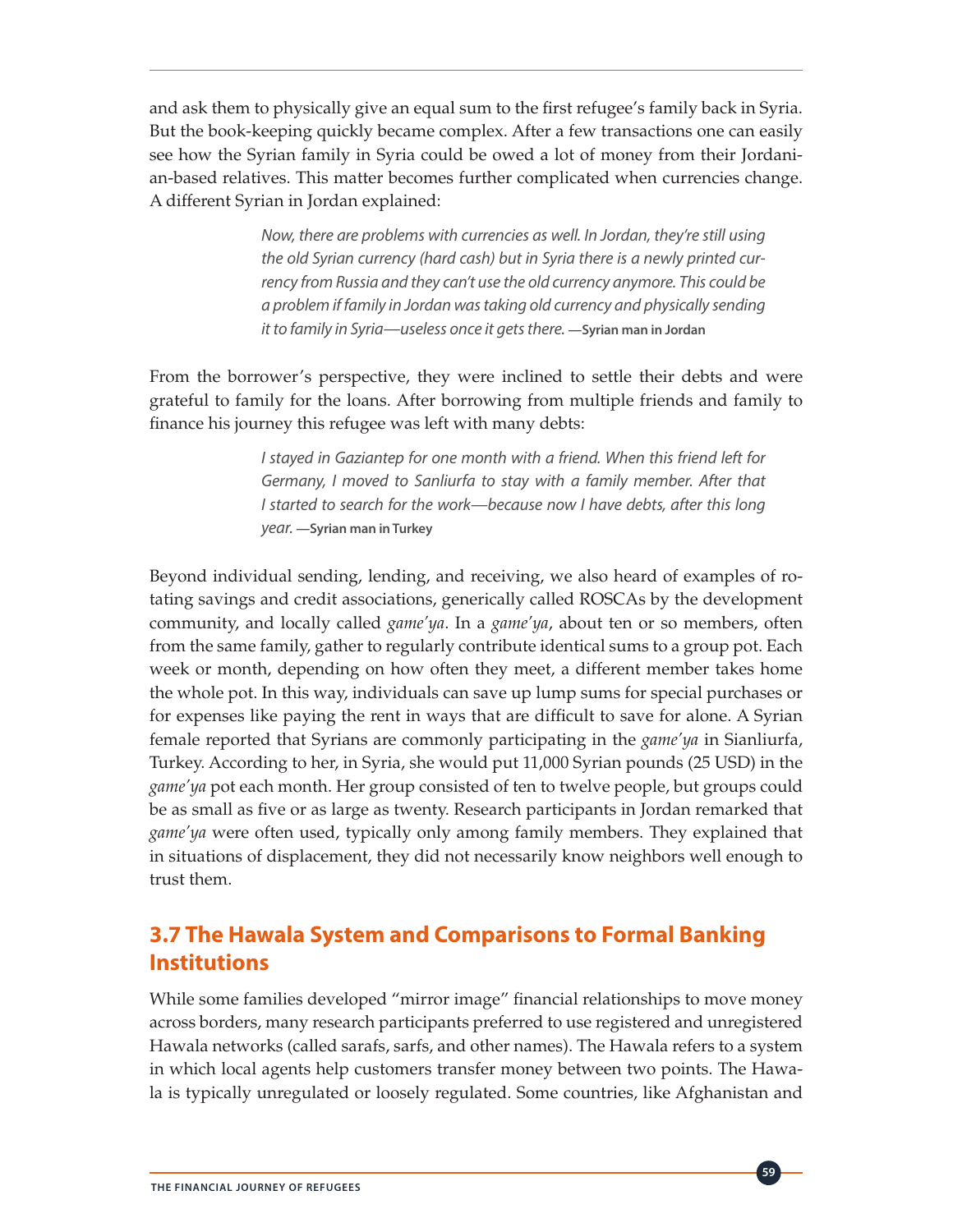Jordan, require registration; others do not. Often the Hawala is a legal side-business of traders and merchants. To the person using the Hawala, it appears much like Western Union but may require fewer forms of identification.

We already described the sarafi systems that enable refugees to release payments to their smugglers over time. These same systems come into play to enable sending and receiving payments to and from friends and relatives. Fieldnotes from a conversation with a Syrian woman in Turkey read:

> *From the time she started working in Turkey, she was sending money back to her family in Syria: "at first not that much, and after a while more." She says it's "pretty easy" to send money and has always used the same method and dealer: "In Raqqa, there's a shop, with the same branch in Urfa. I give them the amount plus 5 to 10 TL (2 to 3 USD) and they transfer it." She also provides the name of the person who will receive the money; that person will then be able to pick up the money "on the same day." Fees depend on the amount being sent (she pays 5 to 10 TL because she usually sends a similar amount); for example, a 1000 USD transfer has a 50 TL (16.60 USD) fee – a rate of about 1.6%. She says she has never had any problems sending money this way; she has a lot of trust in the shop because the owner is related to her. Her family lives in a Daesh-controlled area and receiving money from Turkey or other countries is not a problem.* **—Researcher's fieldnotes from interview with Syrian woman in Turkey**

Though many research participants said they would be glad to use more formal systems (e.g., banking or registered money transfer operators), they felt the price was too high or the experience inconvenient:

> *I send money to my family in Syria, but there is no way I could do it through an official system. Western Union can be used, but the Syrian government will give them the money in Syrian lira and for a bad rate. They will lose a huge amount of money. The way we do it, the way most Syrians do it, is I give the money to someone here, they call their relative or coworker in Syria and that guy gives my family the same amount of money there. Confirmation is on the phone in the same moment.* **—Syrian man in Turkey**

However, some of our own fact-checking called this perception into question. When we compared informal money trading prices in Athens in July 2016 with the prices of registered services such as Western Union or MoneyGram, we found that the formal prices were actually lower than the reported Hawala prices. As such, it is possible that word-of-mouth rumors spreading among refugees drive behavior more than the actual facts of the market.

Fears that interacting with the formal banking system would lead to diminished eligibility for protection or assistance also figured into refugee narratives. A female refugee from Syria interviewed in Turkey carefully detailed how her friend in Germany sent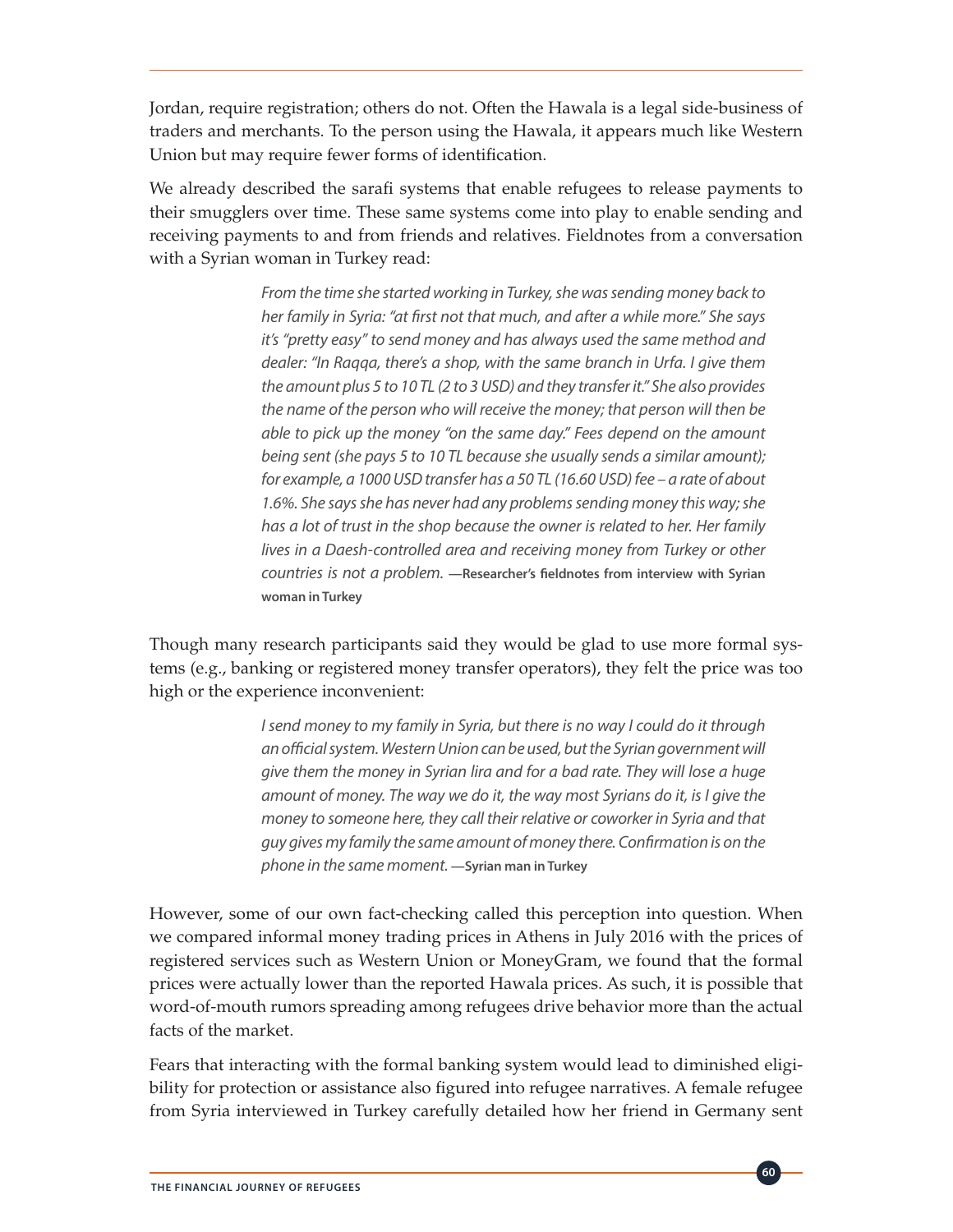money to Syria. According to her, most Syrians in Germany transfer money back to family in Syria. They resist banks not only because of their perceived steep fees, but also because they prefer to keep their transfers out of view of the German government. They fear the German state would cut its support if they learned they were sending money home. Instead, her friend transfers money through a Pakistani agent. The agent charges €7 for the first €100 transferred and €3 for each additional €100. Another agent charges €14 for the first €100. Our own research in 2016 indicated the costs of using the Hawala in Syria varied, anywhere between 0.03 percent and 10 percent of the transaction (Beechwood International 2015, pp. 6–9). We found that rate could climb even higher.

Traditionally, Hawala services have arisen from trades that generated cash deficits and surpluses and various account debits and credits between traders (Cassara 2000). A Syrian woman in Turkey says: "Some Syrians have also set up businesses importing (under the table) goods like clothes and cosmetics from Syria to Germany and then selling them to Syrians who are uncomfortable shopping in German stores or unhappy with German products. There are Facebook groups that advertise and say how to buy these products." These businesses would bring about trades that would result in imbalances of cash. Offering individuals money services is one way to reconcile those imbalances.

In many instances, particularly in Jordan, the informal Hawala was operating literally in the back of a registered money transfer operation. If the customer had proper identification, they could choose to route funds through the more formal option; if not, they could go to the back of the store and use the informal option. In Turkey and Syria, the cellphone shop was often the locus of Hawala activity:

> *To send money to Syria, I used a shop. Same in Lebanon; it's always a shop that has contacts or family in another country where his relatives also have a shop. At the office in Turkey, the person who works there has in-laws and relatives across the border in Syria. I would give him the money, didn't matter how much it was, could be \$2,000 and he'd only take 10 Turkish lira [\$4]. You'd write only the recipient's name on a piece of paper, and give the phone number of the person who would hand over the money in Syria. I'd call my family, my father, and give him the number, and a code number assigned to the Hawala, I would be number 459 and the next guy is 460. And then my dad would go, give him the number (459) and his name and the amount and get the money. I found that guy in the shop through a friend.*

> *I sent from another Hawala in another part of Turkey—also the same type of shop. It was the same system. The difference between these and my first guy was that these could send to anywhere in Syria where the other guy would only send to Kurdish areas. He had some Arab customers, though, who would send money to their Arab relatives.* **—Syrian man in Turkey**

Another benefit of using the Hawala system is its "trialability" as well as its "observability," two features noted for their power to rapidly diffuse uptake of services, including financial services. *Diffusion of Innovations* author Everett Rodgers (2010) notes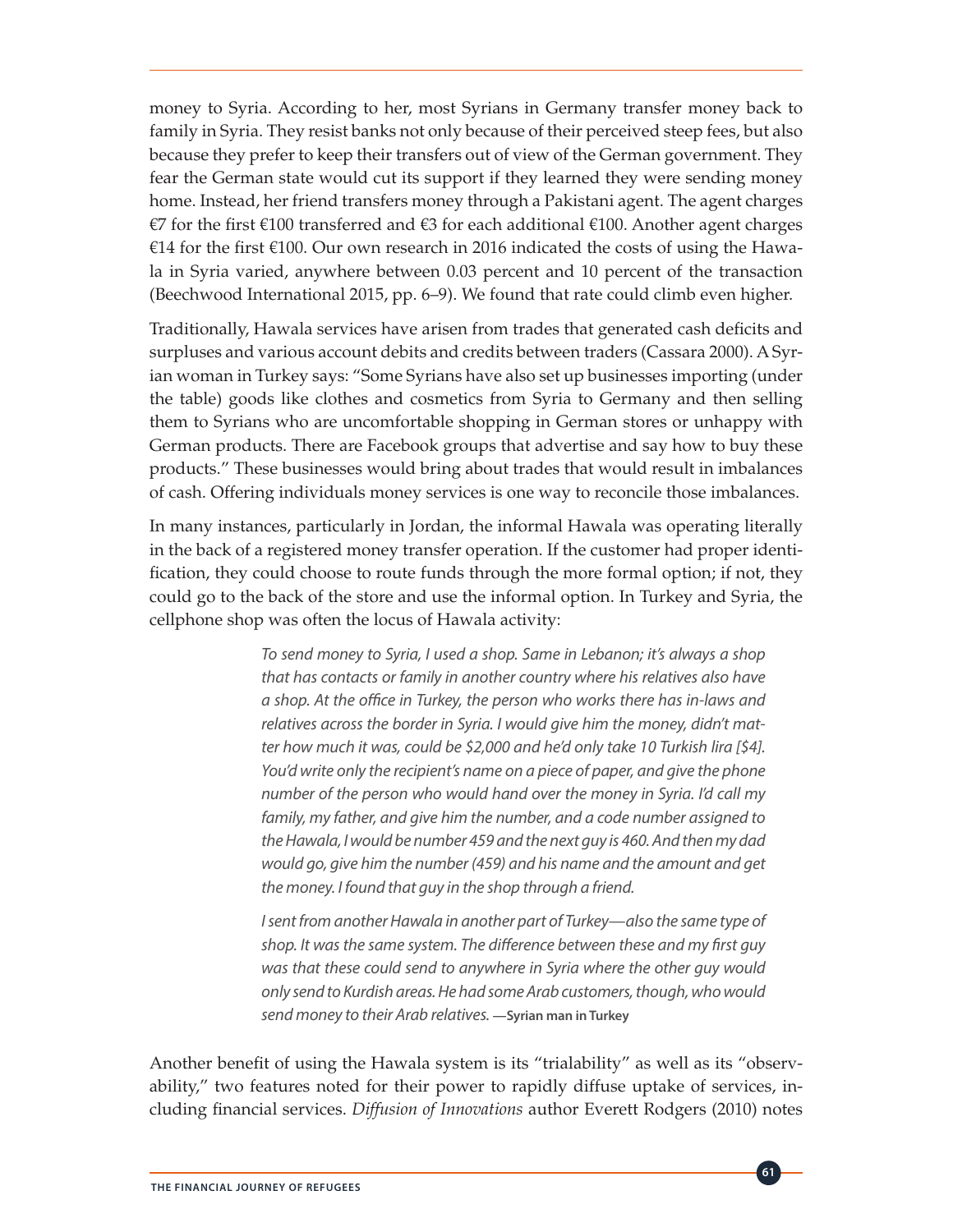that the ability of a user to test an innovation without great cost or risk ("trialability") and the ability of the user to observe outcomes ("usability") greatly influence the pace at which a service will be adopted. A Syrian refugee in Turkey echoed this idea in his own words:

> *In my experience, it is a man that does the transfer in Syria. In my family, my father goes to pick it up and my sister goes with him as an extra pair of eyes. . . . My cousin gave me their info, I considered it for two months, decided to try once with a small amount. It instantly went through. I handed them the cash. He called his guy. My dad was there. I talked with him. He said he had received the money right there.* **—Syrian man in Turkey**

Refugees reported that while the Hawala networks were based on trust, hawaldars went to great lengths to ensure the right receiver was in receipt of the transfer and they were creative about identity (discussed more fully in Chapter 5):

> *To make a hawala transfer, he gives the office the name of the receiver. When the receiver goes to pick up the money, "he should show his ID – they take a photo – and if I say you didn't give the money to my brother, they will have a photo of his ID." Information is sent via Skype or WhatsApp and there are no official receipts. In general, money can be picked up within 30 minutes or maximum three to four hours; receivers can show any form of Syrian ID. The sender does not need to show any ID. "It's a good treatment. I know you, you know me."* **—Researcher's fieldnotes from interview with Syrian man in Jordan**

However, despite the flexibility and convenience of the Hawala system, research participants did note disadvantages as well:

> *The disadvantage of the system is that it is volatile. If the person is not trust worthy, you can lose the money. There is no guarantee, there are no signed papers. This is because it's an unofficial system. People only use it when they've gotten very positive feedback from a trusted source.* **—Syrian man in Turkey**

### **3.8 A Reflection on Clearing and Settling Accounts in Informal and Semi-formal Systems**

As the narratives show, a good measure of patience is required by family members to wait out long periods between a payment to friends of family and the moment of debt settlement. This is true as well for informal money traders. This is a kind of patience experienced by generations of business people in countries that have used the Hawala outside the refugee experience as well.

Certain countries in the global North/West have reached a near simultaneity in the functions of executing, clearing, and settling a transaction. Digital payment systems make the separate functions of clearing and settling appear to happen instantly. One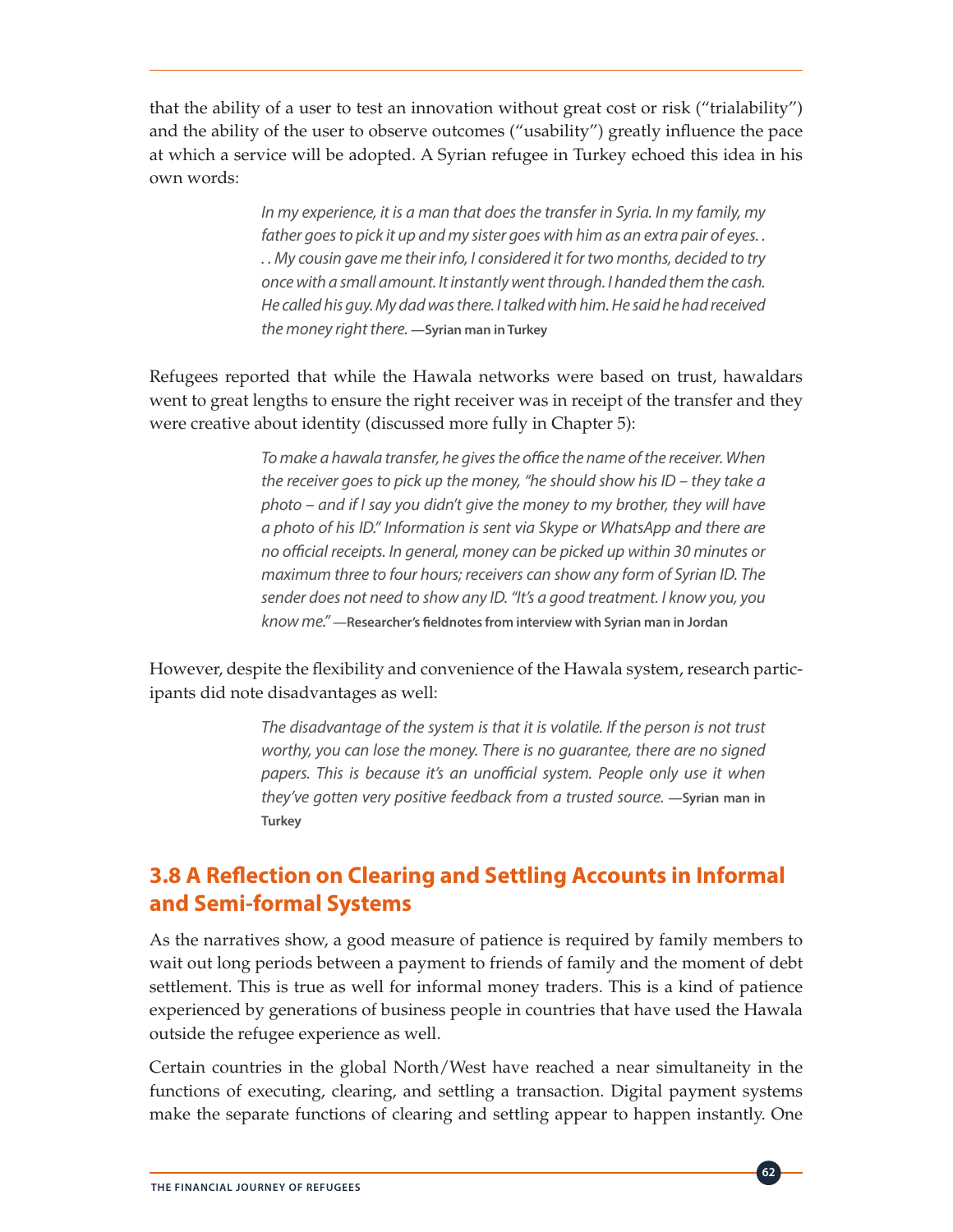swipes a card and within hours their bank has debited the account. But, in fact clearing is simply an agreement to the terms of a transaction—what is owed to whom at what price. Settlement occurs when an individual debt or a set of debts is reconciled. In the global North/West, financial institutions seek to shrink the time between initiating a transaction and settling it. The party owed has no appetite for risk and demands to be paid as quickly as possible.

In contrast, many traders in the informal sector are not seeking instant settlement. They have the patience to wait—for months and years—from the time they agree on the terms of a transaction (clearing) to the time debts are reconciled (settlement). Unlike formal traders, informal traders do not view each and every transaction as a profitable moment. It is across great expanses of time—even years—that informal traders, including financial traders like the sarafi, harvest their gains.

A well-tended relationship, then, is tantamount to profit, and thus an important financial strategy for money traders. Individual deals must serve the larger relationship, and not the other way around. Acts of forging and preserving a relationship require great measures of flexibility and trust, qualities that the formal sector has in less abundance than the informal sector. The formal sector, regulated and bureaucratized, frames out trust and relational value, while framing in the particulars of any given transaction. Certain transactions may not bring transactional value but may offer relational value.

Johan Mathew writes in *Margins of the Market, Trafficking and Capitalism across the Arabian Sea* (2016, p. 148)*,* 

*Sustaining a relationship was often more important to long term economic health of a trading concern than a good price on any particular transaction. This*  was an investment in relational value, which could yield returns for a buyer or *seller in future transactions.* 

Mathew's analysis raises questions about how refugees can maintain sociality across dispersed, vast areas. His observation could also easily sum up the patience exercised by Hawala brokers who, for extended periods of time, endure the financial uncertainty that takes place between clearing transactions and settling them. It could also account for a lack of patience, if not outright irritation, experienced by family members facing the challenges of kinship finance, where months could pass between the moment of clearing and the moment of settling. They would not have the business interests in mind that a veteran money trader would to cultivate a potentially profitable relationship over the long term—and, as we noted earlier, when refugees are lending or borrowing with other refugees—unsettled debts can lead some to getting temporarily stuck in place.

### **3.9 The Role of the Formal Financial Sector**

The preceding sections highlight the informal and semi-formal (and often underground or kinship-based) networks that facilitate transactions between refugees and smugglers, as well as between refugees and their family members at different locations. As we have discussed throughout the analysis, the informal, underground, and occasionally illicit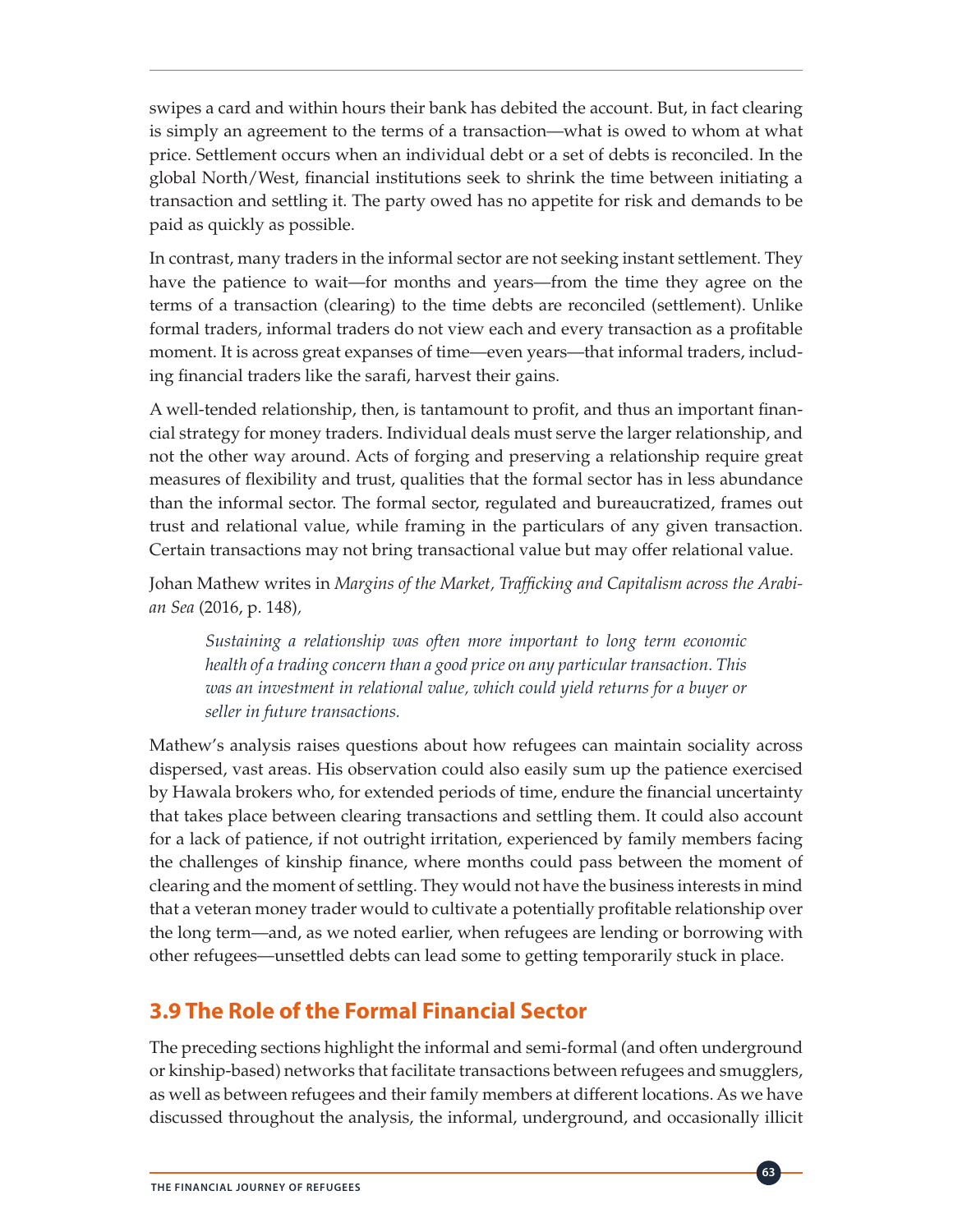networks do not exist in a vacuum. Rather, refugees—as well as other actors, such as smugglers, sarafs, and hawaldars—move continuously between the informal networks and the formal financial systems, such as money transfer operations and banks. In this section, we discuss some of the ways in which these actors interact with the formal financial systems, and elaborate on their perceptions of benefits and risks in using the formal and informal systems.

#### **A. USE OF MONEY TRANSFER OPERATORS BY REFUGEES**

Most research participants reported having used money transfer operators (MTOs). This included both internationally recognized brands—such as Western Union, Moneygram, and Money Xpress—and locally registered money exchange houses, particularly in Jordan.<sup>10</sup> For those with documentation such as a passport or a work permit, experiences were generally positive. They reported that services were "quick and hassle-free." In Greece, Western Union access points were located near camps, a convenience for those receiving funds from relatives.

Probably the biggest barrier to receipt of funds through MTOs, often referenced in jest, was lacking money to receive, not the instrument of receipt:

> *If you had money before, you have money now. Someone sends to you, you have ways. If you didn't have money before though . . . the registration paper that you get if you register in Greece is fine. Or you borrow a passport. Papers aren't the problem. Not having money is the problem.* —Palestinian man **in Greece**

#### **B. BARRIERS TO USE OF MTOS**

**Documentation.** Providing suitable ID could present an obstacle to refugee users of MTOs. In Chapter 5, we discuss in greater length both this challenge and refugees' strategies for overcoming it.

**Pricing.** Whether real or perceived, refugees often saw prices for using Western Union and other similar services as high when compared to sending funds via a Hawala or

friends and family. As we saw earlier, when we compared the pricing of the regulated brands of Western Union and Money Xpress, we found them often lower than that reported by refugees. Prices also varied market by market. If refugees had used the services in one country and paid a high price, they mentally carried that same pricing with them to the next point, even if the prices were comparably lower there. According to a key informant,

> *Western Union and Money Xpress are known for being a credible fast way to transfer and receive money, but on the other hand, their fees are considered expensive and are proportional to the sum being sent. Despite restrictions imposed on Syrian nationals in terms of sending and receiving money through banks, or being eligible to open a bank account, it is not convenient*

> > **64**

<sup>10</sup> We compared written, advertised prices to those that refugees stated had been shared with them. We recognize that different prices are possibly shared with different groups, that recall errors or other factors may account for the discrepancies.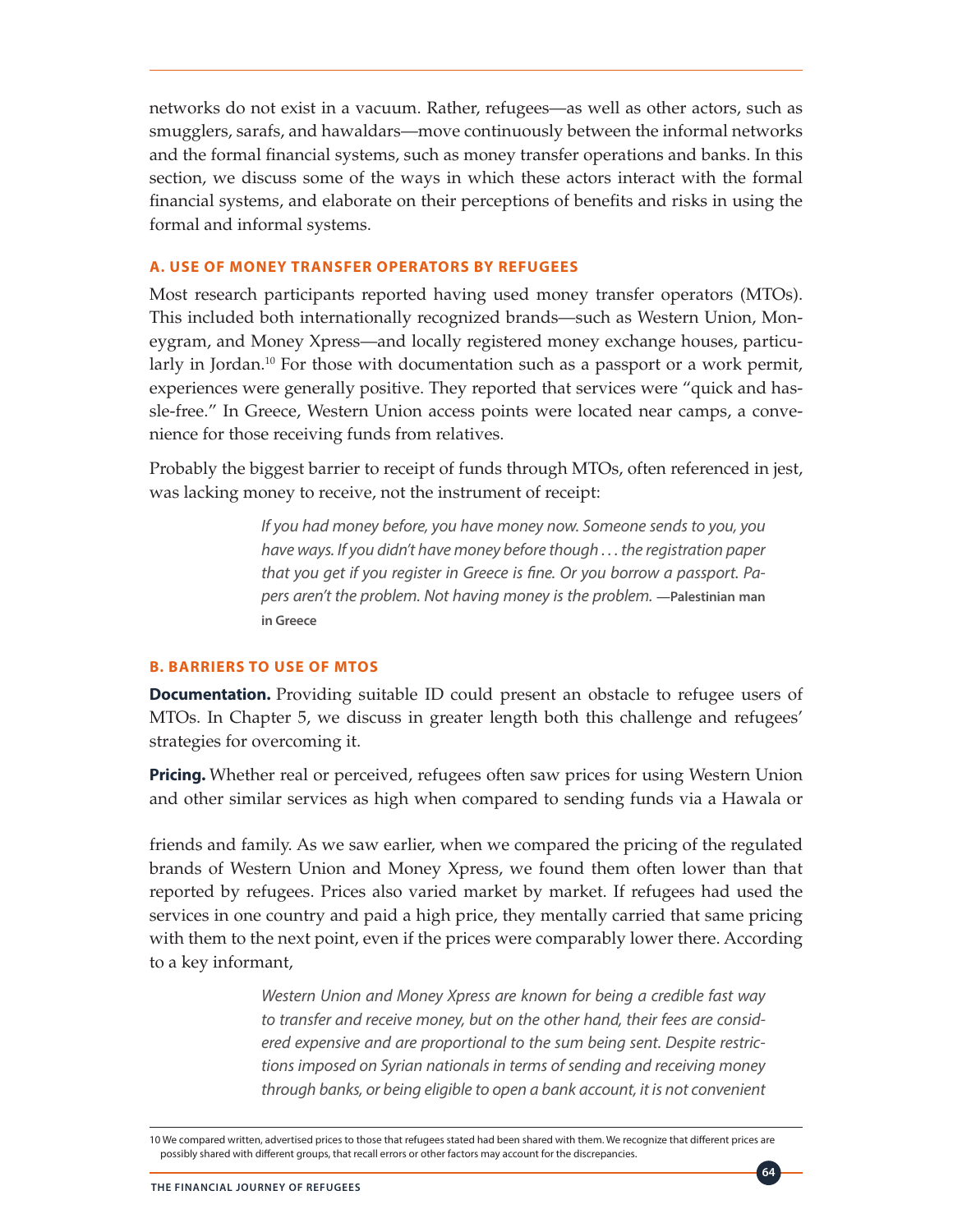*to use services such as Western Union when moving money due to the high cost. (For example, it cost about 40 dollars to transfer a 1,000 dollars from Turkey to Germany through Western Union.) Thus people resort to unofficial money transfer agents because it's cheaper and more flexible. Large numbers of non-Western Union or Money Xpress money transfer agents have emerged*  in response to the need of moving money from and into Syria. —Key informant **in Turkey** 

Some complained bitterly of the fees and the cost of currency exchange. The perceived prices of these services were unreasonable enough that refugees boomeranged back into kinship finance:

> *Money transfer agencies are robbing us. One hundred Jordanian dinar is 100,000 Syrian pounds if you simply exchange it in Jordan. If you try to send it however, they take 38,000 pounds out, and you can only send 62,000. All the money transfer agencies have similar high rates. I learned that I'm losing a lot of money using their services, so I've made connections between families across borders instead.* **—Syrian man in Jordan**

**Familiarity.** As with banks, many refugees were not familiar with Western Union or related services. Their grievances, often framed as complaints about "hassles," could easily be interpreted as grumbling over being required to learn something new, an effort they were not willing to make in an environment that already held too many unfamiliar tasks:

> *Western Union is a hassle, whereas saraf keeps your money . . . releases it easily using a code and everyone knows about it.* **—Afghan man in Greece**

At this point in our research, we can only hypothesize that familiarity is a critical factor in deciding which service to use, not a foregone conclusion, despite protestations of hassles. Age, gender, educational status, and participation in formal banking prior to becoming a refugee may well be influences here. A Syrian man in Turkey narrated:

> *My mom didn't want to use Western Union because she didn't want to pay the fees and didn't want to go through the whole process of traveling to the agency, filling out the form, showing her ID, and having me do the same on this side. Sometimes the system is down, and so you have to wait or go elsewhere. Sometimes the recipient does not have his ID on him, so he can't get the money. A friend had his name spelled wrong, his father used a different English transliteration and they wouldn't let him take the money. Calling a guy is much easier.* **—Syrian man in Turkey**

> > **65**

Others seemed less hesitant. Fieldnotes from a conversation with a Syrian woman in Jordan showed one woman's willingness to use more formal systems: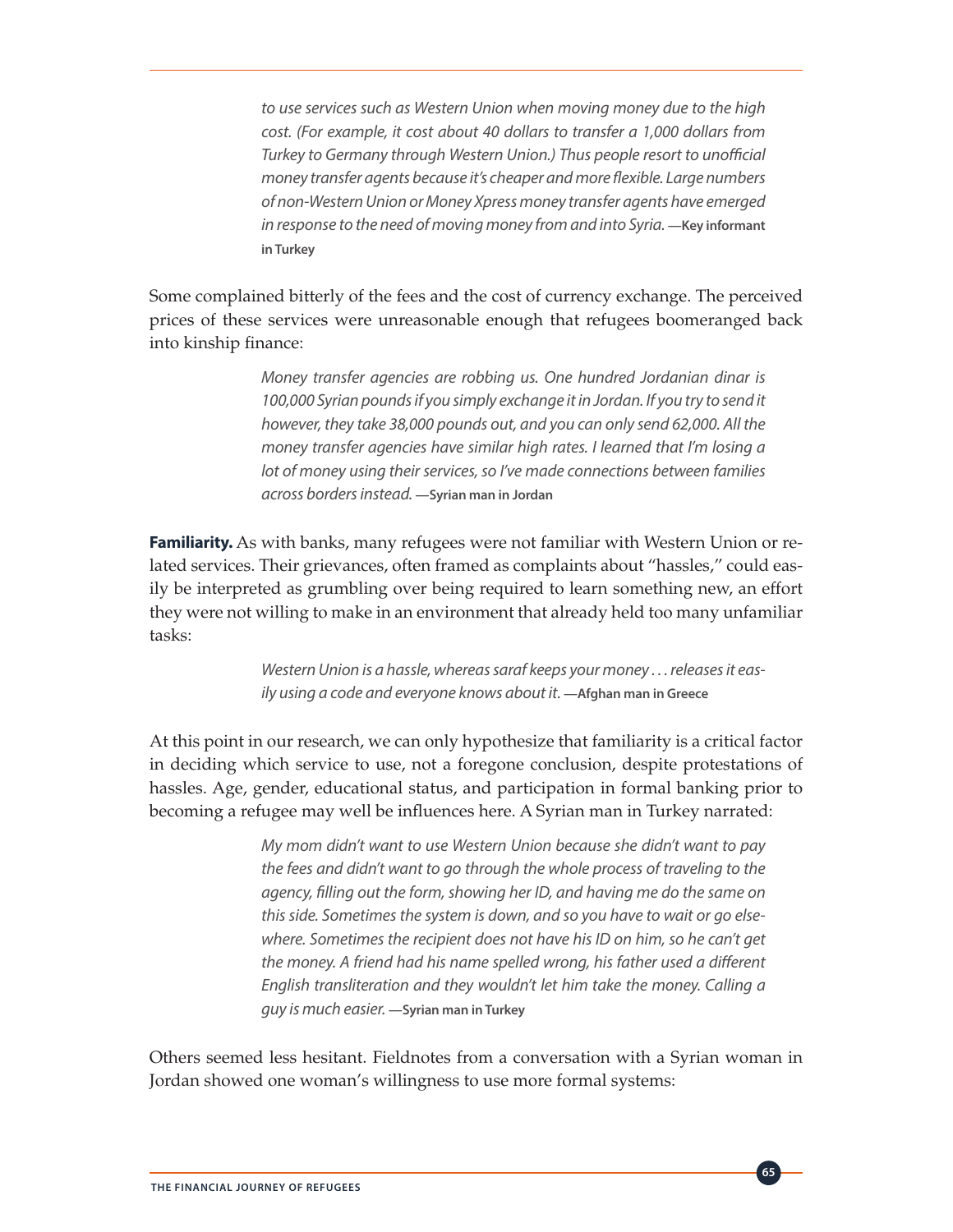*Her only other experience with transfers/Western Union came when she inherited properties from her father, which she sold and transferred the profits to her. She said all she needed was a copy of her passport, and it was a very simple process, simple and fast.* **—Researcher's fieldnotes from interview with Syrian woman in Jordan**

**Fear of becoming ineligible for aid.** Research participants in Jordan, Greece, and Turkey in various ways communicated a fear that use of Western Union may lead to a halt in their humanitarian assistance. They believed that MTOs could match their activities with information supplied by aid agencies offering cash and other forms of assistance. Once aid agencies learned that the refugee in question was receiving funds of any sort, refugees feared that they would be disqualified from further assistance. Fieldnotes from an interview with two male Syrian refugees in Jordan shed more light:

> *Friends of this refugee's aunt and uncle sent money to their family through friends who were visiting Jordan. The refugee says that when his family did use Western Union, they did it through a Jordanian friend and used his name because if they did it in their name, aid they were receiving from UNHCR would be cut off. He also says that sending/receiving money can cause other problems with the Jordanian government. They become suspicious of you, he says, and this can lead to arrests. When they did use Western Union, they encountered "trouble" (which they didn't clarify) from the Jordanian government, which is why they switched to the family and friends.*

> *A Syrian participant in Jordan discusses receiving a few money transfers from contacts in Saudi Arabia to help make ends meet. He says it's very easy to receive a transfer, all you need is your ID. He says that since he is not registered in the iris scanning system, he isn't worried about having his assistance cut off. This is a bad situation, he says. People who receive help one time and get all assistance cut off is not just. Transfers are usually for "one time" help with emergency medical expenses etc. that are time sensitive. They are very helpful, he says. Syrians could easily manage lending and sending, he suggests, but cannot do so because they are afraid it will affect the aid they receive in Jordan. —Fieldnotes from conversation with Syrian male in Jordan*

### Importantly, refugees' fears in the use of MTOs pertained not only to the receipt of funds from others but also to the remittance of funds to those back at home:

\*

*He says that he started to transfer some of the money he was making as labor back to his family in Syria. He says that UNHCR discovered this and cut off his coupons and monthly financial support as a result. He doesn't know how UNHCR knew he was doing this, and says they never provided him with an official reason for stopping his assistance. He suspects that UNHCR has connections within the money transfer offices, and they monitor the clients to see who overlaps with the UNHCR beneficiary list. He had heard this might hap-*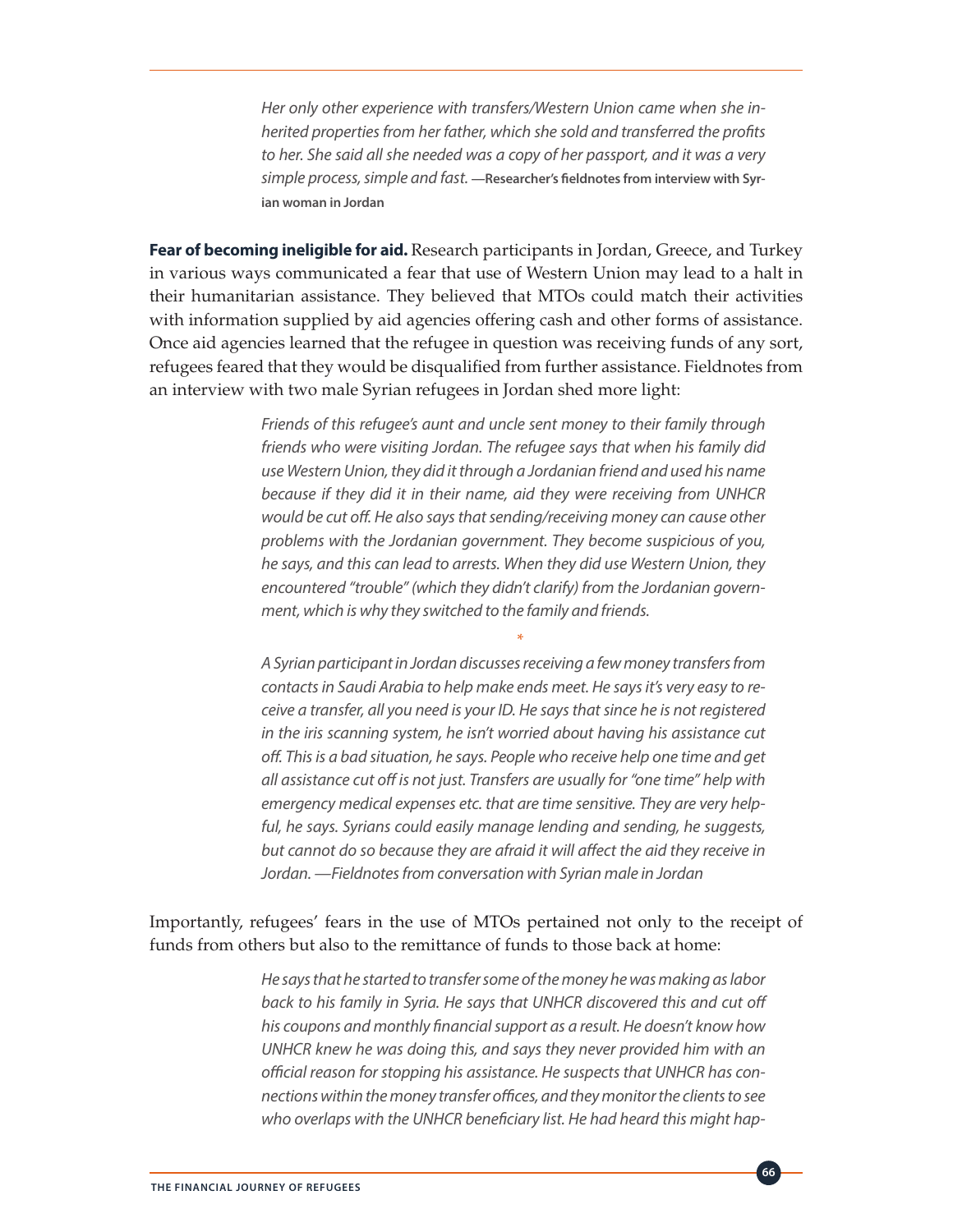*pen from other relatives, and was disappointed that when he actually tried, "this came true." Originally, he had sent money back to Syria through family and friends going back and forth, but over time fewer people were making that journey, and this forced his hand to use the transfer office.* **—Fieldnotes from interview with Syrian man in Jordan**

The key insight here is that, regardless of whether these links between MTOs and aid agencies exist (which the research team was unable to investigate as part of this research project), the rumors and perceptions drive refugee behavior—and they often drive it away from systems that are perceived to potentially lead to ineligibility for humanitarian assistance.

#### **C. REFUGEES' USE OF BANKS**

Banks did play a part in the lives of some refugees. However, for most, the barriers described above with reference to MTOs were even more severe in the context of banks.

Banks played a role in the day-to-day lives of refugees in several instances: (a) if they were receiving a salary for labor performed while displaced and their employers channeled payments through a bank; (b) if they were earning a good income through informal labor and needed a place to store funds; or (c) if they had become accustomed to using a bank back in their country of origin. Not all three conditions needed to be in place to satisfy the opening of a bank account. But even if a refugee wanted to open an account, doing so could be painful. Often the policies—interpreted in multiple ways in various branches of the same bank—were confounding to refugees, both because of their stringent documentation requirements and because of bans on sending money to specific countries:

> *I sent money to my brother in Germany. I was in Turkey and had a bank account there through my job. Western Union agents are in banks. Some banks are familiar with the Turkish government ban on Syrians sending or receiving money. Some wouldn't be. Sometimes the same bank had different regulations in different branches. Some would refuse to send money, others would do so gladly.* **—Syrian man in Turkey**

NGOs, with support from organizations like the Better Than Cash Alliance, were encouraging formal account use as part of a broader "financial inclusion" agenda. Yet, despite the welcoming nomenclature, this agenda was driven largely by a supply ecosystem, particularly NGOs, not by users. A refugee who had been given a job at an NGO teaching other refugees how to use banks, food vouchers, and ATM services, did not use such an account herself. In her case, it was because her funds were not sufficient to warrant its use. Below are the researcher's fieldnotes from that conversation:

> *Many of the Syrians she interacts with in this role are from the country, rural areas have absolutely no experience using banks in Syria, let alone Jordan. She says teaching them how to navigate these services is complex, and sometimes she will even accompany people to the banks to make sure everything*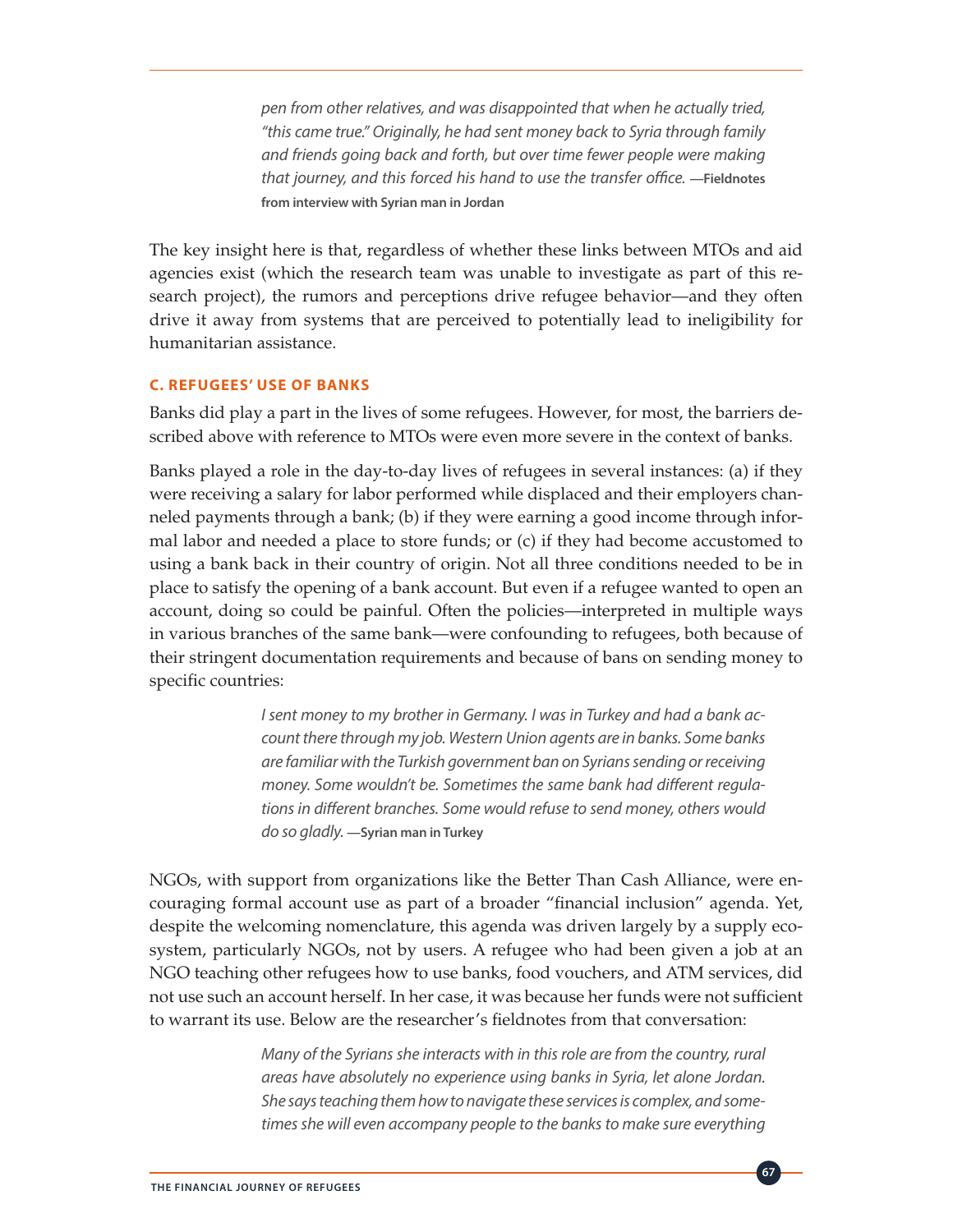*goes smoothly for them. For Syrian refugees to open accounts (outside of official work-affiliated accounts), it is a complex process, which often requires a lot of paperwork (proof of various certificates from Syria, which many families do not bring with them). For her own salary, she is given a monthly check, which she cashes at the bank, but does not have an account herself. She has no need for a savings account, she says, as there is nothing to save.* 

Many went to great lengths to open an account, as they did not trust local informal agents. One Syrian refugee in Turkey described the waiting time between sending and receiving as a "nightmare." He went on to describe his trials as a Syrian trying to open an account in Turkey:

> *I thought it would be easy to open an account in Turkey. I asked a Dutch friend what she'd recommend. She said ING was good. They said they didn't allow Syrian accounts. I pushed back, wrote a letter of protest at the counter. I'm sure the teller shredded it right as I left. I went to another bank, they explained that private banks were legally not able to open accounts for Syrians. I went to Yapikredi and they said that their bank is only for Turks. Then I asked Turkish friends where I could open an account. They said Zirat Bank or Is Bankasi. I opened an account at Zirat. The process was smooth. They needed my address, passport and tax number. After a while, they imposed restrictions on Syrians because of counter-terrorism laws. Many Syrian colleagues had the same trouble. . . . This law has been an obstacle for me, but I have been able to receive bank transfers. For a while, I had to take my salary in cash, then I could get transfers again.*

*Here's my experience with banks in Turkey:* 

*1. Not every bank lets Syrians open accounts.*

*2. Syrians cannot send money.*

*3. Syrians cannot receive money over a certain amount without going in to justify the amount and state purpose of it.*

*It's a drama for us, makes us impatient.* **—Syrian man in Turkey**

Other Syrians residing in Turkey described a similar situation. They went to great lengths, including hiring a fixer, to try to open an account, ultimately to great frustration. Lack of documentation was reported to be the problem:

> *They are nice, so they make it sound like a universal problem, not just for Syrians. For my main bank account, where I receive my salary, I applied once for a credit card, with the fixer at work. They needed him to get a document from municipality in my area proving my residence. It turned out that my apartment is registered as offices, not a residential apartment, so now I'm waiting for my landlord to do it. He's in Saudi so it's delayed. I tried again; they said they would let me know in a few weeks. Immediately after leaving I got an*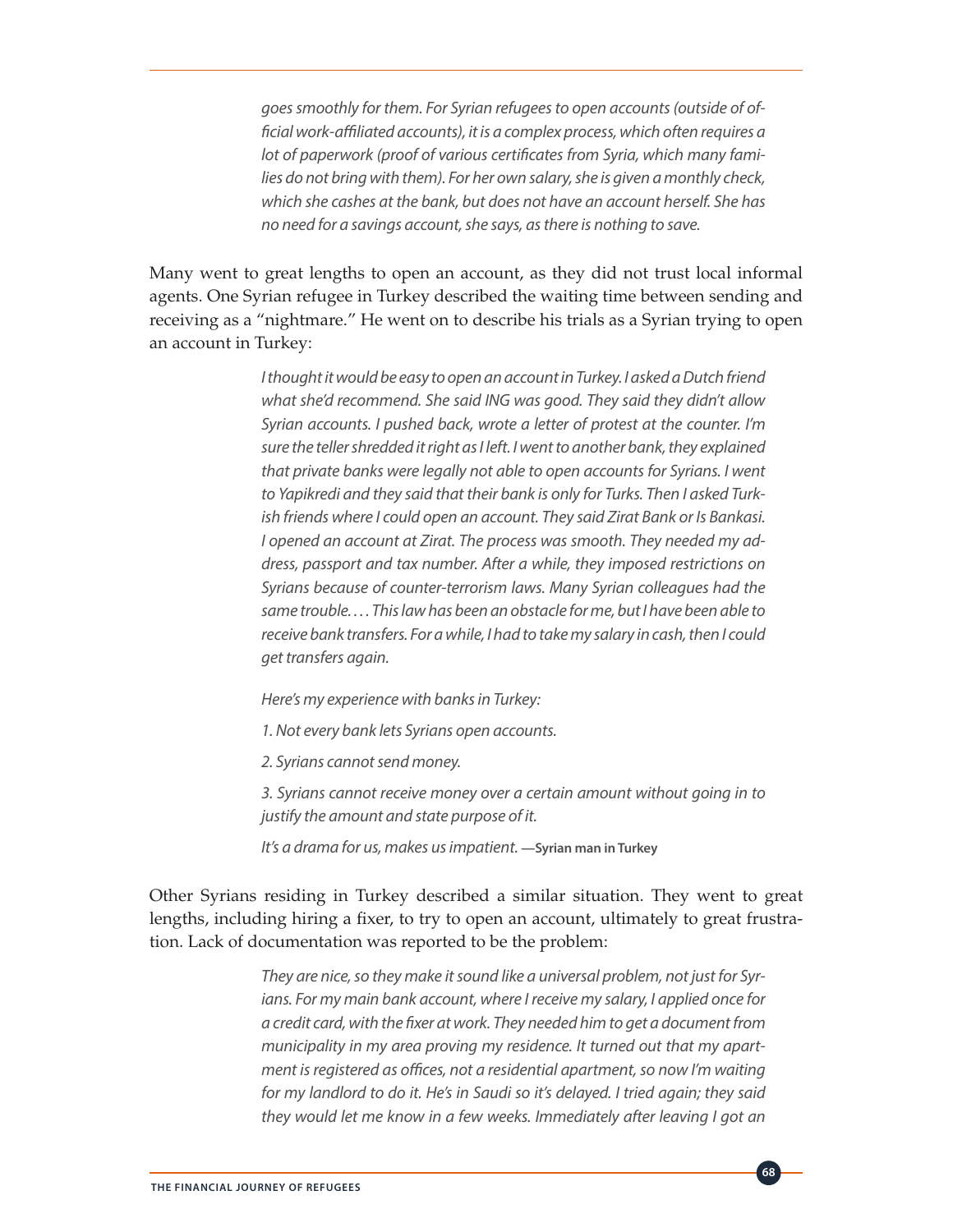*SMS that my application was rejected. She said she solved the problem and then I got the same message a moment later. I decided not to go back again. I* think the hold up is the residence confirmation document. —Syrian man in **Turkey**

### Syrians who had bank accounts elsewhere in the Middle East and North Africa region fared better:

*I had three jobs: translation, teaching four times per week online, and the technical support job. After three months I was so exhausted, I resigned from the technical support job. For the translator job, I used Western Union from Dubai, got the transfers in US dollars. Later the brother of that friend, who lived in Egypt, sent the money through bank transfer and I opened a bank account with an Egyptian bank. I used the bank to receive the transfers.* **—Syrian man in Turkey**

He went on to explain that he did not use the bank to store funds, only as a place to receive them. He would fully cash out at a teller or an ATM when he heard news that a transfer had been made. This was a story we heard often in Turkey, Jordan, and Syria: Refugees who did use banks used them mainly to receive funds. As soon as they could, they would cash out their entire transfer. Those who had significant surplus funds, especially from salaries, would store them with the bank. But typically, those interviewed were not on salaries. Even those receiving cash assistance from donors preferred to fully cash out their transfers, and not keep them in their bank or mobile wallet accounts.

#### **D. USE OF BANKS BY SMUGGLERS AND HAWALA-SARAFI ACTORS**

Refugees are not the only actors in the financial ecosystem of forced migration who interacted with banks. The use of banks by hawaldars as a form of settling is well-documented. Samuel Munzele Maimbo (2003) writes:

> *The many settlement options include simple monetary settlement (cash transfers), trade in licit and illicit goods, smuggling, and other forms of bilateral or multilateral settlement. In the past, when the banking system in Kabul was operational, dealers settled their accounts through the exchange of checks. Now, if dealers need to transfer cash from one region to another, it is moved over traditional trading routes that have been in existence for years. A good many international settlements, however, appear to be done either through cash or bank accounts in Peshawar or Dubai. All international hawala dealers maintain one or two accounts with formal financial institutions. The usual locations used by Kabul money exchange dealers are Peshawar, Islamabad, Dubai, London, and New York. These accounts are used for effecting funds transfers for customers and for settling with other hawaladars. Many of the dealers in Kabul use their Peshawar-based bank accounts to receive dollars from NGOs that want afghani payments made in Afghanistan. Also, to avoid having to carry cash within Afghanistan to settle accounts,*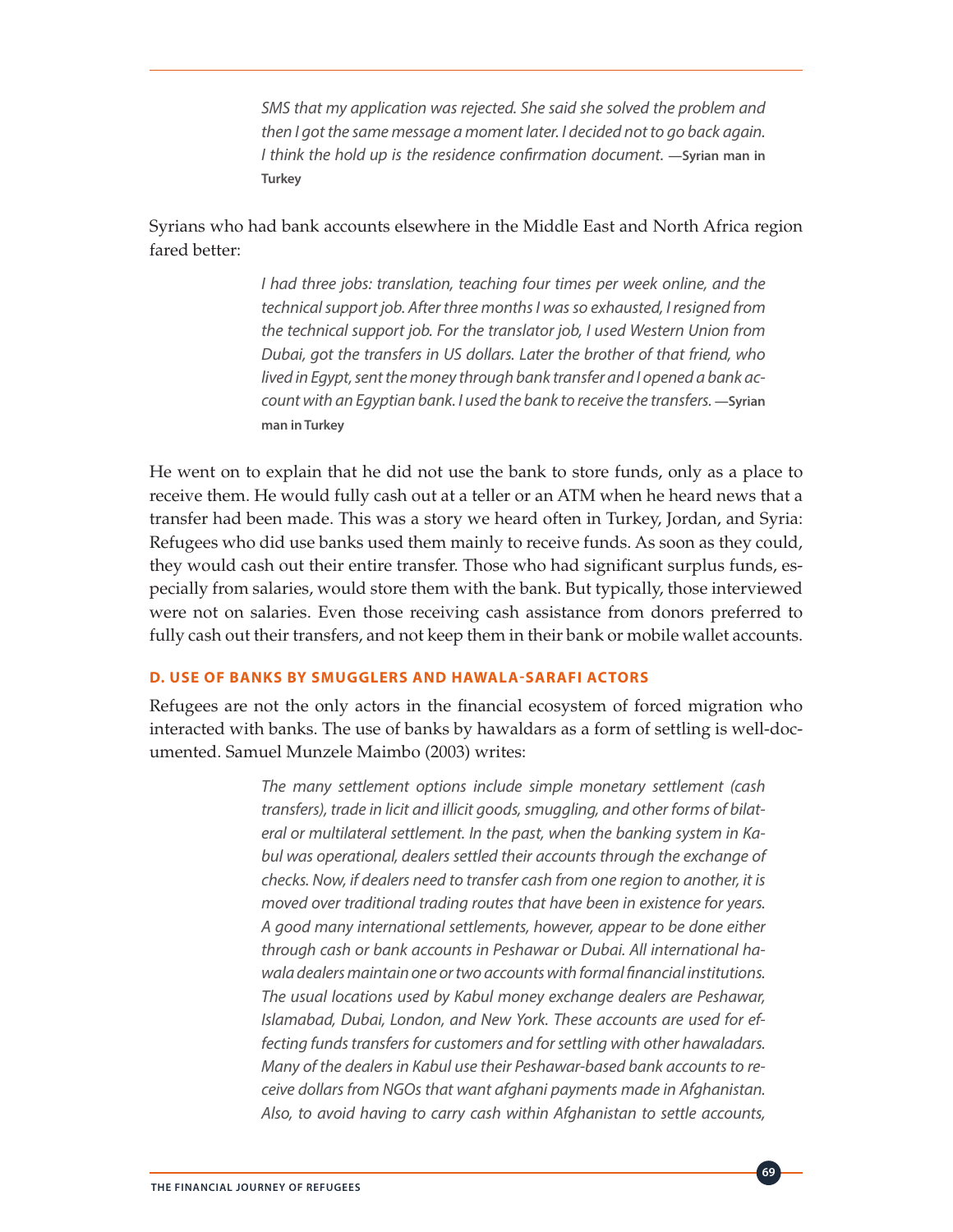*dealers and debit each other's Peshawar or Dubai accounts via satellite communication. The London and New York accounts are also used to make normal bank transfers to cities where the hawaladar has no correspondent relationships with another nonbank institution or partner. Conventional money transfers from that account are made for customers, who are then charged the normal banking fees and subjected to formal-sector documentation, procedures, and delays.* 

With such thorough documentation on the supply-side available, our study, which focused mainly on the journeys of refugees, did not probe the hawaldar-banking relationships further.

Yet, we found that banks were used for purposes beyond settling of accounts in the Hawala-sarafi system. Smugglers occasionally used banks to make payments. Earlier in this report, we discussed how, in some instances, refugees were able to transfer funds from their bank accounts to their smugglers bank accounts, occasionally assisted by refugee family members who would arrange these transfers in the country of origin. We also learned of another way that smugglers use banks: an elder smuggler, the kingpin, would pay his local passers through a bank transfer. A research participant recounted his detailed understanding of the system:

> *A refugee finds a "big smuggler" based in Afghanistan. The refugee finds a local friend to help him. He also finds a saraf and prepays the saraf the amount of the trip. In some cases, he will pay the saraf more than the amount he estimates to be smuggled so that the saraf can forward to him his own cash. The smuggler smuggles the refugee to point A and lets his friend know. The friend visits the saraf and informs him that the refugee is safe and the saraf then releases funds to the big smuggler. The big smuggler must now pay the local passer. He does this by using a bank account. Every little smuggler has many bank accounts using fake names and papers. The local little smuggler is often partnered with or actually is someone from that country. For example, in Iran, they are Iranian. And so getting a bank account is not difficult. The big smuggler then breaks the amount he owes to the local into chunks (€200 to one account, €300 to another, and so on) so that no one notices the transaction amounts. About 40 percent stays with the big smuggler as he is guaranteeing the trip and must charge for this service.* **—Syrian man in Greece**

### **3.10 Summing Up the Benefits and Costs of Using Informal and Formal Systems**

Bringing together various sections of this report, we can sum up costs and benefits of using different financial services from the refugee perspective in Table 7. We compare the relevance of informal systems (kinship and Hawala-sarafi) to the more formal systems (supervised money transfer systems and banks). "Relevance," in this context, examines how suitable a financial service is for refugee populations. At this point in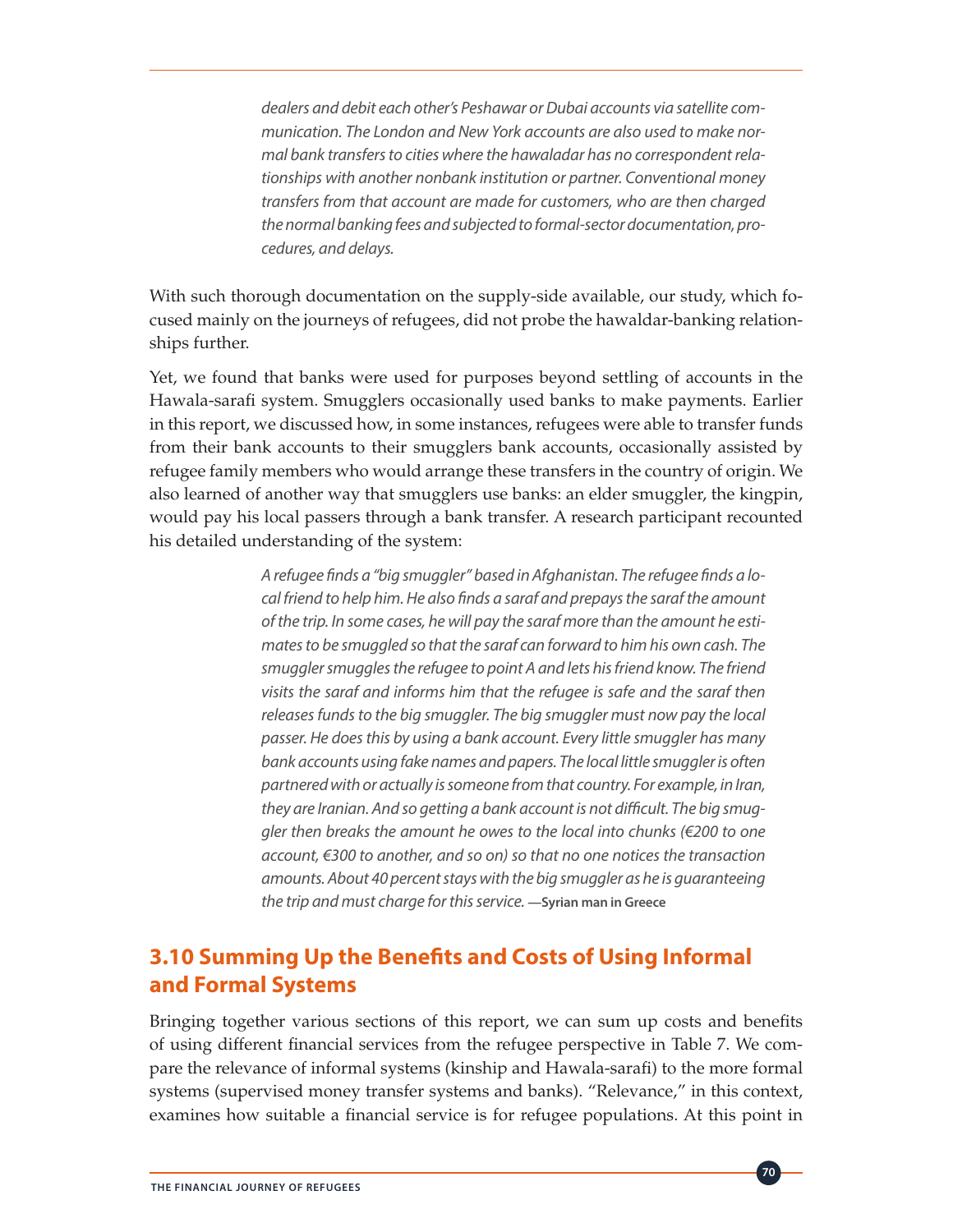our pilot study, we have not assigned fixed values of "relevance"; future studies could certainly do so. The table can be slightly misleading, in that it assumes that all services were available to all research participants, when often that was not the case. We have taken care in this report to show that a combination of services might be cobbled together across distances and where some services were preferred over others when choice was available.

What we can infer from the Table 7 is that the almost infinite customization of informal services coupled with their convenience, trialability, flexibility, cultural familiarity, and perceived low cost made them a go-to resource, even where more formal services were available. As we have noted in other sections of this report, those participants who were familiar with bank accounts in their country of origin, were getting direct deposits from their employer, or had significant cash surpluses were motivated to use bank accounts. Those who had suitable documentation—including borrowed or fake documentation—would often choose supervised money transfer operators (e.g., Western Union and Money Xpress) over informal services if the supervised MTOs were seen as convenient or cheaper.

|                                                                                                       | <b>Informal</b>                                                          |                                                                                                              |                                                                                                                                                                       |                                                                                                                    | <b>Formal</b><br>(registered, supervised by government entities)                                |                                                                                                                                         |                                                                                                    |                                                                                                                      |
|-------------------------------------------------------------------------------------------------------|--------------------------------------------------------------------------|--------------------------------------------------------------------------------------------------------------|-----------------------------------------------------------------------------------------------------------------------------------------------------------------------|--------------------------------------------------------------------------------------------------------------------|-------------------------------------------------------------------------------------------------|-----------------------------------------------------------------------------------------------------------------------------------------|----------------------------------------------------------------------------------------------------|----------------------------------------------------------------------------------------------------------------------|
| <b>Service Features</b>                                                                               | <b>Kinship Finance</b>                                                   |                                                                                                              | Hawala-Sarafi                                                                                                                                                         |                                                                                                                    | <b>Registered Money Transfer Services,</b><br><b>Cards, Mobile Money</b>                        |                                                                                                                                         | <b>Bank-Led Services</b>                                                                           |                                                                                                                      |
|                                                                                                       | <b>Benefit</b>                                                           | Cost/Risk                                                                                                    | <b>Benefit</b>                                                                                                                                                        | Cost/Risk                                                                                                          | <b>Benefit</b>                                                                                  | Cost/Risk                                                                                                                               | <b>Benefit</b>                                                                                     | Cost/Risk                                                                                                            |
| <b>Price</b>                                                                                          | Often zero fees                                                          | Perceived as "no<br>cost" though<br>the costs of<br>time until<br>settlement are<br>considerable             | Perceived as lower<br>cost than bank or<br><b>Western Union</b><br>options                                                                                            | Perception of cost<br>not always in line<br>with reality and<br>subject to rumor                                   | Standard pricing                                                                                | Perceived as ex-<br>pensive, though<br>not as expensive<br>as kinship financ-<br>ing                                                    | Standard<br>pricing                                                                                | Perceived as<br>expensive                                                                                            |
| <b>Financial En-</b><br>hancements<br>(quarantees,<br>etc., offered by<br>third party or<br>smuggler) | N/A                                                                      | N/A                                                                                                          | Depending on<br>location, various<br>forms of journey<br>quarantees avail-<br>able, sometimes<br>bundled into the<br>price, sometimes<br>offered separately           | Some research<br>participants and<br>key informants<br>skeptical that<br>these enhance-<br>ments were<br>effective | Perceived to<br>be quaranteed<br>because of brand<br>or because of<br>government<br>supervision |                                                                                                                                         | Perceived to<br>be quaranteed<br>because of<br>brand or<br>because of<br>qovernment<br>supervision |                                                                                                                      |
| <b>Cultural Familiar-</b><br>ity (important for<br>adoption)                                          | <b>Highly familiar</b>                                                   |                                                                                                              | <b>Highly familiar</b><br>form of money<br>transfer                                                                                                                   |                                                                                                                    | Familiar to most                                                                                | Familiarity pos-<br>sibly limited by<br>gender and age                                                                                  | Wealthier<br>migrants<br>or those on<br>salary found<br>it familiar and<br>liked services          | Mostly, unfamil-<br>jar, unless were<br>banked in coun-<br>try of origin                                             |
| <b>Access and</b><br><b>Convenience of</b><br><b>Adoption</b>                                         | Convenient if re-<br>ceiver; local person<br>makes payment to<br>refugee | Highly inconve-<br>nient to "lender."<br>or person who<br>makes payment<br>to initiating<br>refugee's family | Shops and loca-<br>tions easily found<br>and relatively<br>close to refugee<br>or sending family<br>members; door-<br>step services<br>available in some<br>locations |                                                                                                                    | Convenient in ar-<br>eas with multiple<br>locations                                             | Inconvenient in<br>many countries of<br>origin as locations<br>were scarce; need<br>to be convenient<br>for both sender<br>and receiver | Convenient for<br>salaried refu-<br>gees receiving<br>direct deposit                               | Inconvenient<br>for low income<br>refugees due to<br>banking hours,<br>bank policy.<br>documentation<br>requirements |

### **Table 7. Benefits and Costs of Using Informal and Formal Systems**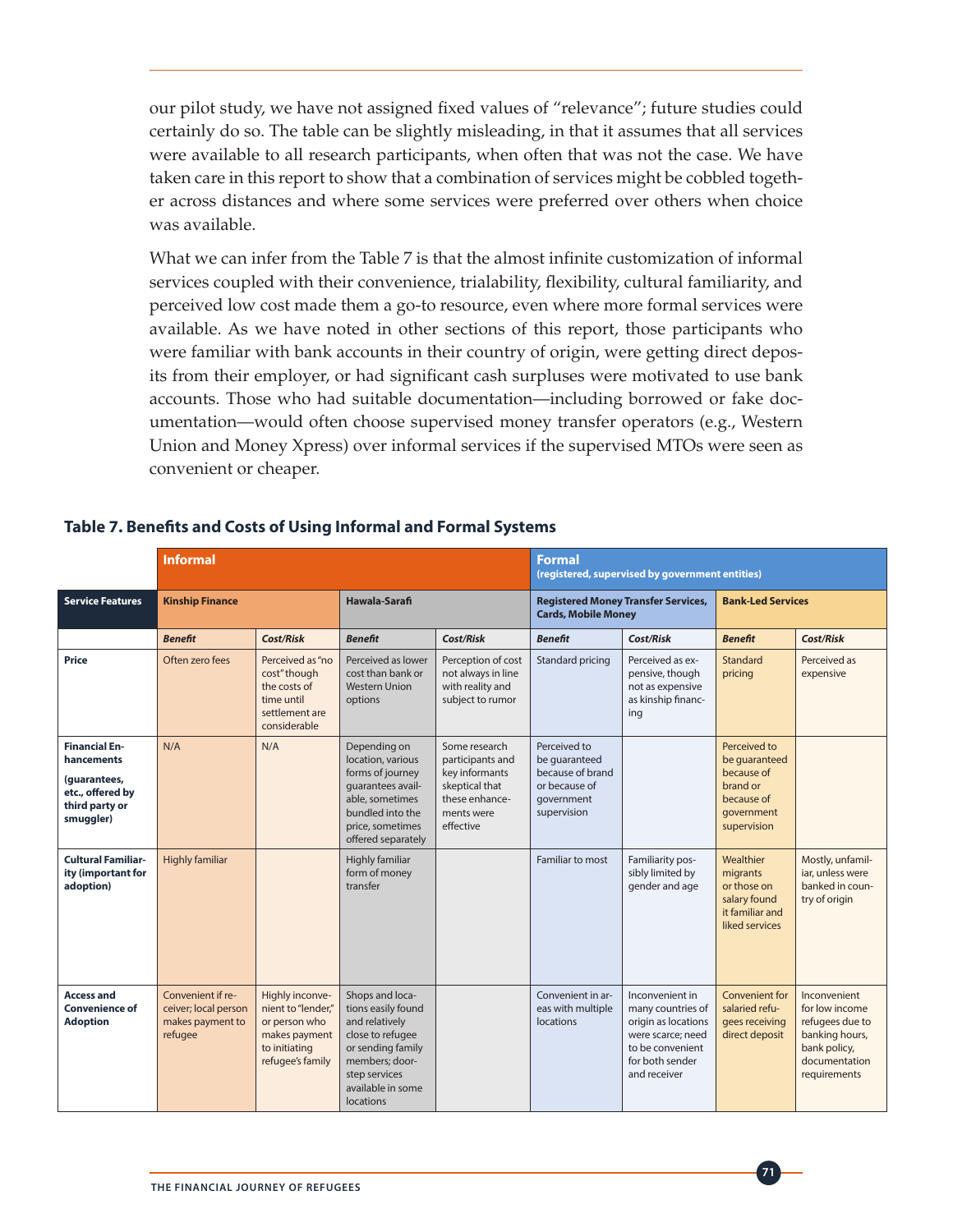| <b>Trialability</b>   | Easy to try and test                                                      |                                                                                                                                       | Easy to send funds<br>and test their safe<br>arrival                                                                                 |                                                                                                                        | Somewhat<br>trialable                                |                                                                                         |                                                            | Difficult to test<br>and try                                                                                   |
|-----------------------|---------------------------------------------------------------------------|---------------------------------------------------------------------------------------------------------------------------------------|--------------------------------------------------------------------------------------------------------------------------------------|------------------------------------------------------------------------------------------------------------------------|------------------------------------------------------|-----------------------------------------------------------------------------------------|------------------------------------------------------------|----------------------------------------------------------------------------------------------------------------|
| <b>Transparency</b>   |                                                                           | Subject<br>to mental<br>reckoning; over<br>time, amounts<br>owed become<br>less and less<br>transparent                               | Each deal -<br>whether short-<br>term transactions<br>or long-term<br>relationship-<br>often subject<br>to individual<br>negotiation | Opaque, no<br>standardization<br>except in circum-<br>stances with vis-<br>ible competition<br>and comparable<br>rates |                                                      |                                                                                         |                                                            | Fees often not<br>understood, seen<br>as opaque                                                                |
| <b>Accountability</b> | <b>Family pressure</b><br>makes payments<br>and settlement<br>accountable | No legal<br>recourse                                                                                                                  |                                                                                                                                      | No legal recourse<br>for non-perfor-<br>mance                                                                          | Perceived as<br>accountable; few<br>negative stories |                                                                                         | Perceived as<br>supervised<br>and therefore<br>accountable |                                                                                                                |
| <b>Flexibility</b>    |                                                                           | Inflexible in<br>terms of settling<br>as depends on<br>physical prox-<br>imity or mobile<br>wallet access to<br>settle up             | Flexible, highly<br>customized<br>services                                                                                           |                                                                                                                        | Flexible transfer<br>services                        | Inflexible storage<br>and shunting<br>of payments to<br>"service providers"<br>en route | Services seen<br>as flexible                               | Locations and<br>documentation<br>requirements<br>perceived as<br>inflexible                                   |
| <b>Reliability</b>    |                                                                           | Research partic-<br>ipants reported<br>that while<br>clumsy and<br>slow to settle.<br>the service was<br>reliable for the<br>receiver | Widely reported as<br>reliable                                                                                                       |                                                                                                                        | Reliable in terms<br>of cashing out                  |                                                                                         | Reliable for<br>transfer.<br>storage                       | Unreliable<br>in terms of<br>cashing out;<br>ATMs often not<br>liquid, biomarker<br>scans often not<br>working |

**72**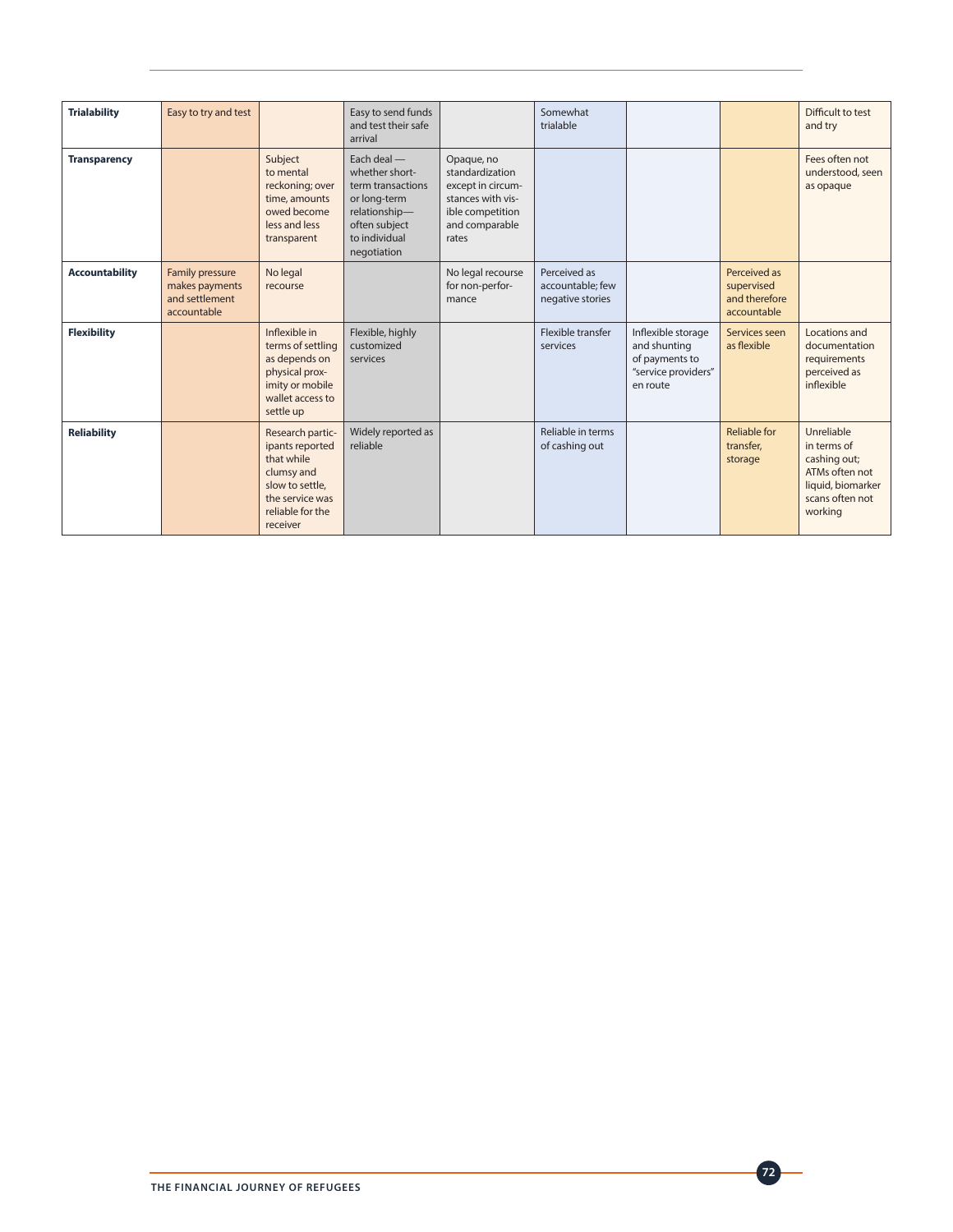# **Chapter 4. Humanitarian Cash Assistance and Refugees' Financial Portfolios**

The comparison of modalities of humanitarian assistance—including between nonfood items (NFIs), aid in kind, vouchers, and cash—has received extensive attention in existing literature (Bailey and Harvey 2015, Smith et al. 2011). In-depth examinations of cash transfers to refugees have also received recent attention among both researchers and humanitarian practitioners (Armstrong and Jacobsen 2016, Spiegel 2015, Campbell 2014). Instead, in this section, we focus on humanitarian cash transfers as a dimension of refugees' financial portfolios on the move.



**Informal tent settlement under a bridge in Piraeus port in July 2016.**

This chapter shifts attention away from the journey and towards forms of assistance available at particular locations—however temporary those locations may be. Indeed, some of the individuals receiving cash assistance at our sites of study would identify themselves as still being "on the move," hoping to continue their transit towards Western Europe, even if they were relatively stationary when we met them. The chapter also shifts attention to the role of NGOs as another key outside actor shaping refugees' financial

**73**

portfolios and experiences. We specifically focus on the experiences of international NGOs distributing humanitarian assistance (in both cash and other forms) to refugees located in Greece, often in partnership with Greek organizations. Though some of the insights are echoed in our other countries of study, we focus primarily on Greece in this section because humanitarian assistance emerged as a key element of refugees' financial portfolios during preliminary data collection and our team was able to conduct subsequent fieldwork to delve deeper into this topic at this site. At the time of this study, seven international agencies were involved in cash and digital cash distribution in Greece, a process that is becoming increasingly consolidated under the banner of UNHCR.

We begin by exploring NGO perspectives on the benefits and challenges of different modes of assistance, including in-kind aid, digital cash, physical cash, and coupons/ vouchers. We then delve into NGOs' decision-making processes regarding whether to embrace digital cash assistance and how to determine its amount. We also examine key informants' perspectives on the gender and age dimensions of cash assistance. Next, we turn to refugees' perspectives on different modalities of assistance, and delve into their views of digital cash (and specifically on barriers to use). We close by examining refugees' strategies for stretching their cash assistance and for navigating the logistics and rumors surrounding access to different forms of aid.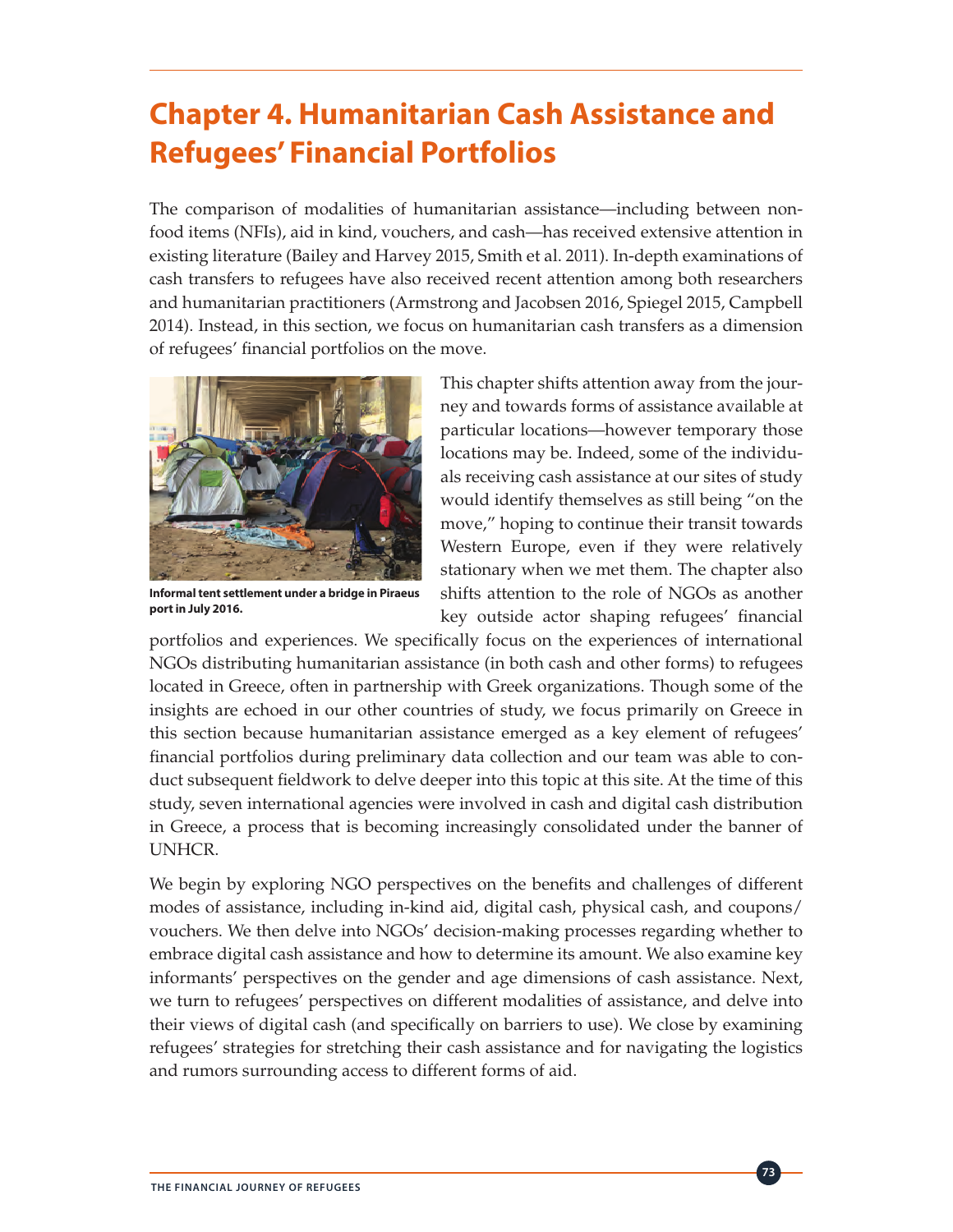### **4.1 NGO Perspective on Benefits and Challenges of Different Modes of Assistance**

In Greece, Jordan, and Turkey, local and international NGOs, often in coordination with government and UN agencies, offer cash assistance to qualified refugees. The assistance is in the form of physical cash and e-cash, also called digital cash or digital money. NGOs have been distributing physical cash in lieu of in-kind distributions in areas where markets are functional, where refugee customers have access to stores, and where transporting physical cash is safe. They also have issued refugees paper-based coupons and vouchers to be spent at specific stores. Coupons and vouchers have reduced some of the risk to staff of distributing quantities of physical cash, but require substantial administration—contracting specific stores to recognize vouchers and then reconciling payments.

More recently, NGOs worldwide have begun using e-cash instead of physical cash. This is true in Jordan, Turkey, and Greece. NGOs register refugee users and issue them a bank card or account. Each month the NGO checks the refugee's household status and updates their registration. Household members may move away from an area or new members may arrive, in which case the NGO will adjust the amounts that each household receives. The NGO then loads the refugee's digital account (a bank card, e-voucher, or mobile e-wallet) with the appropriate sum of e-cash. The refugee then accesses their e-cash through store point-of-service (POS) devices, ATMs, and in some cases the internet.

The NGOs we interviewed held mixed views on whether distributions to refugees ought to be "in kind"—such as food and NFIs—physical cash, e-cash, or a mix. The matrix below summarizes major choices and challenges from the supply side of cash assistance in Turkey, Greece, and Jordan. As the matrix shows, key factors for consideration from the NGO perspective include (a) ease and safety of distributing assistance; (b) traceability of refugees' spending as a way to comply with donor requirements; (c) ease of reloading/ redistributing assistance; (d) ease of imposing conditions on how the assistance could be used; and (e) the existence of a path to refugee financial inclusion.

| <b>Option</b>                                             | <b>Country</b><br><b>Availability</b>                 | <b>Main Benefits from</b><br><b>NGO Perspective</b>                                                                                                                                 | <b>Main Challenges</b><br>from NGO Perspective                                                                                                                              |
|-----------------------------------------------------------|-------------------------------------------------------|-------------------------------------------------------------------------------------------------------------------------------------------------------------------------------------|-----------------------------------------------------------------------------------------------------------------------------------------------------------------------------|
| In-Kind<br><b>Distributions</b><br>(Food and<br>Non-food) | Possible and<br>permissible in all<br>three countries | Comfort in knowing refugees actu-<br>ally receive the item (though many<br>resell for cash)                                                                                         | Expensive and potentially risky to<br>physically transport and distribute<br>Theft and loss<br>Concerns about in-kind aid destroying<br>important local markets             |
| <b>Physical Cash</b>                                      | Possible and<br>permissible in all<br>three countries | Can be done by any NGO that has<br>garnered government permission.<br>In Turkey, some NGOs found it<br>difficult to get the necessary per-<br>missions to distribute physical cash. | Potentially dangerous for staff to transport<br>and distribute<br>Use cannot be traced (traceability is<br>important for donor reporting)<br>No path to financial inclusion |

### **Table 8. NGO Perspectives on Benefits and Challenges of Different Modes of Assistance11**

11 Note that in Rwanda, Equity Bank and MasterCard Worldwide, alongside UNWFP and UNHCR, have been piloting individual bank accounts for all refugees receiving cash assistance. See more at [http://ktpress.rw/2016/10/in-rwanda-no-more-cash-but-mastered-card-for-refugees/.](http://ktpress.rw/2016/10/in-rwanda-no-more-cash-but-mastered-card-for-refugees/)

**74**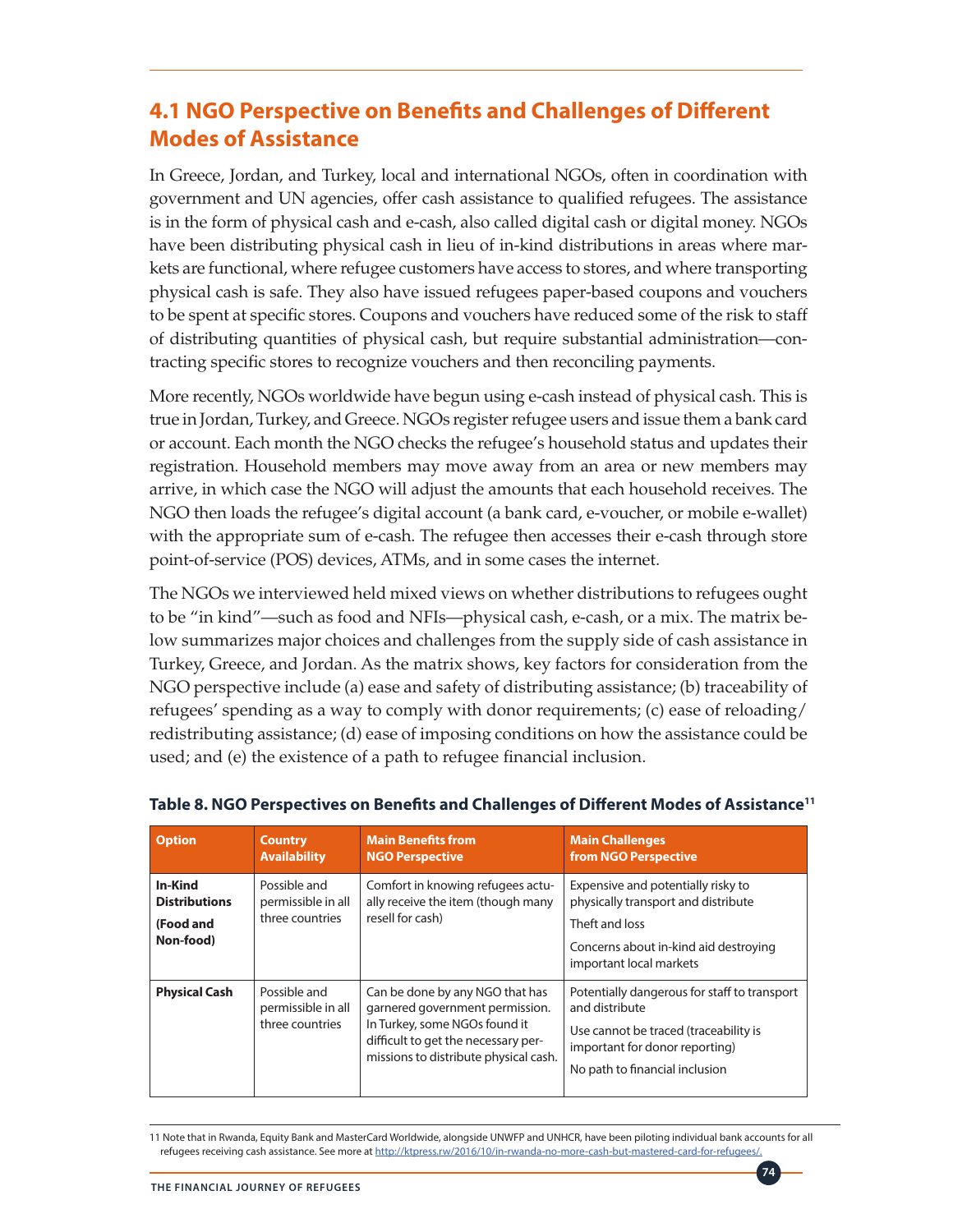| <b>Physical</b><br><b>Vouchers and</b><br><b>Coupons</b>   | Possible and<br>permissible in all<br>three countries                                                                                                                                                | Can impose conditions on where<br>vouchers and coupons can be used<br>and on what (e.g., food items only)<br>Less risky for staff than above                                                     | Cannot "reload" automatically, must always<br>incur the expense of physical distributions<br>Expensive to administer (contracting<br>voucher shops, reconciliation)<br>No path to financial inclusion                                                                                                                                                                                                                              |
|------------------------------------------------------------|------------------------------------------------------------------------------------------------------------------------------------------------------------------------------------------------------|--------------------------------------------------------------------------------------------------------------------------------------------------------------------------------------------------|------------------------------------------------------------------------------------------------------------------------------------------------------------------------------------------------------------------------------------------------------------------------------------------------------------------------------------------------------------------------------------------------------------------------------------|
|                                                            | <b>Physical Channels Digital Channels</b>                                                                                                                                                            |                                                                                                                                                                                                  |                                                                                                                                                                                                                                                                                                                                                                                                                                    |
| <b>Electronic</b><br><b>Vouchers and</b><br><b>Coupons</b> | Possible and<br>permissible in<br>Greece, Turkey,<br>Jordan but often<br>coordinated by<br><b>UN</b> agencies                                                                                        | Can impose conditions<br>Can reload<br>Do not have to act in the capacity<br>of account holder (less risk)<br>Less risky for staff than above<br>Improved financial reporting/<br>reconciliation | More sophistication required of staff in<br>terms of loading and logistics than above<br>No path to financial inclusion                                                                                                                                                                                                                                                                                                            |
| <b>Cards and</b><br><b>E-wallets</b>                       | Cards possible<br>and permissible<br>in Greece, Turkey,<br>Jordan but often<br>coordinated<br>by UN agency;<br>some govern-<br>ment approval<br>necessary<br>E-wallet only<br>available in<br>Jordan | Can impose conditions<br>Can reload<br>Do not have to act in the capacity<br>of account holder (less risk)<br>Comfort in knowing flexibility and<br>dignity of use for refugees                  | More sophistication required of staff<br>as financial ecosystem becomes more<br>complex.<br>Must act in the capacity of account holder<br>(more risk)<br>Compliance with regulator required<br>More sophisticated requirements of staff in<br>terms of loading and logistics than above<br>Possible path to financial inclusion but<br>would need to transition accounts to<br>refugees. Additional regulatory hurdles<br>required |

Some NGOs hope that refugees become included in the financial mainstream, referring to financial inclusion in banking and digital financial services that are government-licensed and supervised. Their theory is that as refugees access ATMs, store POS devices, and mobile e-wallets, they will become comfortable with regulated digital financial services. The logic progresses: Refugee comfort in managing digital transactions will translate into comfort accessing other kinds of digitally enabled financial services. For example, refugees would use the digital account as a way to store their own money not only cash assistance from NGOs, but money from wages or family. Storing their money digitally could keep it safe from theft and help them save. Their digital trail could even help them access credit, as seen in the success of products such as m-Shwari that is popular in Kenya (Cook and McKay 2015).

Currently, financial inclusion through cash assistance is a goal and not a reality. The accounts that hold the e-cash balances are in the name of the NGO. The refugees receiving e-cash assistance only have sub-accounts, not individual accounts. This means refugees cannot add to their balances with their own money or transfer funds in and out of their sub-account. They are not included yet in the financial mainstream. It is possible to envision a time when e-cash assistance will be channeled to an individual refugee account. They will then be able to apply for credit, transfer their own funds, and transform physical cash wages into digital money on their card or wallet. Technologically, all this is possible today. But the risk of regulatory failure prevents cash assistance from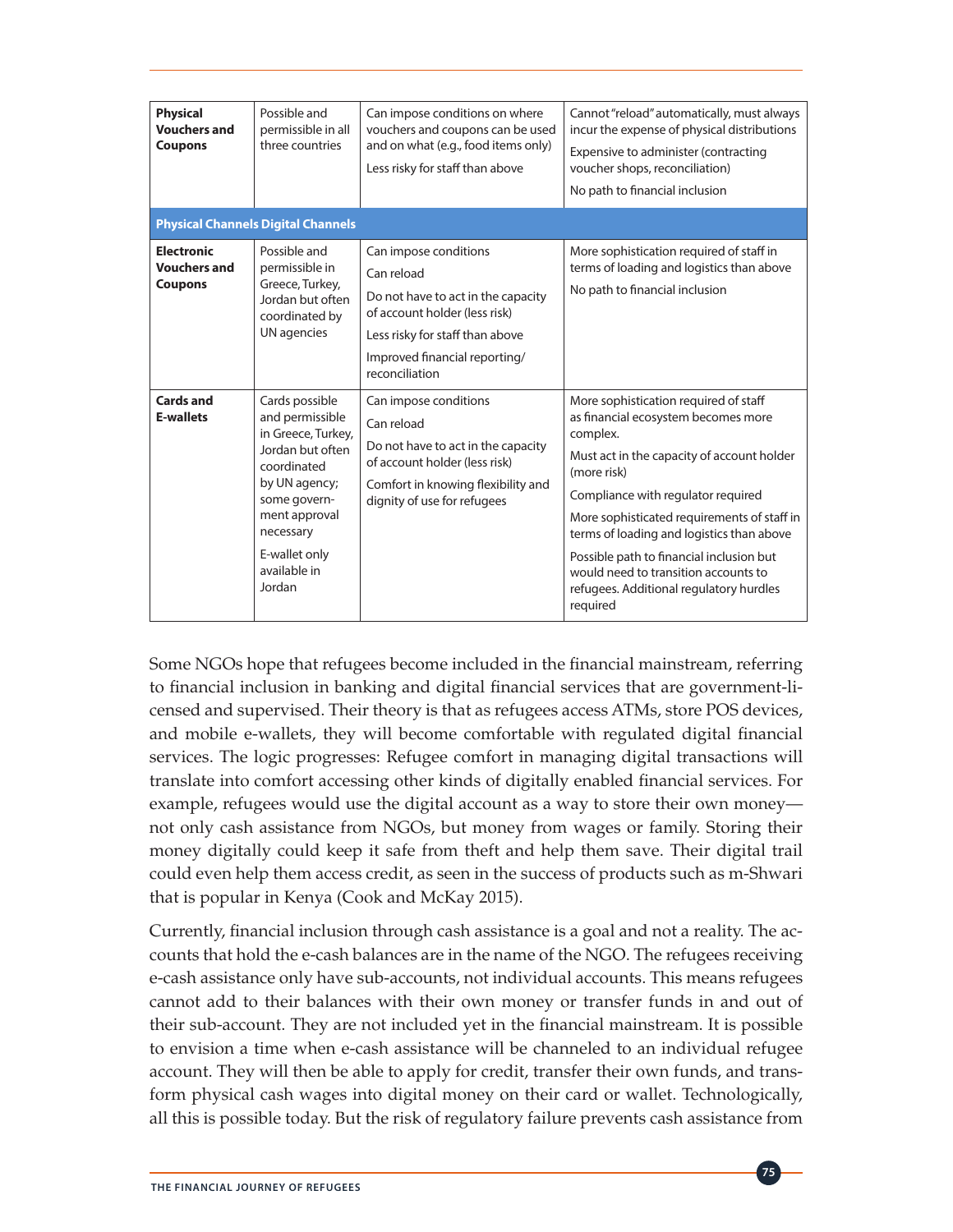traveling to individual accounts. Until regulatory risk is addressed, financial inclusion via e-cash assistance will not come about.

Jordan is a shining exception to a trend that favors risk reduction over service to its citizens and refugee populations. The Central Bank of Jordan (CBJ) is working to make e-wallets useful for cash assistance and other transactions. They have enshrined their commitment in a set of declarations at the September 2016 Global Policy Forum of the Alliance for Financial Inclusion. A forthcoming paper captures a statement made by the Executive Manager for Payment Systems, Domestic Banking for CBJ:

> *We [Jordan] were committed from day zero to provide refugees with healthcare, education, shelter, all these things, but never access to financial services. And when we introduced our vision to start working on access to financial services . . . we realized the problem is major for everyone, not only for refugees. But why focus on refugees? They represent almost 30% of the population. We can never ignore that (Hawkins and Wilson, forthcoming).*

## **4.2 Factors Driving Digital Cash Assistance: The NGO Perspective**

Five key factors drove NGO decisions about whether they would adopt digital cash assistance over physical cash or in-kind solutions. These were related to (a) efficiency and scale; (b) familiarity and comfort levels; (c) considerations of financial inclusion; (d) dignity of and flexibility for end users; and (e) traceability and conditionality of funds.

### **A. EFFICIENCY AND SCALE FACTORS**

For a variety of reasons, digital solutions appealed to the NGOs that are already using them. They believe in the long run that digital cash solutions are less expensive if distributed at a moderate scale. For instance, in Greece, CRS and Mercy Corps distribute cards to thousands of beneficiaries a month in multiple camps:

> *We manage thirteen camps scattered throughout the mainland of Greece and the islands. Naturally, we are looking for ways to reduce cost, increase*  replicability, while ensuring safety of staff and reliability of services. — Key in**formant in Greece**

But smaller NGOs interviewed in Jordan were reluctant to attempt digital solutions, in part because they did not have the staff capacity to learn an entirely new way of distributing humanitarian assistance.

### **B. FAMILIARITY (AND COMFORT-LEVEL) FACTORS**

As just noted, smaller NGOs accustomed to in-kind distributions were hesitant to adopt a new mode of delivering assistance. They were unfamiliar with negotiating with new actors in a digital-financial ecosystem. They were new to the workings of international payment intermediaries, card companies, banks, and a host of regulators: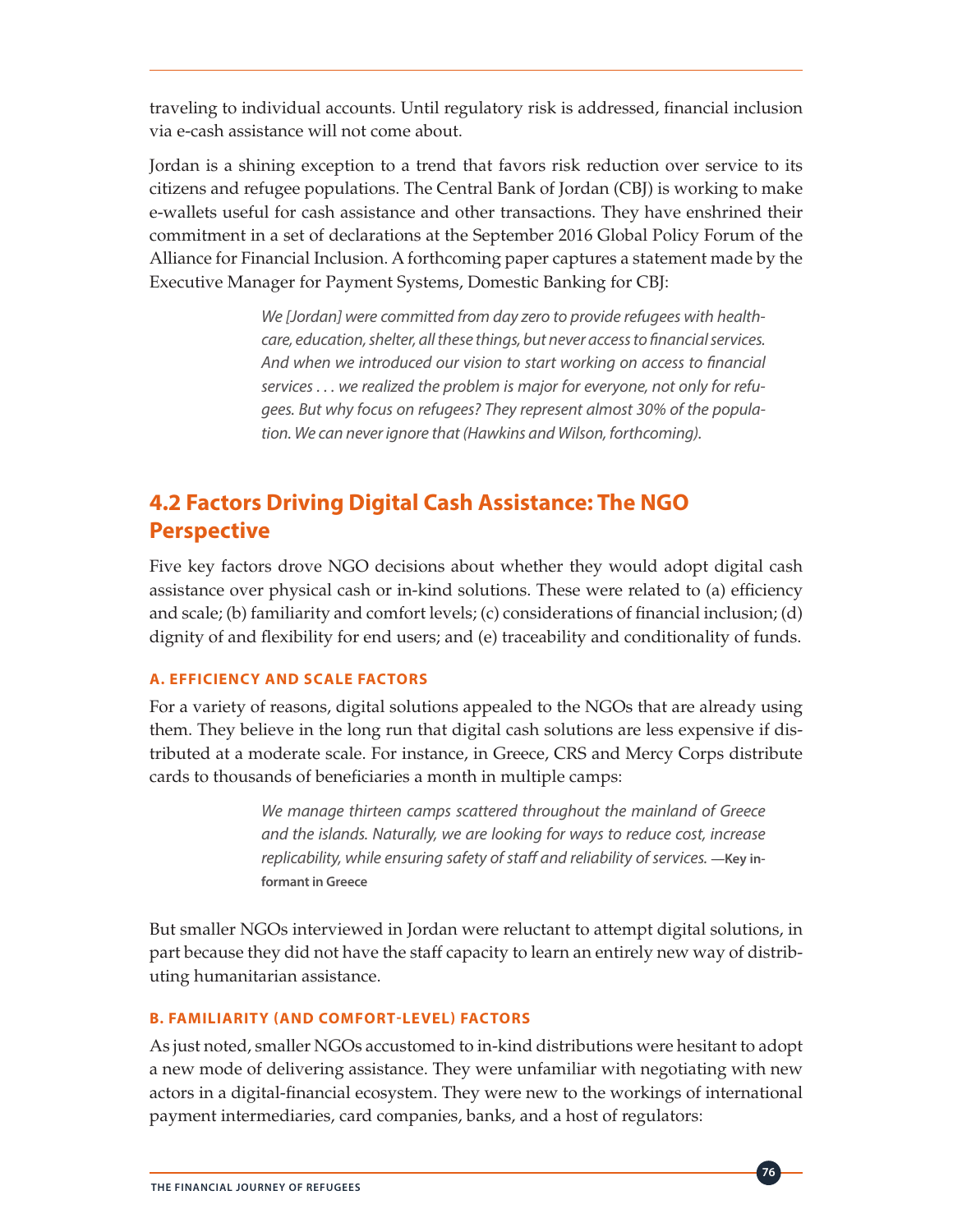*The smaller NGOs in Jordan claimed they would be overwhelmed if they had to learn a new way of servicing refugees without significant support. They also saw distributing physical cash or goods as a way of staying in touch with refugee issues. They worried that a digital system would separate them from beneficiary insights.* **—Researcher's field notes, Jordan** 

Larger NGOs familiar with managing massive projects and able to hire to meet the demands of new digital channels were more eager to innovate efficient ways of doing business. They were also familiar with donor pushes for innovation, and donors underwrote their technological upgrades in service delivery.

### **C. FINANCIAL INCLUSION**

While the NGO representatives we interviewed stated that financial inclusion—bringing refugees into mainstream regulated financial systems—was not their primary concern, they nonetheless worked with regulators to be compliant.

NGOs issuing and reloading debit cards were taking full responsibility for customer due diligence compliance required by regulators. In other words, the debit card accounts were held by the NGOs, which then created a sub-account for each refugee beneficiary. NGOs bore all risk of money-laundering, corruption, fraud, and terrorism. Taken together, global-standard setting bodies call these AML/CFT risks (anti-money laundering/corruption, fraud, and terrorism). That NGOs were willing to step up and take these risks comforted the card companies and their payment partners (Derner and Shetret 2015).

NGOs interested in formal or digital financial inclusion—in systems where all supply actors were licensed and supervised by government—were dissatisfied that their beneficiaries could not progress out of NGO-held cards to refugee-held cards. They had hoped that eventually refugees would have full agency over their own accounts. At the time of our research, a pathway from an NGO-issued debit card to a refugee-held debit card did not exist. (Note: Some cases in East Africa show that indeed refugees can fully own their accounts. In Rwanda, for example, refugees receiving cash assistance have their own bank accounts.) But in Greece and Turkey, many logistical and regulatory hurdles blocked a sub-account from transforming into an individually held account. In Jordan, early experiments are taking place with e-wallets being fully held by refugees.

Refugees themselves, however, rarely echoed a wish for an individual account (debit card, mobile money, or e-wallet). Our research team was able to observe a day-long trouble-shooting session in Lesbos. NGOs hold troubleshooting sessions regularly to help refugees who have lost their PINs or cards or who were confused about their balances. During the session, we did hear beneficiaries ask if they could reload their NGO-issued debit card. Upon learning they could not, they expressed mild disappointment. At the same time, only two refugees who had already been banked in their own countries made this inquiry. The other ninety had publicly expressed no concern.<sup>12</sup>

**77**

<sup>12</sup> Like the other silences discussed throughout the report, interpreting this one is difficult. The lack of any expression of concern could mean those refugees were not interested in being part of the formal banking system, they had no money to deposit, they did not feel comfortable speaking up in that setting, or due to other factors.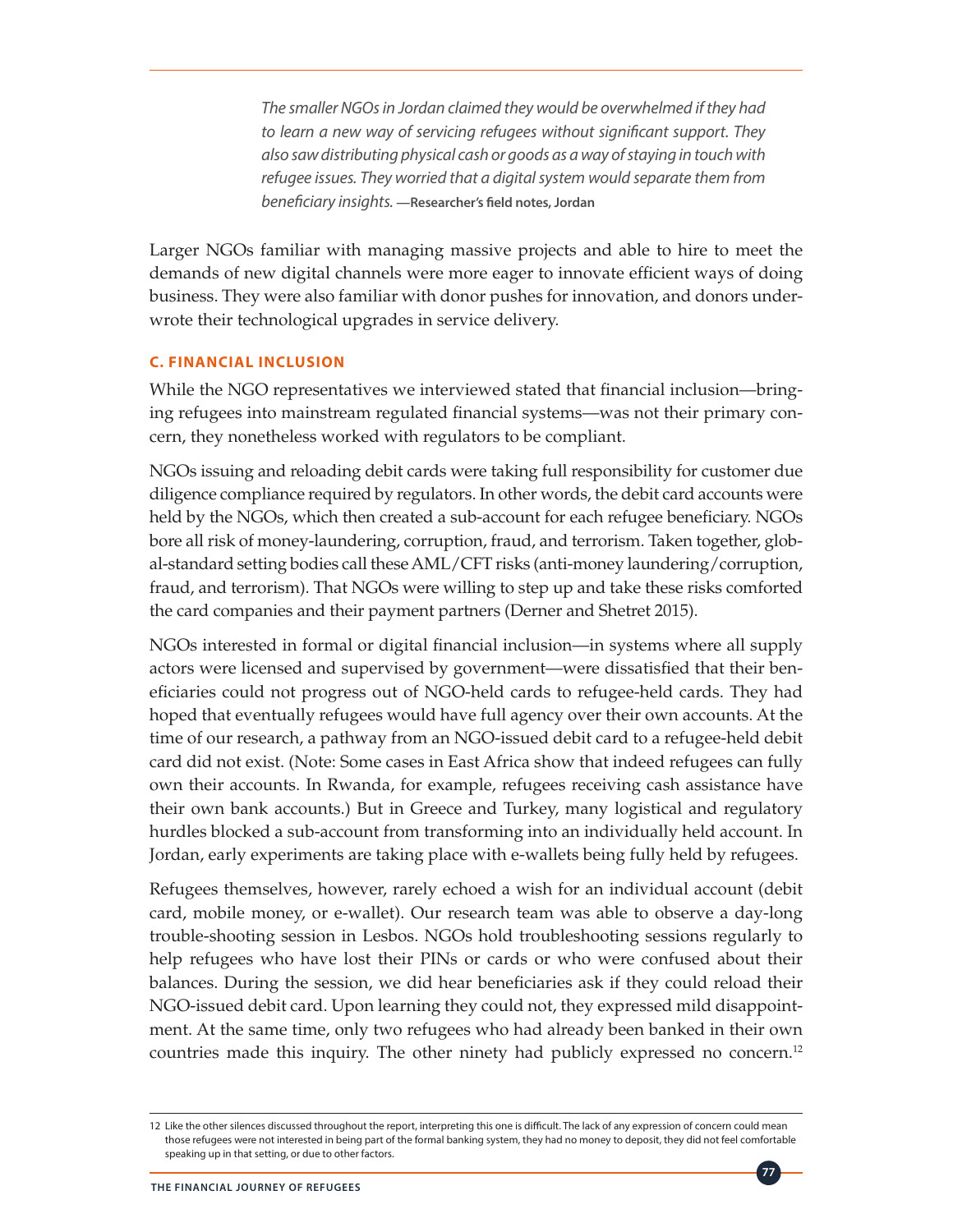Beyond holding their own accounts, NGOs had other financial inclusion hopes for beneficiaries. They wanted them to use their digital assistance to save funds. But, as we examine later, refugees had too many concerns to be able to save funds on a card or an e-wallet.

Despite barriers, financial inclusion remained a goal of many of the larger NGOs:

*We see debit cards as an on ramp to broader financial inclusion. The theory is that they will first use our cash assistance cards; then, motivated by convenience and safety, they will open their own accounts for spending or saving. From there, they could become eligible for a credit card or other financial services.* **—Key informant in Greece**

### **D. TRACEABILITY AND CONDITIONALITY OF FUNDS**

NGOs largely agreed that they preferred to refrain from placing burdensome conditions on refugee assistance. Refugees were already confused by bank policy restrictions, such as ATMs declining transactions due to entry of a wrong PIN or due to attempted withdrawal of amounts in excess of balances.

Often to no avail, the NGO representatives we spoke with spent great measures of time trying to convince donors that flexible, unconditional use of refugee assistance had greater humanitarian impact than did conditional uses. They argued that, while some refugees would indeed purchase cigarettes with unconditional cash assistance, most would buy food, clothing, and other necessities for their families. One internal NGO report stated that, as of November 2016, 4.5 percent of money distributed went to the purchase of cigarettes, whereas 95.5 percent went to the purchase of food, clothing, communications, medical treatment, and transportation. Discussing this report, a key informant in Greece shared,

> *We are able to trace instore use digitally and follow up with regular surveys and interviews. Through these mixed forms of assessment, we can track monthly expenditures. Overwhelmingly, cash assistance is used for basic needs and transportation.* **—Key informant in Greece**

The traceability of digital cash appealed to donors. Even if the NGOs they funded refrained from placing conditions on which purchases could be made from which stores, they could at least study the data generated by card transactions. Because some

refugees used their cards at stores where POS devices generated store-level data, donors felt secure that they could at least track which stores were getting refugee business. NGOs could also view account balances, withdrawal amounts, and other means of gauging refugee behavior, which donors found very appealing. They took comfort in knowing that their cash assistance would be used for the intended purposes: food, medicine, transportation, etc.

NGOs could also detect movement of refugees across national boundaries. As refugees moved from Greece northward, transactions from their NGO-issued debit cards left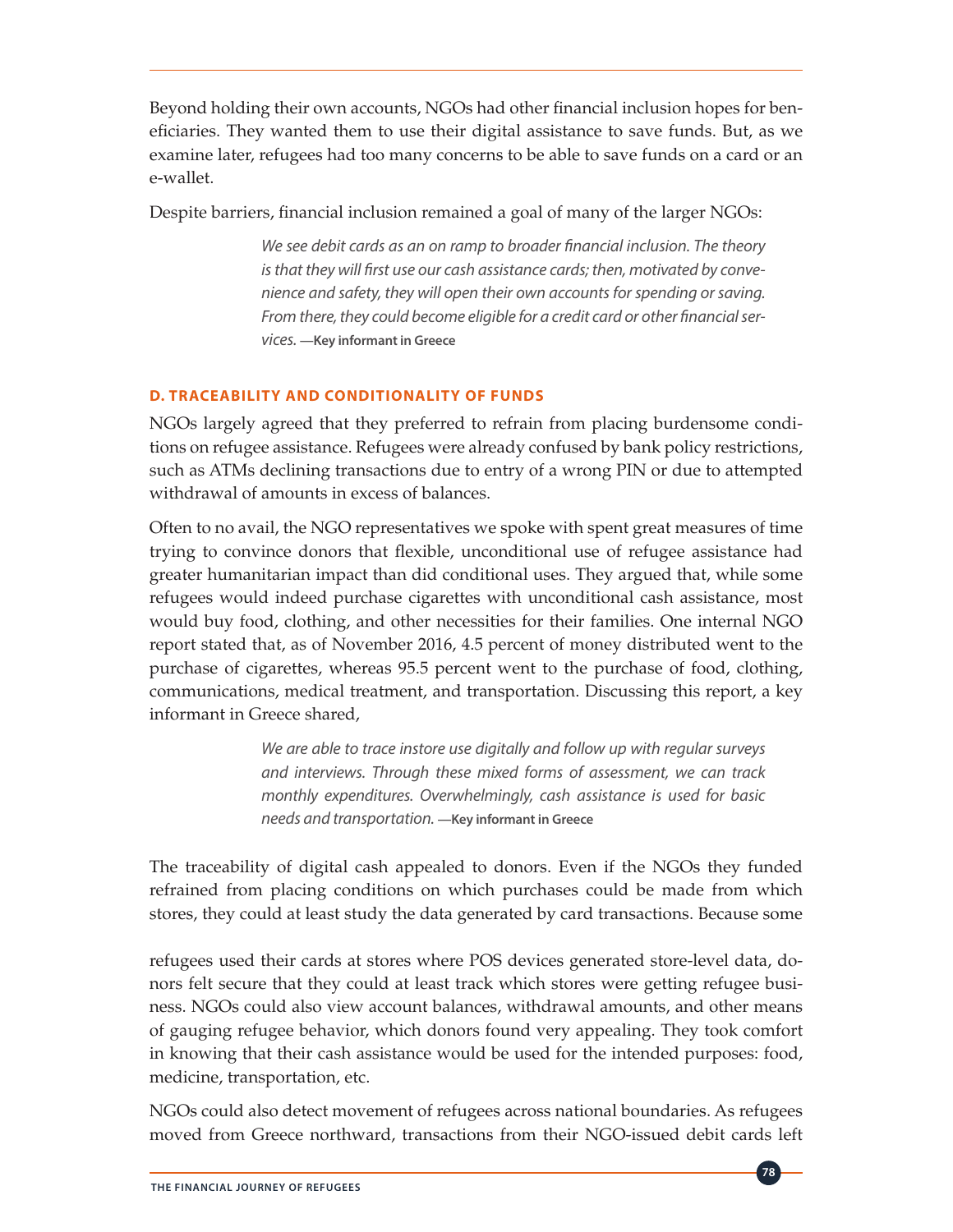digital footprints. Interestingly, the international NGOs in Greece made a point of telling refugees that they could not use cards outside of Greece when clearly, in some instances, NGO-gleaned data showed otherwise. e. Dignity and Flexibility for End-Users

Many NGOs believed that digital cash distributions offered refugees the most dignified way of receiving humanitarian assistance. Retrieving cash from an ATM or using a card for shopping allowed refugees to experience their money in a way that was consistent with the norms of their new social environment. Digital cash gave users maximum versatility in planning their budgets, choosing the best purchases for their families, or storing surplus funds. NGOs saw the move to digital cash as very much in line with their humanitarian mission. In the words of a key informant in Greece:

> *I see cash and digital assistance, even if it is very small, as a dignity payment. They can use \$50 to pay for nice haircuts for themselves and their children or to buy a gift for a special occasion.* **—Key informant in Greece**

### **4.3 Determining Cash Assistance Amounts**

In all three countries of study, cash assistance amounts were discussed and decided upon by a coordinating group of NGOs, government departments, and UN agencies.

Many of the NGO representatives we interviewed used a "minimum economic basket" or MEB to determine cash assistance amounts. The MEB was periodically updated to reflect changes in store prices for basic goods.

For example, in Greece, NGOs coordinated their digital cash distributions to reflect the MEB guidelines for individuals and families. In early 2017 in camps that made food aid available alongside cash, an individual head of household received €90 per month and €50 for each additional member, up to seven household members. As camps with cooking facilities were phased out, NGOs upwardly adjusted assistance to  $\epsilon$ 150 per month for the head of household and  $€550$  for households with the maximum seven members.

### **4.4 Digital Assistance: Gender and Age**

The NGO representatives we interviewed had differing opinions on whether digital assistance was more empowering or "agentive" for refugees than in-kind assistance, and which gender and age groups may experience more or less agency. Key informants raised two questions related to this theme in our conversations. These questions represent opportunities for further directed research on these specific topics. We summarize the debate around them below.

### **A. GENDER**

### *Question: If women were issued cards as heads of households, would they be more likely to use them than men, and if they did, would they feel more in control of household assets?*

Though we did not conduct an in-depth systematic study on this sub-topic, debates based on internal observations were robust among the NGO actors we interviewed.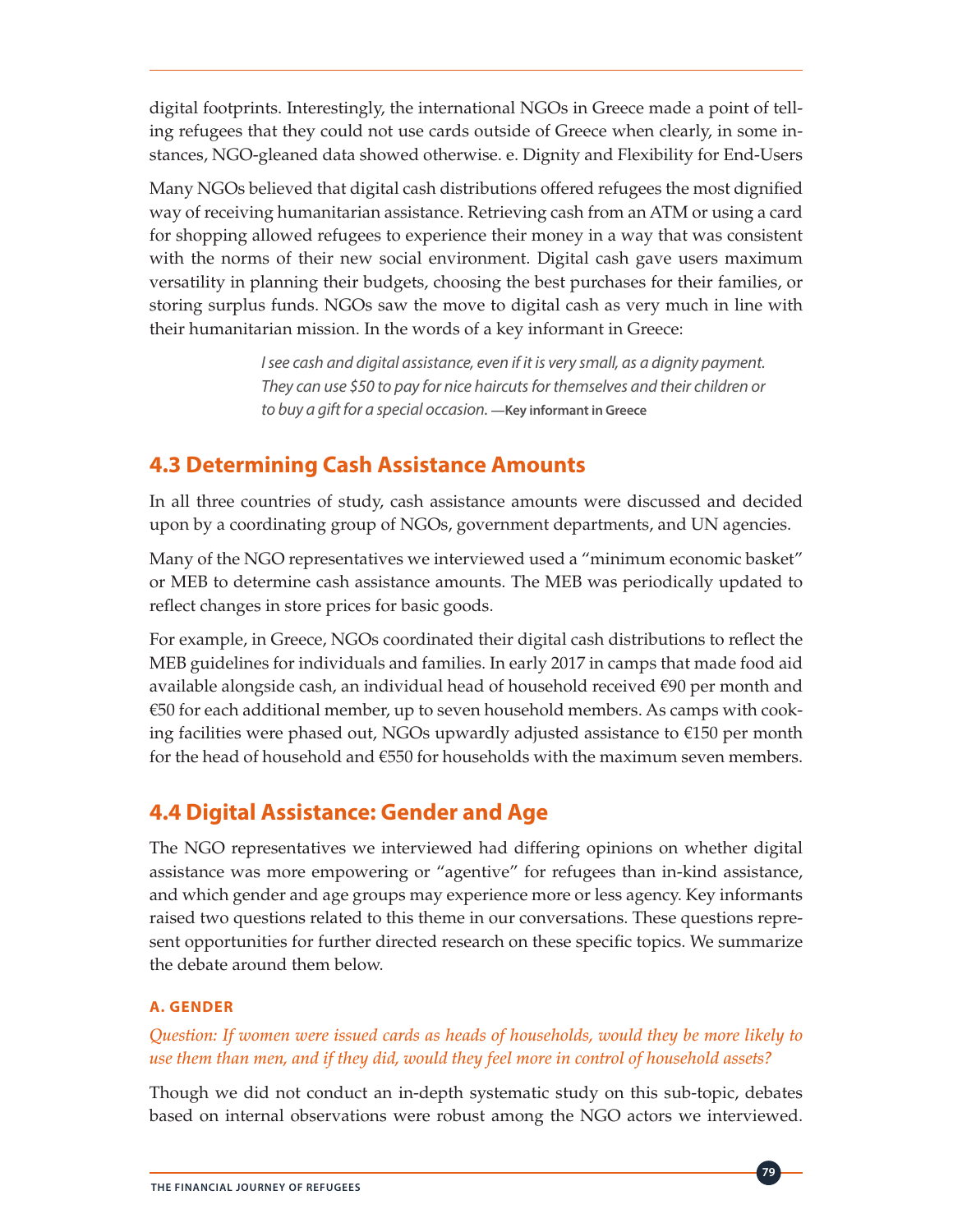Some observed that women traveling with husbands or other male relatives would immediately hand over their cards with PINs to male members of their households. We confirmed later that many women, often caring for young children or aging parents, indeed found this practice the most convenient. It also gave men who were used to providing for their families a task that mirrored as closely as possible their roles within their pre-displacement households.

At the same time, some NGOs were uncomfortable with reinforcing what they believed to be disempowering gender norms. In the words of one key informant in Greece, "women should have full agency over their decisions." Control of money was a way many key informants defined agency. Others contended that agency did not necessarily carry the same meaning in different cultural contexts, particularly with regard to financial assistance. Yet other key informants commonly articulated a more distanced position with regard to the relationship between instruments of financial assistance and gender norms. As a key informant in Greece said, "It would be nice if women felt comfortable accessing card-based cash, but practically speaking, it does not make sense for us to use humanitarian programming as a way to force our own agendas."

On the refugee side, some concern was felt about women who wanted to access their cash—or at least make decisions on how their cash assistance was used—but felt powerless to do so. Our research had difficulty investigating this, as many women were reluctant to discuss this particular matter (or did not delve into the details of their financial journeys in the first place). To the extent that we were able to probe this, it was through other women in the camp or neighborhoods, who would point out that women residing nearby experienced this problem:

> *Their husbands and sons insist on taking the card, even if it not in their name, and retrieving the money. These women never see the cash and never have the chance to spend it on their priorities.* **—Syrian woman in Greece**

Various NGOs have attempted to inform women heads of households about their rights to access their own money. Additional research is needed to understand the success of those efforts.

### **B. AGE**

### *Question: Would youth be able to manage cash assistance via cards more conveniently and efficiently (and just as responsibly) than in-kind assistance?*

Unaccompanied minors were, at the time of writing, not eligible to receive digital cash assistance in the countries of study.<sup>13</sup> They did receive in-kind assistance in the form of food, clothing, shelter, and other items, but not cash. Numerous key informants expressed concern that assistance would be used to buy cigarettes or alcohol, and that the latter purchase would result in violence or the threat of violence (particularly in camps) on an ongoing basis.

<sup>13</sup> Who counts as a minor (or unaccompanied minor, in this case) is a complicated issue in the child protection literature, as it can differ based on each country's age of majority and/or institutional policies among humanitarian actors, asylum officers, and other key stakeholders.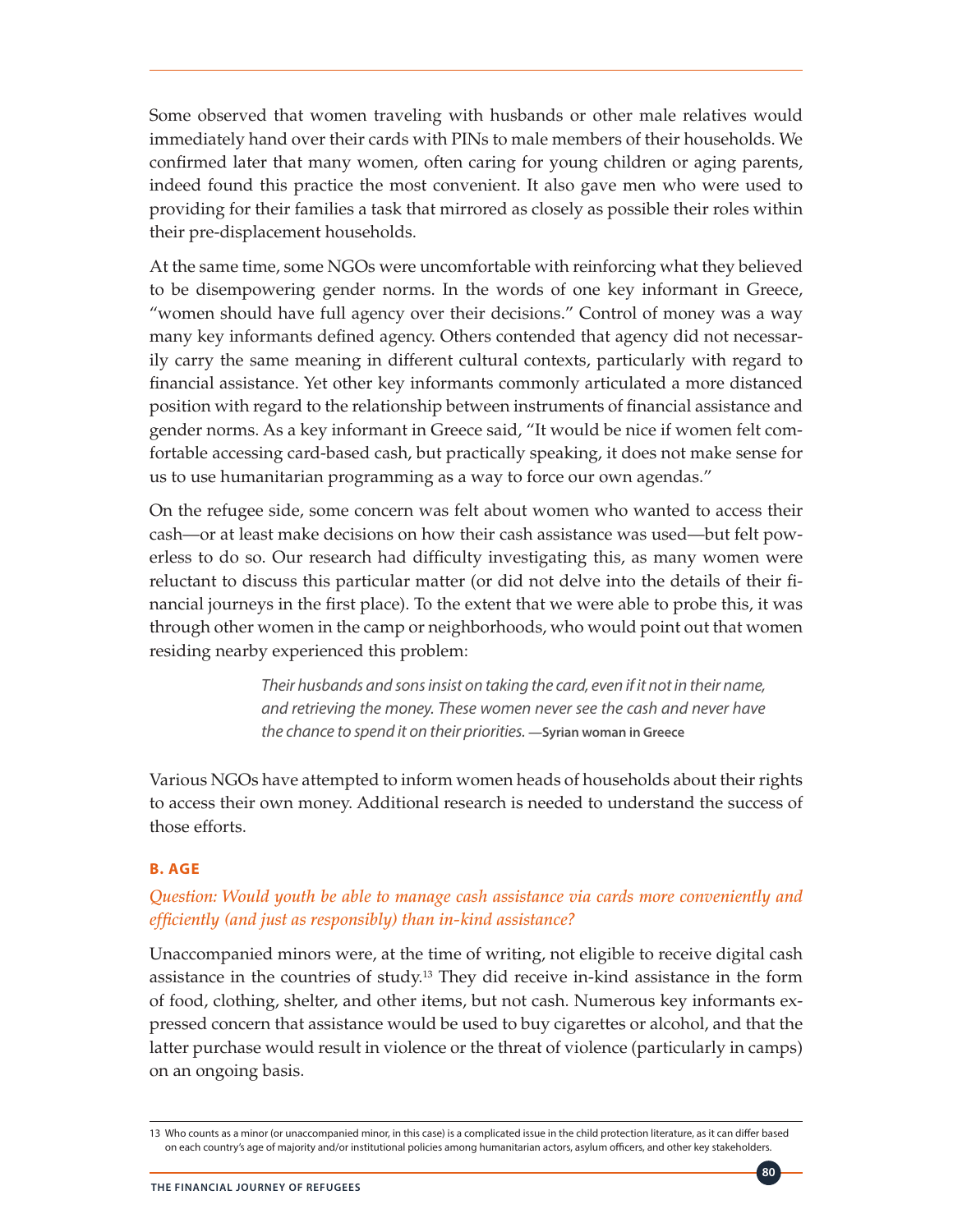As a key informant stated, "It's not just men: Women drink, too, and become abusive." Reports of alcohol misuse were sufficient to affect NGO-wide policies on the distribution of cash to minors, regardless of whether or not a particular camp or neighborhood was experiencing problems centering on youth and alcohol. While adults, too, could use cash assistance for alcohol, conversations with key informants suggested this issue was of particular concern with regard to minors and the potential violence they would be presumed to cause.

NGO actors interested in exploring the possibility of offering cash assistance to minors articulated two reasons for their stance. First, they had observed or had heard reports that young people needing cash were either liquidating in-kind distributions to get the money they wanted or were turning to prostitution and sex work. Three different key informants spoke to this concern, particularly with reference to young men and boys in Greece:

> *The young men and boys go into Athens city center at night from the camps and they use transactional sex with older Greek men to make money.* **—Key informant, Greece**

> *Pimps mostly hang out at the port and in parks. For the boys, it's a way to earn money. It's very visible—spend enough time in a park or near the port, and you will see it for yourself.* **—Key informant, Greece**

> *It's interesting; all the journalists ask us if we are hearing a lot about rape of refugees. We have heard some things about rape and we always report them and follow up on them. But mostly, we hear about transactional sex and boys who turn to prostitution. The families need the money. We usually hear it from their older family members.* **—Key informant, Greece**

The second reason some NGOs are considering cash assistance to minors is that in-kind distributions are expensive and they do not always meet the needs of minors—particularly with regard to dignity. Some key informants stated they needed more than just the basics—food, clothing, shelter, medicine—to get by. They needed the occasional nice

T-shirt, football, or knapsack. For this reason, one organization in Greece would take unaccompanied minors shopping each month. As one former recipient in Greece (now an adult) reported, "Once a month, it feels like Christmas." While these excursions were welcome respites from camp life, and were often combined with field trips, they were expensive for the NGO to execute.

Finally, some NGOs agree that digital cash assistance to minors could promote positive behavior around budgeting and could lead youth toward more financially inclusive services. Additional research is needed to continue exploring the effects of cash and digital assistance to minors, particularly with regard to reducing maladaptive livelihood strategies, preventing exploitation, and promoting positive behavior.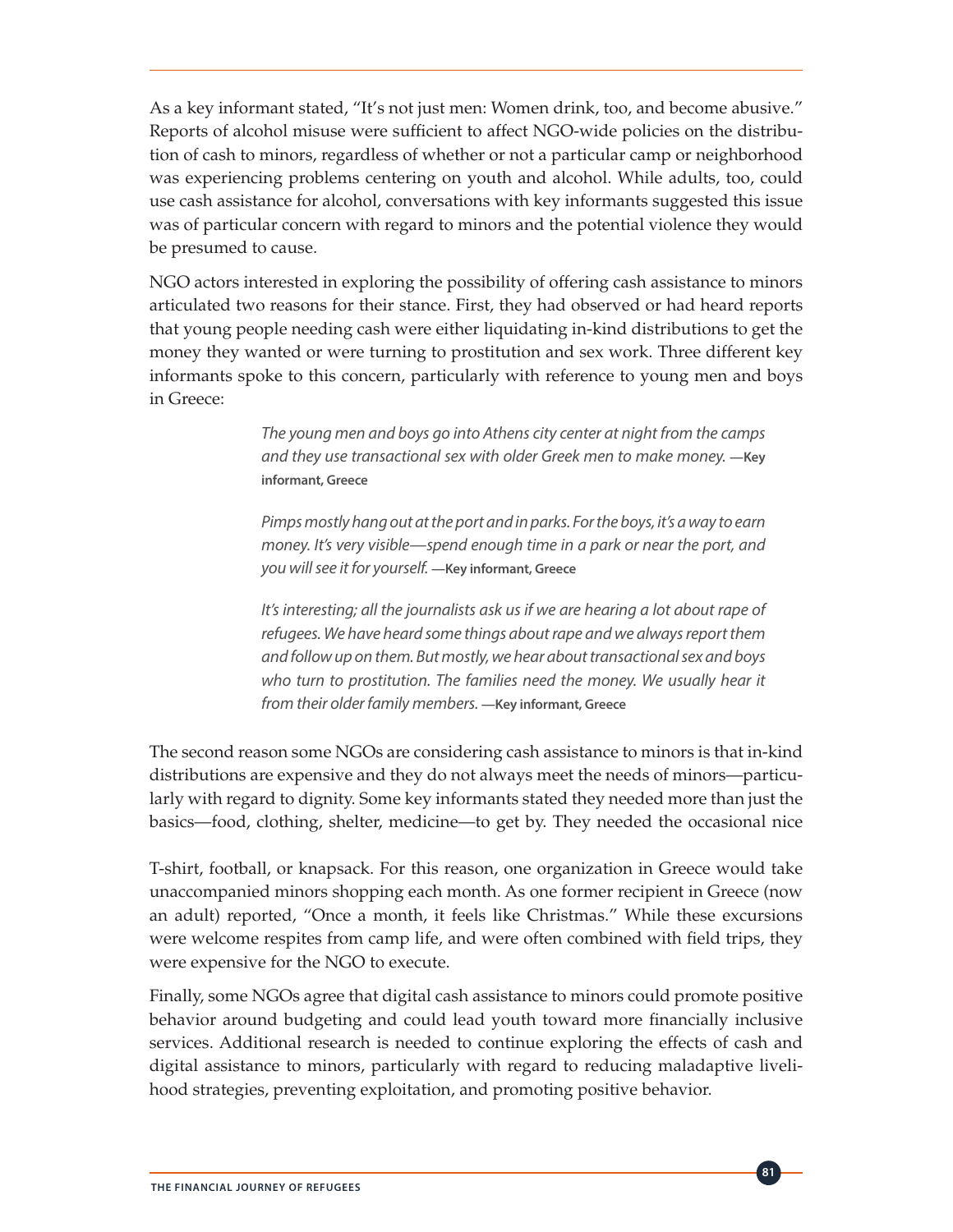### **4.5 Refugee Perspectives on Benefits and Challenges of Different Modes of Assistance**

The refugee experience of digital cash assistance was generally positive. Interests of research participants at times diverged from interests of supply-side actors (banks, telecommunications organizations, NGOs, donors, governments.) While the supply-side actors valued efficiency (lower costs of distribution), effectiveness (getting funds to the right people on time), and occasionally agency/empowerment (women accessing and managing household cash assistance), the demand-side actors (the refugees) valued flexibility, familiarity, and convenience.

In Greece, Jordan, and Turkey, refugees received assistance in a variety of ways. Instruments of assistance varied, as did the amounts, duration, frequency, and type, and as did the range and multiplicity of sources. The conditionality of funds varied as well, ranging from none (refugees could do whatever they wanted with their assistance) to narrow (e.g., to pay rental deposits to landlords).

The matrix below major summarizes forms of in-kind and cash assistance in Turkey, Greece, and Jordan from the refugee perspective. We have listed the modalities from least flexible or fungible to most. In this instance, we did not disaggregate by whether the option was digital or physical as before. In some cases, a paper voucher may be more flexible than a store gift card, though one is physical and the other digital. Cash is by far more flexible than any form of digital payment, even though, as we examine below, it also has drawbacks.

| <b>Option (from</b><br>least liquid to<br>most liquid)                        | <b>Notes</b>                                                                                                                             | <b>Benefits to Beneficiaries</b>                                                                                                               | <b>Challenges to Beneficiaries</b>                                                                                                                                                                                             |
|-------------------------------------------------------------------------------|------------------------------------------------------------------------------------------------------------------------------------------|------------------------------------------------------------------------------------------------------------------------------------------------|--------------------------------------------------------------------------------------------------------------------------------------------------------------------------------------------------------------------------------|
| <b>In-kind Distri-</b><br>bution (Food,<br><b>Blankets,</b><br>Clothes, Etc.) | Distributed by govern-<br>ments, NGOs, individual<br>donors<br>Restricted to items<br>selected by distributors<br>(e.g., food, clothing) | Ensures that basic needs for<br>adults and children are met                                                                                    | Beneficiaries cannot choose items and those<br>distributed to them may be of low quality or<br>low preference<br>Can be difficult to store, carry, protect (often<br>sold off for more liquid, useful assistance like<br>cash) |
| <b>Store Gift Card</b><br>or Prepaid Card                                     | Issued by stores or mer-<br>chants under contract<br>with NGO or govern-<br>ment: no bank involved                                       | Gives more options than in-<br>kind: beneficiaries can choose<br>items within store<br>If lost can be replaced without<br>loss of balance      | Restricted to use at stores and merchants<br>issuing gift card; store can restrict certain<br>items<br>Cannot be used at an ATM<br>Not reloadable by individual users<br>May need to remember a PIN                            |
| <b>Paper Voucher</b>                                                          | Issued to individual<br>beneficiaries by NGO<br>often in the form of a<br>coupon<br>No bank involved                                     | Often can be used at multiple<br>stores<br>Gives more options than store<br>gift card<br>Can be used to make pay-<br>ments, e.g., to landlords | Restricted to stores that NGOs contract: can<br>be blocked from purchasing certain items,<br>e.g., cigarettes<br>Not reloadable by individual users                                                                            |

### **Table 9. Refugee Perspectives on Benefits and Challenges of Modalities of Assistance**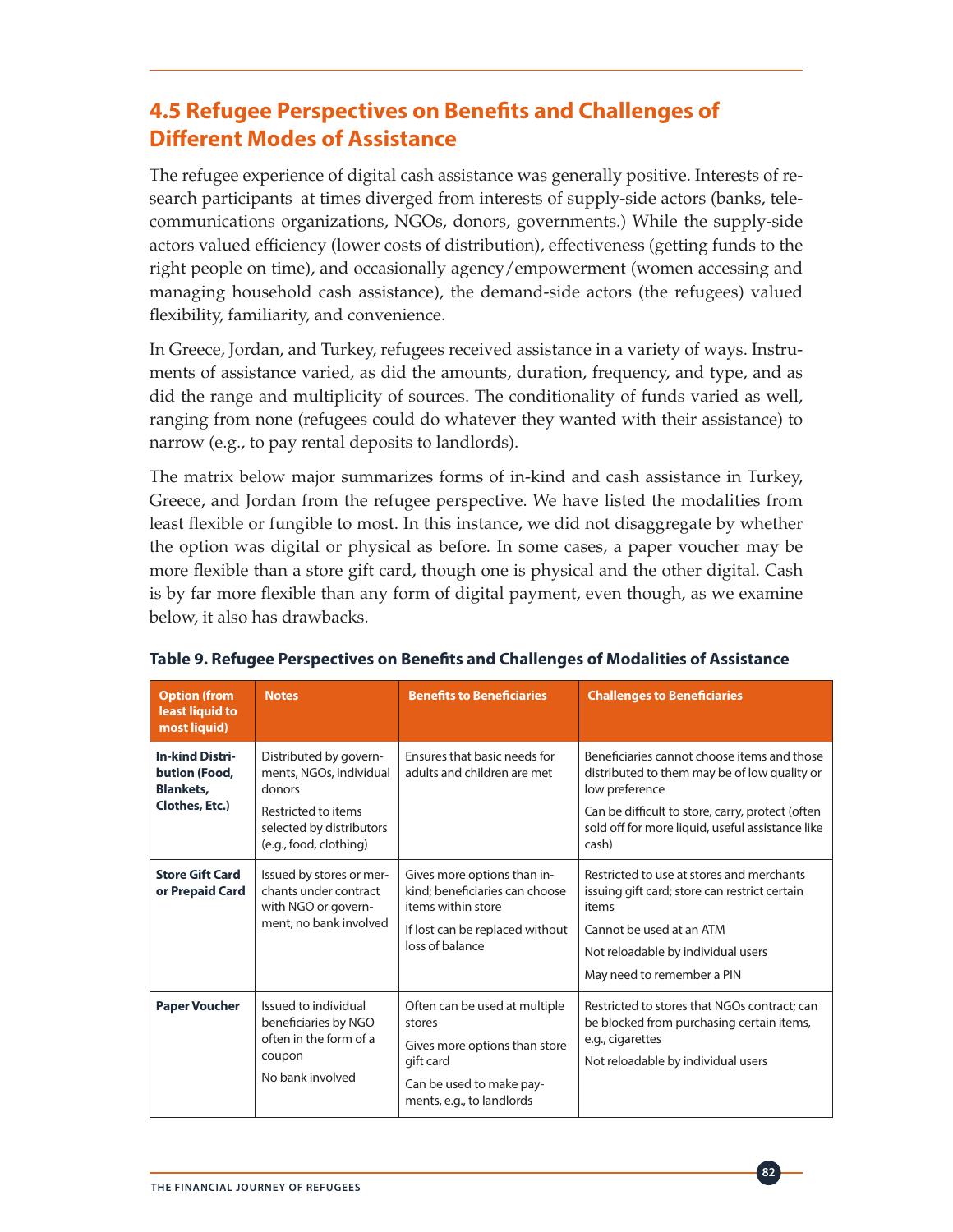| <b>E-Voucher</b>                   | Issued to individual<br>beneficiaries by NGOs,<br>often in the form of a<br>card<br>No bank involved                                                                                                                                                                                                                                                     | Can be used at multiple stores<br>Reloadable by NGOs, so bene-<br>ficiaries can reuse same card if<br>reloading occurs; do not need<br>to get a new card<br>If card stolen or lost, benefi-<br>ciary can receive a new one<br>(possibly for a fee) while not<br>losing balance                                                                                                                                                           | Closed-loop; not useable beyond select<br>locations<br>NGO can block specific stores<br>Not reloadable by individual user<br>Restricted to stores contracted by NGOs; can<br>block purchase of certain items in contracted<br>stores<br>Cannot be used at an ATM<br>Transactions and balances can be traced<br>Not reloadable by individual users<br>May need to remember a PIN |
|------------------------------------|----------------------------------------------------------------------------------------------------------------------------------------------------------------------------------------------------------------------------------------------------------------------------------------------------------------------------------------------------------|------------------------------------------------------------------------------------------------------------------------------------------------------------------------------------------------------------------------------------------------------------------------------------------------------------------------------------------------------------------------------------------------------------------------------------------|---------------------------------------------------------------------------------------------------------------------------------------------------------------------------------------------------------------------------------------------------------------------------------------------------------------------------------------------------------------------------------|
| <b>Digital Cash or</b><br>"E-Cash" | Issued as a sub-bank ac-<br>count, with NGO hold-<br>ing the main account<br>(Greece) or issued as<br>an "e-wallet" or mobile<br>money wallet (Jordan)<br>through a non-banking<br>institution<br>Distributions made<br>monthly by NGOs<br>by checking refugee<br>registration and then<br>reloading the card or<br>wallet with a predeter-<br>mined sum | Can immediately be with-<br>drawn from bank account<br>(ATM) or wallet (agent) in the<br>form of cash<br>Can be spent on whatever the<br>beneficiary wishes<br>When the refugee converts<br>to cash, the expenses are no<br>longer traceable<br>Can maintain a balance in the<br>account if withdrawing all<br>funds is felt to be unsafe<br>Can use at an agent or store<br>with POS and never convert to<br>cash, if that is preferred | Basic transactions can be traced (ATM with-<br>drawals), visits to an agent or POS; etc                                                                                                                                                                                                                                                                                         |
| <b>Physical Cash</b>               | Distributed physically to<br>refugee head of house-<br>hold, not to unaccom-<br>panied minors                                                                                                                                                                                                                                                            | Cash is completely anonymous<br>Once refugee takes possession<br>of it, he or she can spend it<br>without it being traced<br>Offers complete flexibility in<br>spending, allowing the refu-<br>gee to set his or her family and<br>personal priorities                                                                                                                                                                                   | Is subject to theft, spoilage and loss<br>It can also make refugee a target and<br>vulnerable to physical harm                                                                                                                                                                                                                                                                  |

### **4.6 Refugee Perspectives on Digital Cash Assistance**

Across all three of our country cases, research participants appreciated the digital cash assistance received, particularly once they fully understood the restrictions, conditions, and practical tasks of accessing funds. In Greece and Turkey, research participants particularly appreciated that they could visit ATMs with their cards and retrieve cash. Similarly, they liked that they could shop at larger stores, making purchases with their cards. In Jordan, we did not interview anyone with an e-wallet, but did interview those with cards. Many noted that receiving cash in physical form would have been far more convenient for them. Others liked in-kind food distributions and direct payments to landlords, or a mix of forms of assistance. Values that underpinned responses included flexibility and familiarity.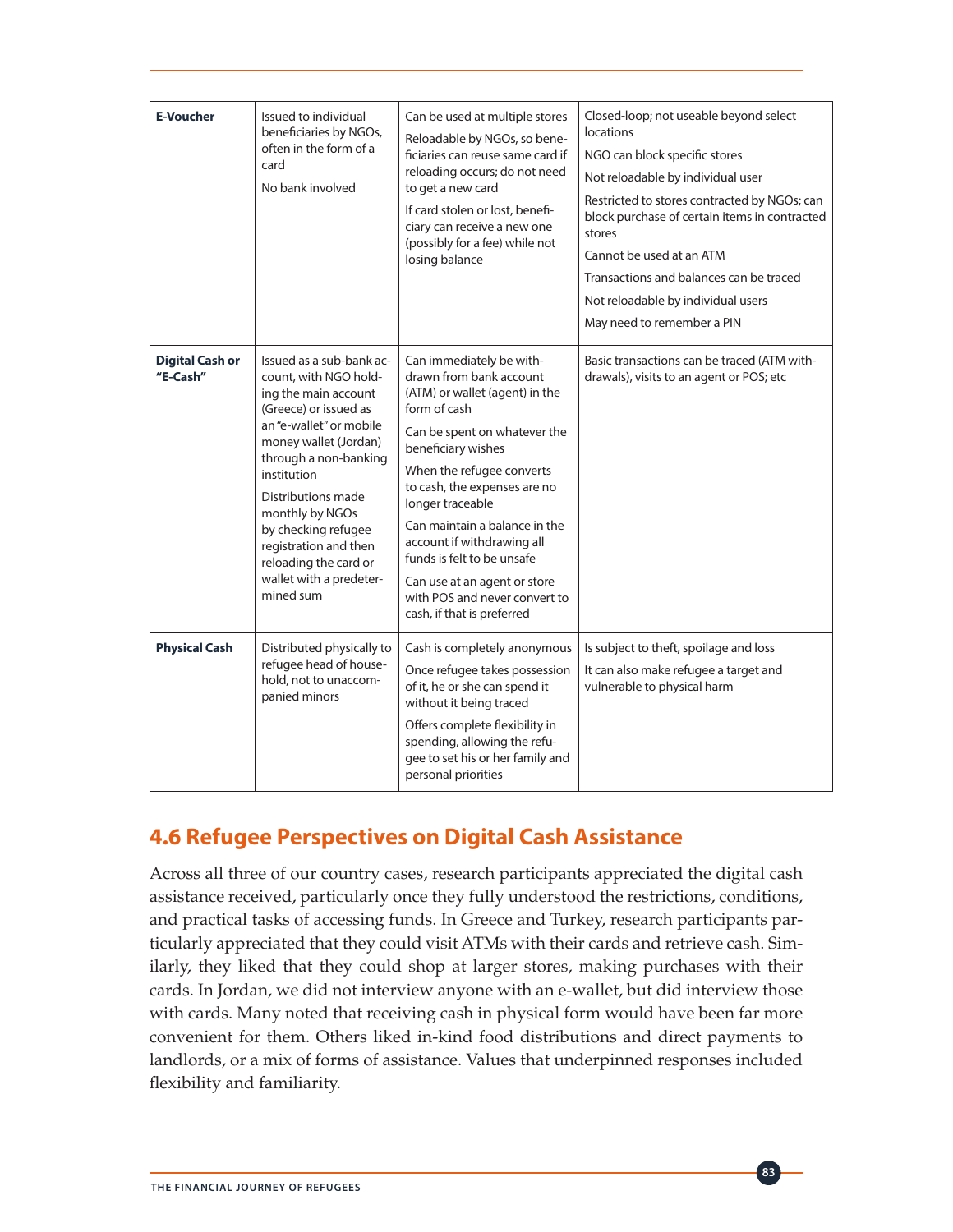#### **A. FLEXIBILITY**

Refugees valued the flexibility of resources on offer. Cash was seen as the most fungible and in-kind distributions as the least fungible. Cash could be used for any purchase or payment. While in-kind distributions, store cards, and e-vouchers could be sold, they were sold at a discount. Interoperability—the ability to use their cards with a variety of banks and merchants—also mattered. Users liked open-loop cards that could be used across banks and merchants, as opposed to closed-loop cards that could only be used within specific store networks. Reloadable cards—with e-cash loaded onto existing cards—were also seen as a benefit (no new PIN required). Very few refugees expressed that individual reloadability (i.e., the ability to add money transfers from family to the stored value on a card) as a priority. Similarly, they did not express a significant interest in converting their own physical cash to a digital value on their cards (a major feature of digital or e-wallets.) The exception to this was single male research participants traveling back and forth to Egypt from Syria for work. They were wiring their physical cash in Jordan to themselves in Egypt for later retrieval. A versatile e-wallet likely would be useful and represents an opportunity for future study.

#### **B. FAMILIARITY**

The familiarity of a digital channel or interface depended both on the refugee's country of origin (and their financial ecosystem prior to displacement) and on the context in "the country of access." Such context included language, currency, financial service retail interfaces, and custom. Cultural and gender norms affected familiarity as well.

We explore the range of options by illustrating two examples on the extreme ends of the familiarity spectrum.

We encountered a female refugee hailing from Afghanistan who is illiterate, had never accessed a bank or an ATM in her home country, and is faced with accessing her cash assistance at a Greek ATM. She became our example of **extreme unfamiliarity.** She speaks Dari, but does not read it. She faces a new alphabet (Roman or Greek); a new directionality of writing (left to right); a new language (Greek, English, sometimes German and French); a new currency (Euro); and a new interface (an ATM, and up to nine transactional menus). To travel to Greece, she financed her journey using the Hawala-sarafi system. She is issued a debit card by an NGO. She must recall and enter her pin and insert her card in the right way or it will be declined or swallowed. In Afghanistan, her husband received his wages in cash and managed most of the household budget. Her role was to mind the children and the livestock.

Now let us describe another example—one of **extreme familiarity**—a Syrian man in Jordan. He is literate and numerate. He speaks and reads Arabic. Before the civil war, he traveled back and forth to Jordan and so understands the Jordanian dinar, its conversion to Syrian pounds, and vice versa. He had a bank account in Damascus and became accustomed to retrieving money from an ATM. For him, the process of taking a debit card with digital cash loaded onto it by an aid agency and converting it to physical cash is easy. He is familiar with the alphabet, the language, the currency, and the ATMs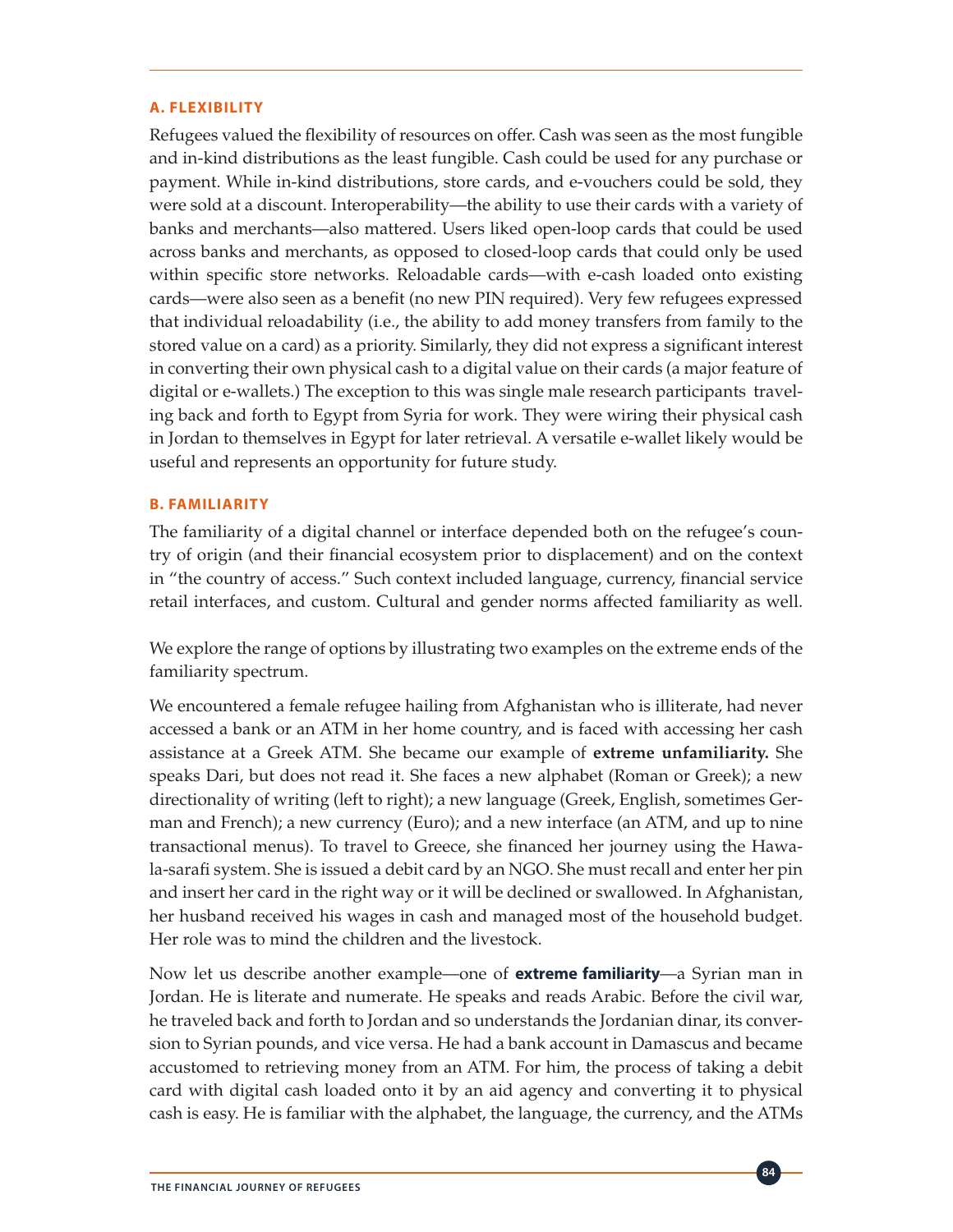(the menus, how to remember and use a PIN, and how to check the receipt). For him, handling money is customary. Before the war, he had become used to working and receiving payments in Syria via a bank account.

#### **Figure 1. Extremes in Digital Familiarity**

#### **Familiarity Extremes**

Example: A single, illiterate Afghan female head-of-household tasked with retrieving cash from an ATM in Greece. No previous bank or ATM experience,

#### **Extreme Extreme**

**Unfamiliarity Familiarity** New language extensive states and some language Same language New alphabet Same alphabet New directionafity of alphabet Same directionality of alphabet New currency **Familiar currency** Newfinancial access channel (aformal Similar financial access channel sub-account.) (a formal sub-account) New user interface (ATM) New user interface New gender role Same gender role

Example: A married, literate Syrian man with previous bank account and ATM access in Syria, tasked with retrieving cash from an ATM in Jordan

The polarity just described potentially has great bearing on how two very different kinds of refugee users would first encounter accessing and managing cash assistance. In the first example, that of the illiterate Afghan woman (a common example in Greece), the refugee is encountering multiple experiences for the very first time. She must decipher new shapes of letters that spell words alien to her. She must learn to slot her card in the right direction, enter a PIN that she must memorize, and decode a new currency. Those would be her tasks if all went well. But if she were to take too long to select the next menu, enter an incorrect PIN, or select an incorrect key, she could face a swallowed or declined card. Of if successful, she would then need to manage her collection of euros, understand their value as paper currency, and then the value of an assortment of coins that came as change when she paid a vendor. She would also need to decide how to manage anyone who may offer help (within her family and neighbors or among strangers) and manage the risks and opportunities those interactions represented.

In the second example, the literate Syrian would face far fewer alien experiences. He would be knowledgeable in how to use ATMs, in how to manage the Jordanian currency that was dispensed, in how to use the change that came as a result of making store payments. His role in fetching cash would align with his previous role as breadwinner in Syria.

However, as time went on, the distances that divide these two experiences may become smaller. As a Syrian man in Greece said, "When it comes to our money, we learn how to get it."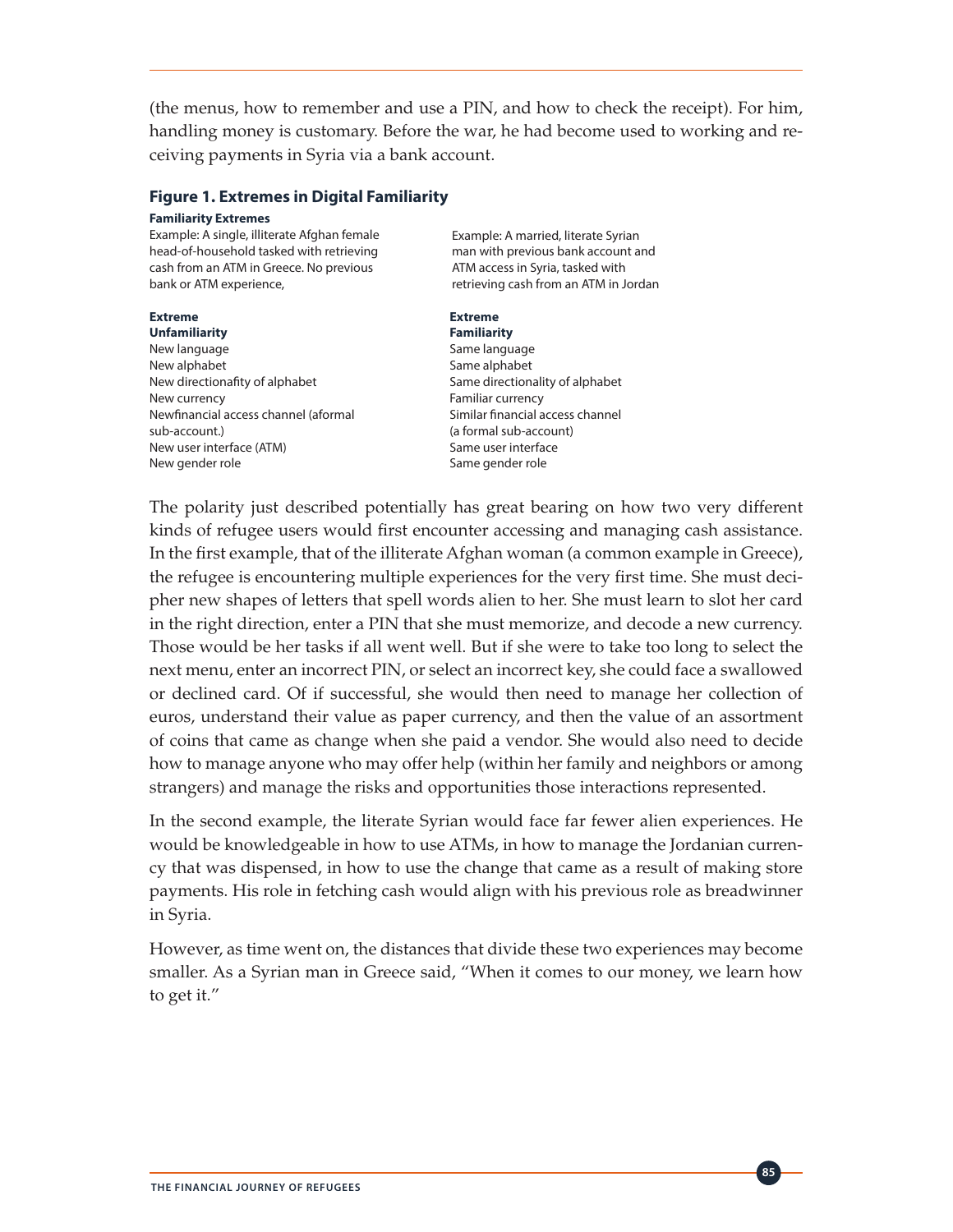## **4.7 Digital Cash Assistance as Part of Refugees' Financial Portfolios**

Most research participants expressed deep appreciation of the aid they received, including digital cash assistance. However, in all three countries, frustrations brimmed: refugees complained about being at the mercy of aid and expressed a desire to work.

> *He now received 95 JD/month from UNHCR. In the beginning, his neighbors helped him feel at home. He has good relationships with them, he says, but has never been given or been able to offer financial help to those around him. He says 90% of Syrians are working to make extra money under the table, but they can't admit this for fear it will affect the little aid they do receive. "It's well known that Syrians love to work," he says. "Even if I could earn 1000 JD just sitting on my back, I wouldn't do it."* **—Researcher's field notes from conversation with Syrian man in Jordan**

Though grateful for digital cash assistance, many noted that amounts were insufficient and lasted only a portion of the month. But, others reported that this form of assistance nicely complemented different kinds of aid received in the form of vouchers ("coupons") and in-kind distributions:

> *Once in Syria, he registered with UNHCR. The assistance he received from them was comprehensive, and included cash, in-kind food assistance, and health visits. He accessed his cash by using an ATM card and would go to the*  bank to take the cash out. He said getting used to this process was difficult *at first, but he quickly learned how to use the card through the help of his friends. He was able to find some work in Syria, piecemeal work at local shops, for which he received daily payments in cash. He used his daily to salary to pay for daily expenses.* **—Researcher's fieldnotes from conversation with Iraqi man in Jordan**

We explored how research participants patch together livelihoods and an economic portfolio in Chapter 2 of this report. For the purposes of this section, we can conclude that, overall, different forms of aid—digital cash, physical cash, and in-kind—did not flow to households in an integrated or uniform manner. Instead, individual households were left to tirelessly stitch their own quilt of digital cash assistance, coupons, landlord support, camp-issued distributions, and other kinds of aid. Each aid quilt was unique, marked by the number of household members fabricating it, their age, gender, ands position in the household and the household's social standing within the neighborhood or camp.

While newcomers rued the unrelenting work of investigating, understanding, and accessing digital cash and other forms of available aid, seasoned refugees understood that uneven, disproportionate assistance could work in their favor. Their deft arbitrage, however, still had its costs. Sending various members of the household off to access blankets in one place, money in another, and food in a third required extensive coordination.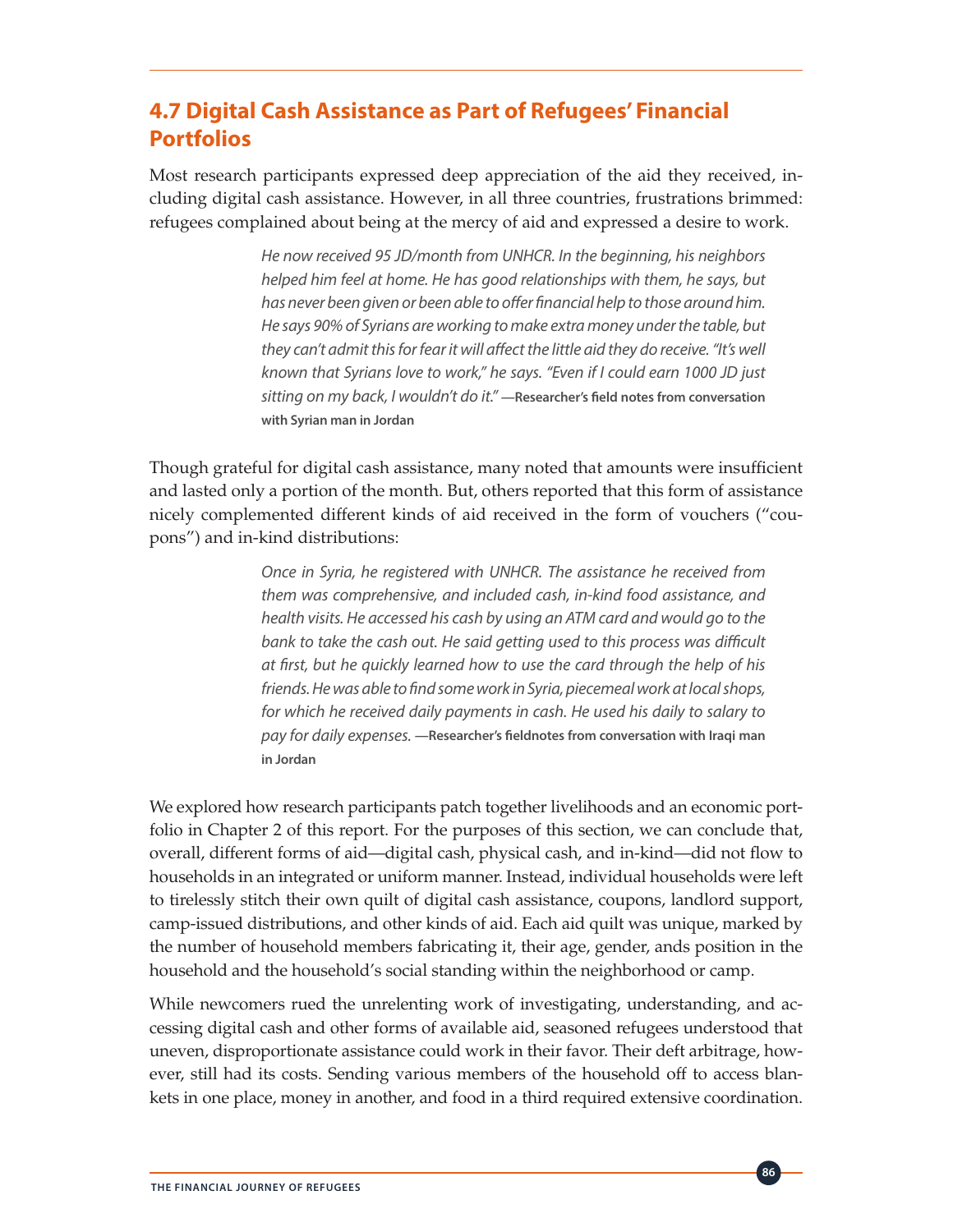They needed to strategize deployment of close and extended family members toward faraway ATMs, voucher-accepting merchants, in-kind distribution queues, registration tables, document procurement bureaus, finicky iris scan machines, and more. Depending on their location, refugees had to memorize bus routes and to navigate a circuitry—often broken—of free shuttles, special taxis, and car-rides offered by volunteers.

Refugees reported the expense of these efforts relative to time spent, monetary costs, and the physical risks and psychic pain endured:

> *The general challenge, for many, he says, is dealing with the IRIS machines. This is the way most people receive their financial assistance, but in this location, there is only one machine in each bank (compared to four or five per bank elsewhere) and that it's usually broken or malfunctioning. Some people attempt to collect money 2, 3, 4 days in a row with no success. The four branches of the bank are very crowded come collection time. The crowds are volatile, people often physically fight in line, and it's not safe. I ask him who he sees in line at the bank and he says women, the sick, and the elderly have to make it through this mess as well. The bank tellers are also very rude to the refugees, he says. All these factors result in some refugees declining to receive the financial aid at all through the IRIS system, due to the degrading and rude treatment they must endure. Bank officers never help, he says, but rather they have to take care of each other in order to keep each other safe.*

> *He goes all the way to another city to avoid this mayhem when it comes time for him to collect his assistance. One third of the money he does receive goes towards paying for the trip there and back. "It's only symbolic help," he says.*  **—Researcher's fieldnotes from conversation with Iraqi man in Jordan**

### **4.8 Refugees' (Gendered) Perspectives on Digital Cash versus Food and Coupons (Vouchers)**

The prevailing wisdom from the supply side is that cash (in both digital and physical forms) is more flexible and fungible—and thus more useful—than structured, conditional forms of aid such as coupons (vouchers) and in-kind distributions (Aker 2014). Moreover, it does not lead to increased spending on alcohol and cigarettes (Evans and Popova 2014). Those interviewed appreciated digital cash assistance, many preferring it to other forms:

> *I also receive coupons from UNHCR, but I would prefer to receive cash. Cash is better and more flexible. The coupons I can only use at specific malls, which control (in a negative way) the prices of essentials.* **—Iraqi man in Jordan**

When asked to choose between cash and coupons, cash often came up as the winner among refugees:

> *The members of the focus group noted that cash was preferred (over coupons) for flexibility. The coupons ("VISA") come in the form of Visa cards. They*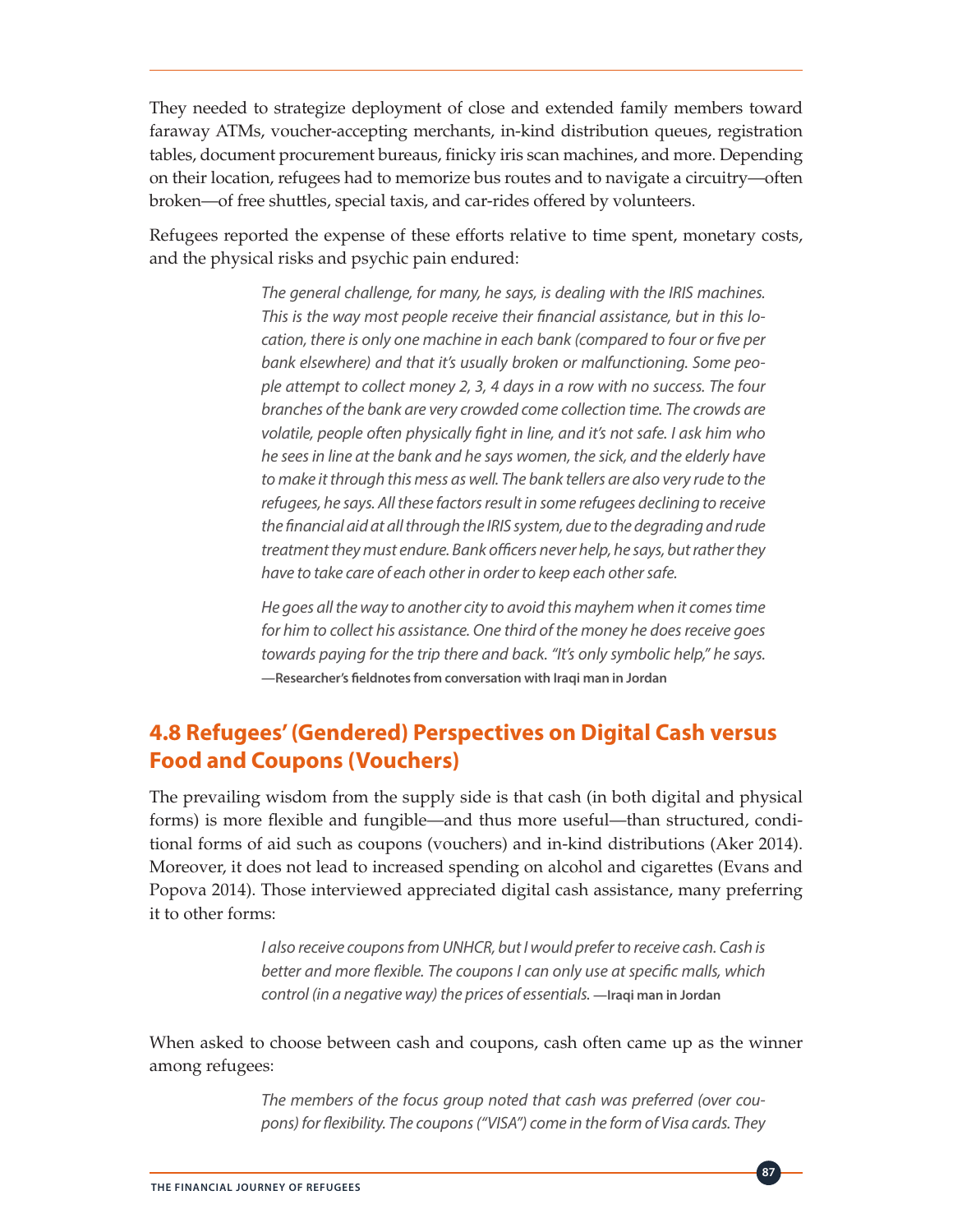*receive SMSs on their mobile phones each month when money has been added to the account.* **—Researcher's field notes from observation at an organization's focus group with Syrian women**

But, as noted previously, many saw both cash and coupons as key components of their financial portfolios:

> *When asked about the difference/preference of cash vs. coupons, the women reported using the coupons for food and other household items, cash used for rent, diapers, and the rest put aside to use for various daily expenses.*  **—Researcher's field notes from observation at an organization's focus group with Syrian women**

At the same time, some research participants reported that, while a combination of cash and coupons was helpful, if pressed to make a choice, they might choose coupons:

> *She received food coupons from International Organization for Migration for 6 months, and has also received assistance from the Red Crescent. The value of the coupons can change, she notes, and says the higher value coupons require being registered with the IRIS system. . . . She says the coupons were very helpful and, in general people, can use them now in more places than they were able to before. They are useful as well because food is a real priority. She says men maybe use cash for personal expenses (she referenced cigarettes, specifically) and that's why she prefers the coupons as they help ensure food security.* **—Researcher's fieldnotes from interview with Syrian woman in Jordan**

A different research participant reinforced the point surrounding the gender dynamics of different forms of assistance:

> *She prefers to receive coupons because if men take the cash, she says they will spend it on other things. With coupons, she says, she knows her family will eat.* **—Researcher's field notes from interview with Syrian woman in Jordan**

And even more emphatically, a refugee asserted:

*Food is the best form of assistance; I can give it to my kids. With money, I spend it, but with food I can feed my kids.* **—Syrian woman in Jordan**

**88**

She was not alone in her response. People of all genders reported a feeling of safety in in-kind distributions, believing such assistance would more likely ensure that the basic needs of their family would be provided for.

Gender also played a role in how research participants perceived in-kind distributions versus cash or digital cash. In Greece, for example, many female research participants in camps expressed special gratitude for distributions of sanitary napkins and diapers, finding these items bulky and difficult to carry, especially if walking long distances or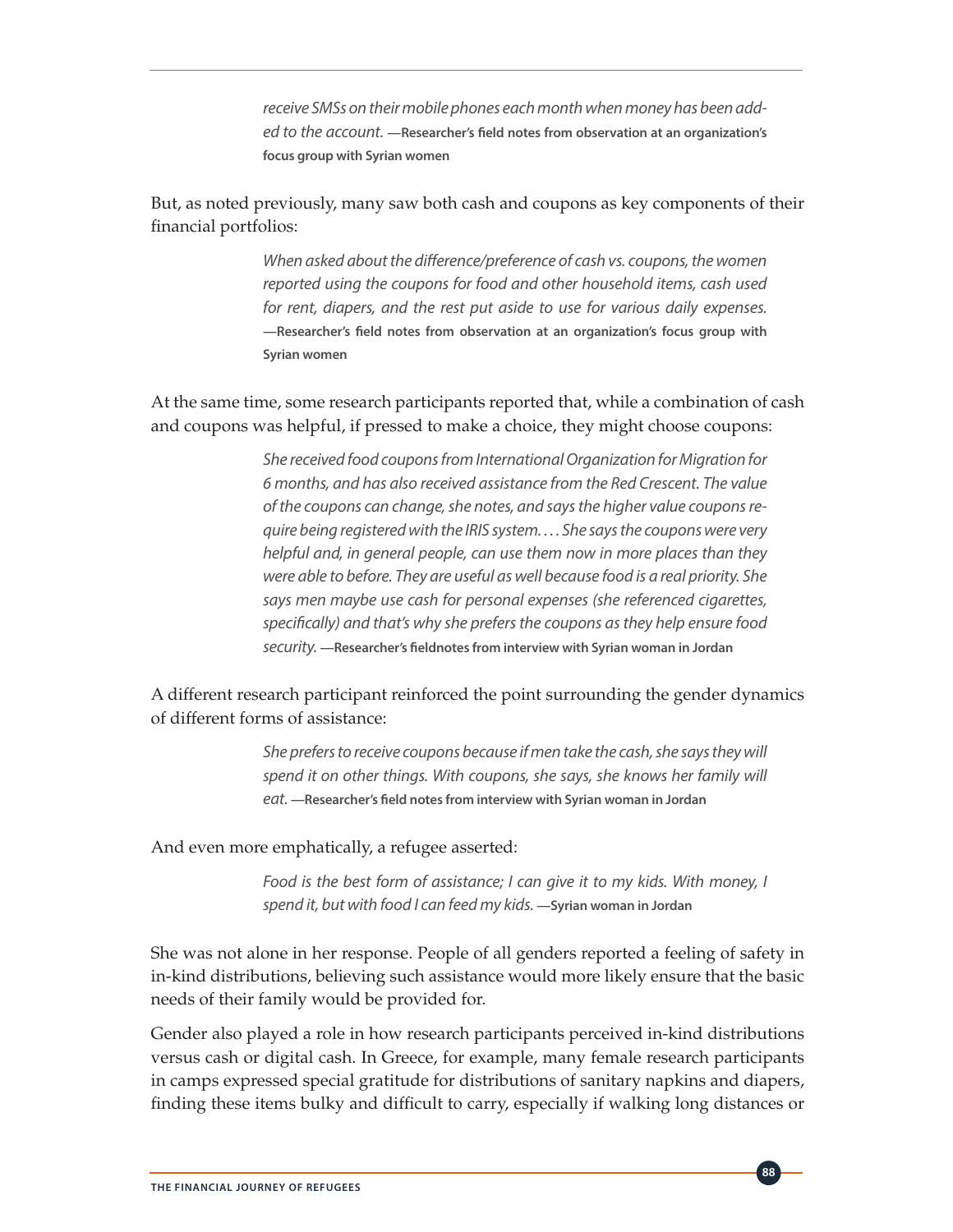if hoisting themselves, several children, and multiple bags of groceries onto buses and other modes of public transport. They reported that generic brands of sanitary pads and diapers were adequate. They appreciated when items were accessible "just around the corner." Married women also were grateful that they did not need to negotiate payment for these items out of a family budget, as some spouses did not regard them as necessary.

### **4.9 Refugee Perspectives on Barriers to Using Digital Cash**

Steep obstacles—often (intentionally or unintentionally) put in place by NGO, government, and bank policies—studded a refugee's path to easy retrieval of digital cash. Refugees threaded their way through an obstacle course of changing document requirements, broken IRIS scanners, cashless ATMs, and long, disorderly, and sometimes violent queues. They commandeered different household members to manage different retrieval tasks based on gender, age, idleness, and literacy. And, depending on the country, the retrieval tasks they needed to perform were more or less daunting, at least in the beginning. Below we have clustered the most common barriers.

### **A. LITERACY, FINANCIAL LITERACY, LACK OF FAMILIARITY, AND CONFUSION**

As already described, confusion was a recurrent narrative in accessing digital cash assistance. The root causes included the varied policies of different NGOs. Amounts differed, frequency differed, and the imposed conditions on use differed. Whether users had to pay fees for withdrawal also differed. Some NGOs charged fees; others did not. So too did possible access points.

Another root cause for confusion was the degree of financial literacy of the refugee. Here, we are referring to the refugee's financial literacy in their home country or in their environs of displacement. Some were new to accessing cash through digital means and revealed their inner turmoil in several ways. They would linger too long between menus of an ATM and face the problem of "the machine eating my card." They would forget their PINs with the same result. They would select the wrong amounts. If they withdrew fewer funds than they had intended, they would walk away with very little spending power only to return to face the same overwhelming machine and its unnerving sequence of tasks:

> *For many, it was their first time using a card, and they relied on workers at the grocery store to help them figure it out. Passwords were written on pieces of paper and given to them. They bring these passwords with them to the store, which is not very secure. Also, if they lose the card, they lose the money. They can get another one from UNHCR, but the money would be lost along with the card.* **—Researcher's fieldnotes from conversation with Syrian woman in Greece**

ATMs were not always located close to stores. Refugees often forgot balances on their debit cards (though some who saved receipts remembered). As they selected items in a store, they worried that they would reach the counter with purchases that would exceed their balance. They feared at checkout that their confusion would slow the move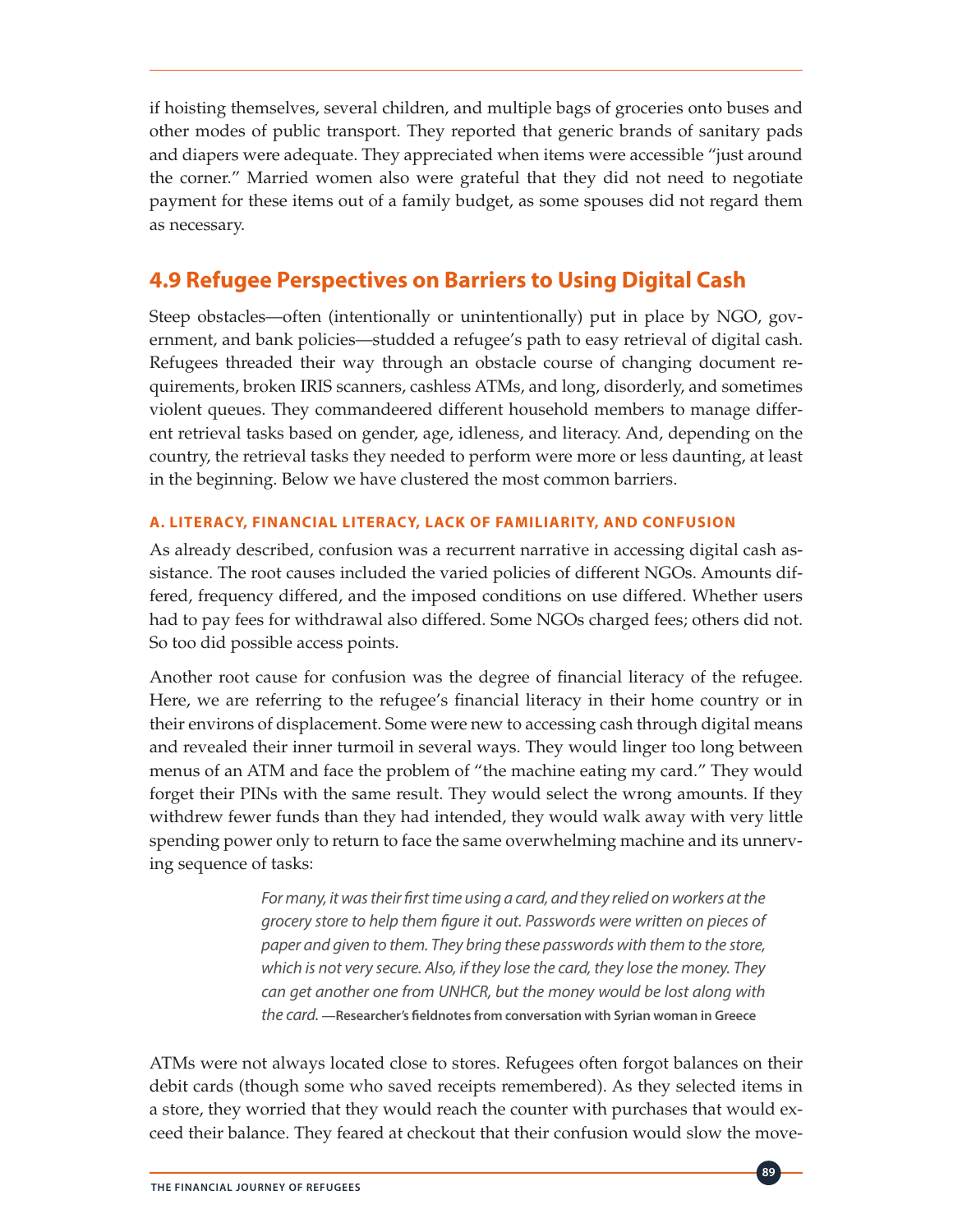ment of the queue, inconveniencing those behind them. If store cashiers were kind, they would help refugees calculate their purchases, a helpful service if the refugee knew their balances. A researcher in Jordan summarized:

> *When using the card, she must calculate and add her expenses as she shops, as she doesn't want to be over or too far under at the register. She also notes that the card limits her to only certain shops and malls, when she would prefer to shop other places.* **—Fieldnotes from interview with Syrian woman in Jordan**

Jordan's options for an e-wallet, offered by telcos, will address some of these issues by showing balances and transactions. As of this writing, e-wallets were available in Jordan, but was not yet widespread. No research participants we interviewed had one.

Another contributing cause to confusion was rumor. In the absence of clear, consistent policies on amounts distributed, false intelligence—rumor—filled the information breach. For example, as one researcher was exiting a camp in Greece, camp residents surrounded her. They were inquiring desperately about news of whether cash assistance was being halted. In fact, NGOs had just completed a survey to determine changes in their "minimum economic basket," agreeing to adjust them upward. All the camp residents had heard was that changes were ahead, and they had inferred the worst. Rumors about varying amounts of cash distributions between camps and urban neighborhoods flowed, as did rumors about different NGO policies. The end result was a tangle of misperceptions and befuddlement and the continued spread of false information.

### **B. GATEKEEPING**

In Greece, refugees appreciated the coordinated approach of NGOs. Most reported that amounts and access were fair, even if monthly registration seemed a burden on their time. They appreciated the continued trouble-shooting efforts of international NGOs, which consisted of face-to-face problem-solving over lost PINs, lost cards, swallowed cards, misunderstood and misremembered balances, etc.

In contrast, in Jordan, some refugees complained of uneven access to assistance, of power plays by UN agencies and NGO staff. Some reported that to get assistance, "you needed to know someone on the inside":

> *Unless you know someone at UNHCR, you don't get help. You might occasionally get money for fuel in winter, and CRP distributes every few weeks. We got something from them at the beginning of Ramadan.* —Syrian man in **Jordan**

Since UNHCR itself was not distributing cash in Jordan, this complaint was misinformed. However, the perception that one needed insider access to an NGO distributing cash was common.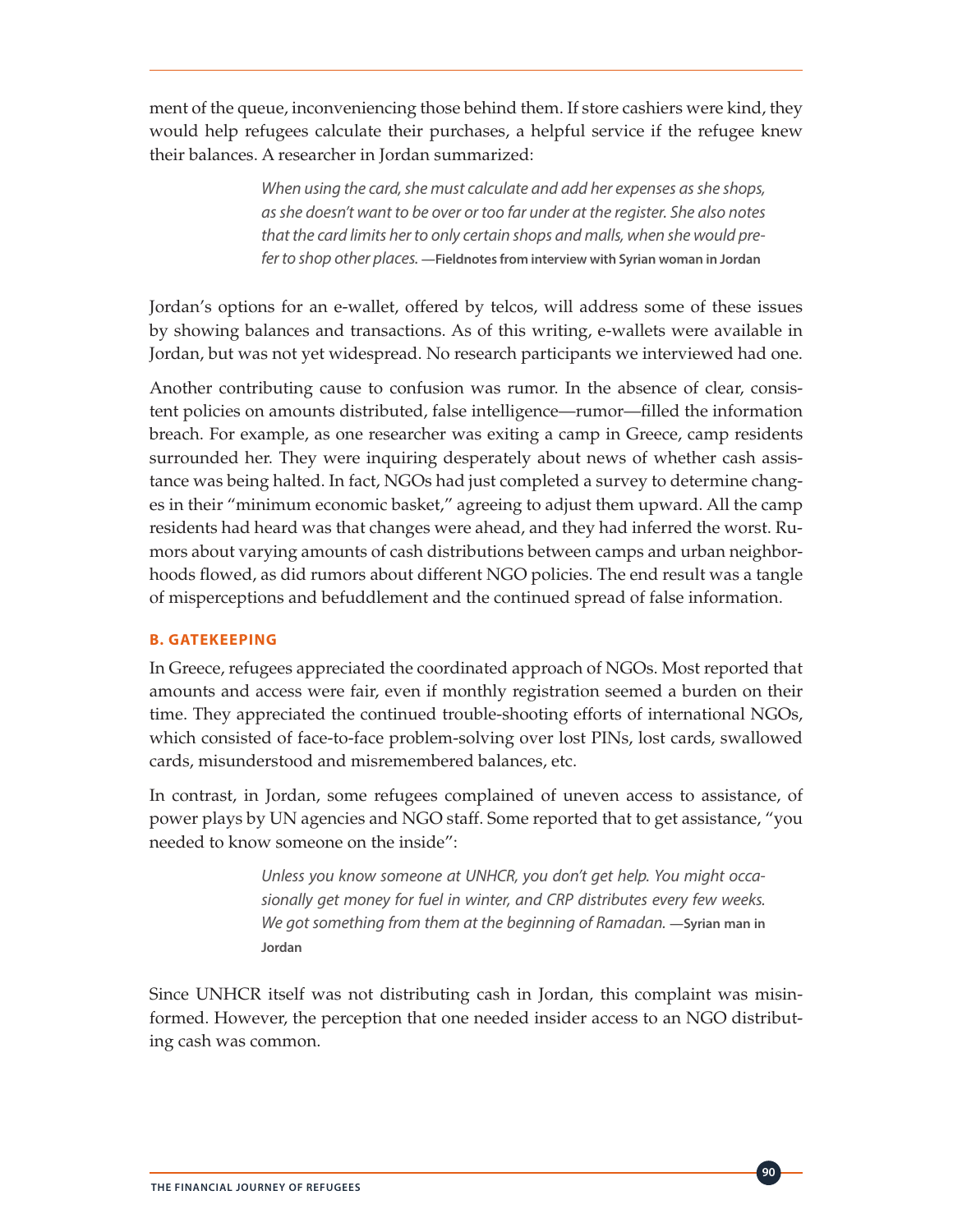#### **C. FEAR OF VANISHING ASSISTANCE**

In a perpetual scramble to transform a messy array of small grants, family transfers, loans from neighbors, and advances from landlords into a dependable stream of money, refugees worried that taking funds—both digital cash and cash—from one NGO would ruin their chances of getting assistance from another.

Refugees would gladly accept one-off assistance. But, when doing so, they feared the consequences. A common refrain of research participants in Jordan, Turkey, and Greece showed that refugees perceived they would disqualify themselves from receiving future digital cash assistance if seen to be taking cash from elsewhere. They routinely faced this dichotomy: Take the needed, isolated, targeted assistance now and jeopardize future streams of aid, or forgo immediate assistance in favor of a long-term steady flow of small grants.

Though all forms of cash assistance—including remittances from relatives—were seen to be vital for a healthy financial portfolio, assistance from relatives, depending on their predictability and expected sums, was particularly valued—so much so that if a refugee had to choose between transfers originating from kin versus from a donor, they might choose a kin-generated transfer:

> *He says his wife was at a transfer office one day and witnessed a man trying to receive money (100 JD) from his brother in Germany. She says the transfer agent asked to see the man's ID card as well as his UNHCR card/papers and that the agent said he would inform UNHCR that he was receiving the transfer. The man walked away from the transaction and didn't take the transfer at all.* **—Syrian man in Jordan**

Research participants worried about digital cash balances on their debit cards at the end of the month. Many had traveled from Jordan to Greece to Turkey, or to Greece via Egypt or Lebanon. Policies on digital and physical cash assistance varied, often depending on whether the card they held was an e-voucher, a prepaid card of a different variety, or a debit card. Policies among distributors of digital cash varied or were perceived to vary.

In some locations, refugees reported that balances at the end of the month were swept and, if unused, would vanish for good. In other locations where NGO policies regarding sub-accounts were well-coordinated, they made a special effort to let users know balances would carry over from month to month. Some encouraged refugees to save funds in their sub-accounts, to refrain from fully converting their monthly allotment into cash. Research participants in Greece appeared to understand that they could save in these accounts and that these accounts were a safer place to save than in their tents, apartments, or make-shift shelters. Despite this encouragement, only a minority was inspired to save in this way.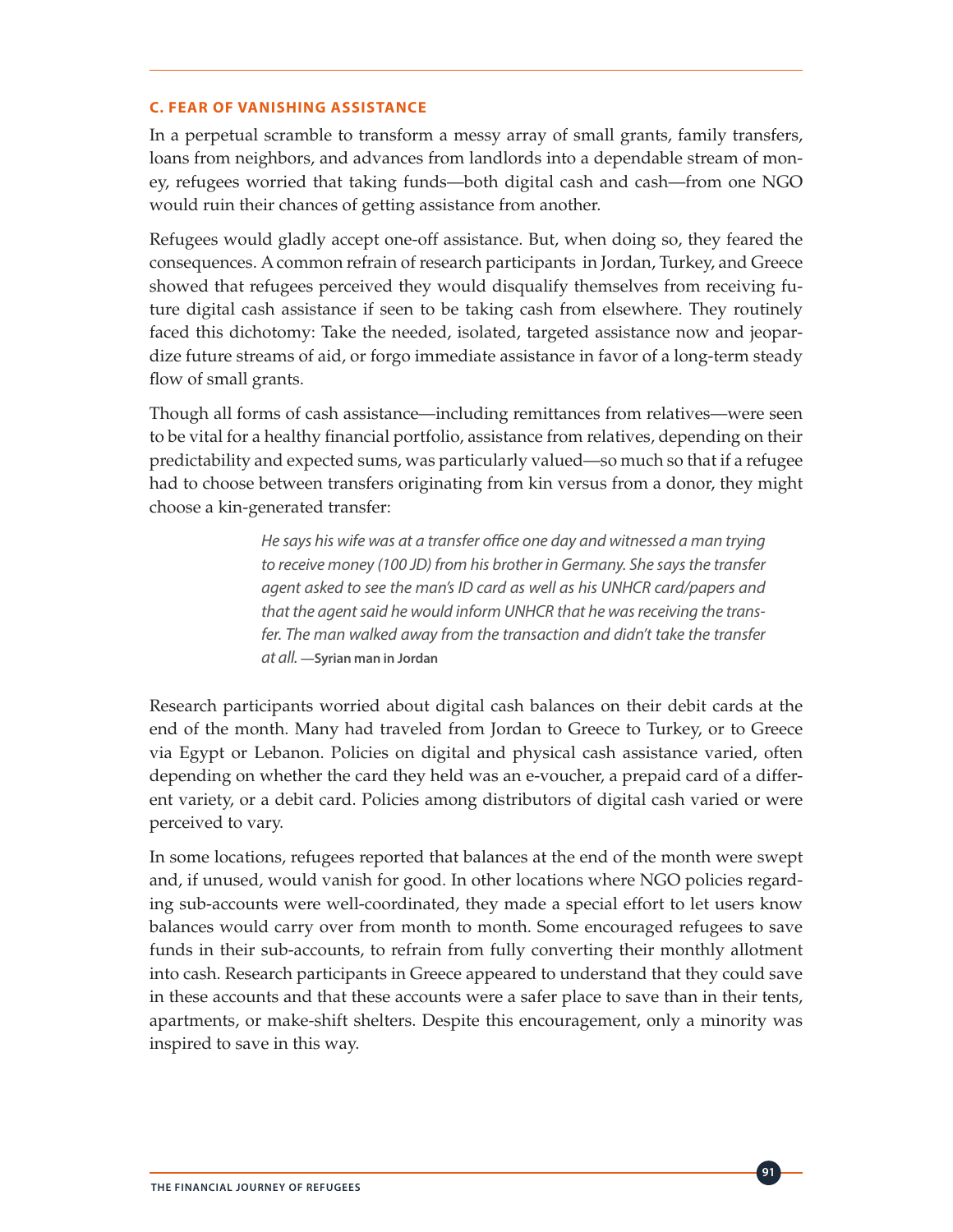### **4.10 Making Cash Assistance Last**

As stated earlier, many refugees reported that their cash assistance only lasted for a portion of any given month, estimating that after ten days, they could not make ends meet from aid. That said, we did meet some refugees who prided themselves on making their digital cash stretch to the end of the month:

> *I receive €290 each month. Another family helps me retrieve the money from the ATM. I give my card and my PIN to them and they bring back the full €290. I manage my budget very carefully. Once a week I buy vegetables and each month I go to the butcher and buy a whole slaughtered sheep for about €100 – 150. I hang the sheep on wire hangers over there. [She points to a walkway wall, cinder block with a few wires hanging from a nail and a few pieces of dried meat still stuck to the wires.]. Each day or several times a week I pull strips of the dried meat from the wire, soften and cleanse it in hot water, and then simmer it in oil with onion, garlic, tomatoes and spices. I serve it with rice or bread. The money lasts the whole month.* **—Afghan woman in Greece**

Another Afghan woman in the same location claimed to create savings through good cash management. She was residing in a Greek camp with her husband and six children. The camp offered cooking facilities and had daily food distributions. She would select items she felt were tasty enough for her family and disregard other distributions. In addition to the food, as head-of-household she received €310 per month for the six of them:

> *I set €50 aside as savings each month. I withdraw it from the machine and store it in my shelter. From the camp I take these items: pampers (which double as sanitary pads), milk, onions, and potatoes.*

> *When I shop, I buy spaghetti, meat and eggs at the grocery store. I spend €20- €30 each week. We have at least some meat with meals every week. I also spend on my health and for doctor's visits and medical treatments for my children. I also budget for train and bus expenses. I have relatives in Afghanistan and Germany but do not receive funds from them.* —Afghan woman in **Greece**

We heard of other strategies for stretching assistance to the end of the month—or even for creating a remainder that grew over many months. Strategies ranged: Some research participants ate communally with other families. They shopped together as well, saving on bulk purchases. Others kept money with trusty neighbors (usually extended family), if their neighbors' shelters were more secure. Funds kept this way were out of easy reach, a strategy not only to protect money from theft but also to keep it away from the daily temptations of buying cigarettes or candy for children.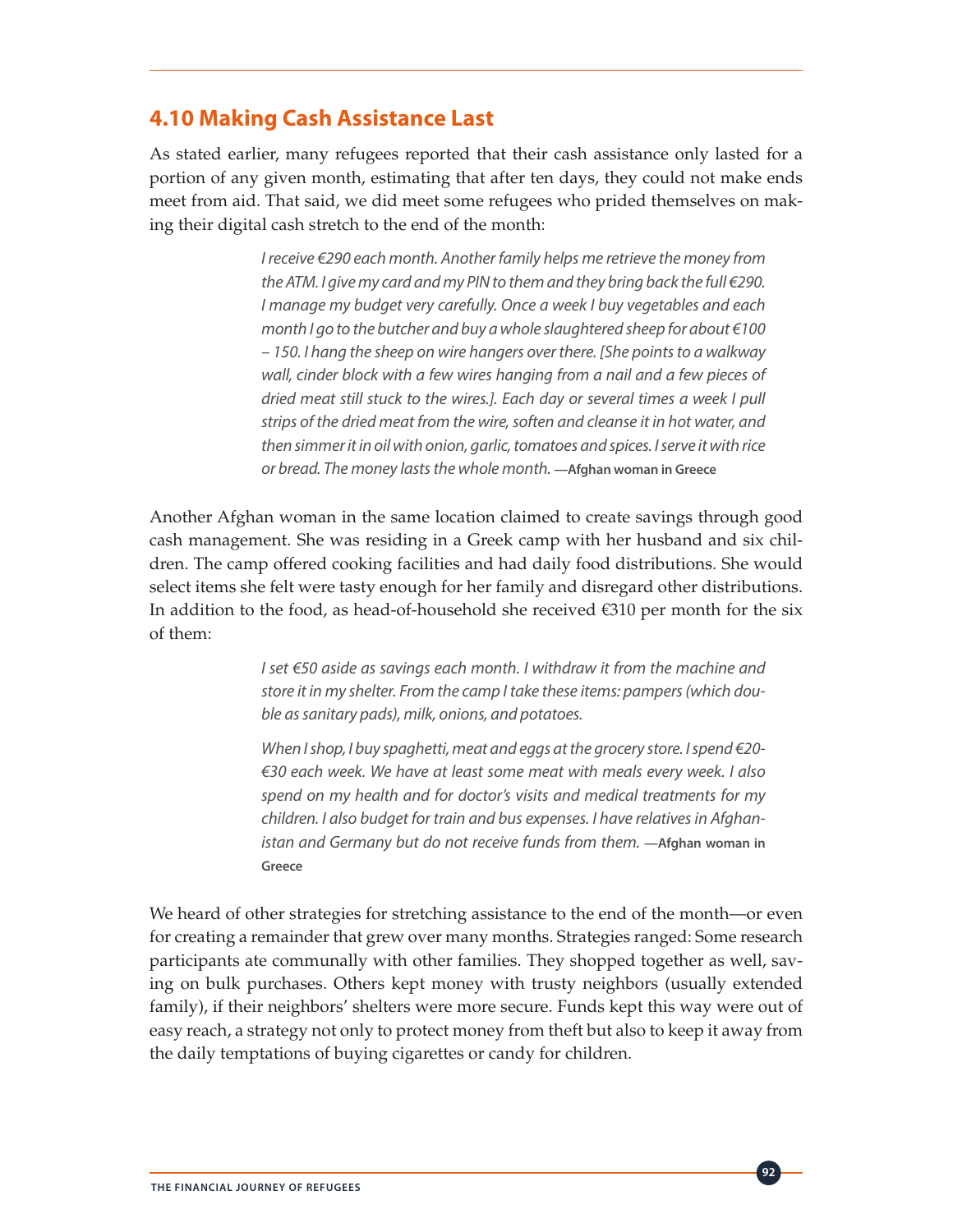# **Chapter 5. Identity on the Move**

Who one is and being able to prove it turns out to be two of the thorniest problems for a refugee.<sup>14</sup> Identity determines who can access systems of protection and assistance, which experiences different systems prioritize over others, and how refugees interface with bureaucracies of care.

In this section, we separate "who one is" from "being able to prove it." While interrelated, the constructs of identity and proof of identity can change at different points in a journey for personal, gendered, ethnic, religious, and political reasons. Refugees may not want to prove who they are; in fact—quite the opposite—they may wish to prove they are other than who they are.

Our research further suggests that regimes of care (Ticktin 2011), consisting of a network of actors that provide aid, legal counseling, medical services, interpretation, and an array of other services, replicate and reinforce hierarchies, which privilege some experiences of violence and forms of vulnerability over others (Hyndman 2000). In this section, we discuss how refugees and humanitarian actors perceive these hierarchies, how they are linked to the issue of identity, and how they intersect with ethnicity,



**A language class for refugee women begins in Athens.**

**93**

religion, and social class. We examine "how compassion acts as a form of policing, choosing a few exceptional individuals and excluding the rest" (Ticktin 2011, p. 127). At the same time, "it becomes clear that individuals themselves are not content to behave as passive victims of the labeling process" (Fassin and Rechtman 2009, p. 97). We, therefore, also discuss refugees' strategies for subverting and responding to perceived hierarchies.

The intertwined issues of the hierarchical priorities of refugee assistance and refugee identity (both personal and documented) are of two-fold significance: First, these hierarchies shape refugees' interactions with many of the formal and informal actors discussed throughout our report, from the humanitarian system to money transfer agents. Any discussion of these systems with regard to "refugees" writ large would be incomplete without shedding light on the cleavages and divisions within and among the undifferentiated refugee category. Second, documentation of identity is a crucial component of many of the financial transactions described herein, and it is, therefore, essential to understand both the ways in which it may be an obstacle to refugees accessing services and the ways in which refugees develop strategies for circumventing identity-related challenges.

<sup>14</sup> Parts of this section appear (adapted in portions; identically in others) in a forthcoming article in *Disasters.*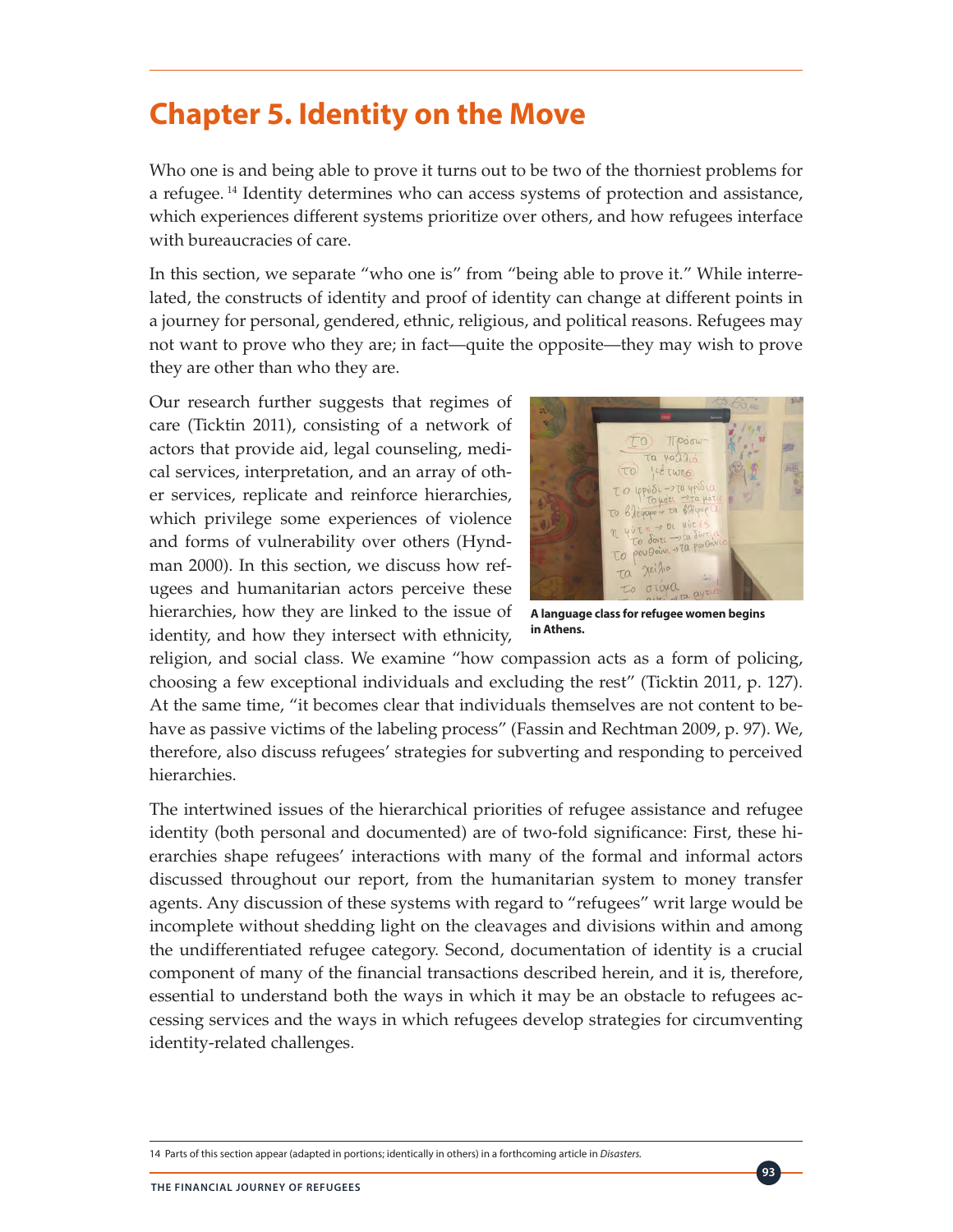### **5.1 "Inconvenient Identities": Gender, Ethnicity, Family Status, and Religion on the Move**

We begin by summarizing the narratives of both refugees and key informants regarding the hierarchies that emerged within and among refugees on the bases of ethnicity, gender, religion, and family status. In the next section, we turn to the issue of documentation of identity.

### **A. LACK OF "DESIRABLE" COUNTRY OF ORIGIN**

Key informants and refugees alike noted the importance of national origin in the priority system—often invisible and unstated, but still present—for passage through borders, legal claim processing, and receipt of humanitarian assistance. A key informant familiar with asylum claim processing in Greece shared, "The asylum system is based on nationality, not vulnerability, which leads to real and perceived discrimination." When we asked key informants to explain the construction of hierarchies, explanations ranged from the bureaucratic ("there are not enough people to process all these claims") to the expressly political ("Syrians fled a more urgent crisis"). Perceptions on the construction of urgency emerged among refugee narratives as well. A male Afghan refugee in Greece stated: "Why are Syrians treated better than us when we've had our war for longer?"

A Palestinian refugee in Greece elaborated:

*I have problems because nobody cares about the Palestinians now. If you are Syrian, Iraqi, okay. Everybody knows there is a war in your country. But there is also war in Palestine. Why do the organizations make differences?* **—Palestinian man in Greece** 

An Afghan woman echoed the perception that Syrians were prioritized over other refugees:

> *In Turkey, with the help of my mother's uncle and by asking around, we left for the coast. We traveled eighty of us in a small raft. I felt certain we were going to die. We left at midnight and arrived at dawn in Chios. A Greek man found us as he was walking along and alerted the police who came to us within an hour. We were completely soaked to the bone and for two weeks, did not have a change of clothes. We were told at the camp: First Syrians, then you. We stayed in a large tent, filled with angry men throwing stones, breaking glass. The only protection we had was the blankets we hung to form walls.* **—Afghan woman in Greece**

#### **B. RELIGIOUS IDENTITY AS BOTH POTENTIAL ASSET AND SOURCE OF VULNERABILITY**

Refugees stated that a declared, perceived, or assumed religious identity (often intersecting with ethnic ones) could either facilitate their passage through certain spaces or create more obstacles. An Iraqi man reported the following about his and his wife's experience with arriving in Jordan: "I didn't tell them I would register with UNHCR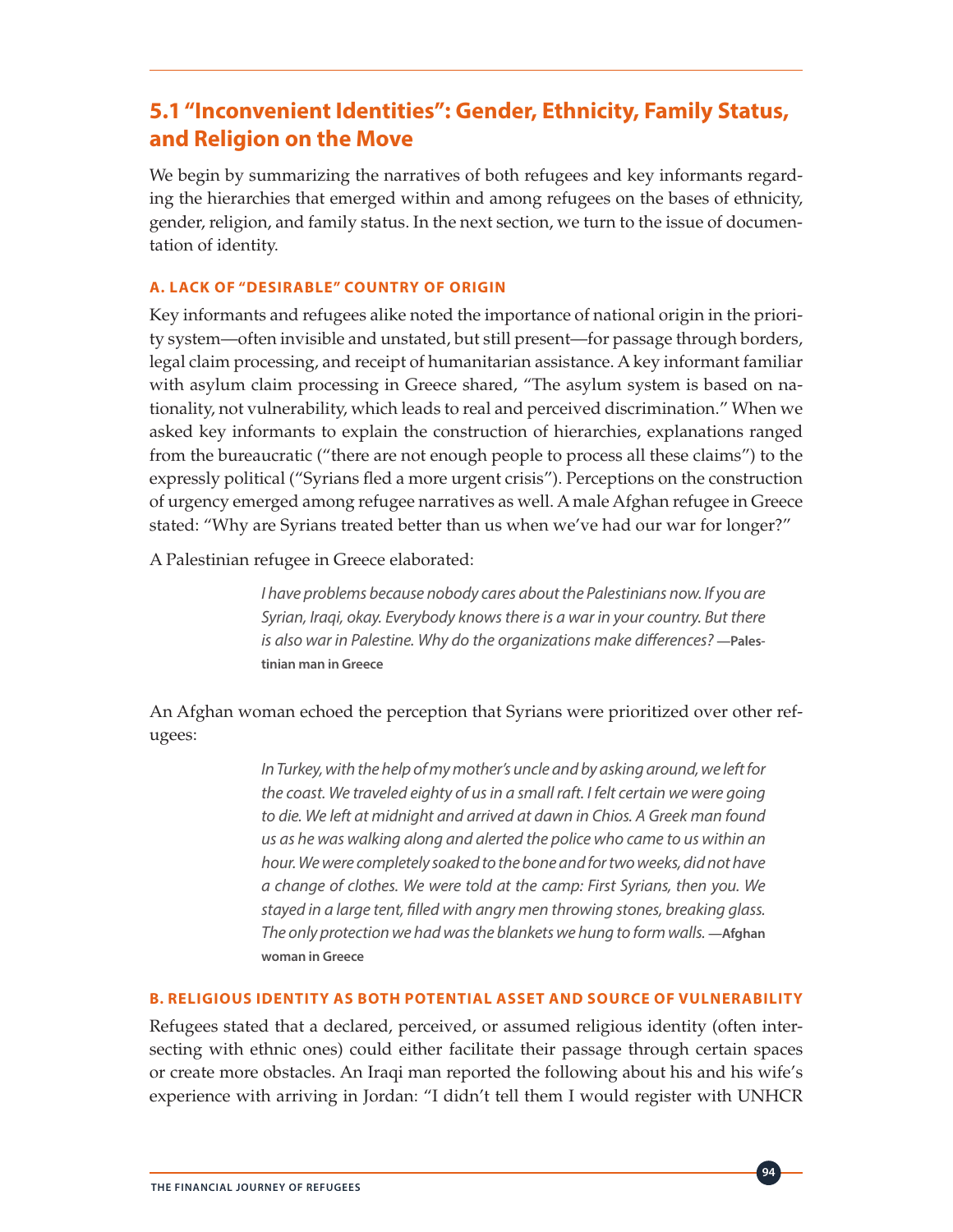because I heard that they don't want Christians to leave Iraq. I said my wife and I were coming for fertility treatments." A Syrian woman in Jordan said that her names (first, middle, and last) are all Christian, so she has been able to "play the game and get aid from a few Christian organizations and churches as well."

These identities also affect the livelihood options available to certain people on the move. A young Hazara man from Afghanistan confirmed this in a researcher's fieldnotes:

> *He asks where I am from, and I tell him I am Greek. "You know there is no money in Greece." We laugh, and I ask what he does. He says, "Some people work in farms, but they want bigger men there, they don't want me. People always ask me if I'm Chinese. . . . "Chinese, no good at farm."* **—Researcher's fieldnotes from interview with Afghan man in Greece**

The same man noted that his physical features were an obstacle to his livelihood throughout his journey:

> *"That was not enough. I had to work. There was no work in Iran for people like me. Too dangerous." He stopped in Turkey for eight months. In Turkey, he worked construction. "People kept saying, Chinese men don't know how to build."* **—Researcher's fieldnotes from interview with Afghan man in Greece**

Refugees' strategies for addressing these challenges include selectively revealing only certain portions of their identity, as shown in the examples of the Iraqi man and Jordanian woman above, or even converting to obtain an identity that may open up more favorable outcomes:

> *"I am in prison [figuratively] here. In Iran, I had a great job. I came here with two sons. I came nine months ago. We converted to Christianity here so that we could not be returned to Iran. We are seeking asylum. When we get the passport, we will go farther . . . I cannot go back to Iran. If I return, I would be in the minus."* **—Iranian woman in Greece**

#### **C. THE IMPORTANCE OF FAMILY STATUS AND FEMININITY**

Refugees—particularly single men who started their journey alone and have subsequently joined other men en route—reported that humanitarian distribution privileges women and families. Families, in this context, were most frequently conceived heteronormatively, to include a male and female parent and children. An excerpt from a conversation with one Syrian and two Palestinian men in Greece confirmed this:

> *In the early days, there were different lines: food for Afghans, food for Syrians. That's it. The other problem is the lines are all for families first. Look at the food distribution. It's all women. The NGOs give food to women and the kids. The men eat last.*

> > **95**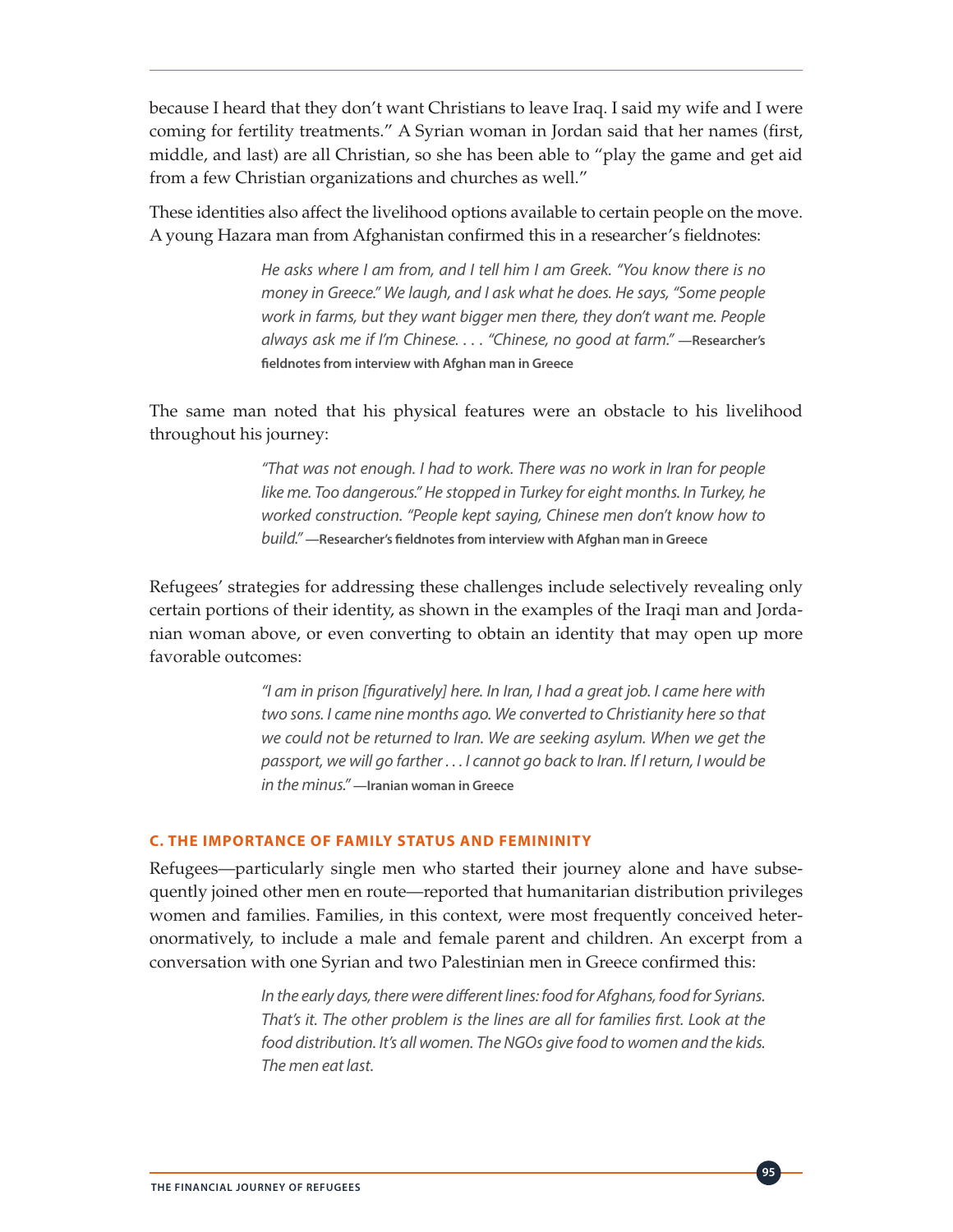When humanitarian actors attempt to conceptualize vulnerability, their articulations often mirror the "women and children" paradigm (Enloe 1993, Carpenter 2005), leaving men out of imaginations of need—and thus often out of priorities for assistance and protection.

### **D. MEN ON THE MOVE FACE PARTICULAR BARRIERS**

Our conversations with refugees revealed that men and boys—particularly those unaccompanied by female partners or children—faced particular barriers along the migration route. Our findings are consistent with research on masculinities in conflict (Sommers 2011, Baird 2012) and peacetime (Connell 2005, Kimmel 2013), though those bodies of literature do not primarily focus on masculinity in displacement or on refugee subjects. A key informant who works on humanitarian distribution in Greece stated, "They [refugees] have nothing to do all day. We see it in our work in the camps. They sit around all day, especially the men. You don't want young men sitting around idle all day." A different key informant echoed, "The men in the camps . . . they are troublemakers. The women and children are fine. But we have to keep an eye on the men." A third key informant agreed: "Single men are the black sheep of this crisis." When asked about an organization's humanitarian activities in the camps, one key informant in Greece stated that what set this group's work apart was that "we distribute blankets and foods to everyone, no distinction. Even single men." Collectively, these insights suggest that barriers arise both because humanitarian actors often do not see male refugees as potentially vulnerable subjects in need and because gender norms constrain male refugees' options and require them to battle with gendered attitudes in order to receive assistance (Khattab and Myrttinen 2017).

### **5.2 Lack of Documentation or Proof of Identity**

While the previous section discussed the factors of identity that may have been assets or obstacles for certain refugees at different points along the journey, in this section we turn our attention to the documentation of those identities, which varied greatly.

We encountered some refugees who had brought extensive documentation with them ranging from high school graduation diplomas to professional qualifications (such as an aesthetician's license or a Teaching English as a Second Language certificate) and from drivers' licenses to passports.

However, many of our research participants lacked proof of identity—even when living in their country of origin, prior to being displaced. Typically, the granting of national IDs is tied to certain activities—for example, visiting a health clinic, completing military service, registering to vote, or opening a bank account. To illustrate, multiple Syrian men discussed that when they entered the military, their personal identification was taken away and replaced with a military ID, which would not have allowed them to leave the country until they completed their military service and were granted a passport.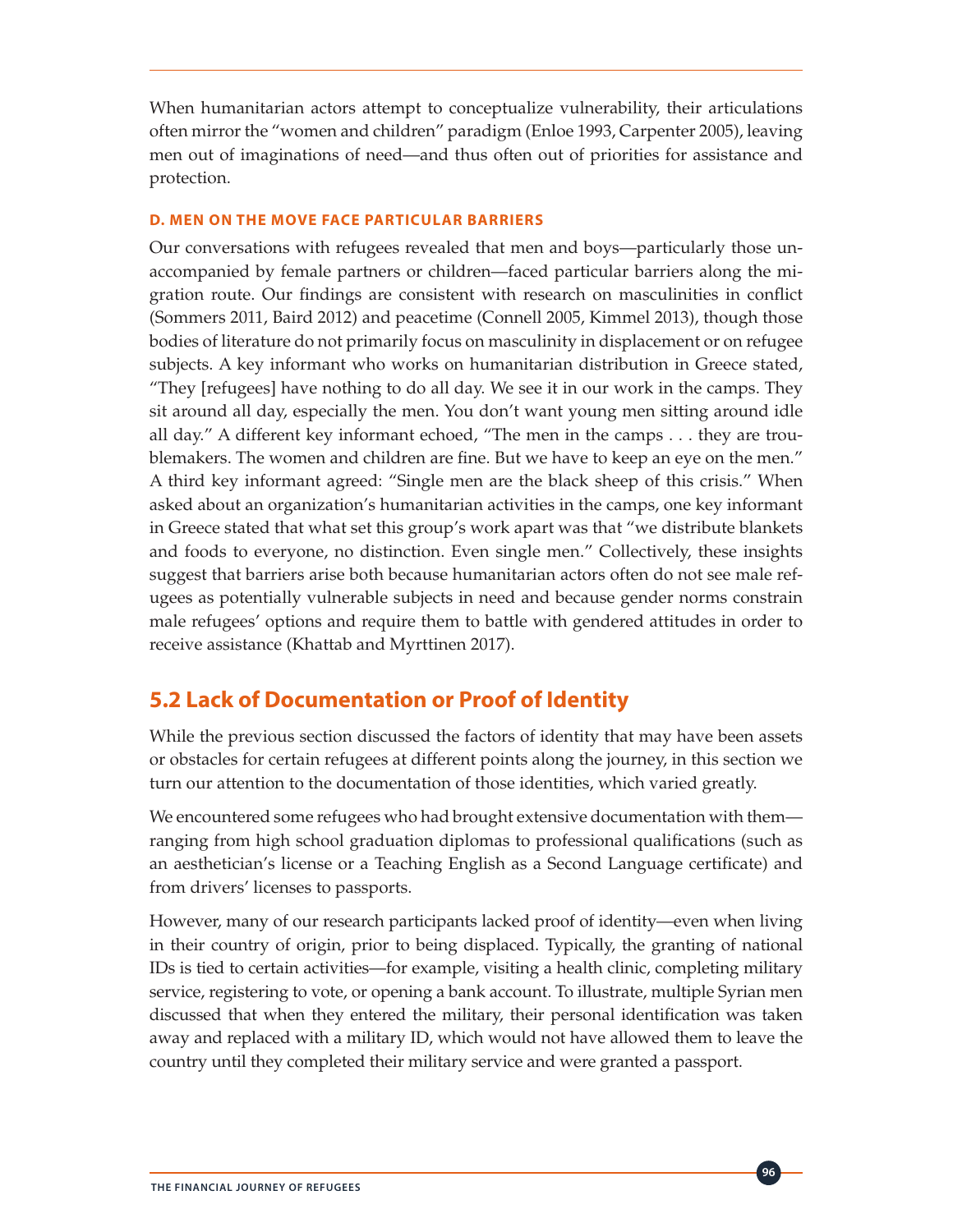In other cases, research participants did have proof of identity but were explicitly told by either smugglers or friends and relatives who had made the journey earlier to leave it behind. A Syrian woman in Greece shared the following about her journey out of Aleppo:

> *You need a good driver who knows which way to go and what the signals are. The driver told us to not bring any documents: no passports, no IDs, nothing. We couldn't bring suitcases or anything that shows that we are leaving. I left with my children and the clothes on my back.* **—Syrian woman in Greece**

A key informant in Greece echoed that refugees were often coached (by other refugees) to not bring documentation that might jeopardize their eligibility for passage, protection, or access to humanitarian assistance. "Do not bring your passport because they can prove you are not Syrian, is how it goes," said this key informant about the situation of non-Syrians on the move.

In yet other cases, refugees reported having lost documents at border crossings or documents having been damaged or destroyed, particularly in the boats from Turkey to Greece. Even when documents exist, refugees and key informants reported problems that can lead to them being less useful, such as the documents not being in English (or in a Latin character language) or not reporting dates of birth in formats that processing agencies can recognize (International Human Rights Clinic at Harvard Law School and Norwegian Refugee Council 2016).

Certain refugees described that having or displaying documented ID may have even been a risk factor. A Syrian man in Turkey recalled his journey out of Syria, noting "there were checkpoints everywhere then. Each checkpoint had a different policy. Some checked IDs, military status, other things." A key informant in Greece confirmed that refugees with military IDs, particularly from Syria, could be running a greater risk as defectors—even among other refugees—and repeated that such refugees often tend to get rid of their own identification so it is not a liability for them. A Syrian man in Turkey shared:

> *I didn't have a passport because I had never needed to apply for one before it was too expensive and it was too late to try and do it by the time we needed to leave. Trying to apply for a passport would have gotten me arrested.*  **—Syrian man in Turkey**

### **5.3 Refugees' Strategies to Cope with Identity Issues**

Divorcing refugees' coping strategies—which are, indeed, at times illicit or informal from the structural factors that create hierarchies of vulnerability and priorities for assistance within and among refugees would provide an incomplete picture of the systemic barriers refugees face while on the move. As such, the following strategies ought to be read in conjunction with the earlier discussion on ways in which the humanitarian and legal systems privilege certain refugees while sidelining the claims of others who may remain vulnerable and in need of assistance and protection.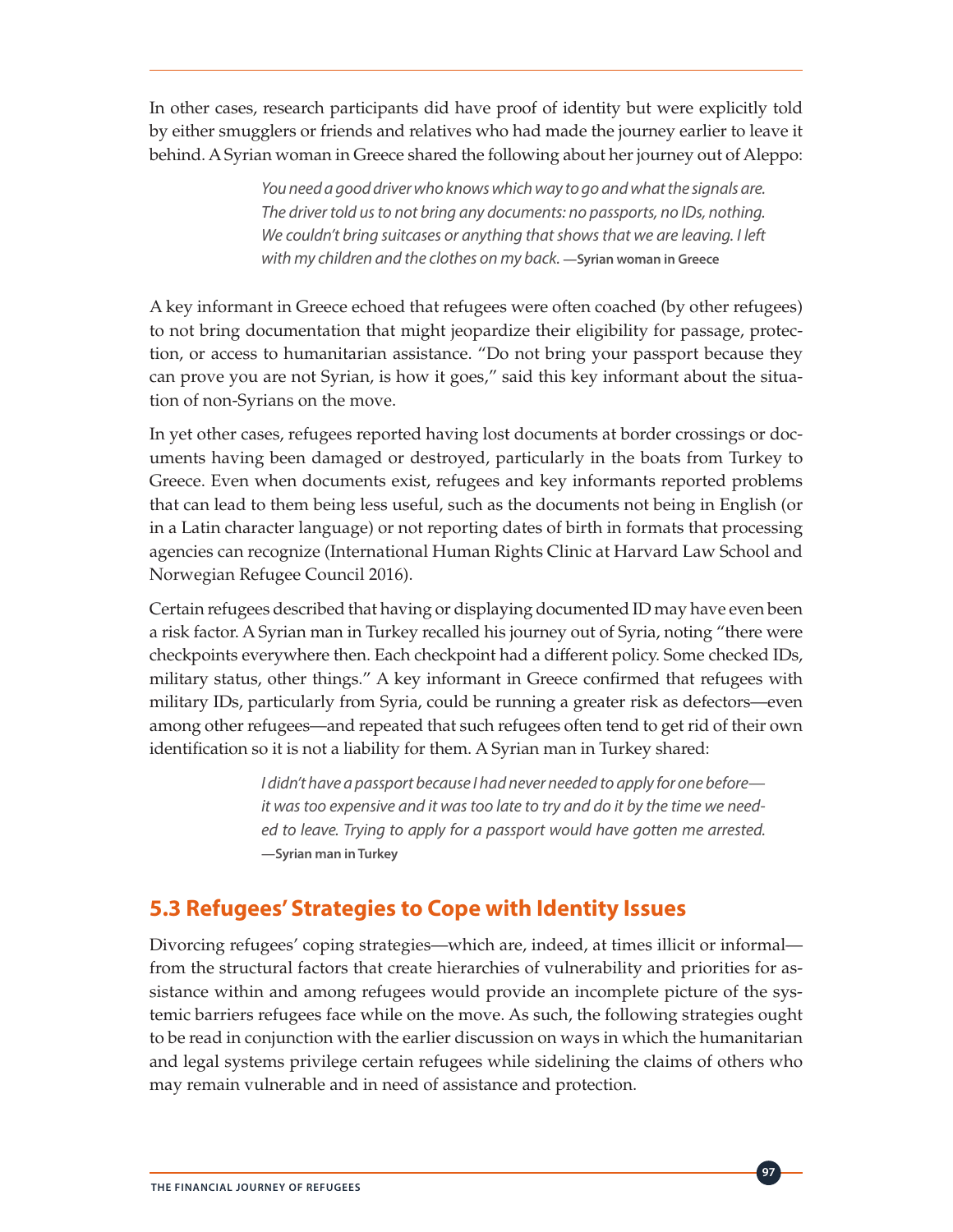#### **A. FORGED DOCUMENTS**

Research participants in search of visas, passports, work permits, asylum papers, or camp residency permits employed a number of strategies to procure these documents. Depending on whether refugees were transiting or settling, their goals varied. They wanted to work in construction, move forward in their journeys, visit health clinics, enroll their children in school, or receive cash transfers from relatives and/or from NGOs.

A common example we heard was about smugglers providing a passport as part of a bundled package of services. The consequences for detection of a false document took many forms, bribes among them. But, worse could happen, including being turned away at crossings or being imprisoned:

> *In 2016, March, I flew to Beirut for an interview for a scholarship. I brought one bag, didn't expect to stay. I was able to enter Lebanon with my passport that had a fake sticker, but it was discovered on my way out, and they put me in prison for three days and took my IDs. They asked me to produce a new passport and contacted the Syrian embassy. Eventually, a lawyer got my passport back and I sent it to my sister in Damascus who was able to get a new one issued and put hold on arrest warrants.* **—Syrian man in Turkey**

Clearly, this refugee had the means to acquire a passport to begin with and then to contact a lawyer for assistance. Those with fewer means had fewer options. Some had their documents taken from them by smugglers as a means for securing payment. Others with no documents were held in detention by police.

Purchasing documents prior to a journey was considered ideal but purchasing documents in the camps was reportedly common as well, particularly for work permits. As a male Syrian told us in Greece: "You can buy IDs in the Turkish refugee camps for \$300. It helps if you want to work."

Many refugees, if not most, tried to comply with requirements as best they could but found the process of compliance daunting and at times impenetrable. An excerpt from fieldnotes in Greece read:

> *They [the family we are interviewing] show us their papers in Greece. They are standard police forms from Samos, including an appointment with the asylum office. The papers are in Greek, including the ones that tell them the time and location of their appointment. They have no way of getting to the appointment, or access to a map, or a way of reading the documents they are required to bring. They registered in Samos in May, and their appointment is scheduled in Athens in July.* **—Researcher's fieldnotes in Greece**

#### **B. PRETENDING, POSING, AND TRANSFORMING**

Purchasing documents might be the first step in coping with identity barriers. But, if a refugee had resources, it was just the beginning. Refugees from Iraq and North Africa have hired coaches to help them speak the Syrian dialect, to use Syrian expressions

**98**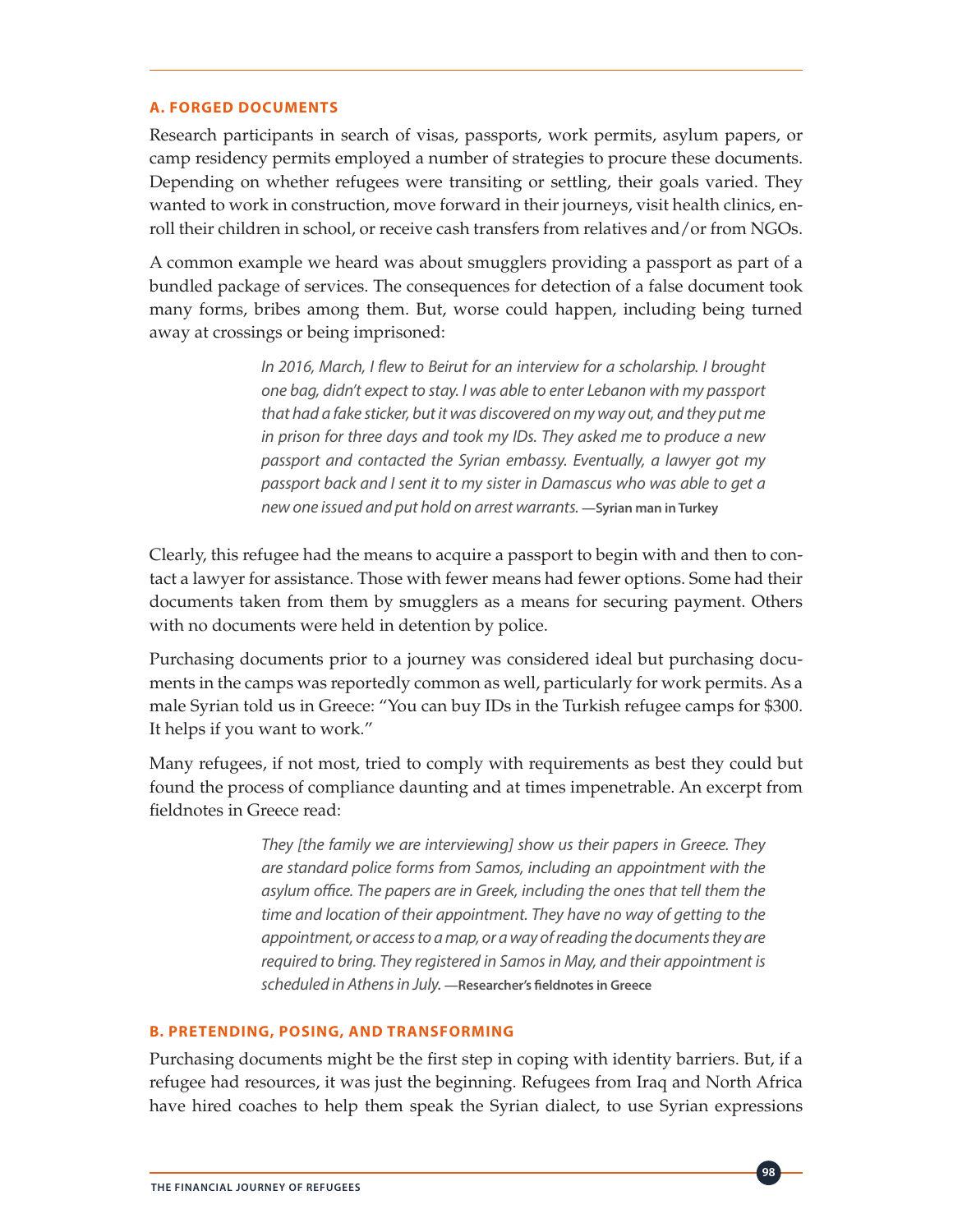from a given hometown, or to use words unique to Syria. Some learned ways in which they could improve their chances of passing as Syrian in advance of their displacement. Some learned on the move. Others hailed from countries even less prioritized by various systems of protection and assistance than Iraq, Iran, or Afghanistan—which themselves were reportedly less prioritized than Syria. An Algerian refugee hoping to "pass" as Iraqi narrated:

> *On Samos, the police transported me to a different part of the island to process me. It did not take long. I told them I was Iraqi. They did not request papers and put a bracelet on me. From there, I got to the town of Samos. Inside the town is a refugee camp. As I exit the bus and walk a bit, I notice people like me (North African) talking to refugees being registered. I hang back. The refugees are talking to them in an Arabic that I understand, but sounds slightly different from my own dialect. They are pretending to be Syrian and I can hear the people registering them trying to trip them up by asking things like the name of a local Syrian chicken. But, the refugees were found out, fingerprinted and—I later learned—sent to prison. I can see that from their accents, they have been detected. My heart pounds. I back away from the queue and vanish into the town, again, like a tourist. For twenty days, I stayed as a tourist in Samos town. I did not really have a plan. I befriended a Greek who spoke French and bought me a ticket (on his identity card) for Athens.***—Algerian man in Greece**

But with the right resources, a true transformation of identity—one that included not only documentation but also appearance, attitude, accents, all the trappings of assimilation—could be purchased. We heard that, for prices ranging in the thousands of dollars, full make-overs were available in Istanbul. Complete with hair removal or transplants, removal of tattoos, hairstyling, and coaching on comportment, one could appear European in relatively short order. A member of our research team reflected at the end of a series of interviews:

> *She [the refugee] reported having shaved her very hairy arms in preparation for her flight to Geneva, which she was soon to take with her younger brother. Their father had paid a smuggler €3,000 for her and her brother to have forged passports with photos that looked almost exactly like them. She said their father had taken them shopping for modern clothing so that they could blend in in the crowd at the airport – the father confirmed and joked about buying them clothes that make them look just like Europeans (knee high skirts or pants, hair down, nail polish etc.)* **—Fieldnotes from conversation with Afghan refugee in Greece**

> > **99**

A male Iraqi refugee in Greece confirmed this: "For \$100 here in the camp you can buy documents. But for \$4,000, you can transform into a Westerner. They perfect your hair, shape your beard, buy clothes, tell you how to walk and hold yourself."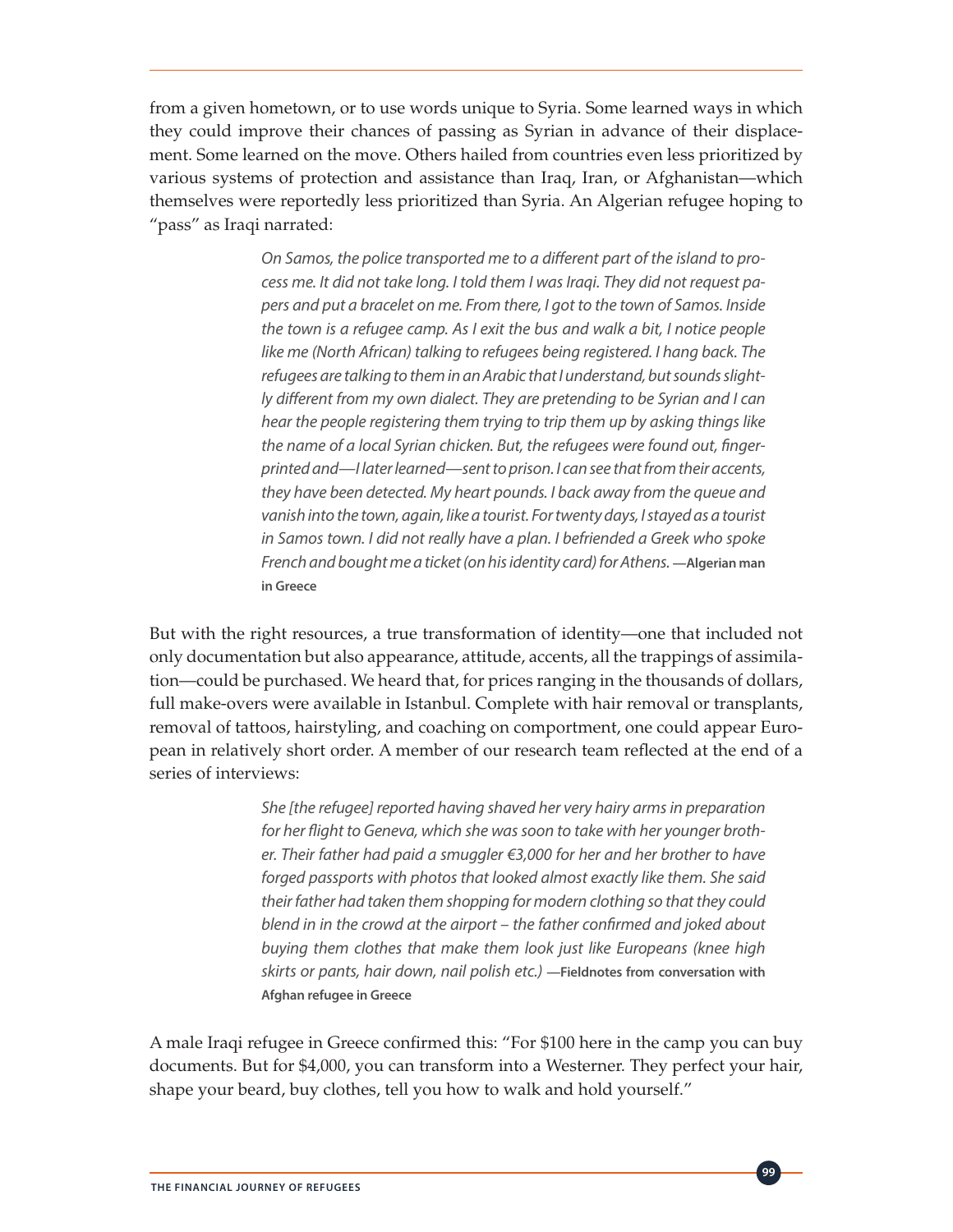Transformations also pertained to family status to improve the likelihood of being eligible for assistance. The most common strategy we encountered was refugees' attempts to reconfigure themselves to resemble a family structured with male and female parents accompanied by children. This occurred particularly among male refugees who had left their point of origin alone. A commonly cited strategy was the practice of what one key informant termed "renting children." Male refugees who meet families along the way (some of whom were their acquaintances at the point of origin and others whom they met while displaced) will agree to help a different family's children pass through a crossing, in order to not appear as single men and, thus, be denied passage. A Syrian woman shared that her husband arrived in Jordan by helping an injured girl, an acquaintance of their family, cross through the border by posing as her uncle.

Highlighting the position of children among families—related by blood or constructed on the move—has been key for refugees, particularly when tensions arise with authorities. As two Syrian women narrated in Greece about their crossing from Syria to Turkey: "We had a plan. If we got caught, we would show them our children." Families also leveraged children to access benefits that are specifically designated for minors. This was particularly the case when teenage children—whether over or under 18 years of age—strategically stated ages that would entitle them to certain benefits. The lack of documentation (due to loss of documents on the move or lack of documents for many under-18 refugees in the first place) facilitated this strategy. These conceptions render visible the "child politics" and "child fundamentalism"15 (Berents 2016, Pupavac 2001, Baird 2008), whereby "'the child' is so often invoked as a discursive category with which one cannot disagree" (Baird 2008, p. 291).

Yet again, it is essential to emphasize that the refugees we encountered repeatedly reiterated that their preference would have been to secure passage through borders or access to systems of assistance as themselves, with their authentic ethnic, religious, or family identity, and with any documentation they may have successfully brought with them. However, they resorted to the above strategies when they found or perceived that their identity was lower in the list of priorities for assistance or protection and when they were, thus, shut out of systems that they deemed essential to their survival.

### **5.4 Identity, Documentation and Financial Transactions: The Official Story and the Workarounds**

When we asked refugees or authorized money transfer operators about the forms of documentation they used to retrieve funds, their answers were consistent with store signage or brochures. There was the "official story," which conformed to public information and then there were the workarounds, the coping strategies that allowed undocumented or poorly documented refugees to access their funds.

<sup>15</sup> Baird defines "child politics" as "instances of politics of all kinds which pivot, in part or in total, on the discursive figure of 'the child'. This child is not always specified in any detail, although it is often laden with racialised, gendered, classed and sexualised cultural assumptions" (Baird 2008, p. 291). She continues, "The child' may be a floating signifier, capable of carrying multiple meanings depending on time and place, but it brooks no opposition" (Baird 2008, p. 291).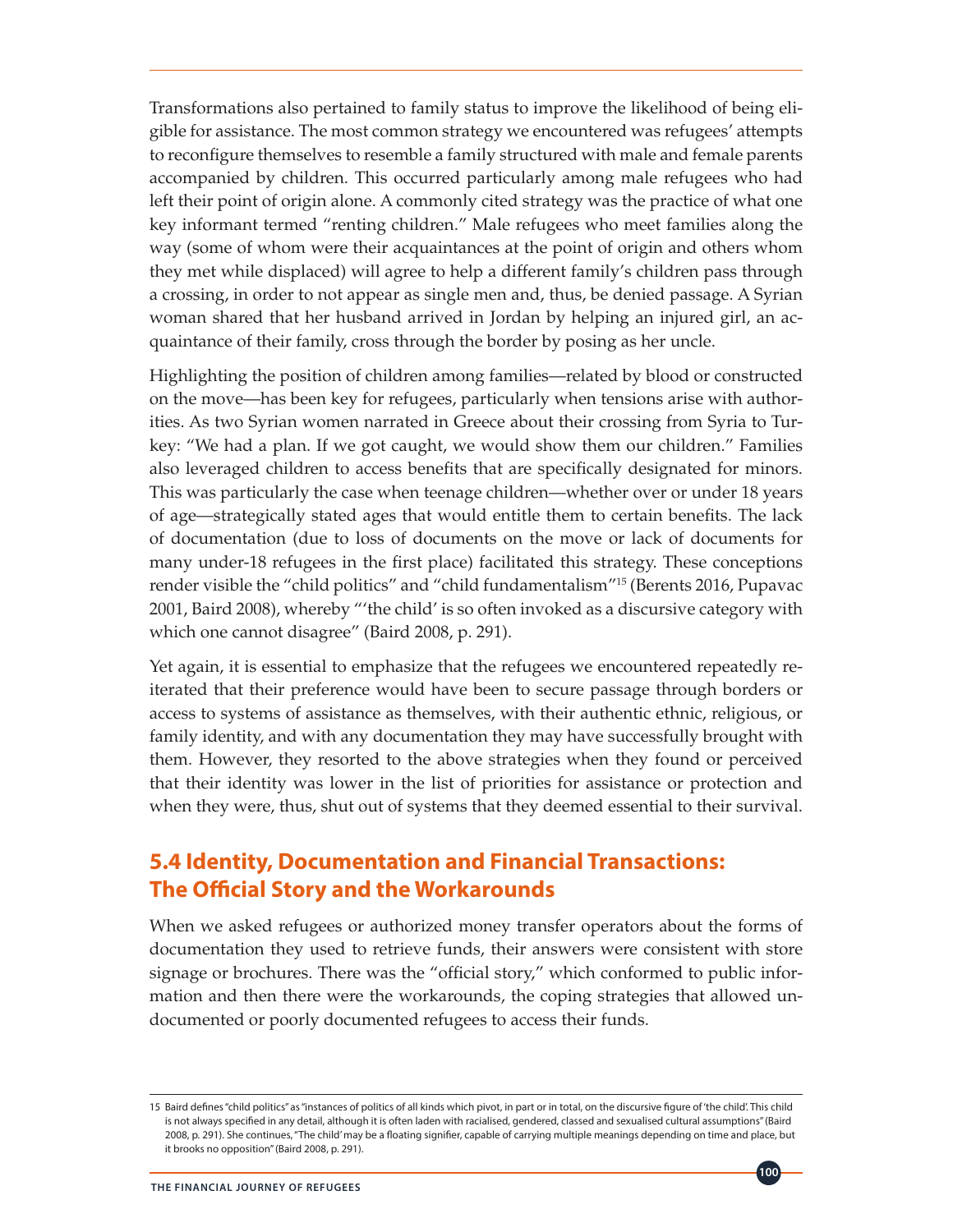#### **A. THE MONEY TRANSFER OPERATOR (MTO) PERSPECTIVE**

Registered MTOs recounted their due diligence efforts to confirm identity. For instance, in Jordan, an agent of an authorized money transfer office told us that acceptable forms of identification include passports, national identity cards, drivers' licenses, or labor cards, which can be obtained from the Jordanian government. Sometimes he gets requests to complete transactions without proper identification, but says he's unable to do that and must turn people away. He reported that some refugees are challenged because they do not always have official documents, but most do have identification: "Once every two days, I turn someone away. I turn people away from all nationalities." He also stated that sometimes he gets customers who don't know they need the documents, so he explains the process so they may return with proper documentation.

The same agent continued to explain that friends and relatives can help: "If someone does not have an ID, I recommend that he brings a relative to transfer in his name. The individual with the identification must be present to make the transfer."

We asked another agent, "What if someone doesn't have proper documentation? Do you turn them away?" He said that technically he's not allowed to be flexible about this: If they don't have the documents, he's not permitted to do the transfer for them. However, he said that sometimes, if someone doesn't have the actual documents, he will accept a picture of them (often through WhatsApp or Facebook) and let them go through with the transfer.

#### **B. THE REFUGEE PERSPECTIVE**

Refugees also described their workarounds when they lacked proper documents to retrieve money from Western Union or other official transfer offices. An Afghan refugee in Greece explained that he had lost his passport, which meant he could not receive funds sent by his father via Western Union. He had a solution:

> *In Athens, there is a saraf that fronts as a Pakistani store. My father gives me a code (over the phone), and I show the code to the Pakistani. He uses his passport to access the funds through the Western Union. My father uses a saraf in a similar way in Afghanistan (because he doesn't have a passport either).*  **—Afghan man in Greece**

But this workaround is not without its costs. For every transaction, the saraf takes 10 percent. He explained that the saraf-Western Union practice—dubbed "Eastern Union" by a Jordanian key informant—is common, and not just in Athens, but also in camps surrounding it.

A Syrian man in Greece echoed: "You need a passport, but you can just borrow one from somebody else." Borrowing documentation from others was considered a good workaround. Key informants corroborated this narrative: Refugees can access Western Unions with the help of interpreters—they ask the interpreters or workers in camps to use their passports to help them access their money. Taxi drivers often offer use of their passports to help refugees access funds from the Western Union, but like the sarafs in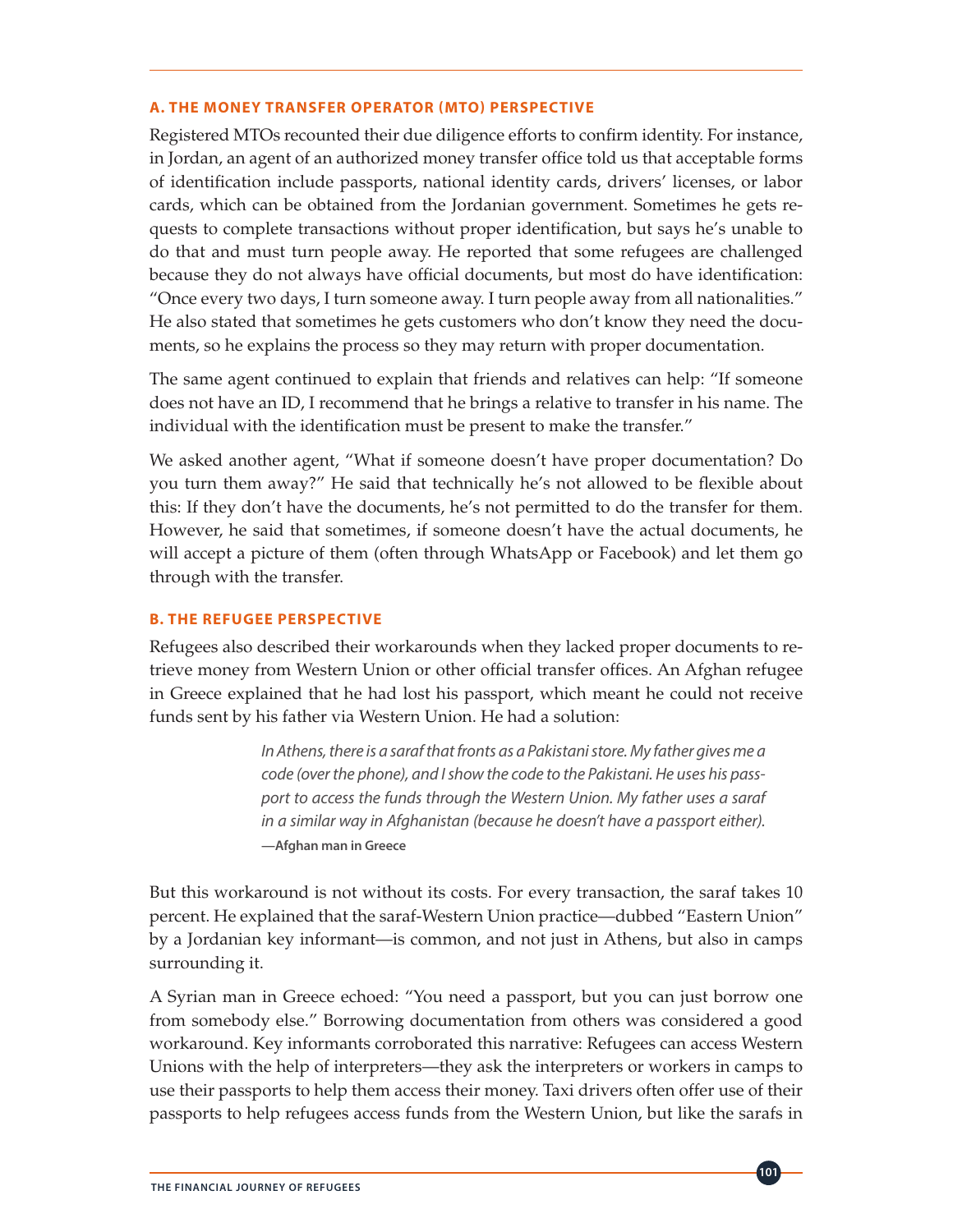Athens, they take a cut. In the words of one key informant, "Taxi drivers are the richest people in Serbia and Hungary now."

**102**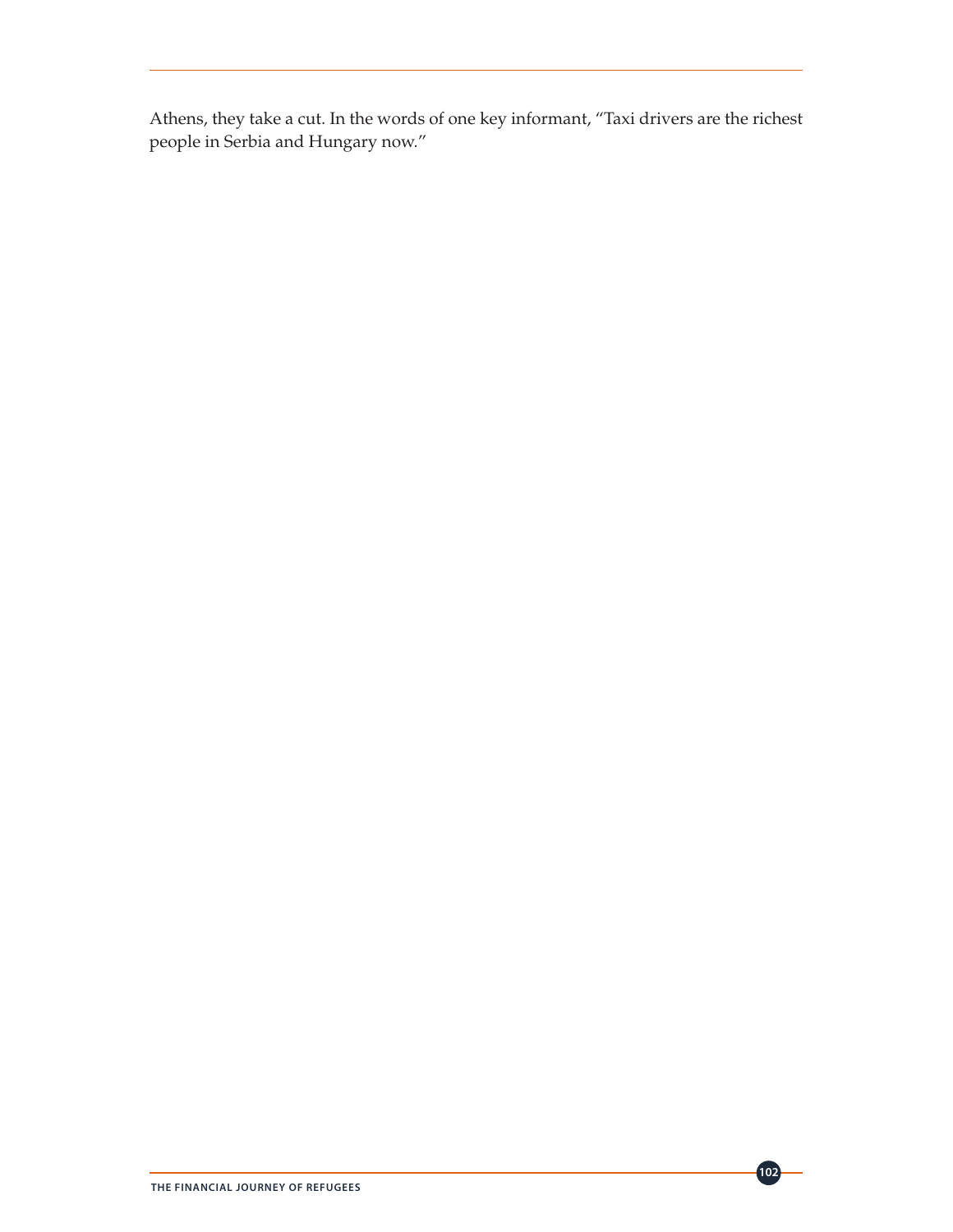# **Conclusion and Opportunities for Further Research**

*"No one leaves home unless home is the mouth of a shark."* 

—Warsan Shire, *Teaching My Mother How to Give Birth*

Through initial inquiries about the role of money and financial transactions in shaping refugees' journeys, this exploration has highlighted many dimensions of the experience of forced displacement. As the research project unfolded, conversations about money opened up opportunities to discuss refugees' daily lives in transit and the ways in which forced displacement has reconfigured social relationships. For the vast majority of the refugees we met, money is limited, a constant source of anxiety, and an essential component of their journeys. Without an understanding of money, we fail to understand how refugees make decisions about when they move, in which direction and configuration, whom they trust to facilitate their passage along the way, and how they interact with a variety of formal and informal actors, including smugglers, the humanitarian system, and state security forces.

Four overarching themes have emerged in addition to the specific insights discussed in the preceding chapters. First, **the availability of money—particularly in cash form shaped refugee experiences, options, challenges, and coping strategies.** It affected in which configuration (alone or with family members) and direction people fled and the routes they took to get there. It influenced their choice of smugglers and the terms of their transactions with the networks facilitating their journeys. It was a key factor in determining the stops refugees had to make along the way, as well as any revisions to their original imagination of aspirational destinations. Crucially, money shaped refugee relationships—with kinship networks, formal and informal money transfer agents, the humanitarian system, and each other.

Second, **financial transactions highlight the ways in which the formal and informal networks underpinning forced migration do not exist in separate spheres, but selectively converge and intertwine.** Smuggling and the transactions underpinning it do not take place wholly "underground" or "in the shadows" (Nordstrom 2004). Understanding money and refugee financial transactions—and the risks and potential opportunities these represent—requires constantly weaving between official or formal networks and underground or informal ones and between various notions of legitimacy and legality.

Third, **"on the move," or perpetual, protracted transit, is a state of forced displacement that needs to be better understood in its own right.** Many of the refugees we encountered had not reached a country of resettlement (either aspirational or actual) and considered themselves to be in transit, even if they had not been able to move past the site at which we encountered them for a long time. These arcs of perpetual motion—and the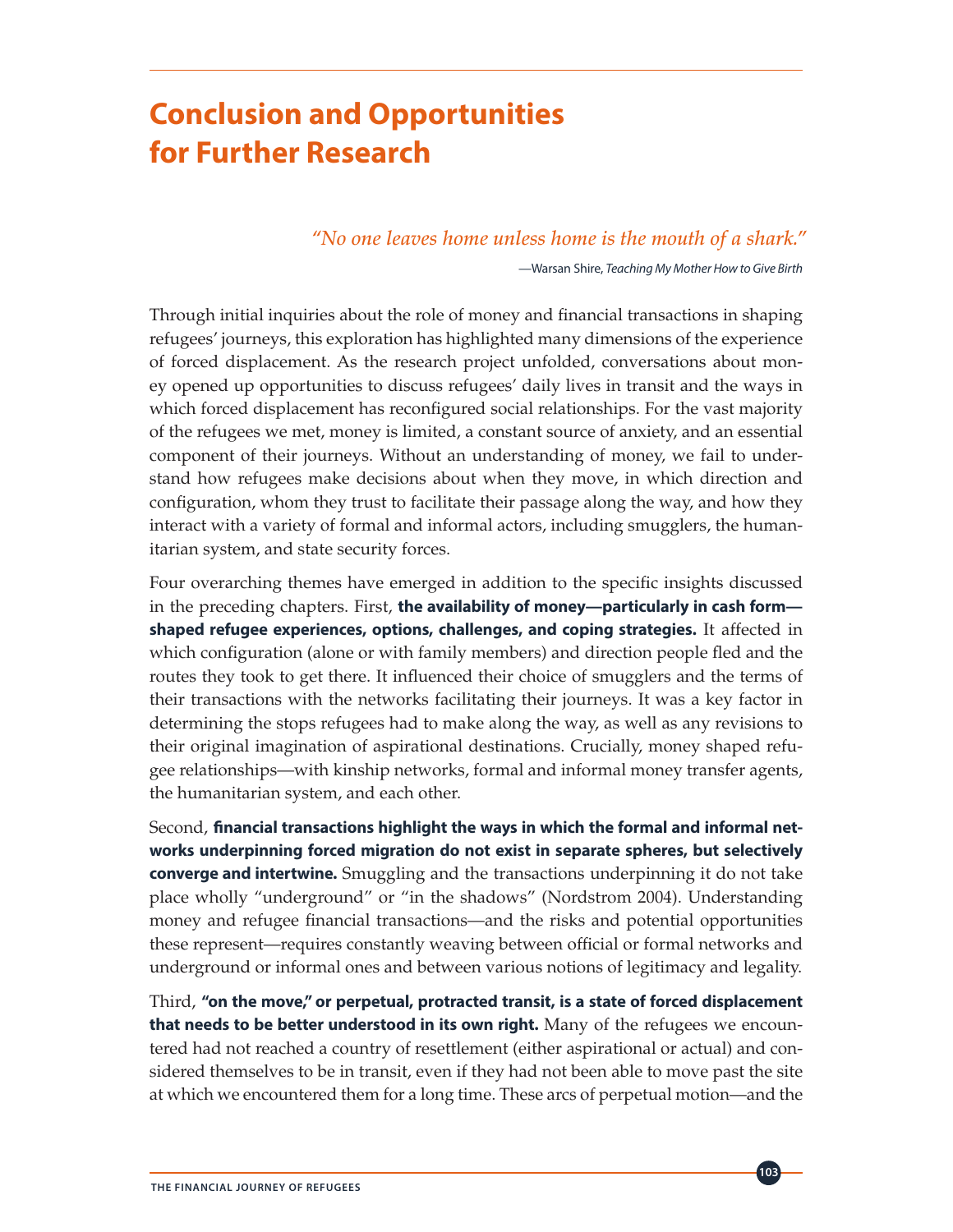obstacles that interrupted them—have implications for refugees' financial portfolios, coping strategies, and relationships.

Finally, **the hierarchies that various systems and actors created—even unwittingly—among refugees significantly affected their experiences.** As we have emphasized throughout the report, refugee identity—both in terms of gender, age, country of origin, religion, and family status and in terms of their documentation—affected which refugees could access protection, assistance, or services. It shaped their relationships to formal and informal authorities, to kinship networks, and to other refugees. It is not enough, therefore, to speak of "refugees" as an undifferentiated category. We must, instead, look within the category to understand the ways in which ethnicity, gender, race, and other dimensions of identity affect the refugee experience—and we also must interrogate the ways in which different systems may prioritize certain refugee experiences to the exclusion of the rest.

This research project has also illuminated numerous opportunities for further research. Areas that emerged as in need for further study during this phase of our research project include:16

- **• The role of social networks in shaping the refugee experience.** Our research study has highlighted the importance of social networks in the financial journeys of refugees. Subsequent studies can shed light on how refugees forge and maintain social networks—often cross-border and cross-nationality—while in transit. This can involve an analysis of how gender, nationality, religion, and family status shape those networks.
- **• The financial journeys of refugees traveling alone.** Much of our research has focused on the experiences of refugees fleeing alongside their families or neighbors. To the extent that we were able to integrate narratives of refugees fleeing alone (due to family separation, financial restrictions, or other reasons), their experiences appeared to differ significantly from those traveling in groups in ways that merit further research.
- **• The evolving role of formal financial institutions.** As protracted displacement and refugee transit continue at the time of writing, it will become increasingly important to trace whether and how refugees' interactions with formal financial institutions change over time. This includes, but is not limited to, studying refugees' interactions with banks and use of a variety of financial instruments (such as e-wallets and debit cards).
- **• Host community perspectives.** This study has focused primarily on the experiences of refugees and on the perspectives of actors who interface with their financial journeys (such as money transfer agents and key actors in the humanitarian system). Host community perspectives would complement this analysis, particularly considering the challenging financial journeys many residents of host communities faced in our countries of study as this research was unfolding. Studying host community attitudes could include, but not be limited to, understanding the perspectives of local authorities (e.g., mayors, police chiefs), and examining the attitudes of local residents towards refugees and financial inclusion.

<sup>16</sup> We thank Elizabeth Stites for her invaluable feedback on this section.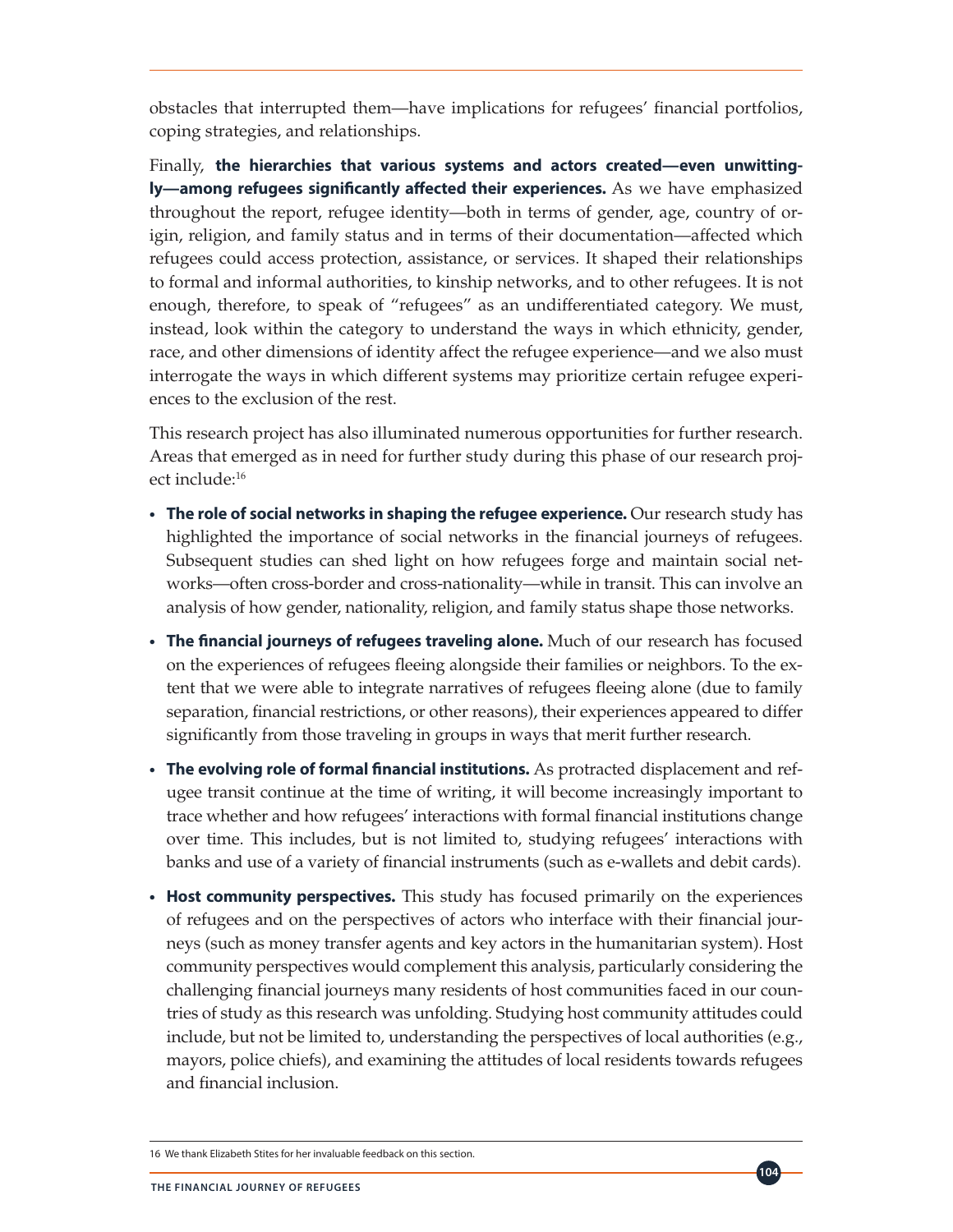- **• The social networks of smuggling.** As we discuss throughout the report, smuggling is a key node through which to understand refugees' financial journeys and overall experiences. Throughout the study, we identified opportunities for further research on the social networks of smugglers, including but not limited to, an examination of the role of gender and ethnicity in shaping smuggler-refugee interactions, relationships between smugglers and state security forces or police, and relationships between smugglers and other key actors involved in the refugee experience in potentially licit but informal ways (such as, for example, taxi drivers and humanitarian actors).
- **• Discrimination and harassment of refugees** (and fear of discrimination/harassment). Our study has shown how, at multiple points, both the fear and the reality of discrimination and harassment shaped refugees' behavior in their financial journeys. Future studies can delve more explicitly into specific "pain points" that increase refugees' vulnerability to discrimination, as well as trace whether and how attitudes towards refugees change as they become more integrated into host communities.
- Longitudinal research on the experiences of refugees over time. Our research study unfolded over the course of a year and, even within this period, we noted significant shifts in the experiences, challenges, and coping strategies of refugees at our various research sites. Tracing these experiences a longer time, both in the countries of "aspirational settlement" and in countries of transit that are evolving into destinations, can reveal insights on the evolution of financial journeys over time, particularly in situations of protracted transit and/or uncertain resettlement.

**105**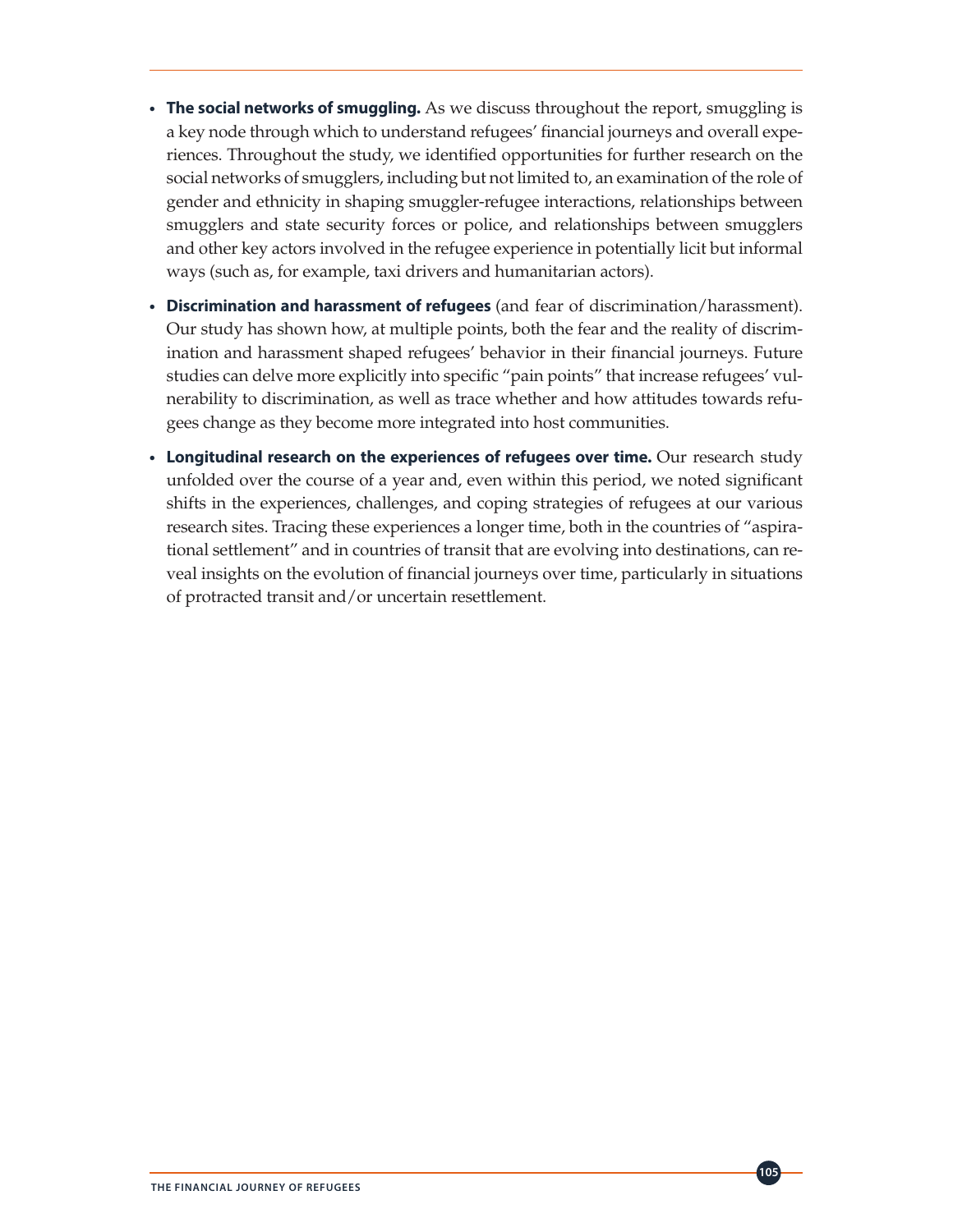# **Works Cited**

Ahmad, Ali Nobil. 2011. *Masculinity, Sexuality and Illegal Migration: Human Smuggling from Pakistan to Europe.* Burlington, VT: Routledge.

(Anon). 2016. "Registering Rights: Syrian Refugees and the Documentation of Births, Marriages, and Deaths in Jordan." International Human Rights Clinic at Harvard Law School and Norwegian Refugee Council. [http://hrp.law.harvard.edu/wp-content/uploads/2015/11/Registering-rights-report-NRC-](http://hrp.law.harvard.edu/wp-content/uploads/2015/11/Registering-rights-report-NRC-IHRC-October20151.pdf)[IHRC-October20151.pdf](http://hrp.law.harvard.edu/wp-content/uploads/2015/11/Registering-rights-report-NRC-IHRC-October20151.pdf)

Armstrong, Paula, Rachel Gordon, Elizabeth Hoffecker, Roxanne Krystalli, Kendra Leith, Bryan Stinchfield, and Kim Wilson. 2015. "Lean Research: Redefining Rigor," Working Paper. MIT D-Lab, The Fletcher School of Law and Diplomacy, and Root Capital. [https://leanresearchhub.org/2016/02/21/](https://leanresearchhub.org/2016/02/21/redefining-rigor-the-lean-research-working-paper/) [redefining-rigor-the-lean-research-working-paper/](https://leanresearchhub.org/2016/02/21/redefining-rigor-the-lean-research-working-paper/)

Armstrong, Paula, and Karen Jacobsen. 2015. "Addressing Vulnerability? Cash Transfer Programming and Protection Outcomes for Out-of-Camp Syrian Refugees" An analysis of the Danish Refugee Council's e-card programming in southern Turkey." Danish Refugee Council, Copenhagen. [http://www.](http://www.cashlearning.org/resources/library/753-addressing-vulnerability-cash-transfer-programming-and-protection-outcomes-for-out-of-camp-syrian-refugees) [cashlearning.org/resources/library/753-addressing-vulnerability-cash-transfer-programming-and](http://www.cashlearning.org/resources/library/753-addressing-vulnerability-cash-transfer-programming-and-protection-outcomes-for-out-of-camp-syrian-refugees)[protection-outcomes-for-out-of-camp-syrian-refugees](http://www.cashlearning.org/resources/library/753-addressing-vulnerability-cash-transfer-programming-and-protection-outcomes-for-out-of-camp-syrian-refugees)

Ardener, Shirley. 1995. "Women Making Money Go Round: ROSCAs Revisited." In *Money-Go-Rounds: The Importance of Rotating Savings and Credit Associations for Women*, edited by Shirley Ardener and Sandra Burman, 1–19. Oxford: Berg.

Bailey, Sarah, and Paul Harvey. 2015. "State of Evidence on Humanitarian Cash Transfers." Overseas Development Institute Background Note.

Baines, Erin K. 2004. *Vulnerable Bodies: Gender, the UN and the Global Refugee Crisis*. Hants, England: Ashgate.

Baird, Adam. 2012. "Negotiating Pathways to Manhood: Rejecting Gangs and Violence in Medellín's Periphery." *Journal of Conflictology* 3 (1).

Baird, Barbara. 2008. "Child Politics, Feminist Analyses." *Australian Feminist Studies* 23 (57): 291–305.

Bakker, Linda, Jaco Dagevos, and Godfried Engbersen. 2016. "Explaining the Refugee Gap: A Longitudinal Study on Labour Market Participation of Refugees in the Netherlands."*Journal of Ethnic and Migration Studies* 43:11, 1775–91.

Beechwood International. 2015. "Humanitarian Use of Hawala in Syria: Technical Assessment."

Berents, Helen. 2016. "Hashtagging Girlhood: #IAmMalala, #BringBackOurGirls and Gendering Representations of Global Politics." *International Feminist Journal of Politics* 18 (4): 513–27.

Bevelander, Pieter, and Ravi Pendakur. 2014. "The Labour Market Integration of Refugee and Family Reunion Immigrants: A Comparison of Outcomes in Canada and Sweden." *Journal of Ethnic and Migration Studies* 40 (5): 689–709.

Bourgois, Philippe. 2003. "Crack and the Political Economy of Social Suffering." *Addiction Research & Theory* 11.1: 31–7.

Brigden, Noelle K. 2016. "Improvised Transnationalism: Clandestine Migration at the Border of Anthropology and International Relations." *International Studies Quarterly* 60 (2): 343–54.

Brigden, Noelle K. 2014. "Transnational Journeys and the Limits of Hometown Resources: Salvadoran Migration in Uncertain Times." *Migration Studies* 3 (2): 241–59.

Brooks, Julia. 2016. "From Transit to Reception: A New Reality for Refugees in Greece." ATHA, July 4. [http://www.atha.se/blog/transit-reception-new-reality-refugees-greece.](http://www.atha.se/blog/transit-reception-new-reality-refugees-greece)

Brown, Wendy. 1993. "Wounded Attachments." *Political Theory* 21 (3): 390–410.

Campbell, Elizabeth H. 2006. "Urban Refugees in Nairobi: Problems of Protection, Mechanisms of Survival, and Possibilities for Integration." *Journal of Refugee Studies* 19 (3): 396–413.

**106**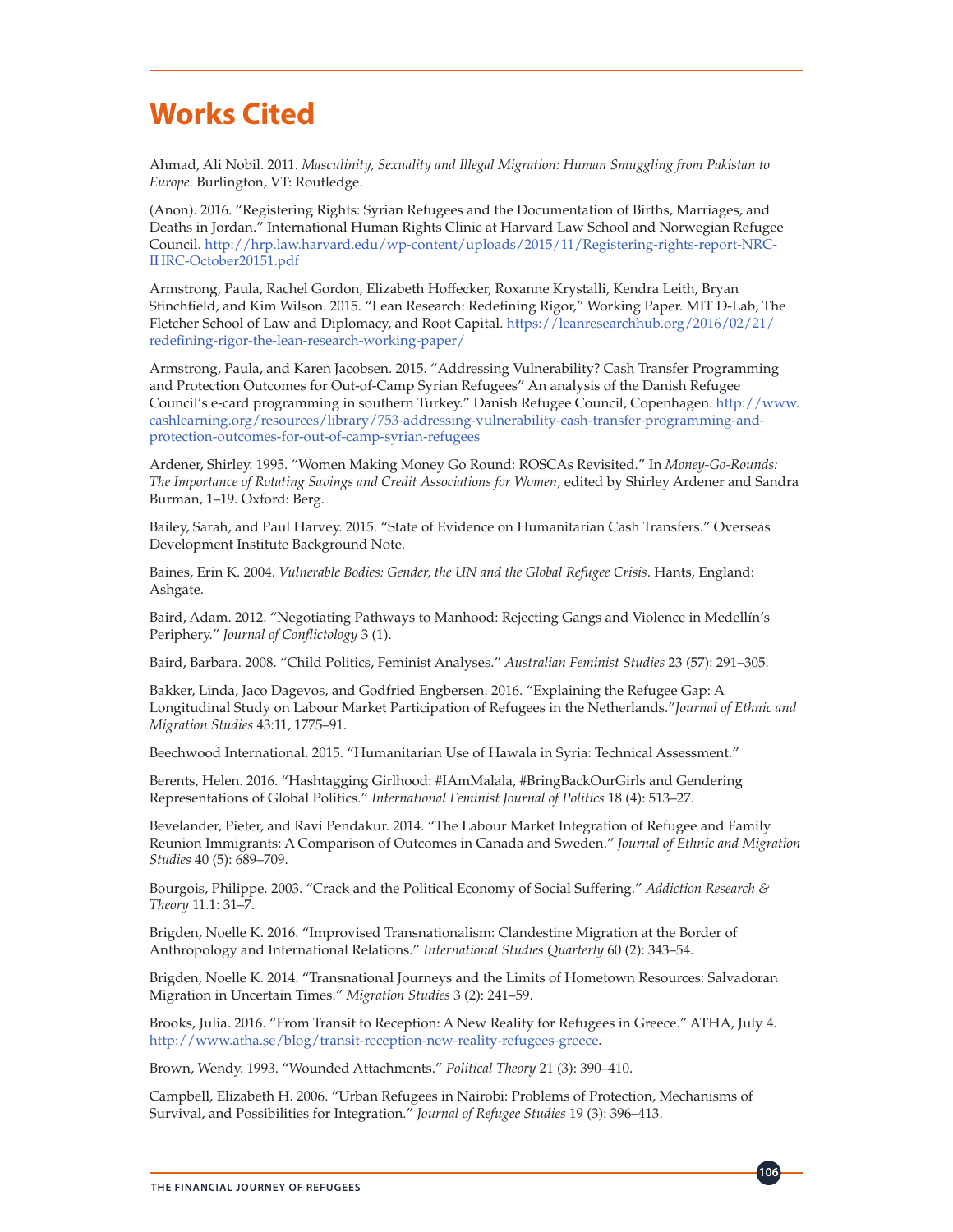Campbell, Leah. 2014. "Cross-sector Cash Assistance for Syrian Refugees and Host Communities in Lebanon: An IRC Programme."

Cassara, John A. 2016. "Trade-Based Money Laundering: The Next Frontier in International Money Laundering Enforcement." Wiley & SAS Business Series.

Chambers, Robert. 2006. "Participatory Mapping and Geographic Information Systems: Whose Map? Who Is Empowered and Who Disempowered? Who Gains and Who Loses?" *The Electronic Journal of Information Systems in Developing Countries* 25.

Charli Carpenter, R. 2005. "'Women, Children and Other Vulnerable Groups': Gender, Strategic Frames and the Protection of Civilians as a Transnational Issue." *International Studies Quarterly* 49 (2): 295–334.

Collins, Daryl, Jonathan Morduch, Stuart Rutherford, and Orlanda Ruthven. 2009. *Portfolios of the Poor: How the World's Poor Live on \$2 a Day*. Princeton University Press.

Connell, Raewyn. 2005. *Masculinities*. University of California Press.

Cook, Tamara, and Claudia McKay. 2015. "How M-Shwari Works: The Story so Far." Consultative Group to Assist the Poor (CGAP) and Financial Sector Deepening (FSD).

Derrida, Jacques. 1988. "Signature Event Context." In *Limited Inc*, 1–23.

Digidiki, Vasileia and Jacqueline Bhabha. 2017. "Emergency within an Emergency: The Growing Epidemic of Sexual Exploitation and Abuse of Migrant Children in Greece*.*" Cambridge, MA: Harvard University FXB Center for Health and Human Rights. [https://cdn2.sph.harvard.edu/wp-content/](https://cdn2.sph.harvard.edu/wp-content/uploads/sites/5/2017/04/Emergency-Within-an-Emergency-FXB.pdf) [uploads/sites/5/2017/04/Emergency-Within-an-Emergency-FXB.pdf](https://cdn2.sph.harvard.edu/wp-content/uploads/sites/5/2017/04/Emergency-Within-an-Emergency-FXB.pdf)

Duffield, Mark R. 2001. *Global Governance and the New Wars: The Merging of Development and Security*. Zed Books.

Durner, Tracey, and Liat Shetret. 2015. "Understanding Bank De-risking and Its Effects on Financial Inclusion." Global Center on Cooperative Security and Oxfam.

Enloe, Cynthia. 1993. *The Morning After: Sexual Politics at the End of the Cold War*. University of California Press.

Evans, David K., and Anna Popova. 2014. "Cash Transfers and Temptation Goods: A Review of Global Evidence." Policy Research Working Paper 6886. The World Bank Africa Region, Office of the Chief Economist.

Fassin, Didier, and Richard Rechtman. 2009. *The Empire of Trauma: An Inquiry into the Condition of Victimhood*. Princeton University Press.

Fassin, Didier, and Mariella Pandolfi, eds. 2010. *Contemporary States of Emergency: The Politics of Military and Humanitarian Interventions*. New York: Zone Books.

Feldman, Allen. 1991. *Formations of Violence: The Narrative of the Body and Political Terror in Northern Ireland*. University of Chicago Press.

Galemba, Rebecca B. 2017. "'He Used to Be a Pollero': The Securitisation of Migration and the Smuggler/ Migrant Nexus at the Mexico-Guatemala Border." *Journal of Ethnic and Migration Studies*: 117.

Gentry, Caron E., and Laura Sjoberg. 2015. *Beyond Mothers, Monsters, Whores*. Zed Books.

Hansen, Lena. 2016. "Serving Refugee Populations: The Next Financial Inclusion Frontier. Guidelines for Financial Service Providers." UNHCR and Social Performance Task Force. [https://sptf.info/images/](https://sptf.info/images/RefugeeWG-Serving-Refugee-Populations-Guidelines-FSPs-Lene-Hansen.pdf) [RefugeeWG-Serving-Refugee-Populations-Guidelines-FSPs-Lene-Hansen.pdf](https://sptf.info/images/RefugeeWG-Serving-Refugee-Populations-Guidelines-FSPs-Lene-Hansen.pdf)

Hawkins, Allyson, and Kim Wilson. Forthcoming. "Striking the Match: Digital Financial Inclusion for Jordan's Refugees." Case Study. The Institute for Business in the Global Context.

Helms, Elissa. 2013. *Innocence and Victimhood: Gender, Nation, and Women's Activism in Postwar Bosnia-Herzegovina*. University of Wisconsin Press.

Hyndman, Jennifer. 2000. *Managing Displacement: Refugees and the Politics of Humanitarianism*. University of Minnesota Press.

**107**

Jacobsen, Karen. 2005. *The Economic Life of Refugees*. Kumarian Press.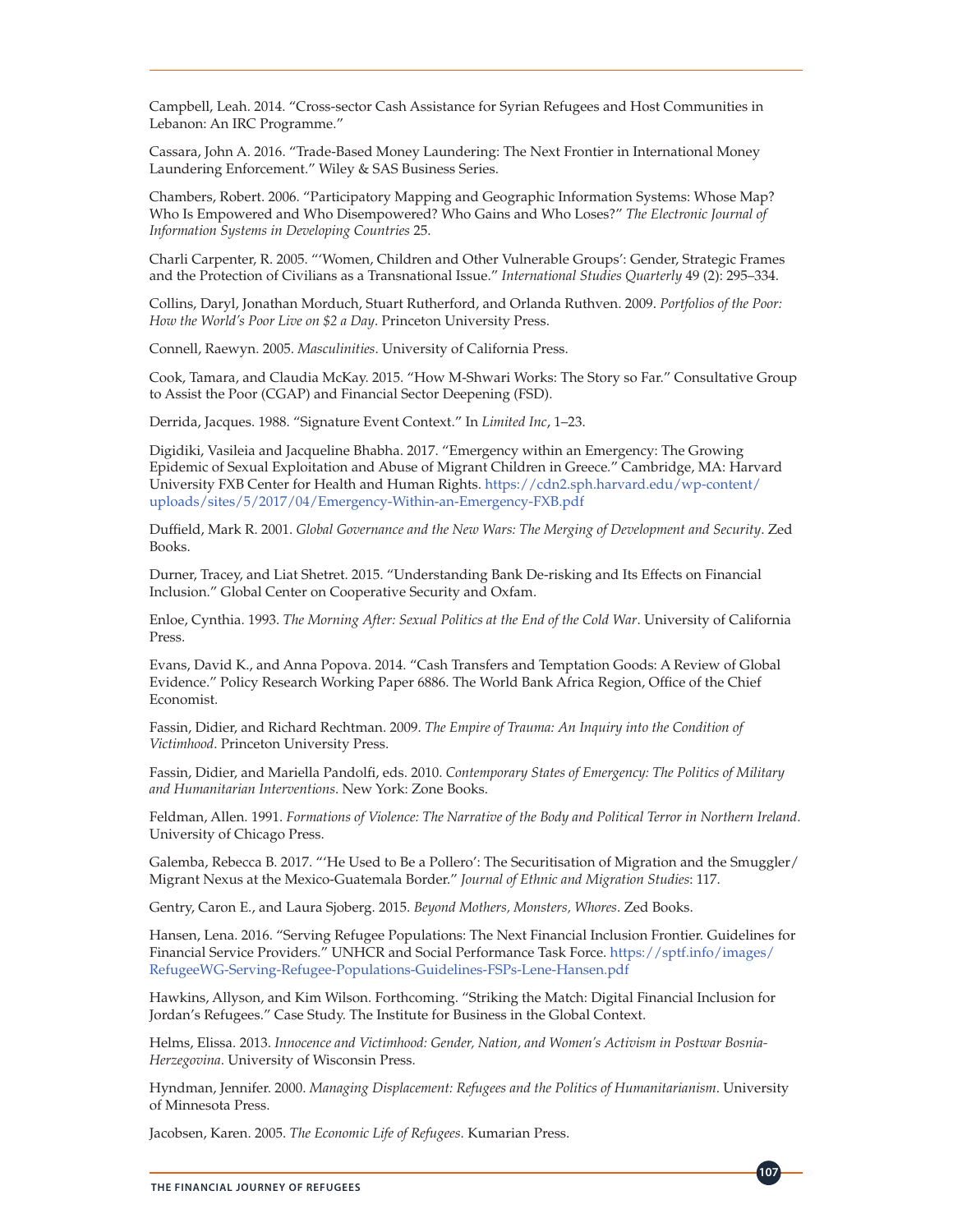Jacobsen, Karen, and Loren B. Landau. 2003. "The Dual Imperative in Refugee Research: Some Methodological and Ethical Considerations in Social Science Research on Forced Migration." *Disasters* 27 (3): 185–206.

Jones, Amelia. 2009. "Performing the Wounded Body: Pain, Affect and the Radical Relationality of Meaning." *Parallax* 15 (4, November 1): 45–67.

Khattab, Lana, and Henri Myrttinen. 2017. "'Most of the Men Want to Leave': Armed Groups, Displacement and the Gendered Webs of Vulnerability in Syria." International Alert. [http://international-alert.org/sites/default/files/Gender\\_VulnerabilitySyria\\_EN\\_2017.pdf](http://international-alert.org/sites/default/files/Gender_VulnerabilitySyria_EN_2017.pdf)

KhosraviNik, Majid. 2010. "The Representation of Refugees, Asylum Seekers and Immigrants in British Newspapers: A Critical Discourse Analysis." *Journal of Language and Politics* 9 (1, April 1): 1–28.

Kleinman, Arthur, Veena Das, and Margaret M. Lock. 1997. *Social Suffering*. University of California Press.

Kimmel, Michael. 2013. *Angry White Men: American Masculinity at the End of an Era*. Nation Books.

Linden-Retek, Paul. 2016. "How Refugees Can Save Europe." *Boston Review*, January 27. <https://bostonreview.net/world/paul-linden-retek-refugees-european-project>

Lindstrom, Channe. 2003. "Urban Refugees in Mauritania." *Forced Migration Review* 17: 46–47.

Lykes, M. Brinton, and Erzulie Coquillon. 2007. "Participatory and Action Research and Feminisms." In *Handbook of Feminist Research: Theory and Praxis*, edited by Sharlene Hesse-Biber, 297–326. Thousand Oaks, CA: SAGE.

Mackenzie, Catriona, Christopher McDowell, and Eileen Pittaway. 2007. "Beyond 'Do No Harm': The Challenge of Constructing Ethical Relationships in Refugee Research." *Journal of Refugee studies* 20 (2): 299–319.

Mandic, Danilo. 2017. "Trafficking and Syrian Refugee Smuggling: Evidence from the Balkan Route." *Social Inclusion* 5 (2): 28–38.

Mandic, Danilo, and Charles Simpson. Forthcoming. "Refugees and Shifted Risk: An International Study of Syrian Forced Migration and Smuggling." International Migration.

Malkki, Liisa H. 2012. *Purity and Exile: Violence, Memory, and National Cosmology among Hutu Refugees in Tanzania*. University of Chicago Press.

Mathew, Johan. 2016. *Margins of the Market: Trafficking and Capitalism across the Arabian Sea*. University of California Press.

Munzele Maimbo, Samuel. 2003. *The Money Exchange Dealers of Kabul: A Study of the Hawala System in Afghanistan.* World Bank.

Nader, Laura. 1972. "Up the Anthropologist: Perspectives Gained from Studying Up."

Nordstrom, Carolyn. 2004. *Shadows of War: Violence, Power, and International Profiteering in the Twenty-First Century*. University of California Press.

Pascucci, Elisa. 2017. "The Humanitarian Infrastructure and the Question of Over-Research: Reflections on Fieldwork in the Refugee Crises in the Middle East and North Africa." *Area* 49 (2): 249–55.

Pavanello, Sara, Samir Elhawary, and Sara Pantuliano. 2010. *Hidden and Exposed: Urban Refugees in Nairobi, Kenya*. London: Overseas Development Institute.

Peters, Gretchen. 2009. *Seeds of Terror: How Heroin Is Bankrolling the Taliban and al Qaeda*. Macmillan.

Pupavac, Vanessa. 2001. "Misanthropy without Borders: The International Children's Rights Regime." *Disasters* 25 (2): 95–112.

Rogers, Everett M. 2010. *Diffusion of Innovations*. Simon and Schuster.

Sanchez, Gabriella. 2017. "Critical Perspectives on Clandestine Migration Facilitation: An Overview of Migrant Smuggling Research." *Journal on Migration and Human Security* 5: 9.

Sanford, Victoria, and Asale Angel-Ajani. 2006. *Engaged Observer: Anthropology, Advocacy, and Activism*. Rutgers University Press.